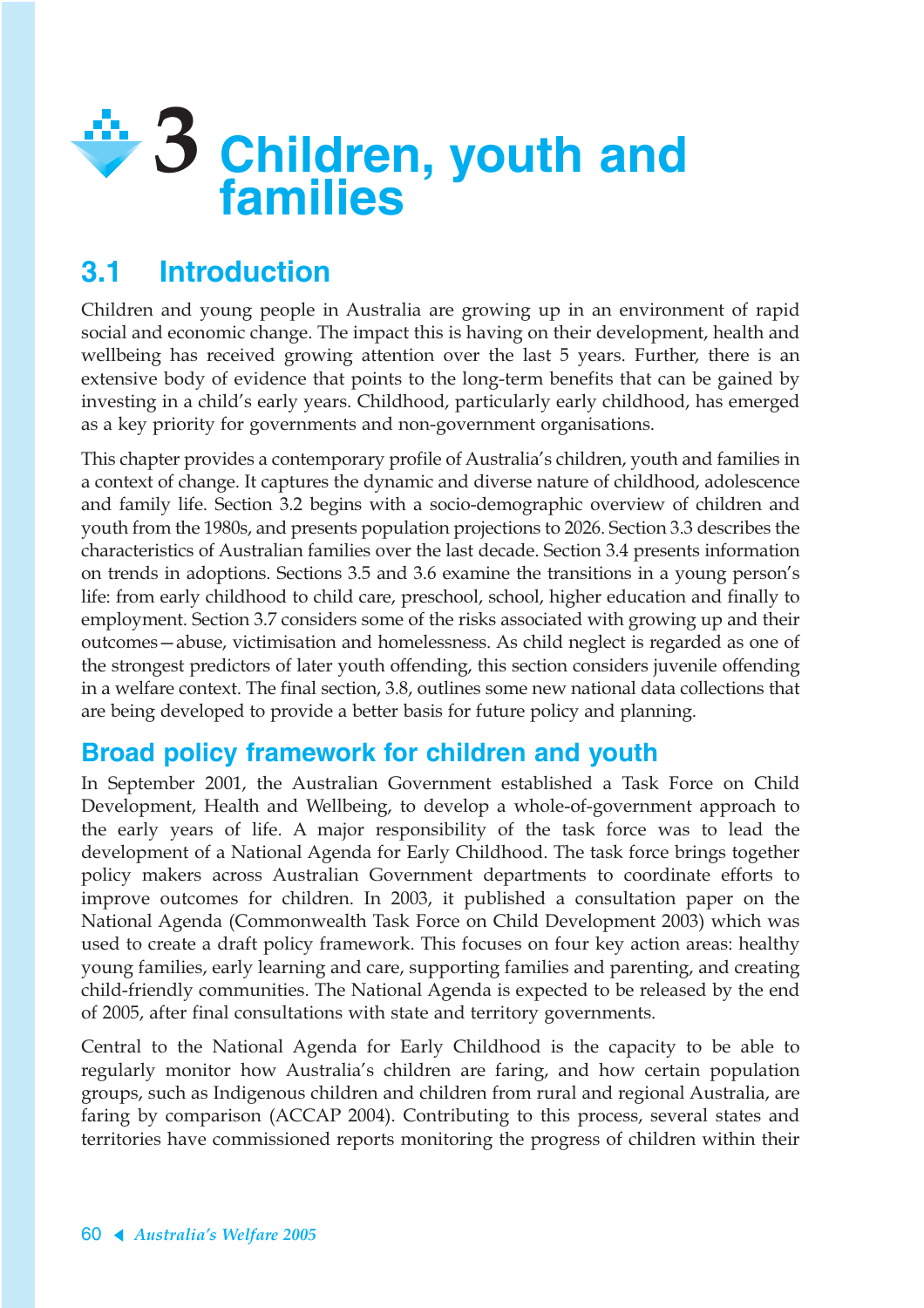jurisdiction (Centre for Epidemiology and Research 2002; NSW and Queensland Commissions for Children and Young People 2004; Tennant et al. 2003).

Most states and territories have also developed early childhood and parenting policies. In 2002, New South Wales introduced the Families First policy which is an early intervention and prevention strategy aimed at the parents of children aged 0–8 years. It has areas in common with the National Agenda as its focus is on children's health and wellbeing and community support for families, but it also includes the development of parenting skills (Families First 2003). Since 2002, Victoria has had a Children First policy, which focuses on developing services for children and families, such as children's centres, improved funding of preschools, helping children with special needs, protecting children from abuse, and improving neonatal and postnatal care and services (Bracks 2002). In 2004 the ACT launched its Children's Plan, which caters for children up to 12 years of age. The plan takes elements from all of the above-mentioned policies. For example, it looks at neonatal and postnatal services, access to education, protection of children, community services and participation of children in activities (ACT DHCS 2004). Western Australia has developed many policies in relation to children, but its most comprehensive policy is the Early Years Framework, which is centred around children aged 0–8 years and their families. This policy aims to create a cohesive approach to child and family services: community support for children and families, prevention and early intervention for children's health, and 'safety-net' type services (WA DCD 2004).

In addition to their policies focused on children, the Australian Government and all states and territories have created policies for youth. Nationally, the Australian Government has published *Living Choices*, a comprehensive guide to policies and programs related to the needs of young people (FaCS 2003). In terms of education and employment, the Ministerial Council on Education, Employment, Training and Youth Affairs has been instrumental in the advancement of youth issues. In 2002, representatives from the Australian Government and state and territory governments signed a declaration called Stepping Forward: Improving Pathways for All Young People that committed all jurisdictions to 'developing practical ways to increase the social, educational and employment outcomes of Australia's young people' (MCEETYA 2002a). This has established a common direction in developing transition opportunities for young people, particularly those most at risk.

At the state and territory level, New South Wales has created a youth policy independently of this declaration called Working Together—Working for Young People, which has very similar aims to the declaration (Office of Children and Young People 2002). The Northern Territory has a policy framework called Building a Better Future for Young Territorians, which is aimed at children and young people aged 12–25 years. It is similar to that proposed by New South Wales in that it focuses on providing opportunities for participation. However, it is also concerned with improving the health and wellbeing of youth (NT Office of Youth Affairs 2004). South Australia has recently released its policy framework, Youth Action Plan, which covers all of the above mentioned areas in its key goals (Office for Youth 2004). The Australian Capital Territory has produced the ACT Young People's Plan 2004–08, which emphasises participation and successful transitions (OCYFS 2004). In Victoria, the youth policy framework, Respect: The Government's Vision for Young People, aims to provide a common approach to future developments in youth policy and programs (DVC 2002).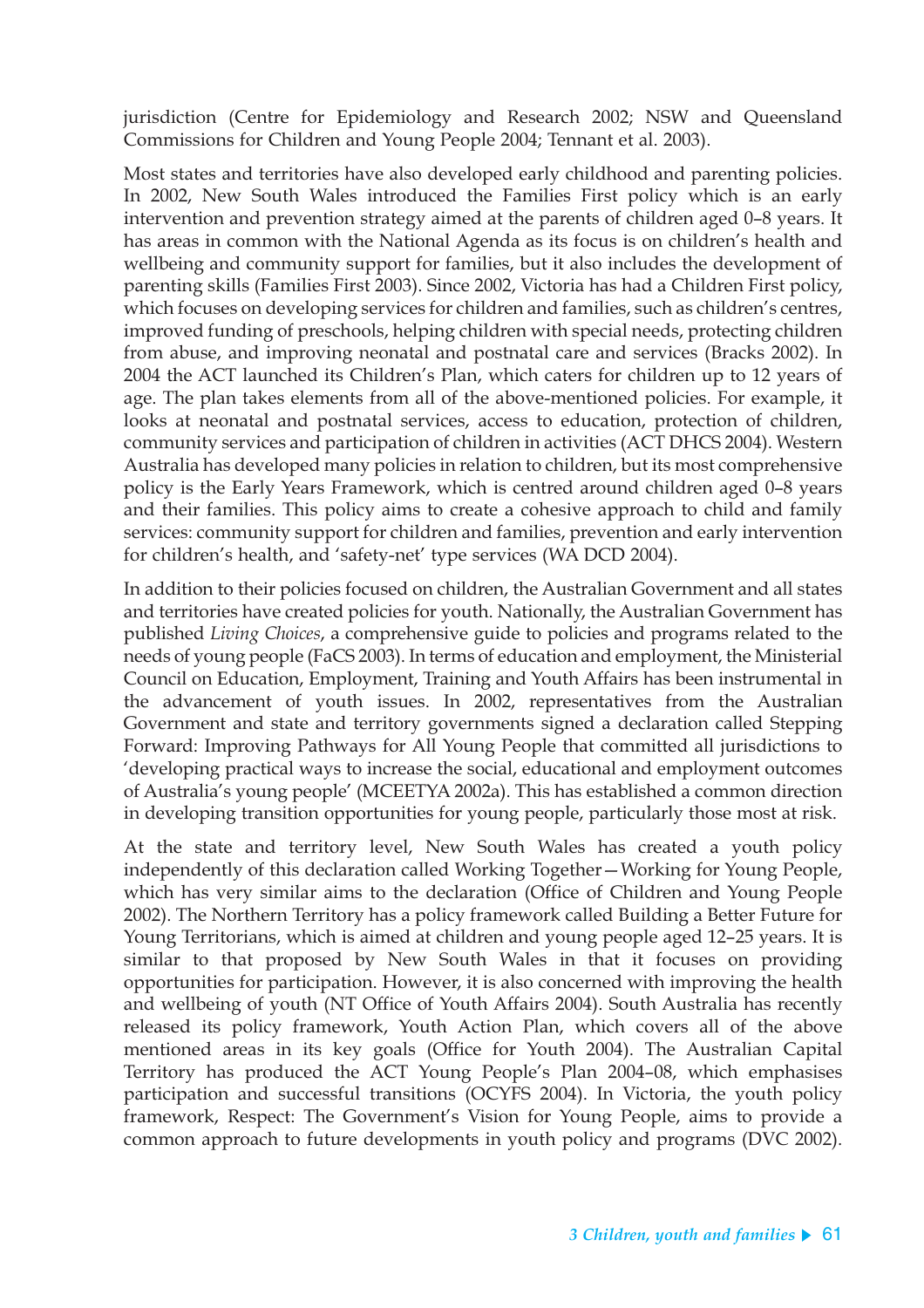Tasmania is has released a report called State of our Youth (Tasmanian Office of Youth Affairs 2002), which outlines Tasmania's programs and policies for young people and addresses a similar range of issues. Both South Australia and Queensland have an Office for Youth, and Western Australia, and Office for Children and Youth, which help to develop and coordinate policies, programs and services for young people.

# **3.2 Australia's children and youth**

This section describes Australia's children and youth population, including its size and composition, regional distribution, and cultural diversity. It provides a context for exploring many issues influencing the wellbeing of children and youth. Understanding the size and composition of this population group contributes to good policy decisions about the services required by children and young people, including schools, child care and health and welfare services. In addition, parents' demographic and socioeconomic characteristics also have an impact on the health and wellbeing of children. The family context of Australia's children and young people is discussed in the next section.

# **Changing demographic profile**

There are a number of ways to define children and youth, depending on either the particular data collections or legal requirements. Most commonly, children are persons aged 0–14 years and youth are those aged 15–24 years. While all children aged under 15 years are regarded as dependent on their parents for support, wellbeing and development, the ABS extends the definition of 'dependent children' to young people aged 15–24 years who are full-time students living at home with a parent in the household, and who do not have a partner or a child of their own. Non-dependent children include young people aged 15–24 years who live at home with their natural, step, adopted, foster or blended family and who are not in full-time education.

In most Australian jurisdictions only young people aged 15 years or over are permitted to work or leave school, although in some jurisdictions the legal minimum leaving age is higher than 15 years. Eighteen is the age at which young people legally attain adulthood and are allowed to vote. For many young people it also marks the end of formal schooling and the beginning of the transition to further studies, employment and independent living. Consequently many statistical collections use 18 years as a cutoff point between adolescence and adulthood. The data presented in this chapter use a variety of these definitions, depending on the subject matter under discussion and constraints imposed by the data source.

In June 2004, there were approximately 4 million children aged 0–14 years and 2.8 million young people aged 15–24 years living in Australia. This represented 20% and 14% of the total population respectively (ABS 2004a). When combined, the child and youth population aged 0–24 years account for 6.8 million people or one-third of the Australian population (Table 3.1).

# **Past and future trends**

The proportion of children in the population has changed in response to changing fertility patterns. During the early 1920s in Australia, the total fertility rate (TFR) was 3.1 births per woman. The TFR fell to low levels during the Great Depression of the 1930s, reaching its lowest point of 2.1 births per woman in 1934. The TFR rose rapidly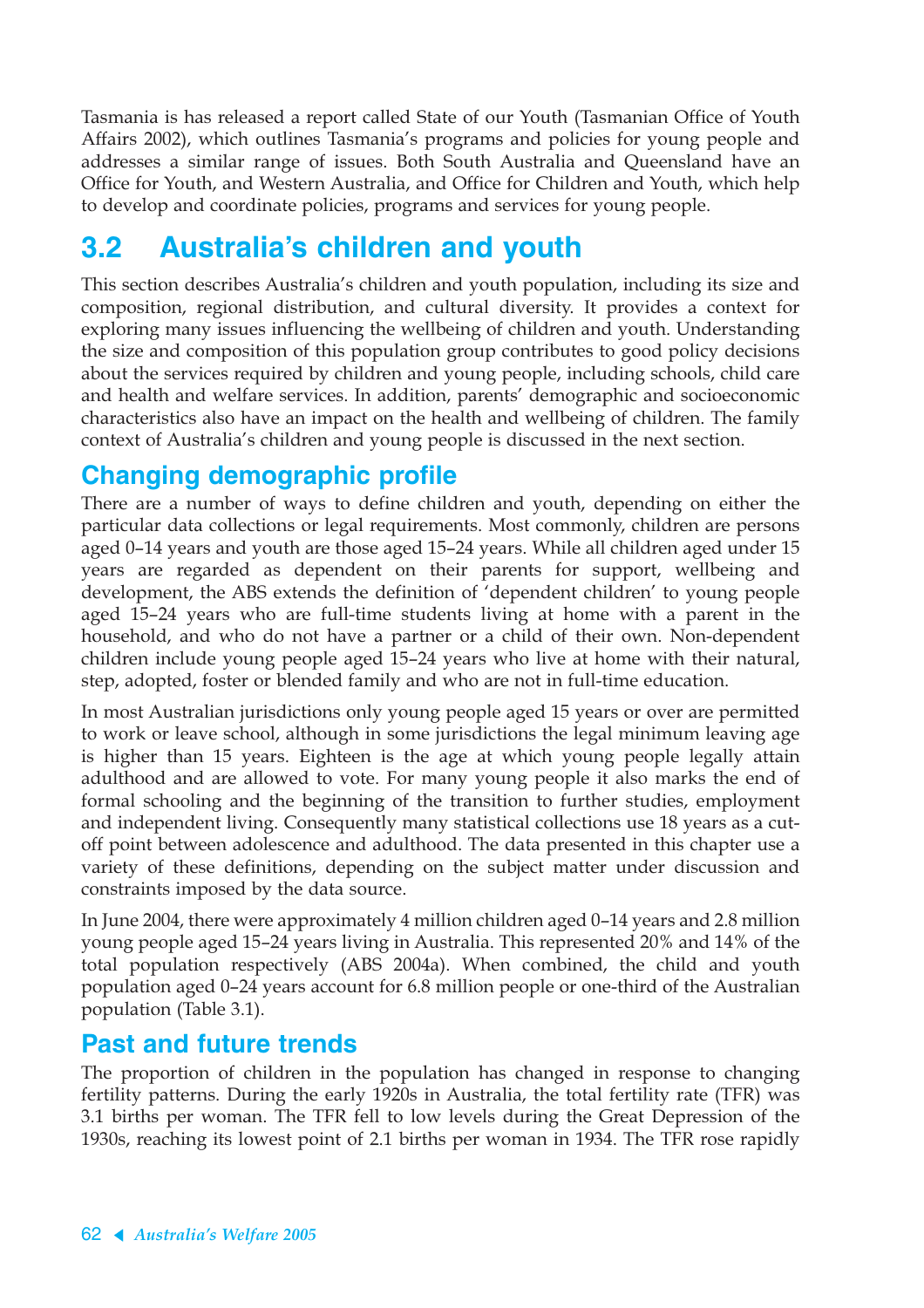following World War II, reaching a peak of 3.5 births per woman at the height of the baby boom in 1961. Since then, Australian fertility rates have declined for a variety of reasons, including the wider acceptance and use of oral contraceptives, delayed age of child-bearing and increasing proportion of women remaining childless (ABS 2004b). Over the last 6 years the TFR has stabilised and was 1.75 births per woman in 2003.

As a result of these trends in fertility, the proportion of children aged under 15 years in the population fell from the mid-1920s until World War II and rose during the babyboom years. From a peak of 30% in 1961, the proportion fell to 20% in 2004, well below the previous low point of 24% in 1943 (Figure 3.1). The most recent ABS population projections indicate that if the TFR fell to 1.6 births per woman, the proportion of children in the total population would fall to 16% in 2026 (ABS 2003a). The decrease is mainly caused by the ageing of the population as large cohorts of baby boomers move into older age groups and survive longer than their forebears.

It is important to recognise that while their proportion has been declining since the early 1960s, the number of children increased rapidly until the mid-1970s, remained steady until the 1990s and then began to increase gradually once again (Figure 3.2). The number of children in 2026 is projected to be about 3.9 million, much the same as in 2004.

The relative proportion of children in the population has important implications for planning and the distribution of resources. The resources allocated to children and families may account for a smaller proportion of government spending on services in the future. For example, as the proportion of young people in the population declines, education costs as a share of gross domestic product may fall. A range of social welfare payments including family assistance, parenting allowances and unemployment benefits will account for a smaller proportion of overall government expenditure (SCRCSSP 2005).

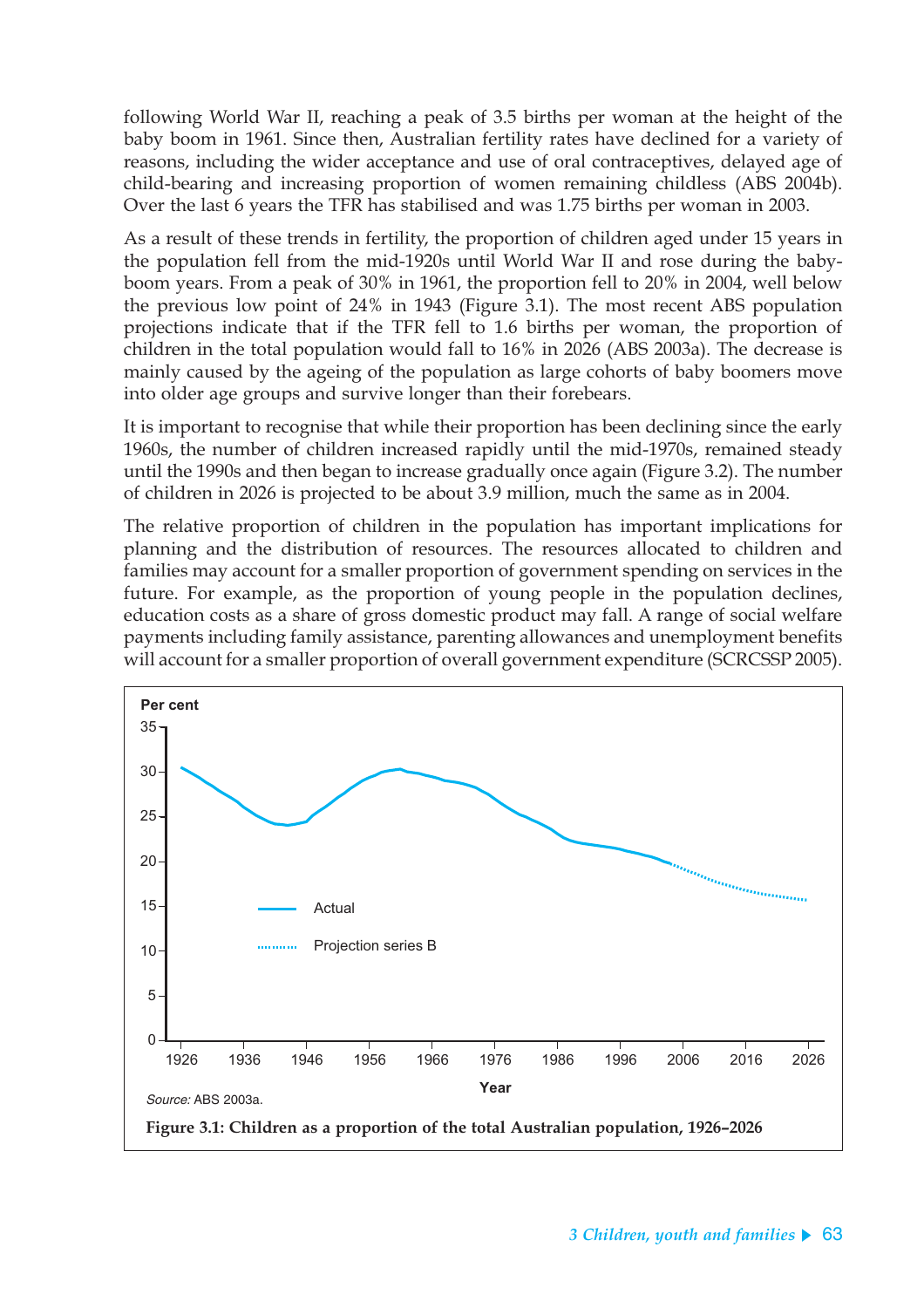

# **Geographical distribution of children and youth**

In 2004, one-third of Australian children lived in New South Wales, almost a quarter in Victoria and almost one-fifth in Queensland (Table 3.1). While only 1% of children lived in the Northern Territory, they accounted for more than a quarter of the total population of the Northern Territory itself. This is partly explained by the younger age profile of Indigenous people, who make up a large proportion of the population of the Northern Territory.

|                  | <b>NSW</b> | <b>Vic</b>                    | Qld     | <b>WA</b>                                       | <b>SA</b>                 | Tas    | <b>ACT</b> |        | NT Australia <sup>(a)</sup> |
|------------------|------------|-------------------------------|---------|-------------------------------------------------|---------------------------|--------|------------|--------|-----------------------------|
|                  |            |                               |         |                                                 | <b>Number</b>             |        |            |        |                             |
| $0 - 14$ years   | 1,326,389  | 959,572                       | 797,906 | 399,636                                         | 285,832                   | 97,102 | 63,187     | 50,560 | 3,980,951                   |
| $15 - 24$ years  | 912.714    | 687.237                       | 550.951 | 285.846                                         | 206.059                   | 64.570 | 52.148     | 30.527 | 2.790.406                   |
| Total population |            | 6,731,295 4,972,779 3,882,037 |         | 1.982.204                                       | 1,534,250 482,128 324,021 |        |            |        | 199,913 20,111,297          |
|                  |            |                               |         | Proportion of state or territory population (%) |                           |        |            |        |                             |
| $0-14$ years     | 19.7       | 19.3                          | 20.6    | 20.2                                            | 18.6                      | 20.1   | 19.5       | 25.3   | $\sim$                      |
| $15-24$ years    | 13.6       | 13.8                          | 14.2    | 14.4                                            | 13.4                      | 13.4   | 16.1       | 15.3   | $\sim$ $\sim$               |
|                  |            |                               |         | Proportion of Australian population (%)         |                           |        |            |        |                             |
| $0 - 14$ years   | 33.3       | 24.1                          | 20.0    | 10.0                                            | 7.2                       | 2.4    | 1.6        | 1.3    | 100.0                       |
| $15-24$ years    | 32.7       | 24.6                          | 19.7    | 10.2                                            | 7.4                       | 2.3    | 1.9        | 1.1    | 100.0                       |

| Table 3.1: Distribution of children and young people across the states and territories, June 2004 |  |  |  |
|---------------------------------------------------------------------------------------------------|--|--|--|
|---------------------------------------------------------------------------------------------------|--|--|--|

(a) Includes Other Territories comprising Jervis Bay Territory, Christmas Island and the Cocos (Keeling) Islands. Source: ABS 2004a.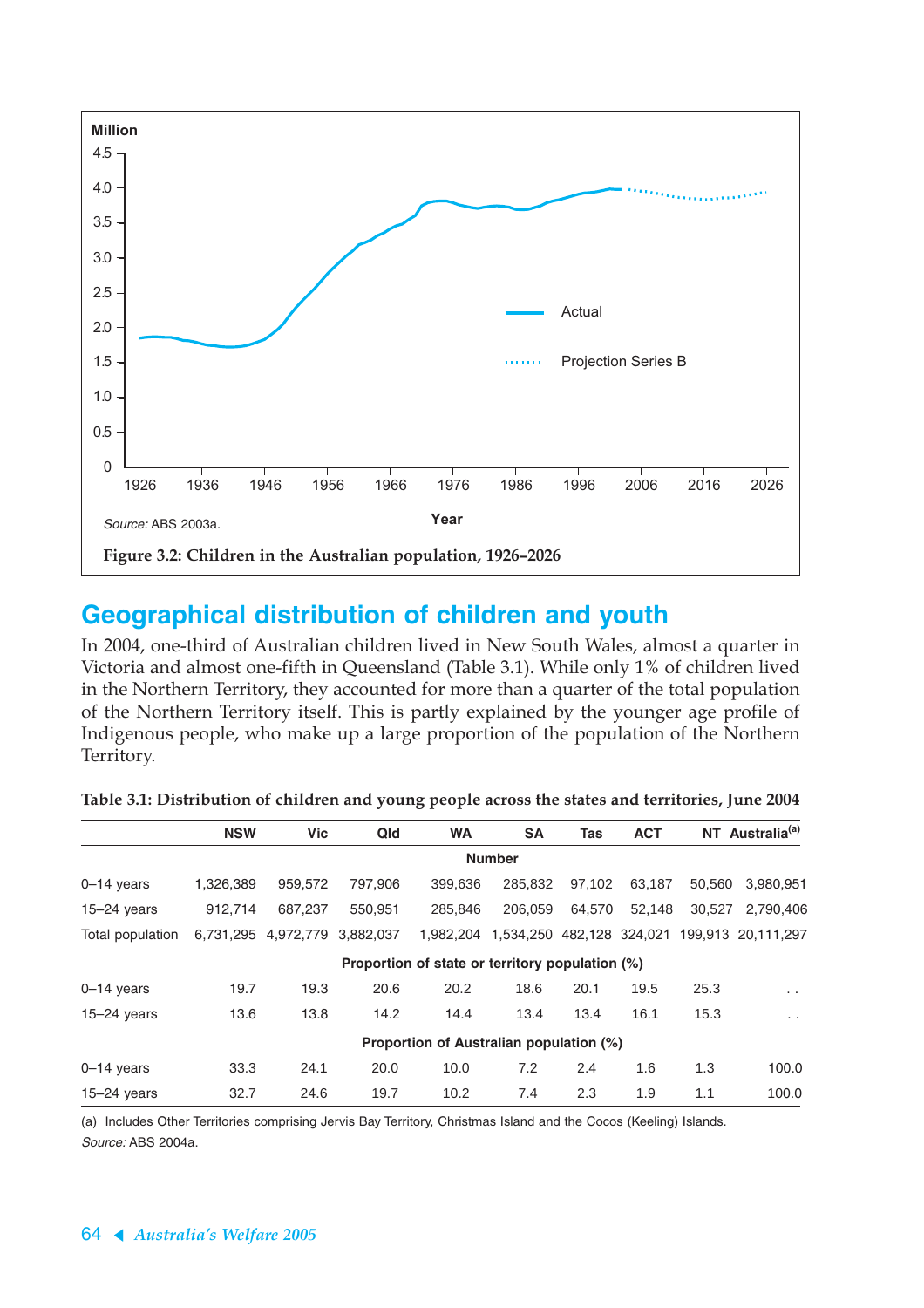In 2003, 64% of children lived in major cities, 22% in inner regional areas and 11% in outer regional areas (Table 3.2). Children living in remote or very remote areas accounted for approximately 3% of the child population. In comparison, a slightly higher proportion of young people aged 15–24 years lived in major cities (69%), and slightly lower in other areas. Compared to other jurisdictions, the Northern Territory had the highest proportion of children and young people living in very remote areas (30% for both cohorts). Of all children living in very remote areas, the vast majority lived in the Northern Territory (31%), Queensland (29%) and Western Australia (27%). The same was true of young people living in very remote areas—34% lived in the Northern Territory, 27% in Queensland and 26% in Western Australia.

| <b>Remoteness category</b> | <b>NSW</b>               | <b>Vic</b>           | Qld  | <b>WA</b> | <b>SA</b> | Tas                           | <b>ACT</b>    | <b>NT</b>            | <b>Australia</b> |  |
|----------------------------|--------------------------|----------------------|------|-----------|-----------|-------------------------------|---------------|----------------------|------------------|--|
|                            | Children aged 0-14 years |                      |      |           |           |                               |               |                      |                  |  |
| Major cities               | 69.4                     | 70.9                 | 49.9 | 66.8      | 68.5      | $\sim$                        | 99.8          | $\ddot{\phantom{a}}$ | 63.5             |  |
| Inner regional             | 21.9                     | 23.4                 | 26.8 | 13.6      | 13.9      | 62.1                          | 0.2           | $\ddot{\phantom{a}}$ | 22.2             |  |
| Outer regional             | 7.8                      | 5.6                  | 18.7 | 10.8      | 12.9      | 35.6                          | $\sim$ $\sim$ | 49.1                 | 11.2             |  |
| Remote                     | 0.7                      | 0.1                  | 2.8  | 5.6       | 3.6       | 1.8                           | $\sim$        | 21.2                 | 1.9              |  |
| Very remote                | 0.2                      | $\ddot{\phantom{a}}$ | 1.8  | 3.2       | 1.1       | 0.5                           | . .           | 29.7                 | 1.2              |  |
|                            |                          |                      |      |           |           | Young people aged 15-24 years |               |                      |                  |  |
| Major cities               | 74.1                     | 76.1                 | 56.1 | 74.4      | 75.4      | $\mathbf{r}$                  | 98.8          | $\ddot{\phantom{a}}$ | 69.1             |  |
| Inner regional             | 19.4                     | 19.7                 | 23.6 | 11.1      | 11.2      | 68.1                          | 0.2           | $\sim$               | 19.4             |  |
| Outer regional             | 5.9                      | 4.1                  | 16.8 | 8.2       | 9.9       | 30.1                          | $\mathbf{r}$  | 51.5                 | 9.1              |  |
| Remote                     | 0.5                      | 0.1                  | 2.1  | 3.8       | 2.6       | 1.3                           | $\sim$        | 18.8                 | 1.4              |  |
| Very remote                | 0.1                      | $\cdot$ .            | 1.4  | 2.5       | 0.9       | 0.4                           | $\sim$        | 29.6                 | 1.0              |  |

**Table 3.2: Distribution of children and young people across remoteness areas, June 2003 (per cent)**

Source: AIHW, derived from ABS Statistical Local Area population estimates.

### **Indigenous children and young people**

In 2001, Indigenous children made up 4.5% of all children while Indigenous young people made up 3.2% of all young people (ABS 2003b). The Indigenous population has a much younger age structure than other Australians (Figure 3.3). In June 2001 there were 179,000 Indigenous children aged 0–14 years, and 84,000 Indigenous young people aged 15–24 years. Children made up 39% of Indigenous Australians, compared with 20% of other Australians. Similarly, young people made up 18% of the Indigenous population and 14% of other Australians. This reflects both the higher birth rate among the Indigenous population, and higher levels of mortality at younger ages.

# **Cultural and linguistic diversity**

With almost one-quarter of the population born overseas, Australia is one of the most culturally diverse countries in the world. The proportions of children and young people born overseas are somewhat lower than the total population, at 6% and 16% respectively in 2003 (ABS 2004c). However, children born in Australia to overseas-born parents are not included in these figures.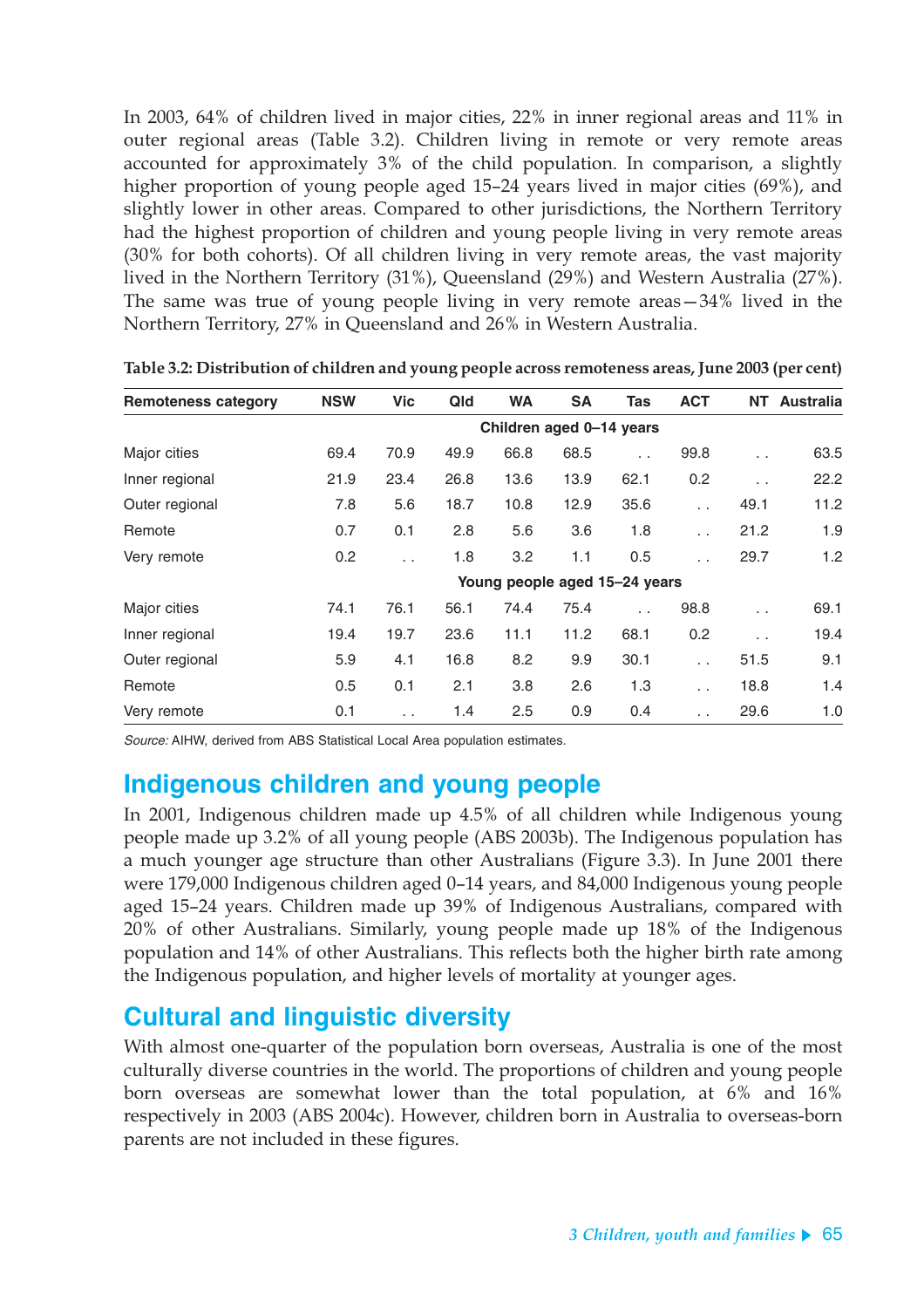In 2003, of the 227,000 children born overseas, the largest groups were born in New Zealand (19%) and England (11%). Of those born in non-English-speaking countries, the largest groups were from the Philippines and India (4% each), China (3%), and South Korea, Indonesia, Iraq, Sri Lanka, Singapore, Malaysia and Vietnam (2% each).

In all, 430,000 young people were born overseas. Their birthplaces were somewhat more diverse, although New Zealand and England were again the most common countries of birth among this age group (13% and 8% respectively). The impact of overseas students living in Australia long-term can be seen in the other large groups, most of which are non-English-speaking: China and Vietnam (5% each), and the Philippines, Hong Kong (SAR of China), Malaysia, Indonesia and South Africa (all with 4%).



# **3.3 Australian families**

# **Family formation and dissolution**

With changing social attitudes towards marriage and fertility choices, Australian families have changed markedly over the last 30 years (ABS 2003c). Children today grow up in a wider variety of family types. Fewer Australians are entering a registered marriage and those who do are marrying at an older age.

In 2003, the highest registered marriage rates were in the 25–29 year age group (Table 3.3). Between 1997 and 2003 there was a 28% decline in marriage rates for those aged 24 years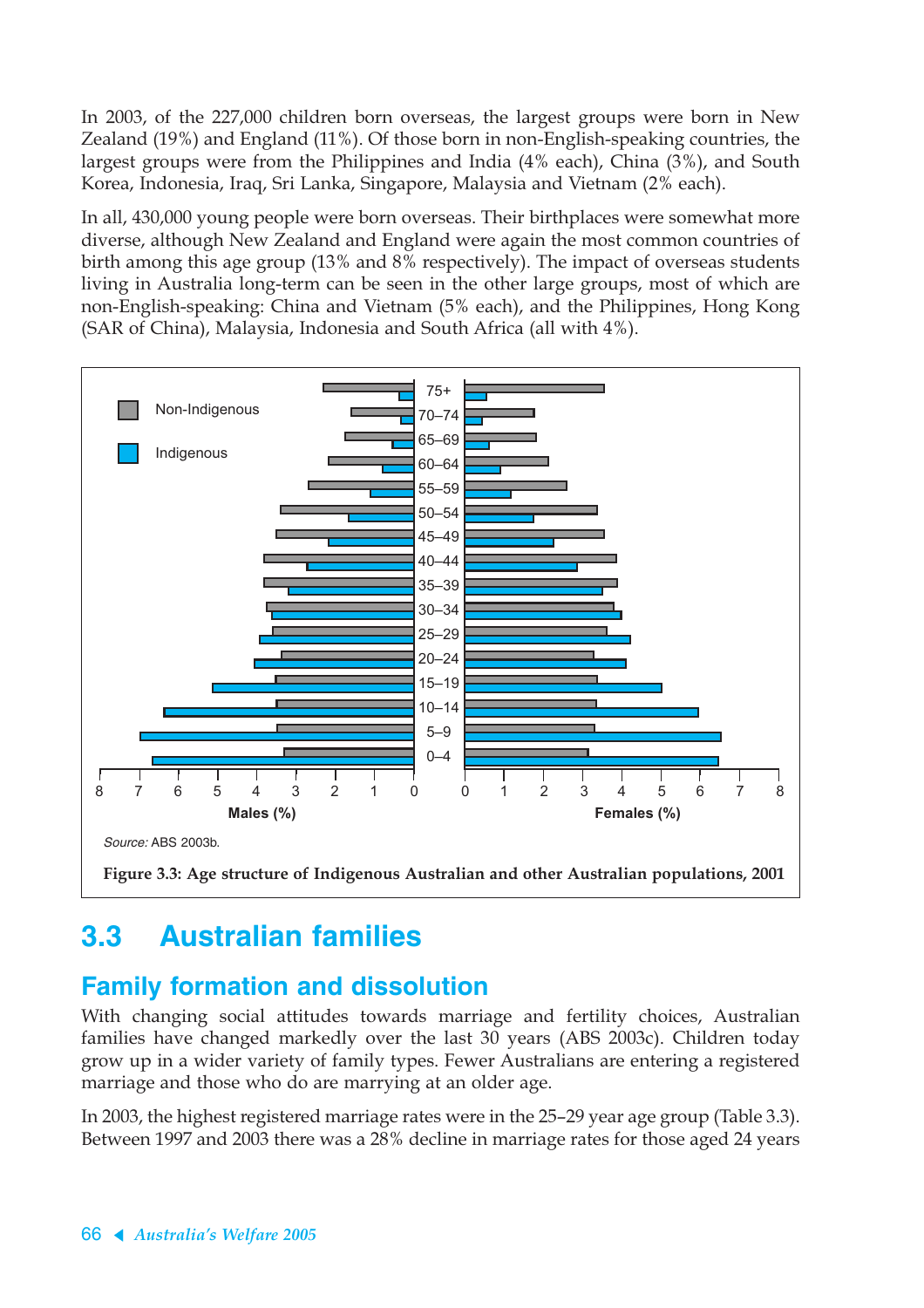and under. Over the same period, there was an increase in marriage rates among older age groups, particularly in the 30–34 year age group (with an increase of almost 14%). Reflecting these trends, the median age at first marriage increased during this period, from 27.8 to 29.2 years for males and from 25.9 to 27.3 years for females. On average, males are about 2 years older than females when they first marry.

Divorce rates increased only marginally over the 1997–2003 period, from 12.5 to 13.1 per 1,000 married people (Table 3.3). In 1991 the rate was 11.6 per 1,000 married males and 11.5 per 1,000 married females (ABS 2004d). (See Table 2.33 for age-specific divorce rates for 1983 to 2003.)

|                                                  | <b>Males</b> |      | <b>Females</b> |      |  |
|--------------------------------------------------|--------------|------|----------------|------|--|
|                                                  | 1997         | 2003 | 1997           | 2003 |  |
| Age-specific first marriage rates <sup>(a)</sup> |              |      |                |      |  |
| 19 years and under <sup>(b)</sup>                | 1.0          | 0.8  | 5.0            | 3.8  |  |
| $20 - 24$ years                                  | 26.7         | 19.2 | 44.7           | 34.0 |  |
| $25 - 29$ years                                  | 48.9         | 46.4 | 47.7           | 49.2 |  |
| $30 - 34$ years                                  | 29.5         | 33.5 | 23.1           | 28.0 |  |
| $35 - 39$ years                                  | 15.7         | 17.5 | 11.5           | 13.5 |  |
| $40-44$ years                                    | 9.4          | 10.3 | 7.3            | 7.9  |  |
| 45-49 years                                      | 7.3          | 7.4  | 5.8            | 5.9  |  |
| 50 years and over                                | 3.4          | 3.5  | 1.9            | 2.0  |  |
| Median age at first marriage                     | 27.8         | 29.2 | 25.9           | 27.3 |  |
| Divorce rate <sup>(c)</sup>                      | 12.5         | 13.1 | 12.5           | 13.1 |  |

(a) Per 1,000 never married male or female population of the appropriate ages, at 30 June for each year shown.

(b) Per 1,000 never married male or female population aged 15–19 years, at 30 June for each year shown.

(c) Per 1,000 married males or females respectively, at 30 June for each year shown. Rates in 2003 are for 2001 data. Sources: ABS 1998; ABS 2004e; ABS 2005a.

The proportion of marriages that are de facto has slowly increased and the 2001 Census showed that 12% of people living in couples were in a de facto relationship (including same-sex couples), up from 7% in 1991 (see Table 2.31). Similarly, more recent data from the ABS Family Characteristics Survey showed that 12% of all couples with children aged 0–17 years were in a de facto marriage in 2003 (ABS 2004f).

#### **Family types**

The ABS categorises Australian families into two broad groups: couple families, which include intact, step and blended families; and one-parent families. In 2003, couples in both step (56%) and blended families (39%) were more likely than those in intact families (8%) to be in a de facto marriage (ABS 2004f). Table 3.4 shows the distribution of these family types in Australia during 1992 and 2003.

Between 1992 and 2003 the number of families with children aged 0–17 years increased by 5.5%. Both the number and proportion of intact couple families declined over this period. Against this, the number of both step and blended couple families and oneparent families increased slightly. However, step and blended families made up about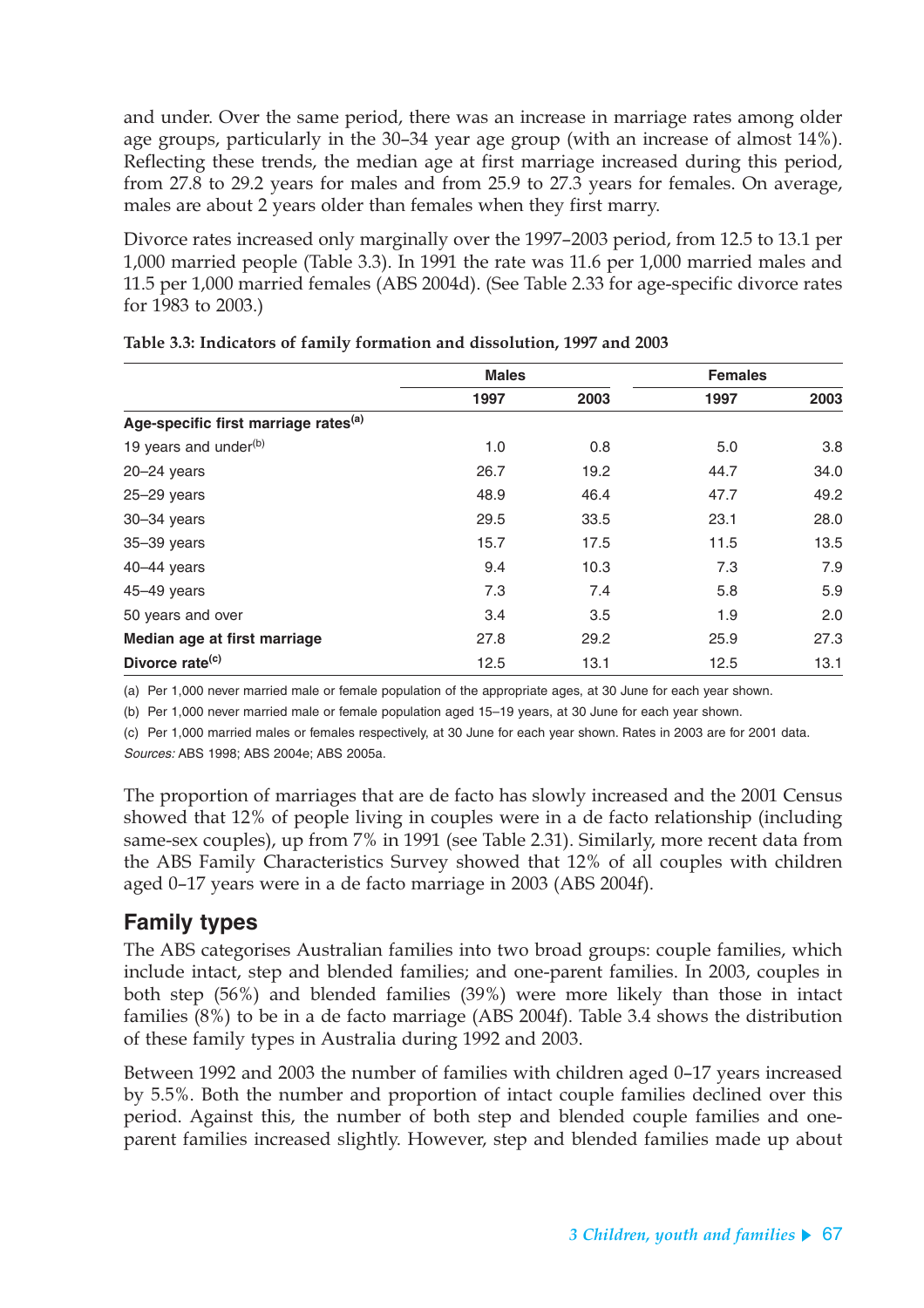the same proportion of all families over this period (6% in 1992 and 7% in 2003), while the proportion of one-parent families increased from 17% to 22%. Lone mother families were the most common type of one-parent families and consequently accounted for most of this increase.

|                                        | 1992                    |          |                         |                            | 2003                   |          |                         |          |  |
|----------------------------------------|-------------------------|----------|-------------------------|----------------------------|------------------------|----------|-------------------------|----------|--|
|                                        | <b>Families</b>         |          | <b>Children</b>         |                            | <b>Families</b>        |          | <b>Children</b>         |          |  |
| <b>Family structure</b>                | <b>Number</b><br>(000)' | Per cent | <b>Number</b><br>('000) | Per cent                   | <b>Number</b><br>(000) | Per cent | <b>Number</b><br>(000)' | Per cent |  |
|                                        |                         |          |                         | <b>Couple families</b>     |                        |          |                         |          |  |
| Intact                                 | 1,815.2                 | 76.3     | 3,529.3                 | 77.9                       | 1,775.5                | 70.7     | 3,333.8                 | 71.8     |  |
| <b>Step</b>                            | 84.3                    | 3.5      | 125.1                   | 2.8                        | 98.6                   | 3.9      | 158.4                   | 3.4      |  |
| <b>Blended</b>                         | 68.1                    | 2.9      | 200.3                   | 4.4                        | 78.1                   | 3.1      | 224.4                   | 4.8      |  |
| Total <sup>(a)</sup>                   | 1,974.7                 | 83.0     | 3,863.1                 | 85.3                       | 1,967.1                | 78.4     | 3,738.2                 | 80.5     |  |
|                                        |                         |          |                         | <b>One-parent families</b> |                        |          |                         |          |  |
| Lone mother                            | 349.6                   | 14.7     | 582.0                   | 12.9                       | 466.4                  | 18.6     | 786.4                   | 16.9     |  |
| Lone father                            | 53.4                    | 2.2      | 83.2                    | 1.8                        | 76.1                   | 3.0      | 117.5                   | 2.5      |  |
| Total                                  | 403.0                   | 16.9     | 665.2                   | 14.7                       | 542.6                  | 21.6     | 903.9                   | 19.5     |  |
| <b>Total families</b><br>with children | 2,377.8                 | 100.0    | 4,528.3                 | 100.0                      | 2,509.6                | 100.0    | 4,642.1                 | 100.0    |  |

|  | Table 3.4: Types of families with children aged 0-17 years, 1992 and 2003 |  |  |  |  |
|--|---------------------------------------------------------------------------|--|--|--|--|
|  |                                                                           |  |  |  |  |

(a) Includes 'other' couple families which are not classified as intact, step or blended, for example, grandparent couple families or families with only foster children.

Source: ABS 2004f.

Between 1992 and 2003 the number of children aged 0–17 years living in families increased by 2.5%. Paralleling the decline in the number of intact couple families, the number of children living in intact couple families fell by 6%. At the same time, the number of children living in all other family types increased, with the most notable increase being children in one-parent families (36%). As a result of these changes, the proportion of children living in intact couple families declined from 78% to 72%, while the proportion living in one-parent families increased from 15% to 20%. It is worth noting, however, that more than seven out of ten children lived in intact couple families in 2003.

The relationship between family type and a child's wellbeing is not a simple one. Many factors contribute to a child's experience, including the quality of the parent–child relationship, parenting style and monitoring, parental care and family discord (De Vaus & Gray 2003; Wise 2003). Studies suggest that children undergoing transitional change from one kind of family to another sometimes encounter difficulties adjusting to these changes (Sawyer et al. 2000; Silburn et al. 1996; Vimpani et al. 2002). Difficulties arise from children having to adjust to new parent–child relationships, parental stressors such as changed socioeconomic status, different parenting styles and discipline, disruption to family cohesion, sibling relationships and parental mental health issues (Deater-Deckard & Dunn 1999, cited in Wise 2003). Thus, while a child's welfare is not directly dependent on family type, certain factors which affect welfare are more likely to occur in particular family types.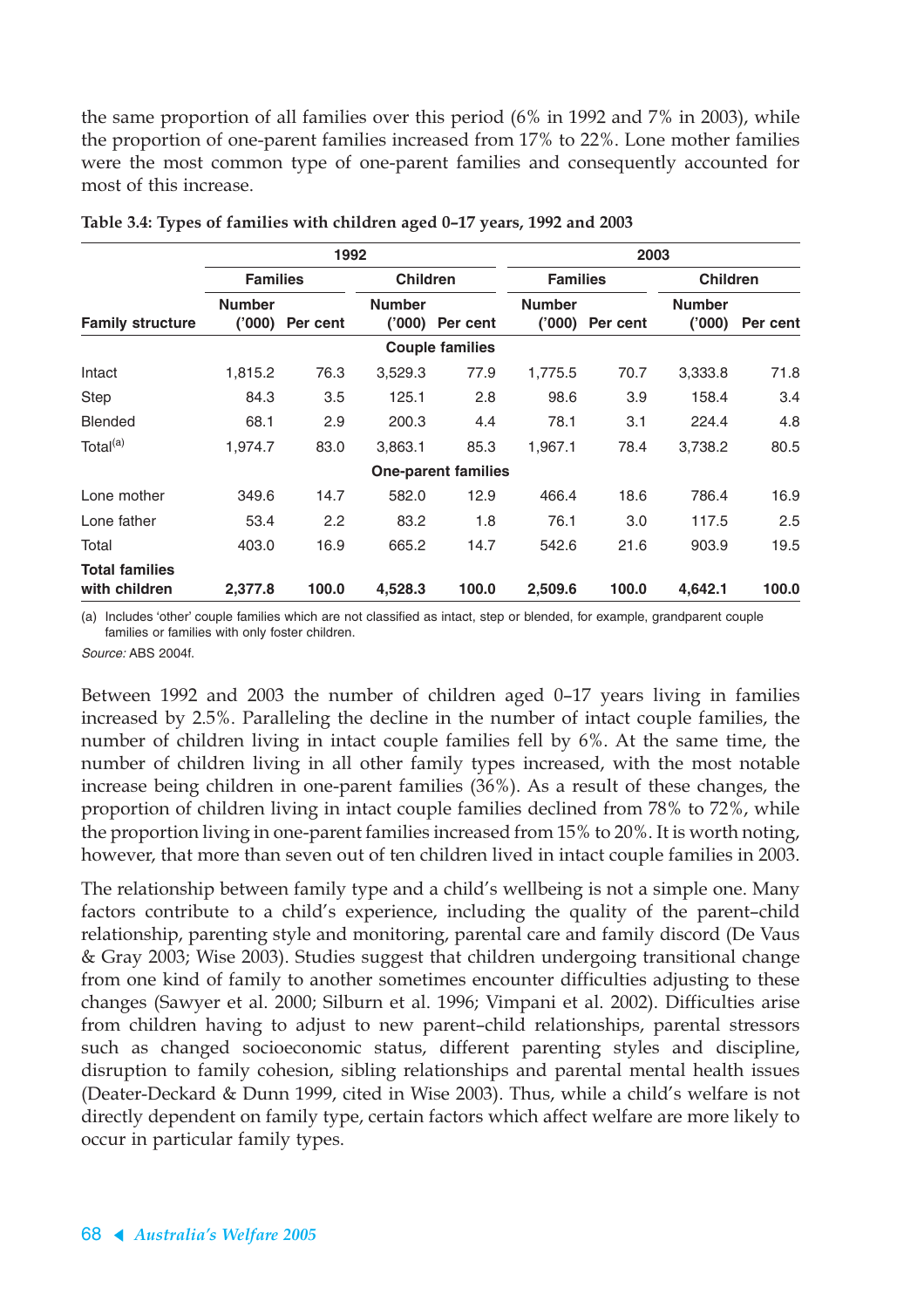### **Young people living at home**

The ABS Family Characteristics Survey also sheds light on changing living arrangements for young people living at home (Table 3.5). The number of young people aged 15 years or over living in the family home has been growing, in some instances substantially. Between 1992 and 2003, the number of dependent students aged 15–24 years living at home increased by 46% to just over 1 million. The increase was greater among those living in couple families (51%) than those in one-parent families (30%). Similar trends can be seen among non-dependent young people, with increases of around 50% over the 10-year period.

|              | Children and young people in<br>couple families |                | Children and young people in<br>one-parent families |                  |                | All children and young people<br>in families |                |                |               |
|--------------|-------------------------------------------------|----------------|-----------------------------------------------------|------------------|----------------|----------------------------------------------|----------------|----------------|---------------|
| (Age (years) | 1992<br>('000)                                  | 2003<br>('000) | Change<br>(%)                                       | 1992<br>('000)   | 2003<br>('000) | Change<br>(%)                                | 1992<br>('000) | 2003<br>(000)' | Change<br>(%) |
|              |                                                 |                |                                                     | <b>Dependent</b> |                |                                              |                |                |               |
| $0 - 14$     | 3.806.2                                         | 3.137.8        | $-17.6$                                             | 630.6            | 751.7          | 19.2                                         | 4.436.8        | 3.889.5        | $-12.3$       |
| $15 - 24$    | 563.9                                           | 848.8          | 50.5                                                | 144.7            | 188.3          | 30.1                                         | 708.6          | 1.037.1        | 46.4          |
|              |                                                 |                |                                                     | Non-dependent    |                |                                              |                |                |               |
| $15 - 24$    | 422.0                                           | 627.7          | 48.7                                                | 100.0            | 152.0          | 52.0                                         | 522.0          | 779.7          | 49.4          |
| Total        | 4.961.6                                         | 4.963.3        | 0.0                                                 | 1.002.4          | 1.281.4        | 27.8                                         | 5.964.1        | 6.244.7        | 4.7           |

Source: ABS 2004f:24.

#### **Non-resident parents**

One of the consequences of family breakdown, whether through a de facto partnership ending or through separation and divorce, is that the children involved no longer live with both their natural parents. In 2003, there were 493,200 non-resident parents of children aged 0–17 years (Table 3.6). Most non-resident parents were fathers (82%). Further, almost half of non-resident parents had formed new relationships, with 47% living in a couple family. However, non-resident parents were less likely to work fulltime (64% compared with the national average of 72%), and more likely to be unemployed (8% compared with the national average of 6%) (ABS 2004f).

#### **Grandparent families and kinship carers**

Since 2000 both the community and the government have become more aware of the needs of grandparents who are raising their grandchildren. Grandparents take on the role of primary carers of their grandchildren when the parents are no longer able to fulfil their parental responsibilities. The reasons for this include parental substance abuse, the death of one or both parents, a parent's mental or physical illness, or the child's need for a more protective environment (COTA National Seniors Partnership 2003). Since grandparents are part of a larger group of kinship carers, the issues they face have close links with the development of kinship care policy. Kinship care is ongoing care provided by a relative, close family friend or member of the community, and is often seen as a preferred option to foster care since it can maintain stability in a child's life (see 'Care and protection orders and out-of-home care', later in this chapter).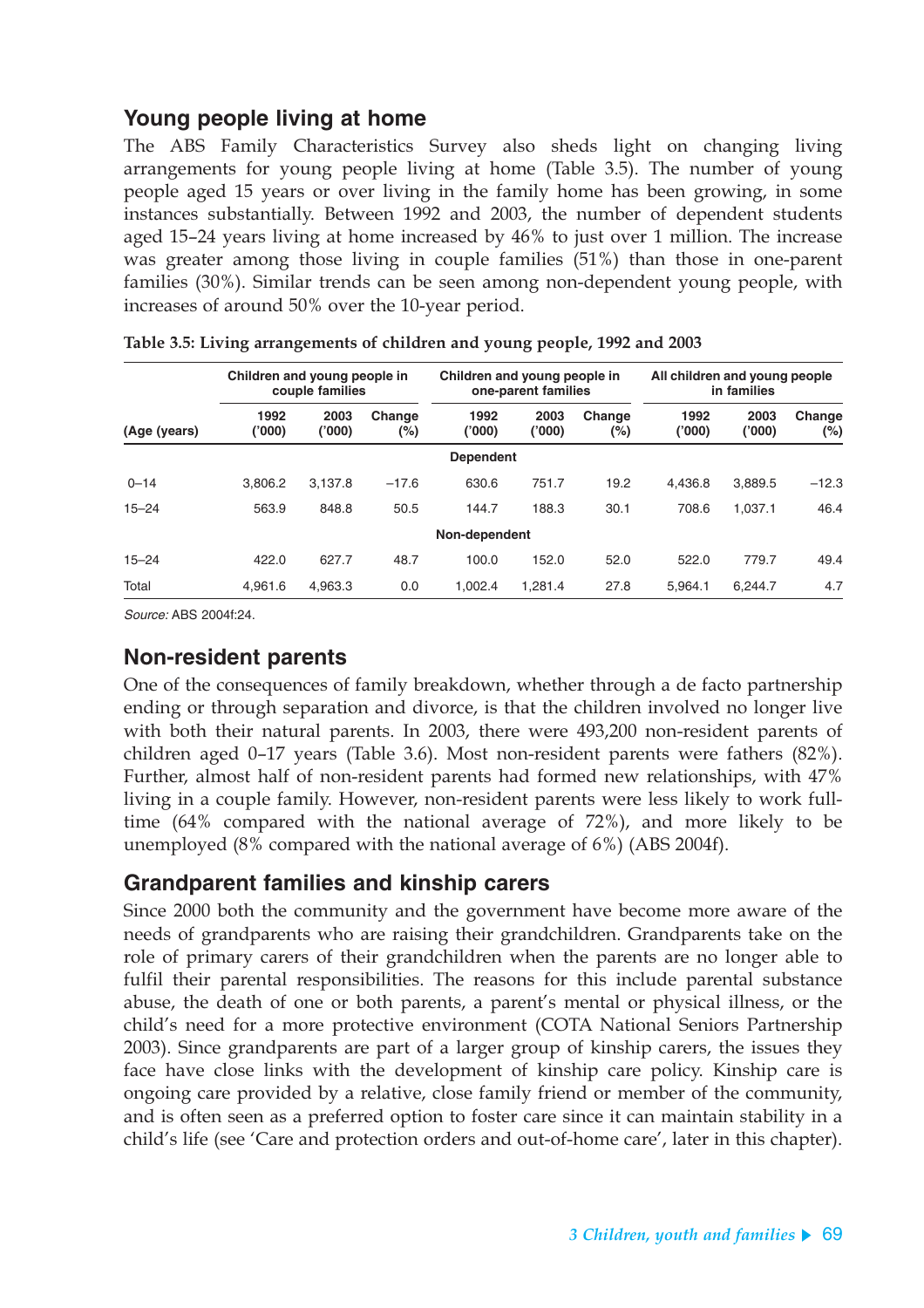National data about grandparent families are contained in the 2003 ABS Family Characteristics Survey. In 2003 there were more than 22,500 grandparent families caring for more than 31,100 children aged 17 years or under (Table 3.7). In most of these families the youngest child was aged between 5 and 11 years, and grandparents were often caring for more than one child. In two-thirds of grandparent families, neither grandparent was employed.

|                                        | Number ('000) | Per cent |
|----------------------------------------|---------------|----------|
| Family type of non-resident parent     |               |          |
| Couple family with children            | 156.2         | 31.7     |
| Couple family without children         | 73.8          | 15.0     |
| One-parent family                      | 70.5          | 14.3     |
| Other family <sup>(a)</sup>            | 9.6           | 1.9      |
| Total family members <sup>(b)</sup>    | 310.0         | 62.9     |
| Total non-family members               | 183.2         | 37.1     |
| Age of non-resident parent             |               |          |
| $15-24$ years                          | 21.0          | 4.3      |
| $25 - 44$ years                        | 337.8         | 68.5     |
| 45 years and over                      | 134.3         | 27.2     |
| <b>Labour force status</b>             |               |          |
| Employed-full-time                     | 315.3         | 63.9     |
| Employed-part-time                     | 55.8          | 11.3     |
| Unemployed                             | 37.4          | 7.6      |
| Not in the labour force                | 84.8          | 17.2     |
| Total non-resident parents of children | 493.2         | 100.0    |

**Table 3.6: Non-resident parents of children aged 0–17 years, 2003**

(a) Refers to families where there are no partners or children (e.g. adult siblings living together without a parent).

(b) Non-family members include persons in lone person and group households, and unrelated individuals in family households. Source: ABS 2004f.

|                                   | <b>Grandparent families</b> |       | Children in grandparent families |       |
|-----------------------------------|-----------------------------|-------|----------------------------------|-------|
|                                   | Number ('000)               | $\%$  | Number ('000)                    | $\%$  |
| Age of youngest child (years)     |                             |       |                                  |       |
| $0 - 4$                           | 3.3                         | 14.8  | 6.8                              | 21.9  |
| $5 - 11$                          | 8.4                         | 37.4  | 11.5                             | 36.8  |
| $12 - 14$                         | 8.0                         | 35.8  | 9.8                              | 31.5  |
| $15 - 17$                         | 2.7                         | 12.1  | 3.0                              | 9.7   |
| Total                             | 22.5                        | 100.0 | 31.1                             | 100.0 |
| Labour force status               |                             |       |                                  |       |
| One or both grandparents employed | 7.6                         | 33.8  | 10.1                             | 32.5  |
| No grandparent employed           | 14.9                        | 66.2  | 21.0                             | 67.5  |

#### **Table 3.7: Grandparent families caring for children aged 0–17 years, 2003**

Source: ABS 2004f.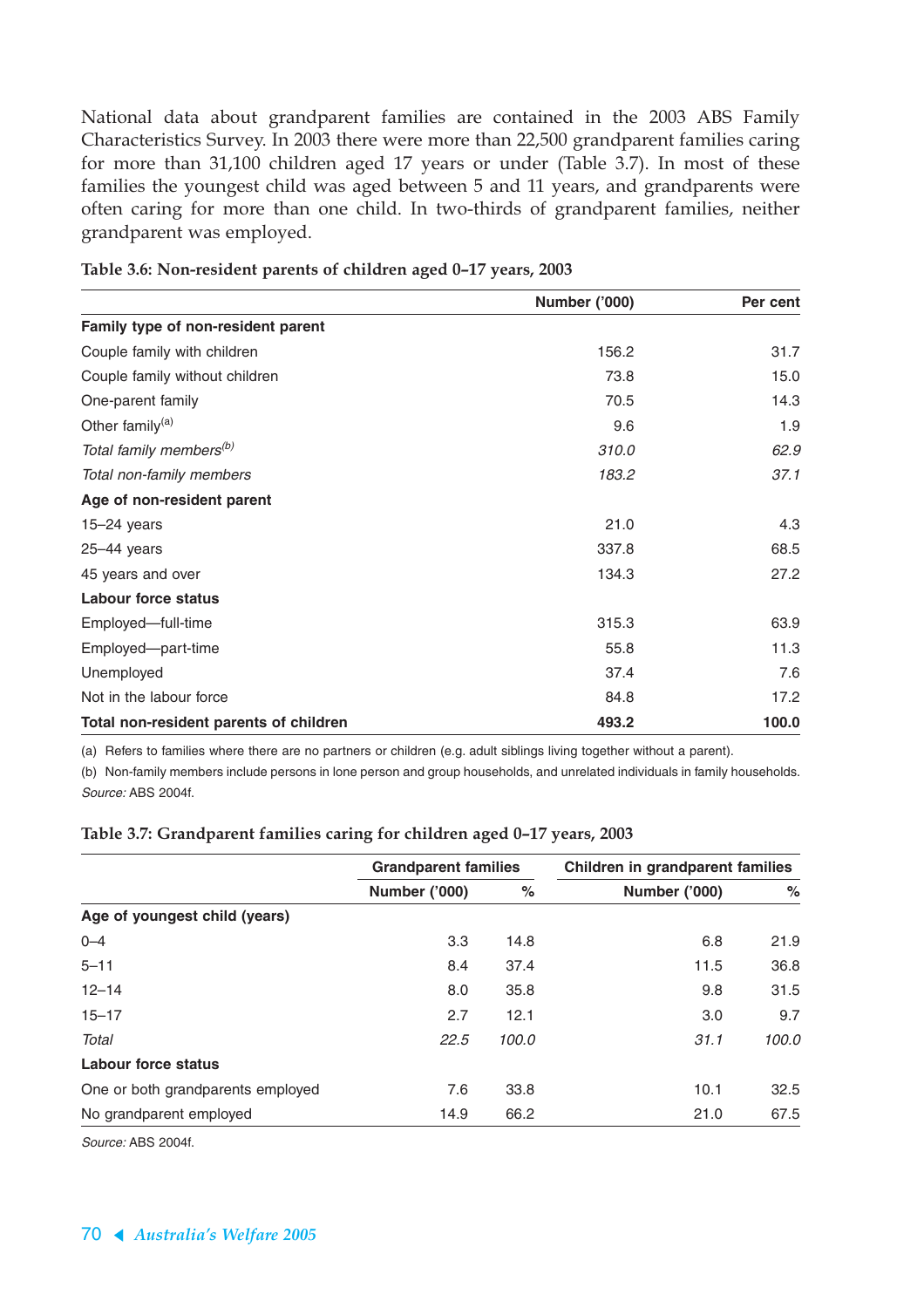These statistics lend weight to the findings of the report into grandparents raising children, commissioned by the Australian Government through the Council on Ageing in each state and territory. The report studied the experiences of 499 grandparents raising 548 children. It found that grandparents caring for grandchildren face many hardships, including upheaval, and additional financial, legal and social costs, often with little extra support (COTA National Seniors Partnership 2003:6–7). Some become isolated, overwhelmed and at risk of 'granny burn-out'. Changes in policy have made various forms of family support, such as the Family Tax Benefit (see Box 3.1) and Child Care Support (see Box 3.5), accessible to grandparents raising their grandchildren. Many payments are not income- or assets-tested for eligible grandparent carers. However, as guardianship arrangements tend to be informal, grandparents may be left to bear the extra costs without the support that would typically be available to foster carers (COTA National Seniors Partnership 2003:8). Of particular concern is the unknown number of Indigenous kinship carers who are also in this situation. In June 2004 the Council of Australian Governments (COAG) asked the Community and Disability Services Ministers' Council to report on the nature and extent of the needs of grandparent carers and what measures could be taken to address them. A report, with recommendations, will be considered by the council for forwarding to COAG in 2005.

### **Families and employment patterns**

One of the most significant changes to family life over the last four decades has been the increased participation of women in the labour force (Gilding 1997). The majority of Australians now view child-rearing and generating family income as joint responsibilities (Bittman & Pixley 1997). Increased participation rates in employment reflect not only an increasing reliance on dual incomes to sustain a desired lifestyle but also the value women place on having a career. Whatever the reasons for the change, one consequence has been a heightened demand for child care places (see Section 3.5).

Table 3.8 presents data on the employment status of parents in families where the youngest child was aged 0–14 years. Between 1993 and 2003, the proportion of couple families where both parents were employed increased from 51% to 59%, making this the most common arrangement for couple families. The traditional male bread-winner model was the next most common family type for couple families, making up 32% of couple families, although the proportion has fallen from 36% in 1993. Families who are potentially at most risk (i.e. those where neither parent is employed) made up a small and declining proportion of couple families (6% in 2003, down from 11% in 1993). However, approximately 200,000 children aged 0–14 years lived in these families in 2003 (ABS 2004f:26).

The picture is somewhat different for one-parent families with the youngest child aged under 15 years, 90% of whom were lone-mother families in 2003. Although the proportion of mothers who were employed increased from 39% to 46% between 1993 and 2003, the majority of lone mothers were not employed in either year (61% and 55% respectively were either unemployed or not in the labour force). Lone fathers were more likely to be employed than lone mothers, although the proportion declined between 1993 and 2003 from 61% to 57%. Over 400,000 children lived in one-parent families where the parent was not employed in 2003 (ABS 2004f:26).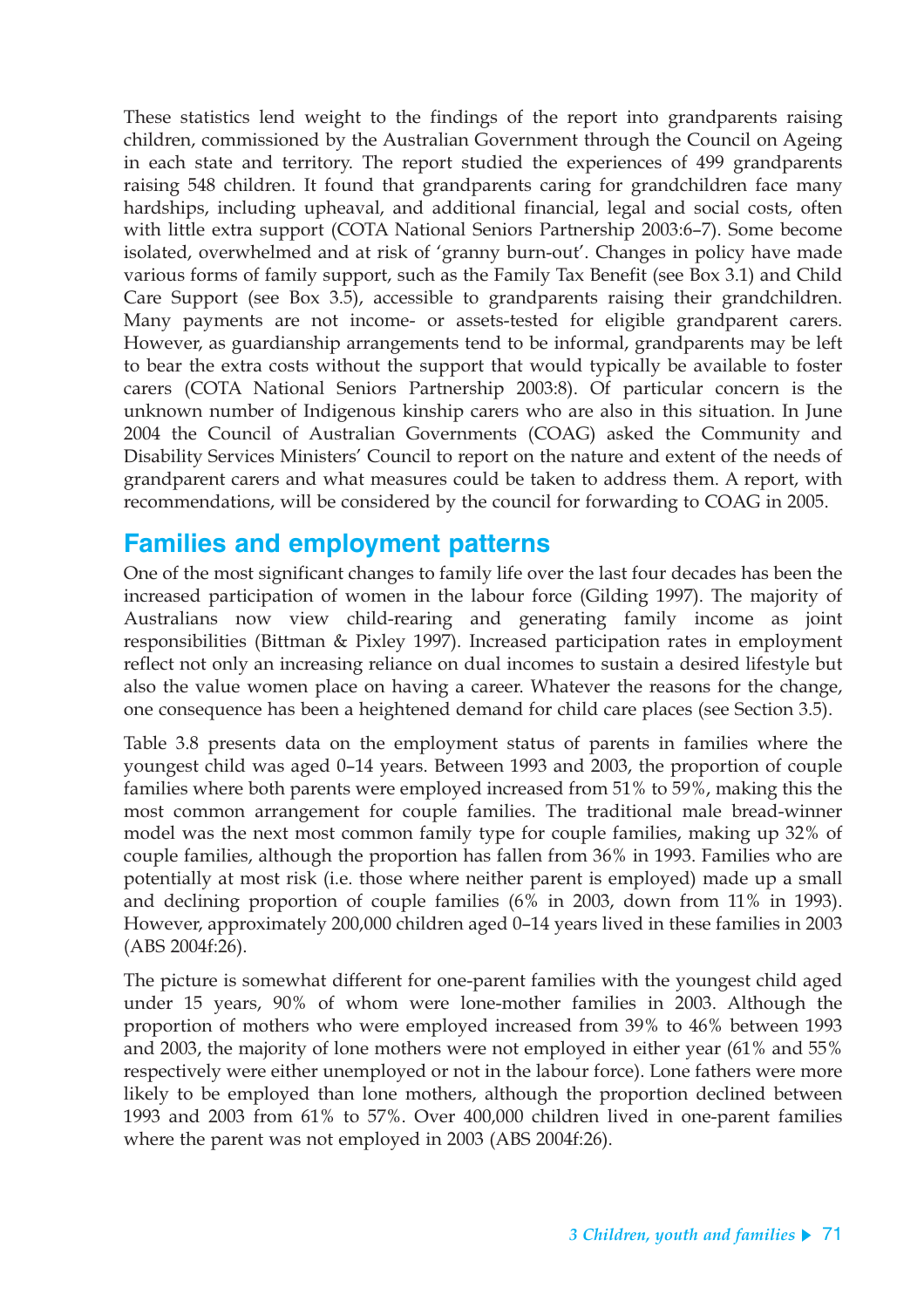|                            | 1993                 |          | 2003                 |          |  |
|----------------------------|----------------------|----------|----------------------|----------|--|
|                            | <b>Number ('000)</b> | Per cent | <b>Number ('000)</b> | Per cent |  |
| <b>Couple families</b>     |                      |          |                      |          |  |
| Both parents employed      | 856.2                | 50.6     | 1,017.8              | 58.6     |  |
| Mother only employed       | 47.0                 | 2.8      | 57.4                 | 3.3      |  |
| Father only employed       | 606.6                | 35.9     | 558.6                | 32.1     |  |
| Neither parent employed    | 182.3                | 10.8     | 104.4                | 6.0      |  |
| Total                      | 1,692                | 100.0    | 1,738.2              | 100.0    |  |
| <b>One-parent families</b> |                      |          |                      |          |  |
| Lone-mother families       | 311.2                | 90.1     | 408.7                | 87.6     |  |
| Mother employed            | 122.2                | 39.3     | 185.9                | 45.5     |  |
| Mother not employed        | 189.0                | 60.7     | 222.8                | 54.5     |  |
| Lone-father families       | 34.3                 | 9.9      | 57.9                 | 12.4     |  |
| Father employed            | 20.9                 | 60.9     | 33.1                 | 57.2     |  |
| Father not employed        | 13.4                 | 39.1     | 24.8                 | 42.8     |  |
| Total                      | 345.5                | 100.0    | 466.6                | 100.0    |  |

**Table 3.8: Employment status of parents with the youngest child aged 0–14 years, 1993 and 2003**

Sources: ABS 1993; ABS 2004f.

The age of the youngest child in a family affects the working patterns of parents, particularly mothers. The majority of women whose youngest child was aged 0–2 years were not employed in 2003 (53%), while only 15% worked full-time (Figure 3.4).

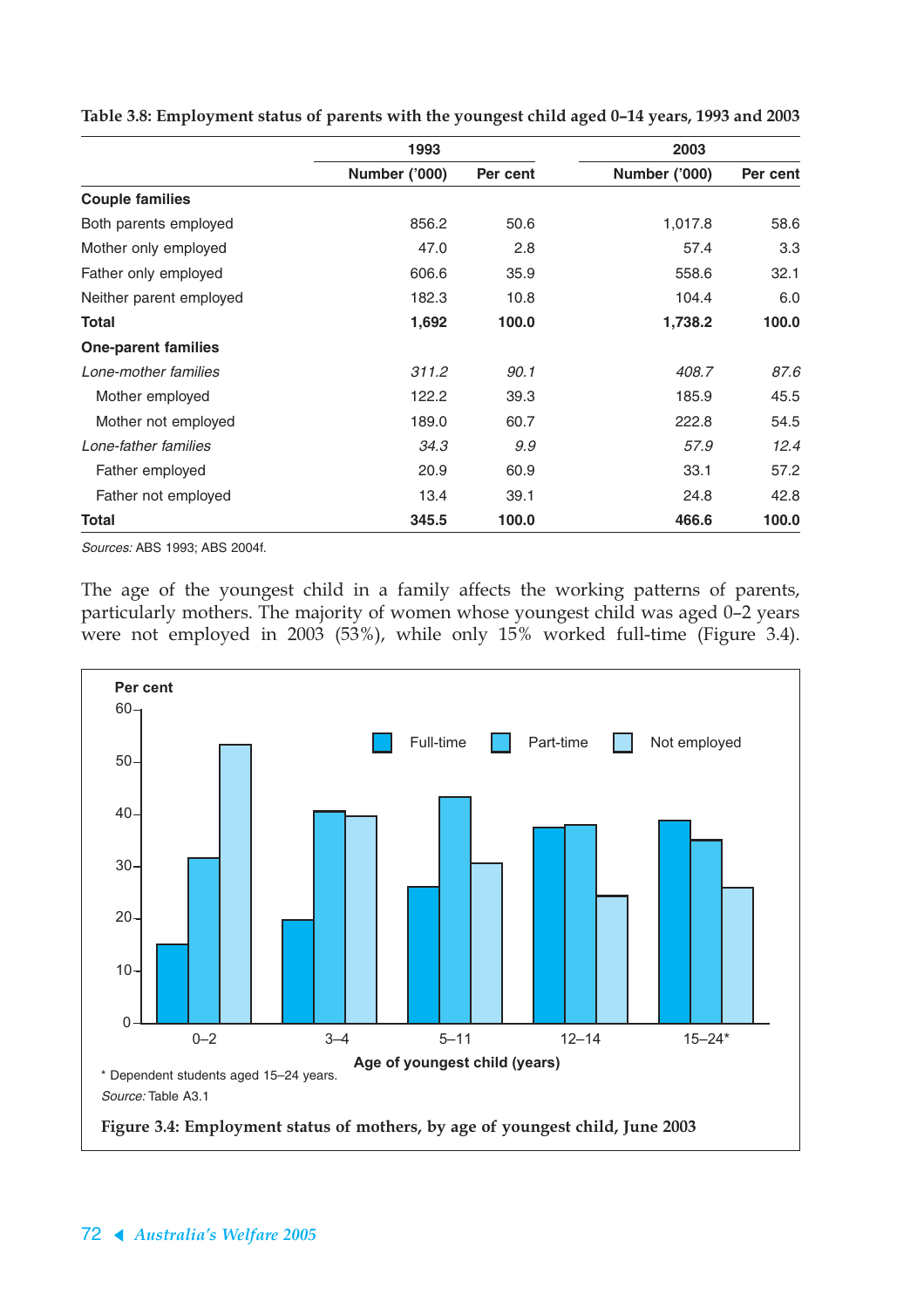For women with the youngest child aged 3–4 years, 41% worked part-time, 40% were not employed, and 20% worked full-time. The proportion of women who worked fulltime increased steadily as the age of the youngest child increased, but levelled out once high school age was reached. The opposite pattern was apparent for the proportion of women not employed. Even when the youngest child was of high school age or older, about a quarter of women were not employed. Part-time work stands out as the most common form of employment for most women up until the youngest child reached early high school age.

# **Family income**

Children living in families without economic security are at a greater risk of poor outcomes in both the short and longer term. The immediate impact of economic hardship is evident. Living in a low-income family can affect a child's nutrition, access to medical care, the safety of their environment, the level of stress in the home, and the quality and stability of their care (Shore 1997). In addition, research confirms that for a number of health and social outcomes, including socio-emotional functioning, mental health, physical health, educational attainment and later employment prospects, children in the lowest income groups are at a higher risk of disadvantage than other children (for overview, see Bradbury 2003; Mayer 2002). Evidence of the association between low socioeconomic status (which encompasses education and occupation as well as low income) and less favourable outcomes for children is documented in *A Picture of Australia's Children* (AIHW 2005a).

Income distribution is generally analysed using equivalised income. This enables a meaningful comparison of the incomes of households adjusted for size and age composition (Table 3.9). In 2002–03, 22% of Australia's children aged 0–14 years (854,000) lived in households with incomes in the lowest quintile. The proportion of children in one-parent households with incomes in the lowest quintile was more than twice that of children in couple households (43% compared with 17%). Therefore, compared to children living in couple families, children living in one-parent families have fewer resources available to them. The financial resources available to a household can have a significant impact on levels of household financial stress and consequently the wellbeing and future prospects of the children who live within them (AIHW 2005a).

# **Families experiencing financial stress**

One-parent families and jobless families are most at risk of experiencing financial stress because of their low incomes. However, financial stress is not limited to these family types. Some couple families with one or more employed adults also experience some degree of financial hardship.

The ABS 2002 General Social Survey collected information on a range of indicators of financial stress which adds a new dimension to understanding the economic wellbeing of families (Table 3.10). Almost two-thirds of those living in jobless one-parent households, one-third of employed one-parent households, and 12% of couple families with at least one adult employed reported that they could not raise \$2,000 in a week. However, seeking financial help from friends or family was not uncommon, with 32% of jobless one-parent households, 22% of jobless couple households, and 23% of employed one-parent households reporting that they had sought such help in the last 12 months.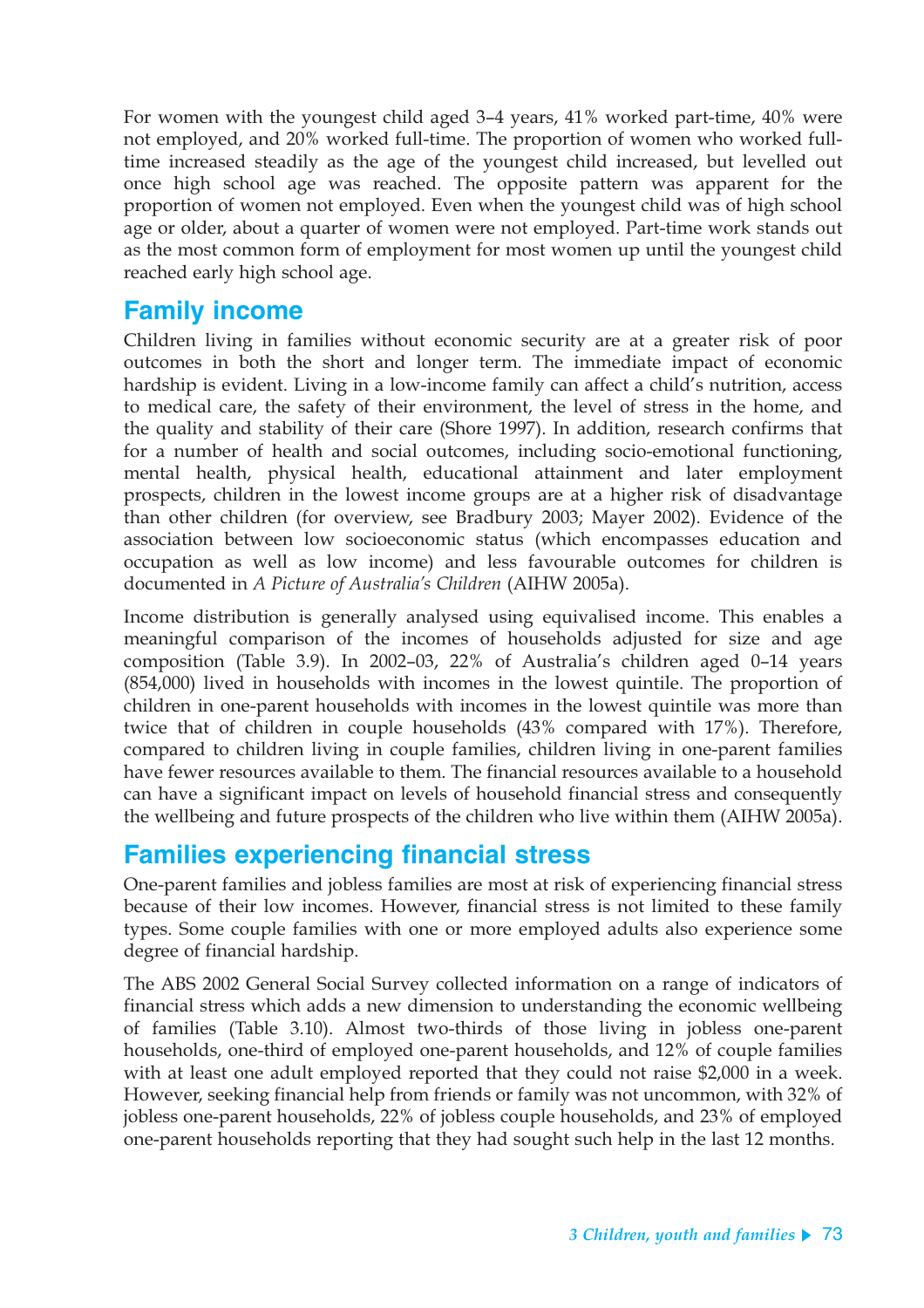|                                  | Equivalised disposable income quintile (per cent<br>distribution) |               |         |               |                | <b>Total</b> |                   |
|----------------------------------|-------------------------------------------------------------------|---------------|---------|---------------|----------------|--------------|-------------------|
|                                  | <b>Lowest</b>                                                     | <b>Second</b> | Third   | <b>Fourth</b> | <b>Highest</b> | <b>Total</b> | (000)             |
| <b>Households</b>                |                                                                   |               |         |               |                |              |                   |
| Couple, one-family household     | 16.6                                                              | 22.4          | 26.1    | 20.6          | 14.2           |              | 100.0 1.698,539   |
| One-parent, one-family household | 38.3                                                              | 29.4          | 21.5    | 8.0           | $2.8*$         | 100.0        | 434,600           |
| Multiple family household        | $11.5***$                                                         | 33.0          | $21.0*$ | 23.8          | $10.7*$        | 100.0        | 63,035            |
| Total households with dependants | 20.8                                                              | 24.1          | 25.1    | 18.2          | 11.9           |              | 100.0 2, 196, 174 |
| <b>Children</b>                  |                                                                   |               |         |               |                |              |                   |
| Couple, one-family household     | 17.3                                                              | 24.6          | 26.1    | 19.4          | 12.6           |              | 100.0 3,091,655   |
| One-parent, one-family household | 43.2                                                              | 29.6          | 18.2    | 6.9           | $2.2*$         | 100.0        | 702,937           |
| Multiple family household        | $16.3**$                                                          | $33.9*$       | $19.4*$ | $22.3*$       | $8.2*$         | 100.0        | 99,213            |
| Total children aged 0-14 years   | 21.9                                                              | 25.7          | 24.5    | 17.2          | 10.6           |              | 100.0 3.893.806   |

**Table 3.9: Equivalised income quintiles for households with children aged 0–14 years, 2002–03 (per cent)**

Note: Multiple family households contain two or more families. The vast majority of children in Australia (97.5%) live in onefamily households.

Source: ABS data available on request, 2002–03 Survey of Income and Housing Costs.

#### **Table 3.10: Selected household financial stress indicators, 2002**

|                                                             | Jobless households with<br>children under 15 |        |                  |         | <b>Households with children</b><br>under 15 and with one or more<br>adults employed |        |                  |                      |
|-------------------------------------------------------------|----------------------------------------------|--------|------------------|---------|-------------------------------------------------------------------------------------|--------|------------------|----------------------|
|                                                             | One-parent<br>family                         |        | Couple<br>family |         | One-parent<br>family                                                                |        | Couple<br>family |                      |
| <b>Financial stress indicators</b>                          | No.<br>(000)                                 | $(\%)$ | No.<br>(000)     | $(\% )$ | No.<br>(000)                                                                        | $(\%)$ | No.<br>(000)'    | $(\%)$               |
| Could not raise \$2,000 within a week                       | 121.8                                        | 64.3   | 51.8             | 52.2    | 70.9                                                                                | 33.0   | 194.0            | 12.1                 |
| Could not pay electricity, gas or telephone<br>bill on time | 96.6                                         | 51.0   | 38.3             | 38.6    | 67.3                                                                                | 31.1   | 236.5            | 14.8                 |
| Could not pay mortgage or rent on time                      | 34.6                                         | 18.3   | 13.0             | 13.1    | 31.8                                                                                | 14.8   | 87.4             | 5.5                  |
| Could not pay for car registration or<br>insurance on time  | 31.1                                         | 16.4   | 21.0             | 21.2    | 27.2                                                                                | 12.7   | 110.1            | 6.9                  |
| Could not make minimum payment on<br>credit card            | 14.0                                         | 7.4    | 9.8              | 9.9     | 18.6                                                                                | 8.7    | 74.6             | 4.7                  |
| Pawned or sold something for quick cash                     | 38.7                                         | 20.5   | 14.8             | 14.9    | 12.9                                                                                | 6.0    | 32.8             | 2.1                  |
| Went without meals                                          | 28.9                                         | 15.3   | 6.7              | 6.7     | 10.3                                                                                | 4.8    | 13.8             | 0.9                  |
| Was unable to heat home                                     | 11.9                                         | 6.3    | 2.7              | 2.8     | 5.2                                                                                 | 2.4    | 7.9              | 0.5                  |
| Sought financial help from families/friends                 | 60.2                                         | 31.8   | 21.3             | 21.5    | 50.0                                                                                | 23.3   | 139.2            | 8.7                  |
| Sought assistance from welfare<br>organisation              | 43.6                                         | 23.0   | 12.6             | 15.7    | 11.3                                                                                | 5.3    | 24.6             | 1.5                  |
| Total households in group ('000)                            | 189.4                                        | . .    | 99.3             | . .     | 214.8                                                                               | . .    | 1,598.6          | $\ddot{\phantom{0}}$ |

Note: Categories are not mutually exclusive.

Source: ABS General Social Survey 2002 confidentialised unit record file.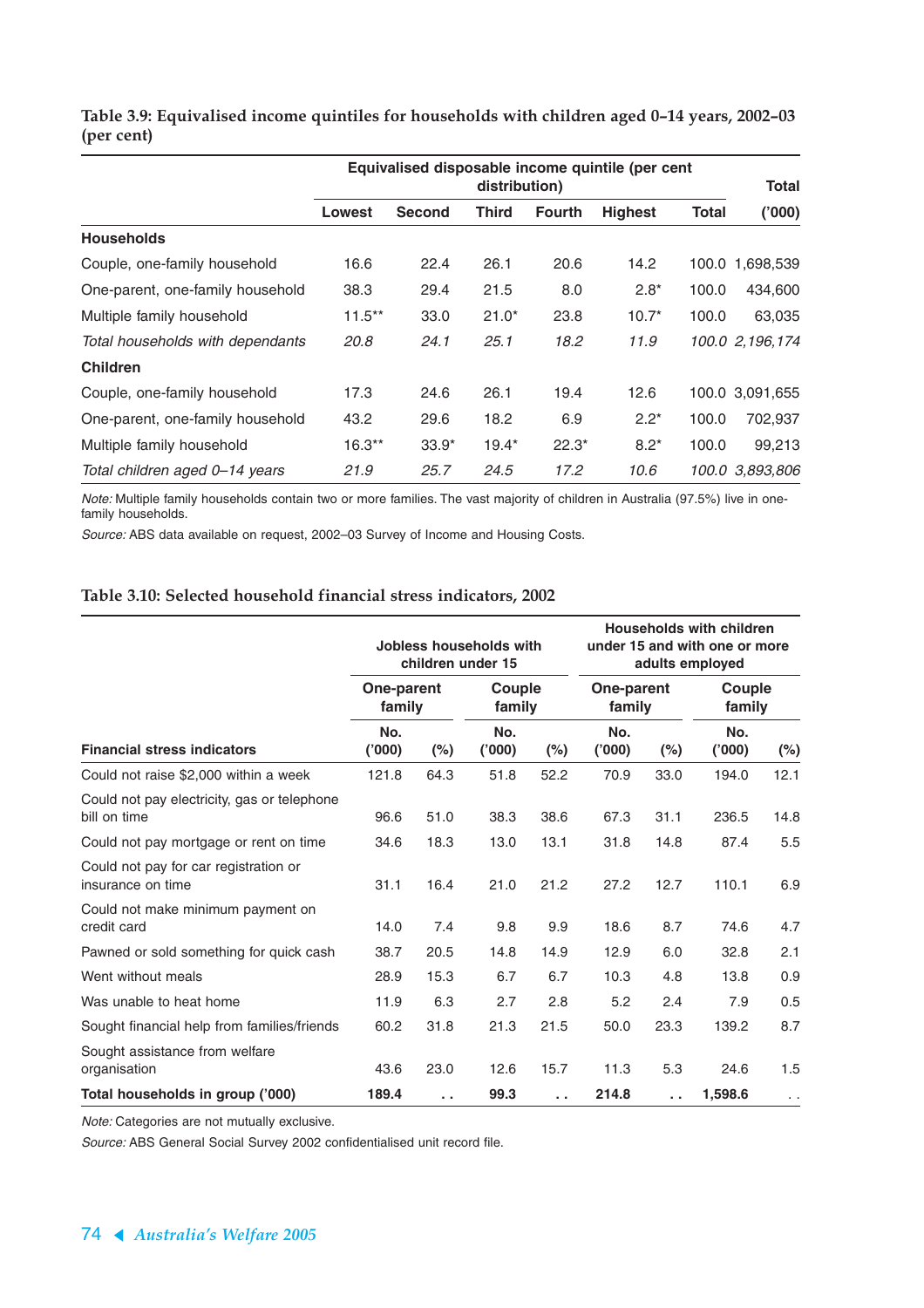Paying bills on time posed a difficulty for many families. For example, about half of jobless one-parent households and one-third of employed one-parent households had been unable to pay electricity, gas or telephone bills on time in the last 12 months. Further, 15% of couple families with at least one adult employed were also unable to pay these bills on time. The ability to make minimum credit card repayments and to heat the home were less common sources of stress, with less than 10% of all family types having difficulty meeting these, although again one-parent jobless families had the most difficulty (see Chapter 2, Economic resources and security, in Section 2.3 Autonomy and participation).

# **Assistance for families**

The Australian Government provides support for families in the forms of family assistance payments and income support payments (Box 3.1). Family assistance is designed to help middle- and low-income families with the costs of raising children, including recognising the indirect costs of reduced workforce participation by some families with young children. Higher assistance is targeted to families with low incomes. Income support in the form of Parenting Payment is available for sole parents with no income or a low income and for parents whose partner has no income or is on a low income.

There have been recent changes in support for new mothers. The Maternity Payment has replaced the Maternity Allowance and the Baby Bonus. This payment recognises the legal relationship between a mother and her newborn baby, the role of the mother in the birth of the baby and the extra costs associated with birth or adoption. The Maternity Payment is made as a lump sum and is not income-tested. It is intended to benefit the primary carer, who is most commonly the natural mother but who could also be an adoptive parent or a long-term foster carer.

Family assistance is available through the Family Tax Benefit (FTB) Part A and Part B. FTB Part A helps families with the cost of raising dependent children while FTB Part B provides extra assistance to families with only one main income earner, including sole parents.

Other assistance is available for families in special circumstances: a multiple birth allowance if three or more children are born at the same time, available until the children turn 6 years old; the large family supplement for four or more children, receiving Family Tax Benefit Part A; and the double orphan pension.

Research has shown that between 1997 and 2004 the average income of low-income families (those with a disposable income in the lowest 20%) rose by 18% (or \$87) in real terms (Macnamara et al. 2004). The rise was mainly attributable to increases in family payments in the 2000 tax package and 2004 federal budget. Without this assistance, the gap between low-income families and average families would have widened. The study revealed that benefits from the increase in family payments were not evenly distributed across different family types—low-income families with a child aged under 5 years, and large families, did better than those with dependent children aged over 16 years (who missed out on both the increases in family payments). As a result, many of the latter families suffered reduced living standards. For example, a low-income family with two older children received up to \$73 less per week in income support than a similar family with two preschoolers, despite the fact that it is more costly to raise older children.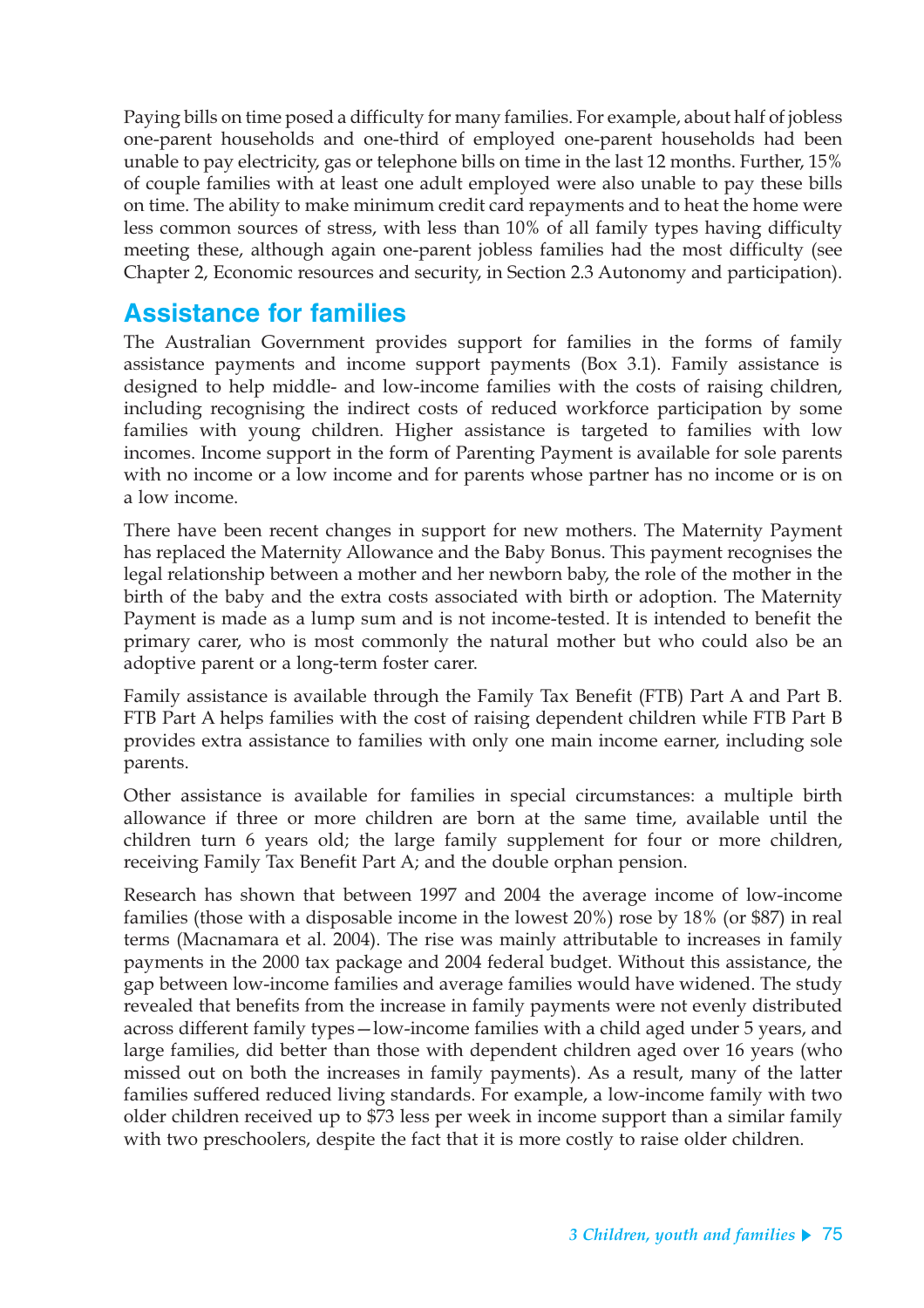#### **Box 3.1: Australian Government family payments and tax relief**

*Family Tax Benefit Part A is paid to low- and middle- income families with dependent children under 21 years and/or dependent full-time students aged 21–24 years. It is paid for each dependent child in the family. The payment is subject to an assets test. The maximum rate is payable below a lower income threshold. For income above this threshold the payment rate reduces by 20 cents for every dollar until the base rate is reached. Payment continues at the base rate until the higher income threshold is reached. The payment rate is then reduced by 30 cents for every dollar until the rate is nil. Maximum rate of payment varies with the age of the child, with the payments increasing for teenagers aged 13–15 years.*

*Family Tax Benefit Part B provides additional assistance to single-income families, including single parents, with a child under 16 years or a child aged 16–18 years studying full-time. Higher rates are payable where families have a child under 5 years. The payment is not means-tested for single parents. For couple families, it is means-tested on the income of the partner with the lower income (secondary income).*

*Parenting Payment is an income support payment for low-income people with responsibility for caring for a child under 16 years of age. The two main streams are the Parenting Payment (single) paid to single parents with no income or a low income and the Parenting Payment (partnered) paid to the primary carer in a couple family where both parents have no income or a low income. The Parenting Payment is subject to income and assets tests.*

*Maternity Payment is a lump sum payment (currently \$3,079) to the primary carer for each new baby, adopted child or child in long-term foster care in the family, born on or after 1 July 2004.*

*Maternity Immunisation Allowance is a payment for children aged 18–24 months who are fully immunised or have an approved exemption from immunisation. It is currently \$213.60 per child.*

*Double Orphan Pension is paid for children whose parents are both dead, or one parent is dead and the other cannot care for the child, and for refugee children under certain circumstances.*

Sources: FaCS 2004a; FAO 2005.

#### **Trends in family assistance**

The vast majority of FTB recipients receive assistance through fortnightly payments from Centrelink: 2 million people (91% of recipients) in 2002–03. Around 82,000 received Centrelink lump sum payments and another 109,000 were paid lump sums through the tax system as a tax offset (FaCS 2004a).

At June 2004, just over 1.8 million families with 3.5 million children received the FTB Part A as a fortnightly payment, a slight increase from 2001 (Table 3.11). In all years from 2001 to 2004, more than half of these families were paid more than the base rate—57% in 2004.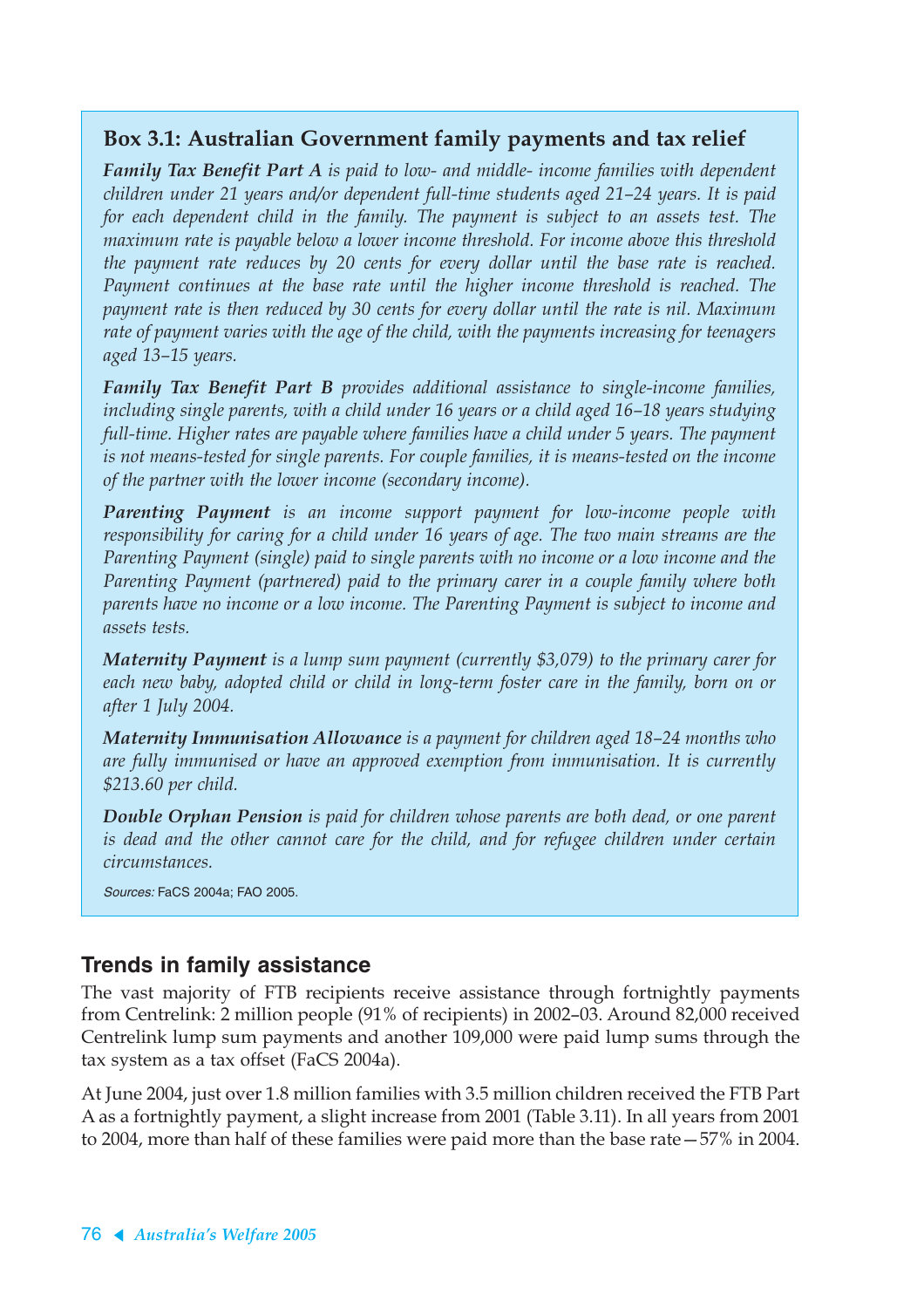Just over 1.2 million families with 2.3 million children received FTB Part B at June 2004. Almost half of those receiving the payment were sole parents—49% in 2004. The number of sole parents receiving the maximum payment increased by 6% across the period. Around 209,000 families received the Maternity Allowance and 204,000 the Maternity Immunisation Allowance in 2004, much the same numbers as in previous years.

Between 2001 and 2004, over 600,000 people each year received the Parenting Payment— 626,000 in 2004. However, there were clear trends within the two groups receiving the payment. While the number of people receiving the Parenting Payment (partnered) declined by 14% over the 4-year period, the number receiving the Parenting Payment (single) increased by 8% (FaCS 2004a). This increase partly reflects growth in the number of single-parent families with children aged under 16 years in the general population.

|                                                  | <b>Recipients</b> |                 |         |         | <b>Children</b>      |                 |                                 |         |
|--------------------------------------------------|-------------------|-----------------|---------|---------|----------------------|-----------------|---------------------------------|---------|
| Type of payment <sup>(a)</sup>                   | 2001              | 2002            | 2003    | 2004    | 2001                 | 2002            | 2003                            | 2004    |
| <b>Family Tax Benefit Part A</b>                 |                   |                 |         |         |                      |                 |                                 |         |
| Maximum rate (with income support<br>payment)    | 509.8             | 485.9           | 475.8   | 473.4   | 962.2                | 914.8           | 894.7                           | 886.7   |
| Maximum rate (without income support<br>payment) | 127.2             | 134.4           | 139.4   | 142.4   | 243.8                | 253.7           | 258.7                           | 258.9   |
| Broken rate                                      | 406.1             | 431.6           | 427.5   | 423.5   | 874.7                | 927.7           | 919.7                           | 912.8   |
| Base rate                                        | 725.4             | 708.7           | 701.3   | 721.4   |                      | 1,333.0 1,298.5 | 1,286.5                         | 1,332.1 |
| Below base rate                                  | 31.2              | 34.2            | 39.3    | 47.0    | 68.5                 | 76.5            | 86.4                            | 106.3   |
| Total                                            |                   | 1.799.7 1.794.8 | 1.783.3 | 1,807.7 |                      |                 | 3,482.2 3,471.2 3,446.0 3,496.8 |         |
| <b>Family Tax Benefit Part B</b>                 |                   |                 |         |         |                      |                 |                                 |         |
| Maximum rate (for sole parents)                  | 559.4             | 570.7           | 583.5   | 595.0   | 951.2                | 965.2           | 986.4                           | 1,004.7 |
| Maximum rate (for couples)                       | 290.0             | 300.4           | 322.4   | 298.8   | 622.7                | 638.8           | 685.7                           | 637.1   |
| Broken rate (for couples)                        | 331.7             | 328.0           | 317.7   | 311.8   | 702.3                | 689.3           | 666.0                           | 655.1   |
| Total                                            | 1,181.1           | 1,199.1         | 1,223.6 | 1,205.6 |                      |                 | 2,276.2 2,293.3 2,338.1         | 2,296.9 |
| Maternity Allowance <sup>(b)</sup>               | 210.1             | 212.2           | 207.0   | 209.2   | 214.4                | 216.1           | 210.5                           | 211.6   |
| Maternity Immunisation Allowance <sup>(b)</sup>  | 203.9             | 206.8           | 203.9   | 203.7   | 207.5                | 210.6           | 206.3                           | 205.4   |
| <b>Double Orphan Pension</b>                     | 1.2               | 1.2             | 1.1     | 1.2     | 1.6                  | 1.6             | 1.5                             | 1.5     |
| Parenting Payment (single) <sup>(c)</sup>        | 416.7             | 427.8           | 437.0   | 449.3   | $\ddot{\phantom{0}}$ | . .             |                                 | . .     |
| Parenting Payment (partnered) <sup>(c)</sup>     | 205.4             | 191.6           | 181.4   | 177.2   | $\ddot{\phantom{0}}$ | $\cdot$ .       | . .                             |         |

**Table 3.11: Recipients of family assistance, 30 June 2001 to 30 June 2004 ('000)**

(a) The data on FTB recipients relate to those who claim fortnightly payments.

(b) The number assisted is the number who received a payment during the financial year.

(c) The number assisted is the number who received a payment in June (not at 30 June).

Sources: FaCS 2001; FaCS 2004a.

# **3.4 Adopted children**

In Australia, each state and territory has responsibility for all aspects of adoption within its jurisdiction, including its own legislation, policies and practices in relation to adoption. The Institute is funded by the state and territory community services departments to collect and publish national data on adoptions. The data reported on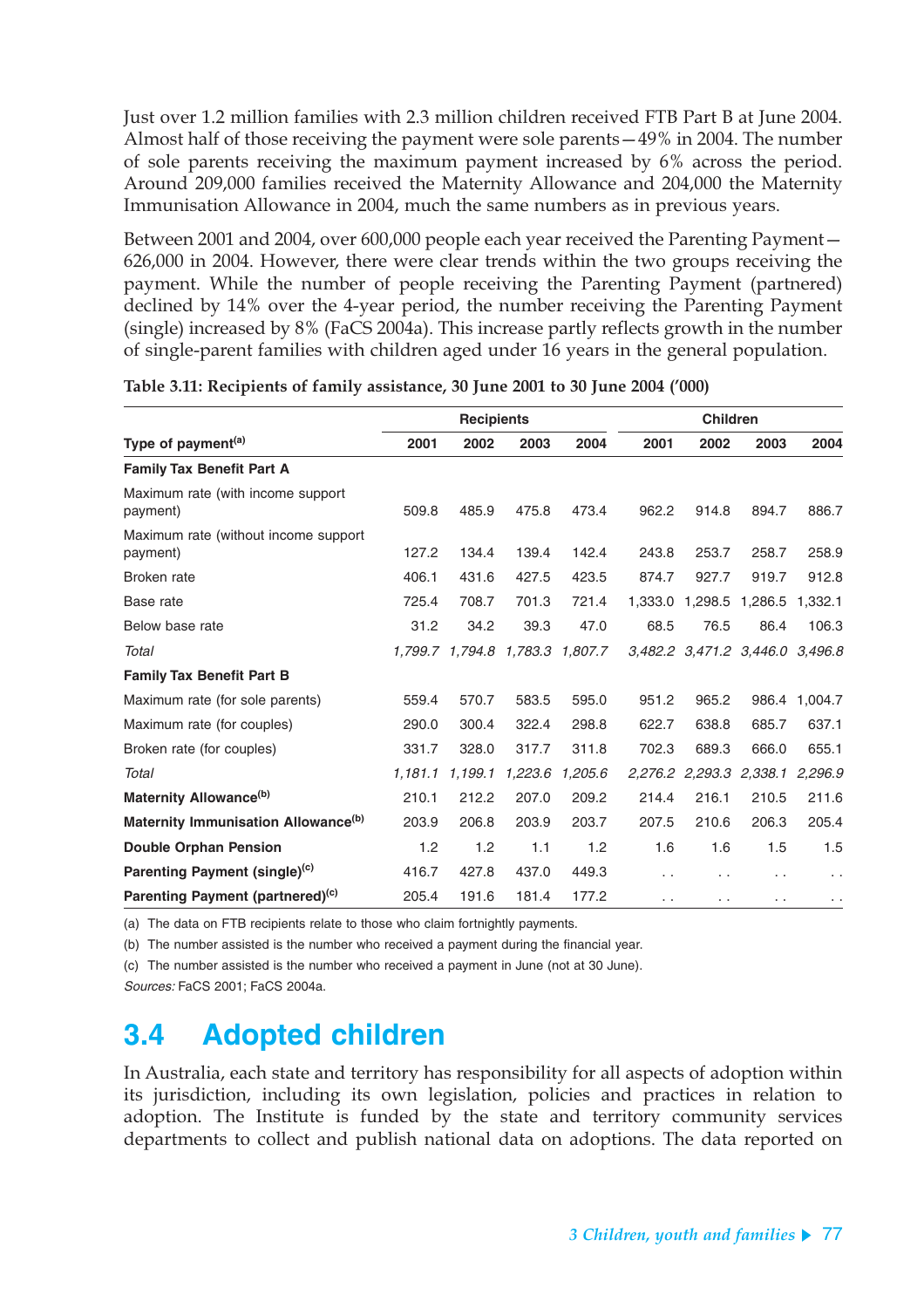here were provided by the departments, in regard to adoptions that were finalised within their jurisdictions between 1999–2000 and 2003–04. The categories used to classify adoptions in the national collection are outlined in Box 3.2. For further information, see *Adoptions Australia* series (e.g. AIHW 2004a).

This section examines adoptions data from the last five years, while also making reference to important trends in the number of adoptions occurring in Australia over the last 30 years.

#### **Box 3.2: Categories of adoption used in the national data collection**

*Placement adoptions: adoptions of children who are legally available and placed for adoption but who have had no previous contact or relationship with the adoptive parents. Placement adoptions are broken down into the following two categories:*

- *local placement adoptions—adoptions of children who were born in Australia or who were permanent residents of Australia before the adoption; and*
- *intercountry placement adoptions—adoptions of children from countries other than Australia.*

*'Known' child adoptions: adoptions of children who have a pre-existing relationship with the adoptive parent(s) and who are generally not available for adoption by anyone other than the adoptive parent(s). 'Known' child adoptions include adoptions by stepparents, other relatives and carers.*

*Before 1998–99, adoptions were categorised as either relative or non-relative adoptions. The major difference between the categories used now and those used then is that adoptions by carers are now included with adoptions by step-parents and other relatives, rather than with adoptions by non-relatives.*

# **Trends in adoption**

Since the 1970s, the number of adoptions has declined along with declining fertility rates. Australia experienced a substantial fall in the number of adoptions between the early 1970s and the early 1990s, from almost 10,000 in 1971–72 to 764 in 1993–94 (Figure 3.5). After that, the number fluctuated and flattened out. The number of children adopted fell to a low of 472 in 2002–03, but increased slightly to 502 in 2003–04.

The long-term decrease is primarily due to the fall in the number of local adoptions and 'known' child adoptions and is reflective of the number of Australian-born children who are placed for, or require, an adoption. Factors that have contributed to this decrease since the 1970s include the availability of more effective birth control, and changed community attitudes that have coincided with increased levels of support available to single parents. Legislative changes introduced by state and territory departments over the last two decades have also facilitated a greater use of alternative legal orders, often replacing the need for adoption orders. These orders, such as permanent care orders in Victoria, transfer the guardianship and custody of a child to a person other than the parent—in most cases to relatives or carers that the child is currently living with.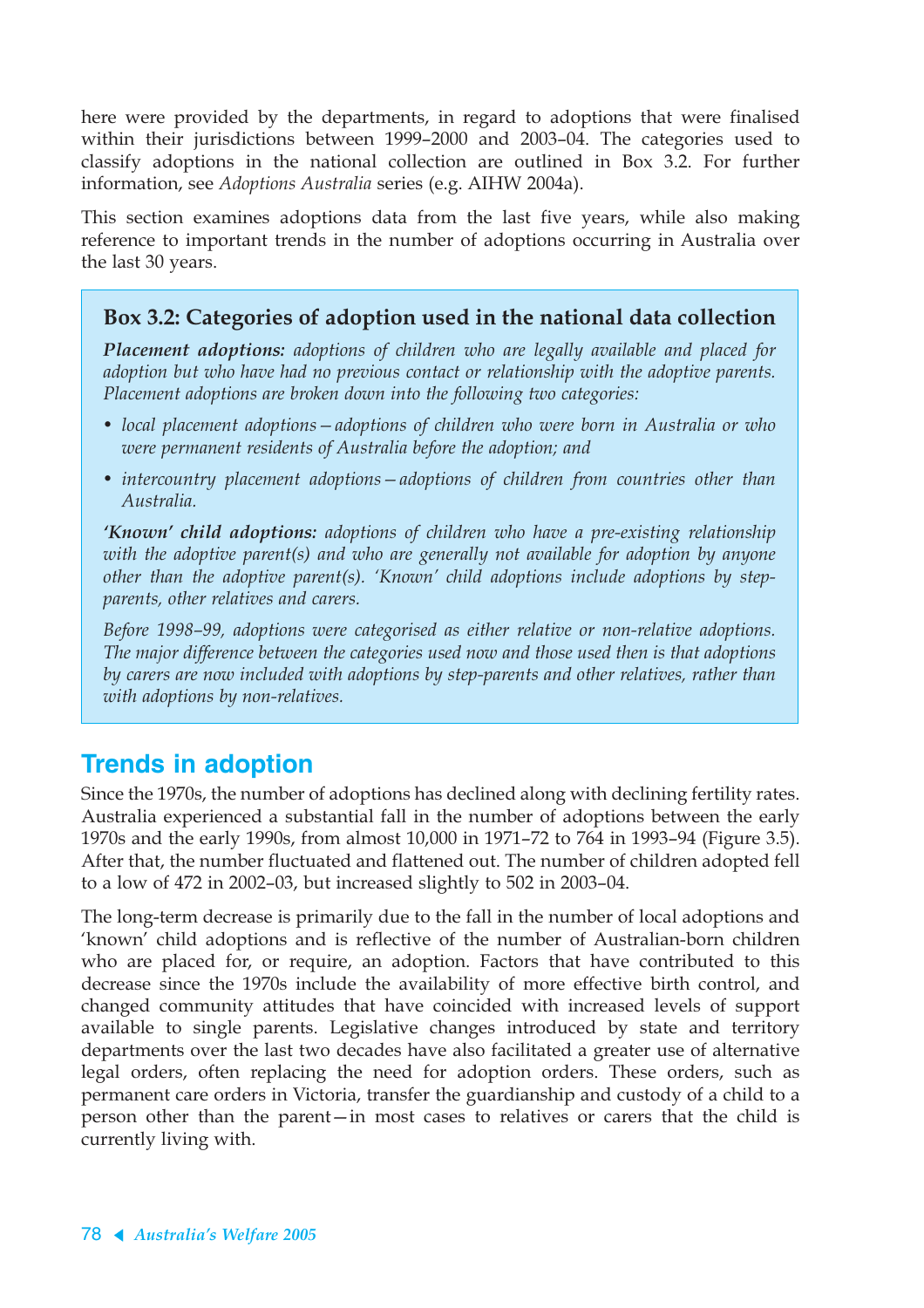

As local adoptions continue to decrease, the proportion of intercountry adoptions has been increasing. In 1999–00, just over half (53%) of all children adopted were from countries other than Australia and by 2003–04 this figure had increased to 74% (Table 3.12).

|             | <b>Local placement</b><br>adoptions | 'Known' child<br>adoptions | <b>Intercountry</b><br>adoptions | Total |
|-------------|-------------------------------------|----------------------------|----------------------------------|-------|
| 1999-00     | 106                                 | 159                        | 301                              | 566   |
| $2000 - 01$ | 85                                  | 140                        | 289                              | 514   |
| $2001 - 02$ | 107                                 | 160                        | 294                              | 561   |
| $2002 - 03$ | 78                                  | 116                        | 278                              | 472   |
| 2003-04     | 73                                  | 59                         | 370                              | 502   |

**Table 3.12: Adoptions in Australia, 1999–00 to 2003–04**

Source: AIHW 2004a.

#### **Local adoptions**

Local adoptions continued the general trend of the last 30 years and declined in number by 31%, from 106 in 1999–00 to 73 in 2003–04 (Table 3.12). Although the number is decreasing, many characteristics of local adoptions have remained unchanged throughout the last few decades—the majority of local children placed for adoption are still born to unmarried mothers and the majority of children adopted continue to be under 1 year of age.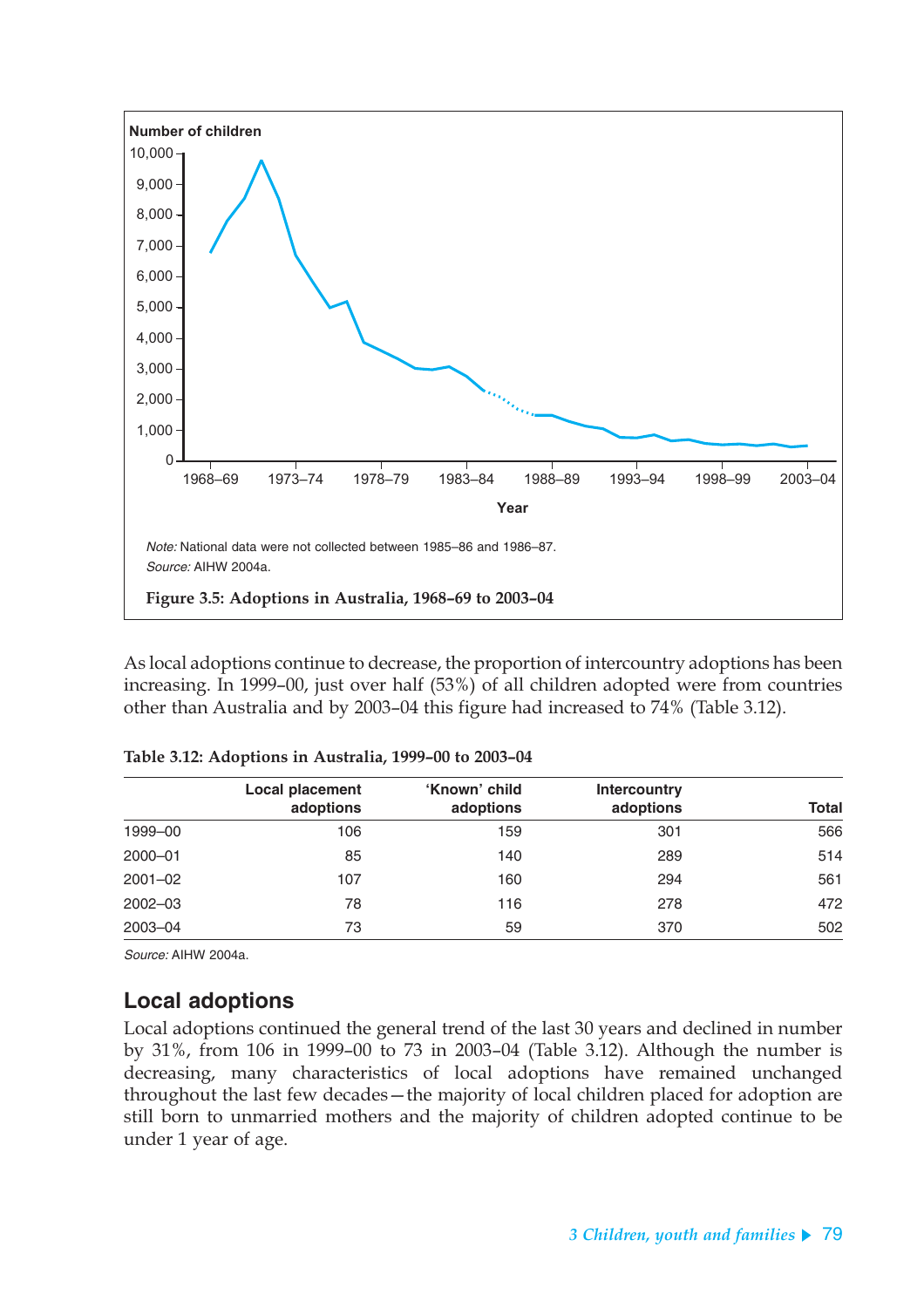However, in other areas, such as the way in which local placement adoptions are conducted, significant changes have been made over the last two decades. For example, to a varying degree in different jurisdictions, adoption has changed from a guarded practice, where files were sealed and parties to the adoption had no contact with each other, to an open practice where each party to the adoption can have some say in what happens to the child. Out of all of the agreements made at the time of an adoption in 2003–04, only 7% included a clause of 'no contact or information exchange'. The remaining 93% would be considered to be 'open' adoptions (AIHW 2004a).

Consequently, a large area of activity for community services departments is in assisting people who were party to an adoption prior to 'open' adoption practices, to gain information about their adoption. In all jurisdictions, people party to an adoption can apply for either identifying or non-identifying information regarding the adoption. This may lead to contact between the parties, for example between an adoptee and their birth mother. If a party to the adoption wishes to remain anonymous, some states and territories allow a veto to be lodged which makes it illegal for the other parties to either gain information and/or have contact. In 2003–04 there were 3,407 information applications lodged in Australia, compared with 63 contact and information vetoes (AIHW 2004a).

#### **'Known' child adoptions**

The number of 'known' child adoptions decreased significantly over the last 5 years, from 159 in 1990–00 to 59 in 2003–04 (Table 3.13). Most (66%) were by step-parents wishing to legally incorporate children into their new family. However, as the data show, this practice is becoming less common. Other types of 'known' child adoptions (those by other relatives or carers) are also significantly decreasing. In most states and territories, adoptions by carers and relatives other than step-parents are only allowed in exceptional circumstances, that is, when a guardianship or custody order would not adequately provide for the welfare of the child (AIHW 2004a).

|             | Step-parent | Other relative | Carer | <b>Unknown</b> | <b>Total</b> |
|-------------|-------------|----------------|-------|----------------|--------------|
| 1999-00     | 114         | 2              | 43    |                | 159          |
| $2000 - 01$ | 98          |                | 29    | 12             | 140          |
| $2001 - 02$ | 103         | 5              | 52    |                | 160          |
| $2002 - 03$ | 72          | 2              | 29    | 13             | 116          |
| 2003-04     | 31          | 3              | 25    |                | 59           |

**Table 3.13: Relationship of adoptive parent(s) in 'known' child adoptions, 1999–00 to 2003–04**

Source: AIHW 2004a.

Adoptions by carers made up 28% of all 'known' child adoptions between 1999–00 and 2003–04. These adoptions would usually have been of children placed with their carers in long-term out-of-home care placements. For example, in Western Australia, new legislation introduced in 2003 specifies that adoptions by carers can occur only when the child has been in their full-time care for at least 3 years. These adoptions would also occur only where the parent has given their consent or the appropriate court dispenses with the parent's consent.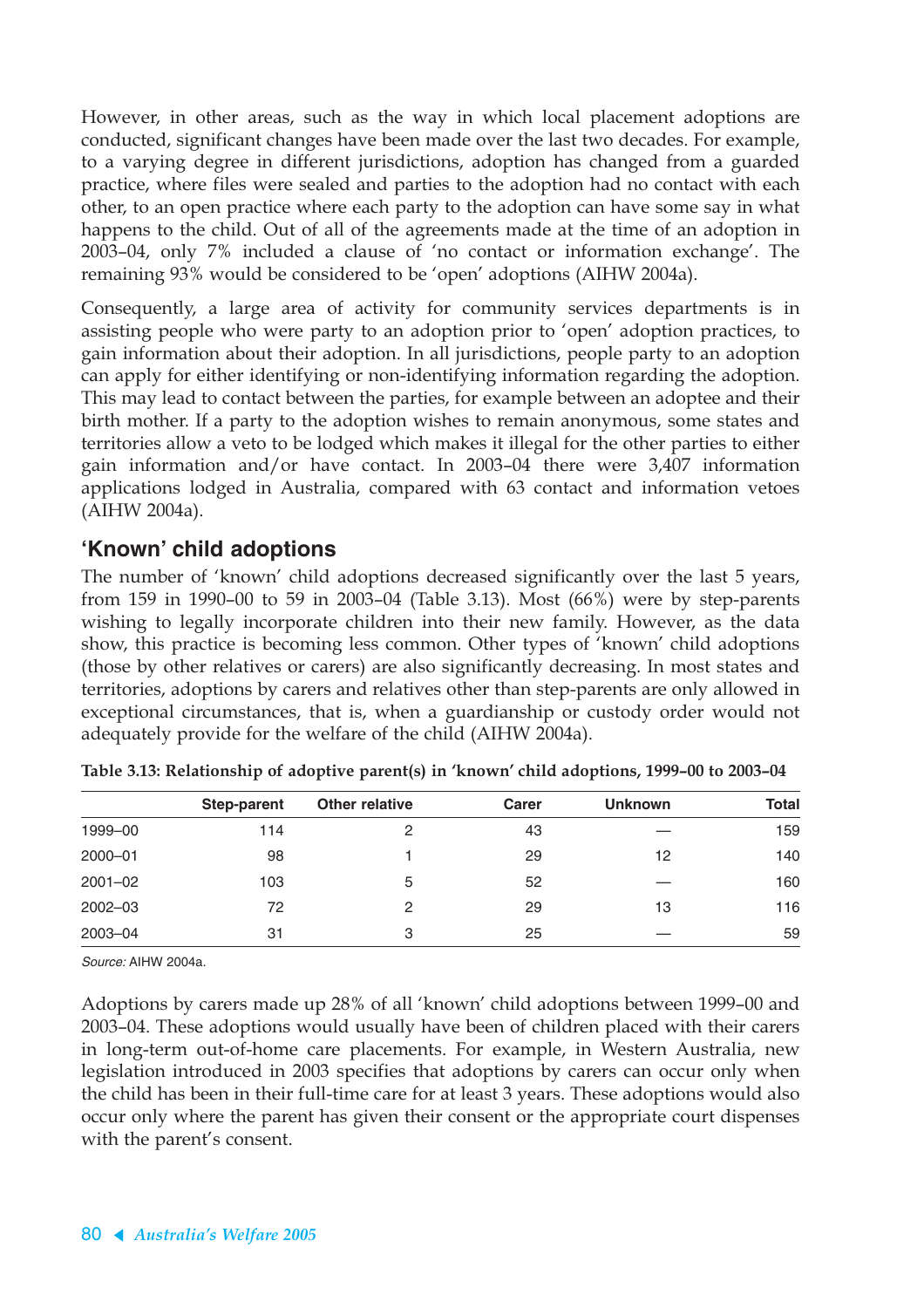There were 13 adoptions of children by relatives other than step-parents between 1999– 2000 and 2003–04, representing 2% of all 'known' adoptions over the period. This low number is reflective of community services departments' policies and practices that generally discourage adoption by relatives, because of the confusion and distortion that may occur to biological relationships. When children need to be placed in the care of relatives other than parents, most jurisdictions have policies that promote the use of guardianship or custody orders rather than adoption (Stonehouse 1992).

#### **Intercountry adoptions**

Over the last 5 years, intercountry adoptions rose by 23%, from 301 in 1999–00 to 370 in 2003–04 (Table 3.14). Two important developments in intercountry adoptions since the beginning of 1999 may have impacted on this overall increase.

| <b>Country of birth</b> | 1999-00 | $2000 - 01$    | $2001 - 02$    | $2002 - 03$ | 2003-04 | <b>Total</b> |
|-------------------------|---------|----------------|----------------|-------------|---------|--------------|
| China                   | 1       | 15             | 39             | 46          | 112     | 213          |
| Colombia                | 17      | 15             | 9              | 7           | 7       | 55           |
| Ethiopia                | 46      | 37             | 36             | 39          | 45      | 203          |
| Fiji                    | 5       | 3              | 5              |             |         | 14           |
| India                   | 37      | 40             | 40             | 33          | 29      | 179          |
| South Korea             | 77      | 75             | 93             | 101         | 98      | 444          |
| Philippines             | 29      | 18             | 12             | 18          | 29      | 106          |
| Romania                 | 36      | 22             | $\overline{2}$ |             |         | 61           |
| Sri Lanka               | 3       | $\overline{4}$ | $\overline{2}$ | 2           | 2       | 13           |
| Thailand                | 33      | 35             | 28             | 17          | 39      | 152          |
| Other <sup>(a)</sup>    | 17      | 25             | 28             | 14          | 8       | 92           |
| <b>Total</b>            | 301     | 289            | 294            | 278         | 370     | 1,532        |

**Table 3.14: Intercountry adoptions, 1999–00 to 2003–04**

(a) Other includes: Burkina Faso, Bolivia, Chile, Croatia, England, Guatemala, Hong Kong, Italy, Lebanon, Malta, Poland, Taiwan, Tonga, Uganda and the United States of America.

Source: AIHW 2004a.

First, in December 1998, Australia ratified the Hague Convention on the Protection of Children and Cooperation in Respect of Intercountry Adoptions. The Hague Convention helps people who wish to adopt children from overseas by establishing uniform standards and procedures between countries (AIHW 2004a). More importantly, it also protects the rights of the children, by ensuring that their best interests are paramount in any intercountry adoption process. Since 1998, 38 additional countries have ratified or acceded to the Convention. In June 2005, a total of 66 countries were a party to the Convention (Hague Conference on Private International Law 2005).

Second, in December 1999, Australia entered into a bilateral agreement with China. This agreement has similar arrangements to the Hague Convention—in particular, it allows Australian residents to adopt children from China, with the adoption order being finalised there and automatically recognised in Australia (AIHW 2004a). Since the agreement was signed, the number of children adopted from China has increased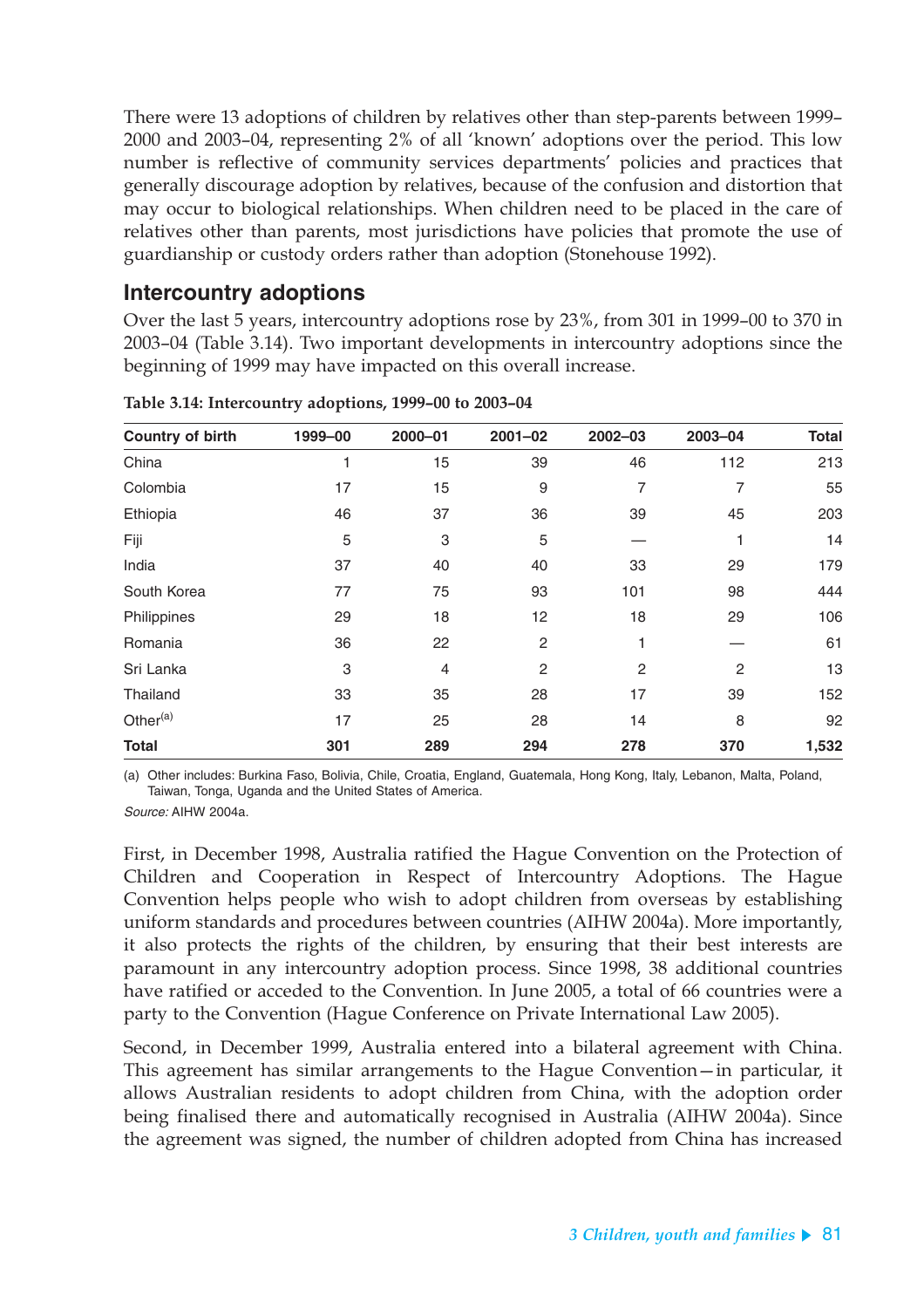each year—culminating in 2003–04 with 112 children, more than from any other country (AIHW 2004a). A total of 213 children have been adopted from China since 1999 (Table 3.14).

Bilateral agreements which existed prior to the Hague Convention ratification remain in place, with the understanding that they will be reviewed on a regular basis to ensure that they comply with the principles of the Convention. The most recent review, in 2004, recommended that the bilateral agreements with China, Fiji, Hong Kong, South Korea and Taiwan continue. This was endorsed by the Community and Disability Services Ministers' Council in July 2005. A further review will take place in 2009.

Overall between 1999–00 and 2003–04, the majority of children adopted from countries other than Australia have come from South Korea (29%), followed by China (14%), Ethiopia (13%), India (12%) and Thailand (10%).

### **Adoptions of Aboriginal and Torres Strait Islander children**

Adoptions of Aboriginal and Torres Strait Islander children are conducted in accordance with the Aboriginal Child Placement Principle, which outlines a preference for the placement of Indigenous children with Indigenous people when the children are placed outside their family (Lock 1997).

Between 1999–2000 and 2003–04, 15 Indigenous children were adopted in Australia. In 73% of these adoptions, the adoptive parents were Indigenous and/or relatives of the adopted child (AIHW 2004a).

# **3.5 Transitions from early childhood to school entry**

# **Transition from home to care**

In early childhood the first major transition for an increasing number of Australian children is their entry to child care. Child care can be either formal or informal, and can be provided in a family home, community or educational setting. Child care provides opportunities for development, education and socialisation, gives parents the opportunity to work, study and engage in other community activities, and provides additional support networks (CSMAC 2004). Formal child care services include long day care centres, family day care, occasional care, outside school hours care and vacation care. Many children also attend preschool, which provides additional education and developmental opportunities for those about to enter full-time schooling. Informal care is provided by grandparents and other relatives, babysitters and nannies. The definitions of the various types of formal child care services can be found in Box 3.3.

In 2002, almost half of Australia's 3.1 million children aged under 12 years used some form of child care. Two-thirds of the youngest children, aged less than 1 year, used no form of care. Of those who did use care, most used only informal care provided by grandparents (ABS 2003d). Use of child care increases with the age of the child and peaks among 4 year olds, 83% of whom were in formal care (including preschool) in 2002. This means that although the point of transition is different for each child, most children have experienced some type of formal care before beginning school.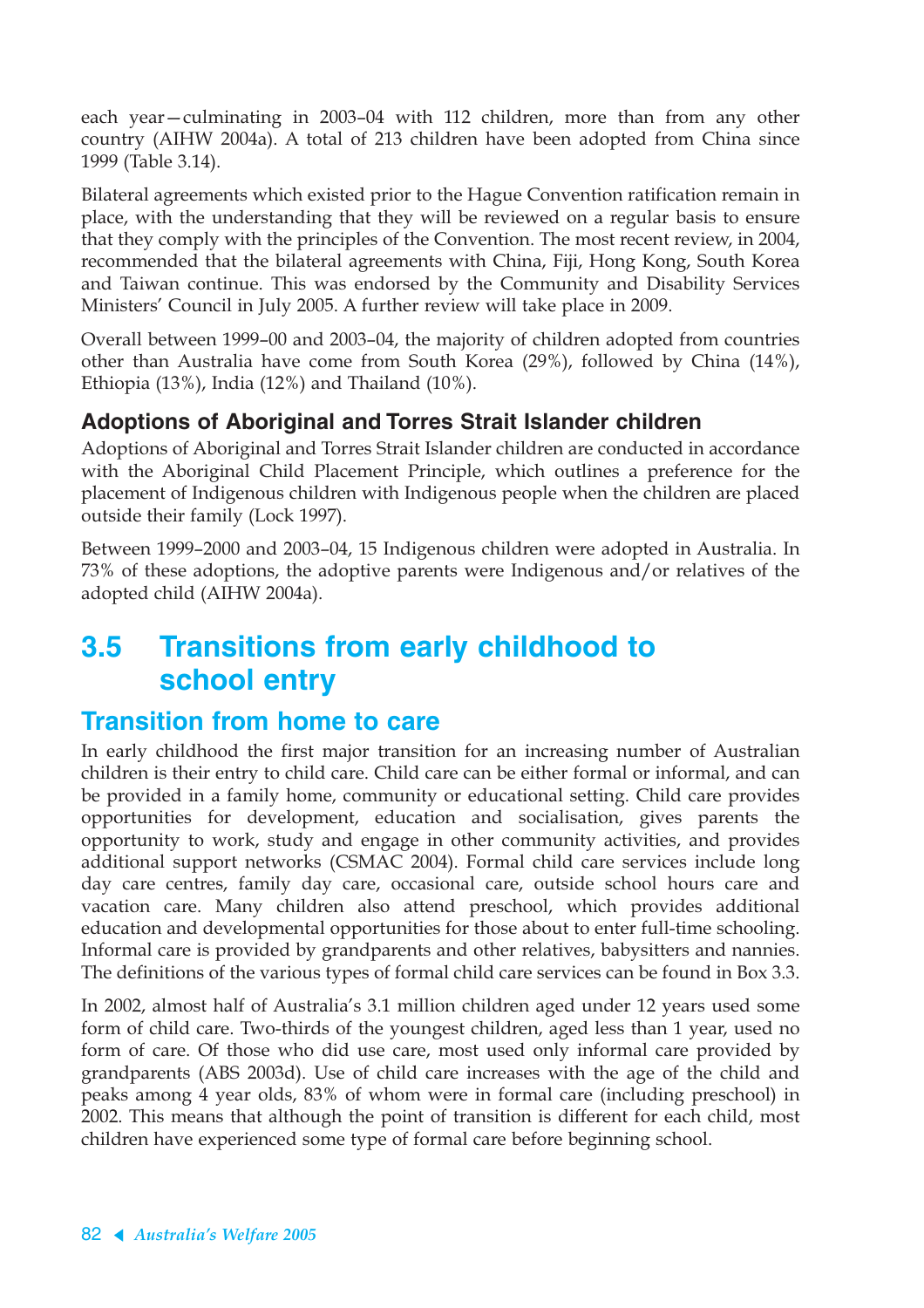### **Box 3.3: Child care and preschool services**

*Formal care is regulated care generally away from the child's home. The main types of formal care are long day care, family day care, occasional care, preschool and outside school hours care.*

*Informal care is non-regulated care, arranged by a child's parent/guardian, either in the child's home or elsewhere. It comprises care by (step) brothers or sisters, by grandparents, by other relatives (including a parent living elsewhere) and by other (unrelated) people such as friends, neighbours, nannies or babysitters. It may be paid or unpaid.*

*Centre-based long day care comprises services aimed primarily at 0–5 year olds that are provided in a centre usually by a mix of qualified and other staff. Educational, care and recreational programs are provided based on the developmental needs, interests and experience of each child. In some jurisdictions, primary school children may also receive care before and after school, and during school vacations. Centres typically operate for at least 8 hours per day on normal working days, for a minimum of 48 weeks per year.*

*Family day care comprises services provided in the carer's home. The care is largely aimed at 0–5 year olds, but primary school children may also receive care before and after school, and during school vacations. Central coordination units in all states and territories organise and support a network of carers, often with the help of local governments.*

*Occasional care comprises services usually provided at a centre on an hourly or sessional basis for short periods or at irregular intervals for parents who need time to attend appointments, take care of personal matters, undertake casual and part-time employment, study or have temporary respite from full-time parenting. These services provide developmental activities for children and are aimed primarily at 0–5 year olds. Centres providing these services usually employ a mix of qualified and other staff.*

*Preschool comprises services usually provided by a qualified teacher on a sessional basis in dedicated preschools. Preschool programs or curricula may also be provided in long day care centres and other settings. These services are primarily aimed at children in the year before they commence full-time schooling (that is, when children are 4 years old in all jurisdictions except WA, where children are 5 years old), although younger children may also attend in some circumstances.*

*Outside school hours care comprises services provided for school-aged children (5–12 year olds) outside school hours during term and vacations. Care may be provided on student-free days and when school finishes early.*

*Other services comprise government-funded services to support children with additional needs or in particular situations (including children from an Indigenous or non-Englishspeaking background, children with a disability or of parents with a disability, and children living in regional and remote areas).*

Source: SCRCSSP 2005.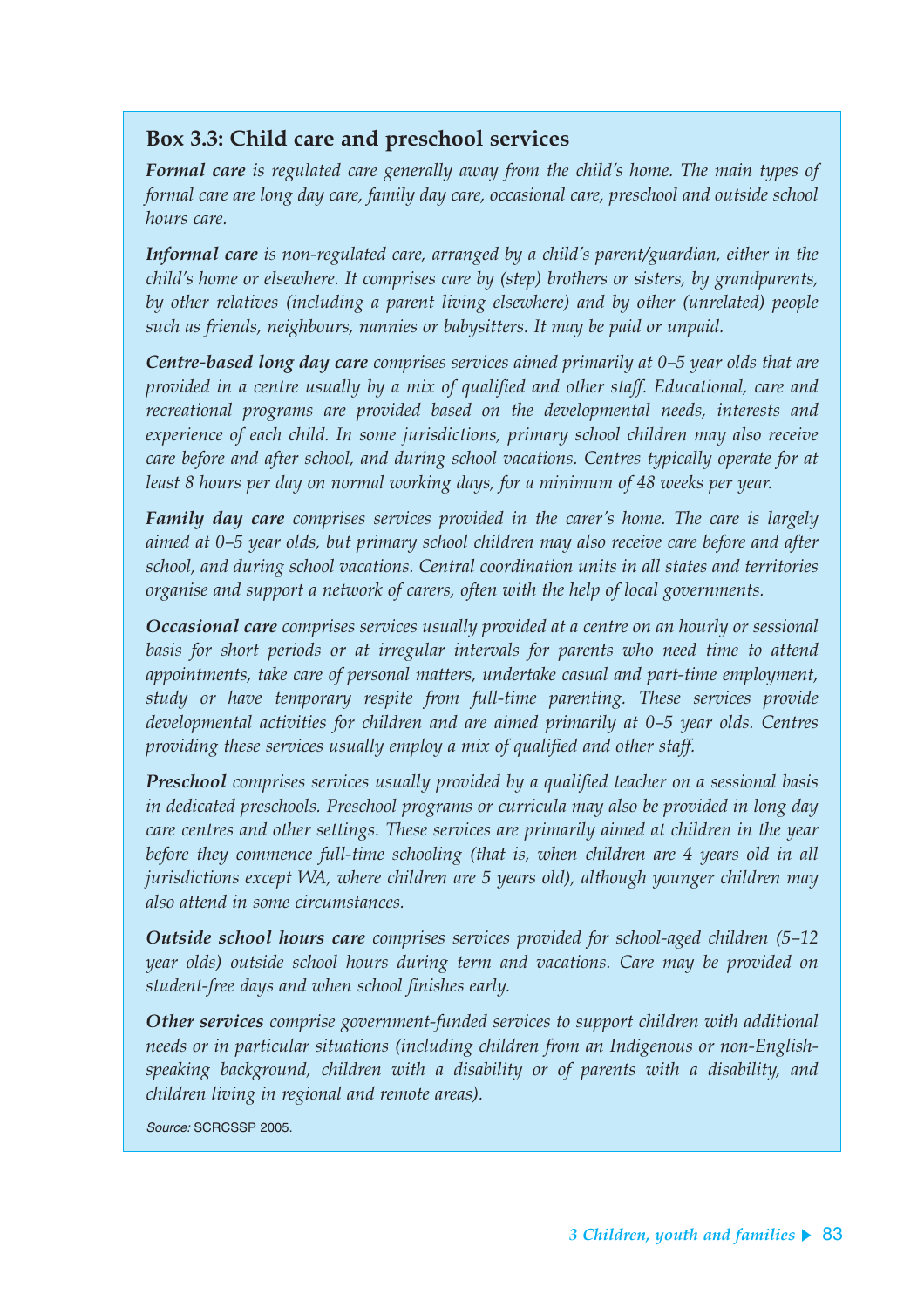#### **Data sources**

The main sources of data for children's services are the ABS Child Care Survey, the FaCS Census of Child Care Services, Centrelink administrative data and data from the Report on Government Services (Box 3.4). Although there are many sources of data available, the comparability of data is limited as collections have different scopes and different definitions for variables. For example, the ABS Child Care Survey is a household survey on the use of child care services (including formal, informal and preschool) for children aged 0–11 years, while the FaCS Census collects information from Australian government-funded service providers on children aged 0–12 years. In addition, state and territory collections have different definitions of a preschool service, which limits the comparability of the data.

#### **Box 3.4: Child care and preschool services data collections**

*The Australian Bureau of Statistics Child Care Survey is conducted every 3 years and is a supplement to the ABS Labour Force Survey. The latest survey was conducted in 2005. This is an Australia-wide household sample survey on the use of and demand for child care and preschool services.*

*The Australian Government Census of Child Care Services is a census of Australian Government-supported child care service providers, conducted by the Department of Family and Community Services. The census collects information from Australian Government approved service providers on their staff, the children and parents using the service and various other aspects of service provision. The latest census of these services was carried out in March 2004.*

*State and territory government data collections contain information about the child care and preschool services that these governments fund and/or license. There are, however, great variations in the nature and extent of these collections. The best source of these data is the Report on Government Services (SCRCSSP 2005), produced annually, and available online at <http://www.pc.gov.au/gsp/reports/rogs/2005/>.*

*The Household, Income and Labour Dynamics in Australia (HILDA) Survey is a longitudinal survey that began in 2001. It collects information about child care use that can be related to other aspects of the survey, including household structure, family background and formation, education, employment history, current employment, income, health and wellbeing and housing. The survey was initiated and funded by the Australian Government through the Department of Family and Community Services. For more information, see <http://www.melbourneinstitute.com/hilda/>.*

*Growing Up in Australia, the Longitudinal Study of Australia's Children, explores family and social issues relevant to children's development, and addresses a range of research questions including non-parental child care and education. It will examine the impact of non-parental child care on a child's developmental outcomes over time, and the impact of various risk factors such as multiple care arrangements, type of care and age of entry into child care. The first report was released in May 2005. The study was initiated and funded by the Australian Government Department of Family and Community Services as part of its Stronger Families and Communities Strategy. For more information, see <http://www.aifs.gov.au/growingup/home.html>.*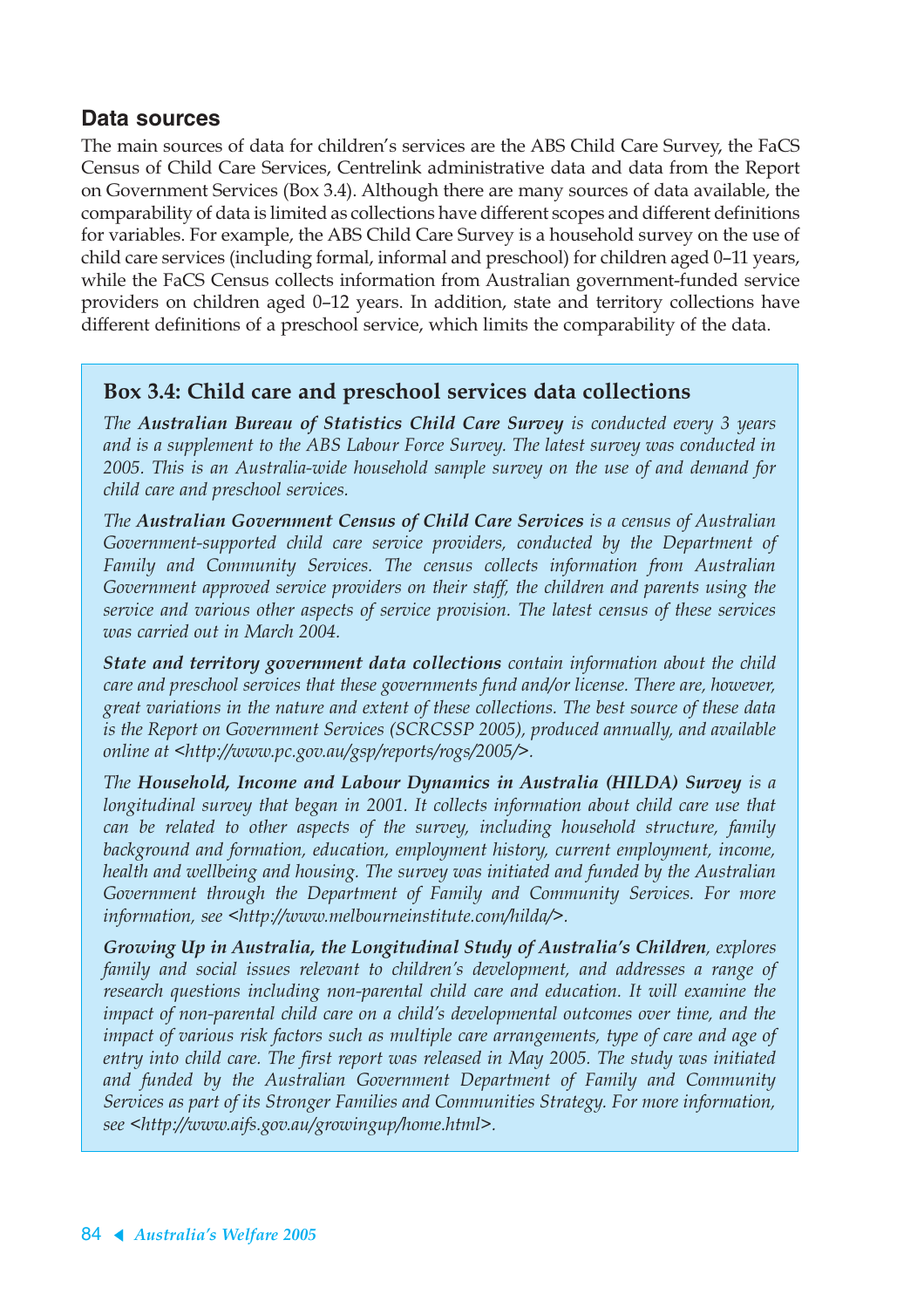Many of these issues will be addressed by the Children's Services National Minimum Data Set (CS NMDS), which is being developed by the AIHW, in consultation with the Children's Services Data Working Group of the NCSIMG. The CS NMDS is designed to collect data from all government-funded and/or licensed child care and preschool services. It will provide nationally comparable and consistent data on children who use child care and preschool services, the workers who provide care and the services themselves. Data items have been pilot tested in two stages, most recently during 2004 in every jurisdiction, and strategies for implementation are currently under discussion. The implementation of the CS NMDS will provide data which fill the existing knowledge gaps, as well as giving a consistent, national picture of children's services.

# **Need for child care and preschool services**

With 3.5 million children aged 12 years and under in Australia, the potential demand for children's services is very large. However, the demand is influenced not only by the number and age of children in the population, but also on trends in social factors such as family structure, employment patterns and population mobility. For example, the growing number of one-parent families (discussed in more detail in Section 3.3) has increased the need for child care services. An analysis of HILDA data showed that loneparent families are more likely to use formal care (NATSEM 2005). This may be due to a lack of informal care options (e.g. two sets of grandparents), or because lone parents lack a partner to share household responsibilities with, and thus need more hours of child care in order to complete tasks such as shopping, banking or attending appointments.

Current trends in the participation in the labour force of both couple and single parents suggest an expanding need for child care services, particularly as children get older (see Section 3.3). However, participation in employment is not by itself an accurate indicator of the level of need for child care services, because many parents use child care for study, personal reasons or for the benefit of the child (ABS 2003d).

Moving—especially interstate—can weaken support networks of family and friends. These are the people who provide most informal child care and, without them close at hand, the need for formal child care services may increase. Child care and preschool provide opportunities for establishing new support and social networks and so can contribute to the social wellbeing of families who use formal care when they move. Between 1996 and 2001, 42% of the population aged 5 years and over (more than 6 million people) changed address (ABS 2004c). Most people who moved were aged 20–34 years, and many of these had young children. Of those who moved, 20% were less than 15 years of age (Figure 3.6).

# **Policy context of child care and preschool service provision**

Under the Stronger Families and Communities Strategy, the Australian Government Department of Family and Community Services (FaCS) supports the provision of formal child care services through the Child Care Support Program (CCSP) (Box 3.5). The CCSP incorporates a range of strategies to promote the supply, accessibility, flexibility, quality and affordability of child care services (FaCS 2004b).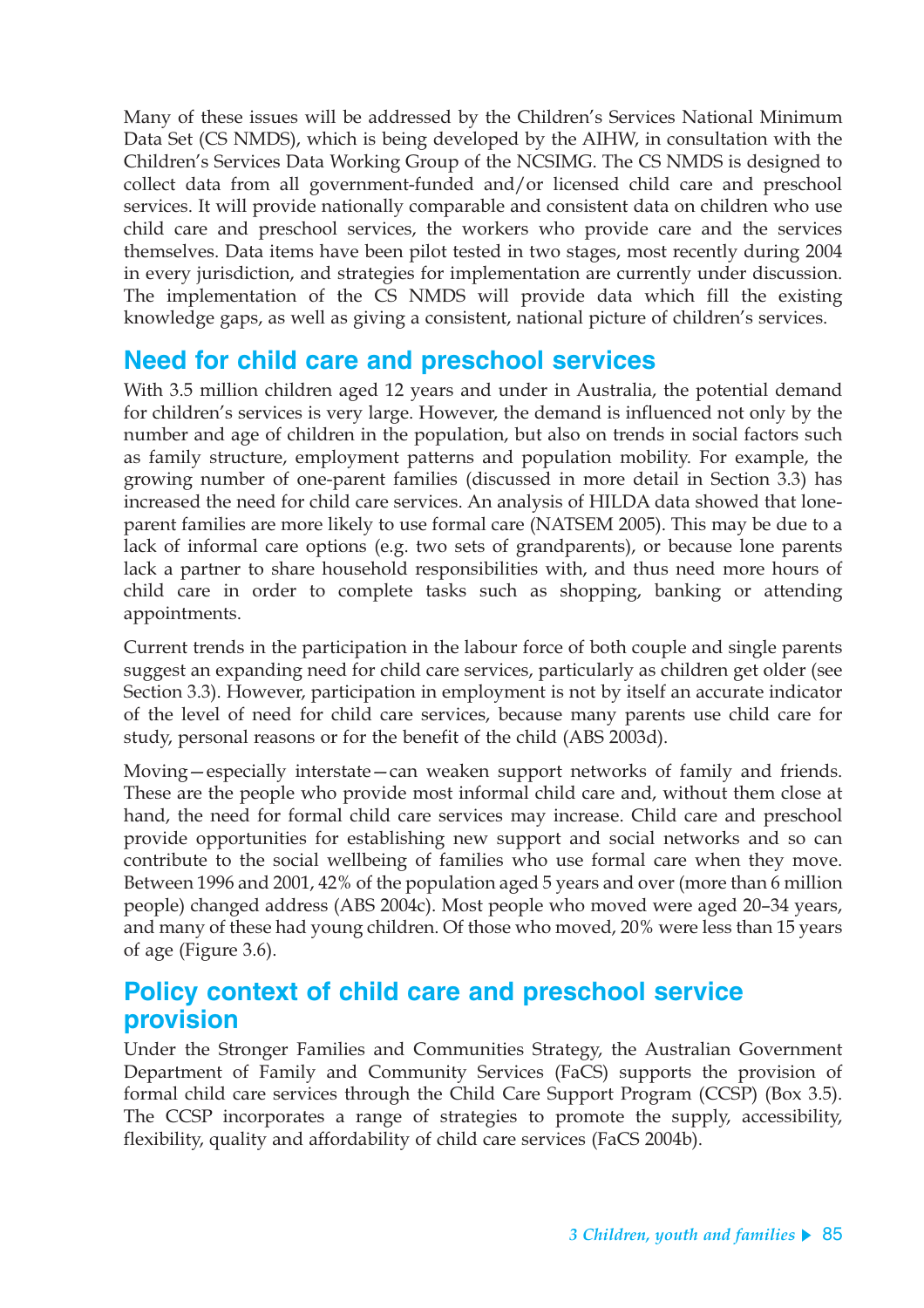The policies put forward in the CCSP have generated a number of other programs. The Australian Government funds two programs aimed at improving access to services for children with special needs (McIntosh & Phillips 2002). These are the Supplementary Services Program and the Special Needs Subsidy Scheme. The Supplementary Services Program funds the employment of trained people who educate child care workers in the appropriate care of special needs children. They also assist in creating programs for special needs children, serve as relief workers and provide information materials. The Special Needs Subsidy Scheme is similar to the Supplementary Services Program except that it is aimed at supporting individual high needs children, instead of improving the overall capacity of child care services to care for special needs children.

In addition to the funding that children's services can receive under the CCSP, the Australian Government provides a number of other payments. These can include establishment grants, set-up grants, equipment grants, and capital assistance (McIntosh & Phillips 2002). Some child care services receive a disadvantaged area subsidy which aims to improve access to work-related child care for those in rural and remote locations. Private providers are encouraged to support rural and remote communities by setting up new long day care centres which attract funding from the government for two years.

The Jobs, Education and Training Child Care program is primarily designed to help those receiving the Parenting Payment to enter or re-enter the workforce. It provides advice, training and employment opportunities, as well as arranging child care places (McIntosh & Phillips 2002). This program can also be utilised by those people on the work for the dole program.

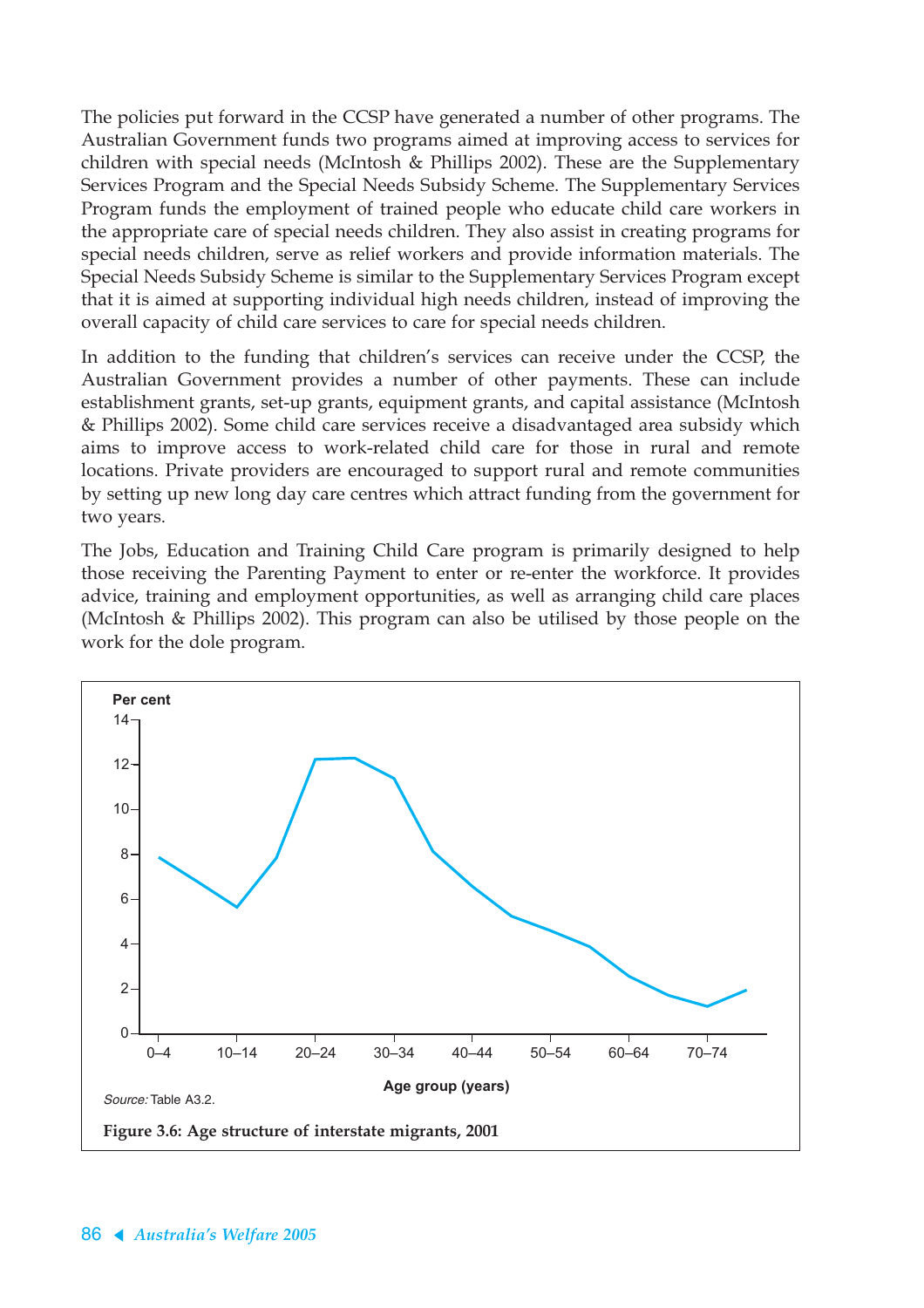#### **Box 3.5: Australian Government child care support**

*Prior to 2004, a Child Care Support Broadband (CCSB) was in place which was designed to provide funding to child care services. Funding for services covered areas such as training, operational subsidies, funding for children with special needs and set-up grants. In 2001, FaCS was asked to redevelop the CCSB in response to the Commonwealth Child Care Advisory Council's report (CCCAC 2002).*

*In June 2004, after extensive consultation, outcomes from the CCSB redevelopment were announced, and the new Child Care Support Program (CCSP) was officially launched.The CCSB was redeveloped so that funding arrangements could keep pace with current priorities identified in the child care sector. The priorities identified by the Australian Government at the commencement of the redevelopment were:*

*a need to better support those services that are marginal, in rural and regional areas or struggling to combine viability with flexible service delivery, to better support families and children with additional needs and also to focus on the need for a quality early learning and development experience for all children accessing formal child care services.*

*Consequently, funding under the new CCSP is targeted at supporting child care services, particularly in high-need rural, regional and Indigenous communities, and ensuring that children with additional needs can be provided with quality child care.*

*The Child Care Support Program has four strategic priorities:*

- *1. Quality Support: Programs that promote quality child care, including training and professional development and quality accreditation measures (\$26m in funding for 2004–05).*
- *2. Inclusion Support: Programs to support access to quality child care for families and children with additional needs (\$60m in funding for 2004–05).*
- *3. Community Support: Programs to support access to child care for children and families in areas or in circumstances where the market would otherwise fail to provide child care services (\$138m in funding for 2004–05).*
- *4. Program Support: Planning, monitoring, evaluation and communication measures to support the government's investment in child care (\$2m in funding for 2004–05).*

*The total funding for these priorities during 2004–05 is \$226 million.*

Source: AIHW 2003; FaCS 2004b; 2004c.

State and territory governments, as well as local governments, provide additional funding and support to child care services (McIntosh & Phillips 2002). State and territory governments are responsible for providing preschools and the licensing of services. They also provide information and support for providers and parents. Local governments contribute land and administrative support to community centres.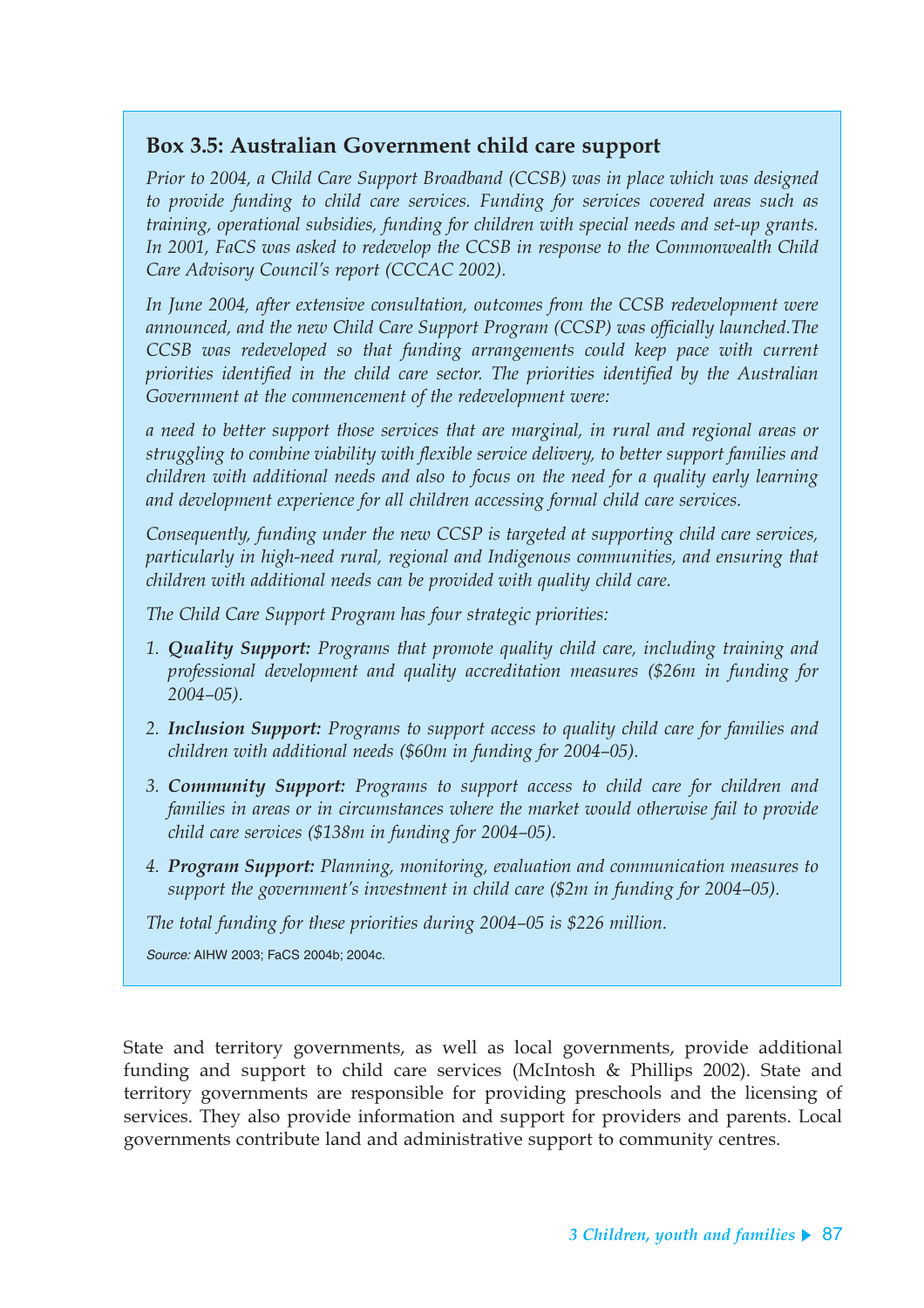Preschool services are those that are primarily aimed at children in the year before they commence full-time schooling (SCRCSSP 2005:14.2–14.3). They provide children with educational and developmental opportunities and are usually staffed by a qualified teacher.

Preschool services are provided by state governments, private bodies and within long day care centres. The funding for these services varies across jurisdictions. Private preschools attract varying levels of subsidies, and preschools within child care centres are funded differently to stand-alone services and those attached to government schools (ACT Department of Treasury 2004:140). In New South Wales and Victoria, preschool is seen as part of the community services portfolio, rather than the educational system as in other jurisdictions. This means that preschools are not provided free of charge, with parents incurring a small fee (AEU 2001). Because the provision of preschool services to the community is so complex, it is difficult to collect consistent data on the numbers of places offered and who uses them. Preschool services are discussed below under 'Use of child care'.

### **Australian Government-supported child care services**

During 2004, the Australian Government supported more than 10,100 agencies across Australia. Most of these services were owned and operated by either community organisations or private-for-profit organisations (Table 3.15). Of the long day care centres that received support, almost 70% were owned by private-for-profit organisations. In contrast, almost all family day care, outside school hours care and occasional care services were owned by community-based bodies.

|                                 | Long day care<br>centres | Family<br>day care $(a)$ | hours care <sup>(b)</sup> | <b>Outside school Occasional /other</b><br>care <sup>(c)</sup> |  |
|---------------------------------|--------------------------|--------------------------|---------------------------|----------------------------------------------------------------|--|
| Private-for-profit              | 69.4                     | 5.1                      | 7.7                       | 0.0                                                            |  |
| Community-based <sup>(d)</sup>  | 30.6                     | 94.9                     | 92.3                      | 100.0                                                          |  |
| <b>Total</b>                    | 100.0                    | 100.0                    | 100.0                     | 100.0                                                          |  |
| <b>Total number of agencies</b> | 4.484                    | 409                      | 5,091                     | 142                                                            |  |

| Table 3.15: Australian Government-supported child care services, 2004 (per cent) |  |  |  |
|----------------------------------------------------------------------------------|--|--|--|
|                                                                                  |  |  |  |

(a) Family day care coordination units. Also includes family day care schemes offering in-home care, and stand-alone inhome care services.

(b) Includes before and after school care and vacation care.

(c) Includes occasional care centres and multifunctional Aboriginal children's services.

(d) Includes services operated by community groups, religious organisations, charities, local governments, and by or in state government premises.

Source: FaCS 2004 administrative data.

Between 1991 and 2004, the number of Australian Government-supported child care places increased markedly (Figure 3.7). The largest growth was in places for outside school hours care, which was four times higher than in 1991, with most of the increase since the late 1990s. The large increase between 1997 and 1998 was mainly due to the inclusion of some Australian Government-supported places not previously recorded in the database, and to changes in the counting methodology. The number of places in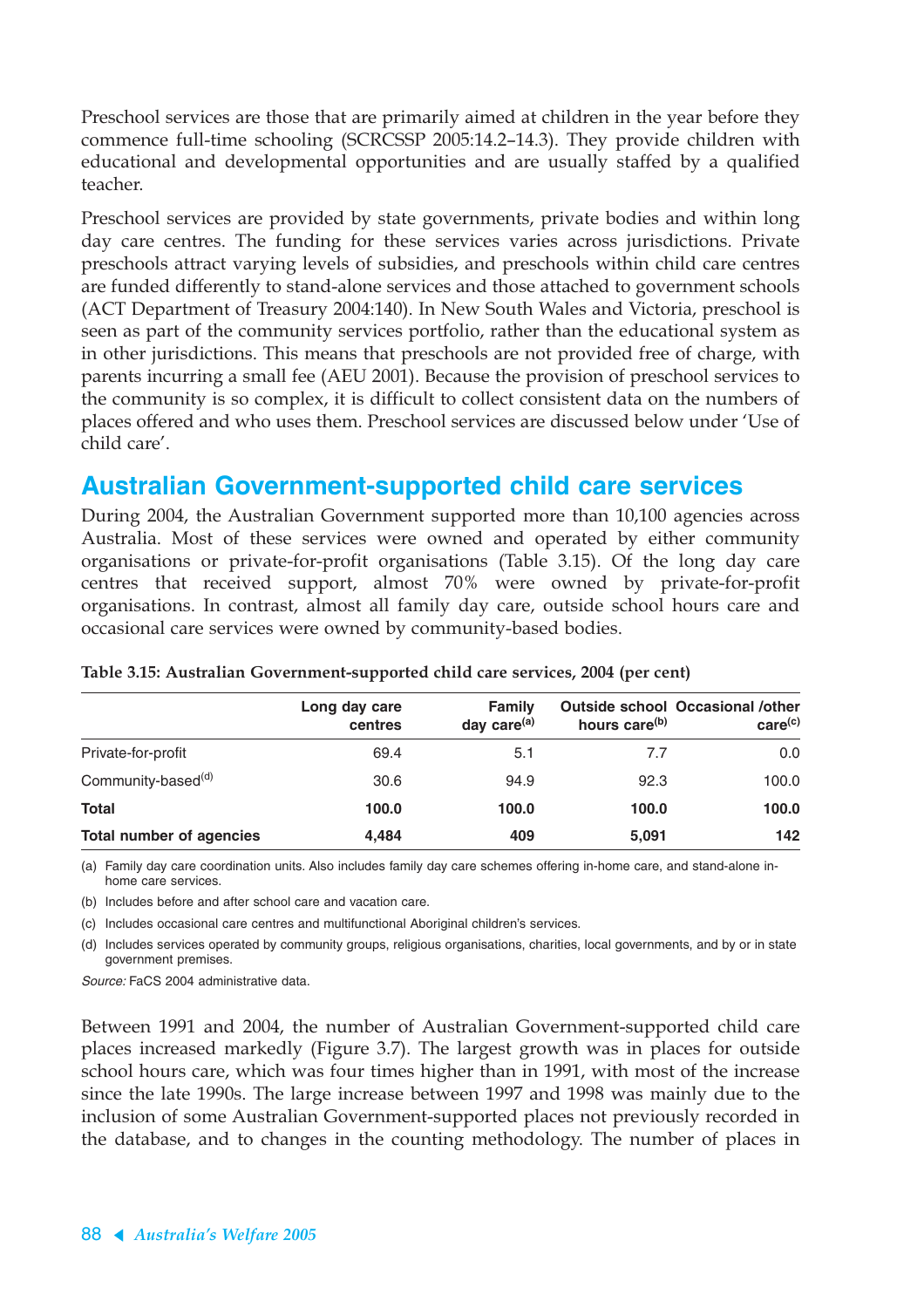private-for-profit long day care centres increased three and a half times to 164,300 over the period. Places for other types of care grew more moderately, with occasional care the only type to register a small decline of 20%.

# **Use of child care and preschool**

#### **Formal and informal care**

According to the latest ABS Child Care Survey, in 2002 about half the children aged under 12 years used some type of child care (ABS 2003d). Over the last decade this figure has not changed. However, the proportion of children using formal care regulated care that takes place away from the child's home, including preschool gradually increased, from 19% in 1993 to 25% in 2002. At the same time, the proportion using informal care decreased from 38% to 33%. Informal care is unregulated care provided by relatives, friends or nannies. Grandparents provided 58% of informal care to children aged under 12 years.

The use of formal and informal child care also varied across age groups (Figure 3.8). Children aged 3 and 4 years are more likely to use formal child care due to their attendance at preschool. In contrast, children aged 1 year or younger, or over 5 years, were more likely to use informal child care. About half the children aged under 12 years did not use any type of care—formal or informal, with the highest proportions among the youngest (66% of children less than a year old) and oldest (67% of 9–11 year olds).

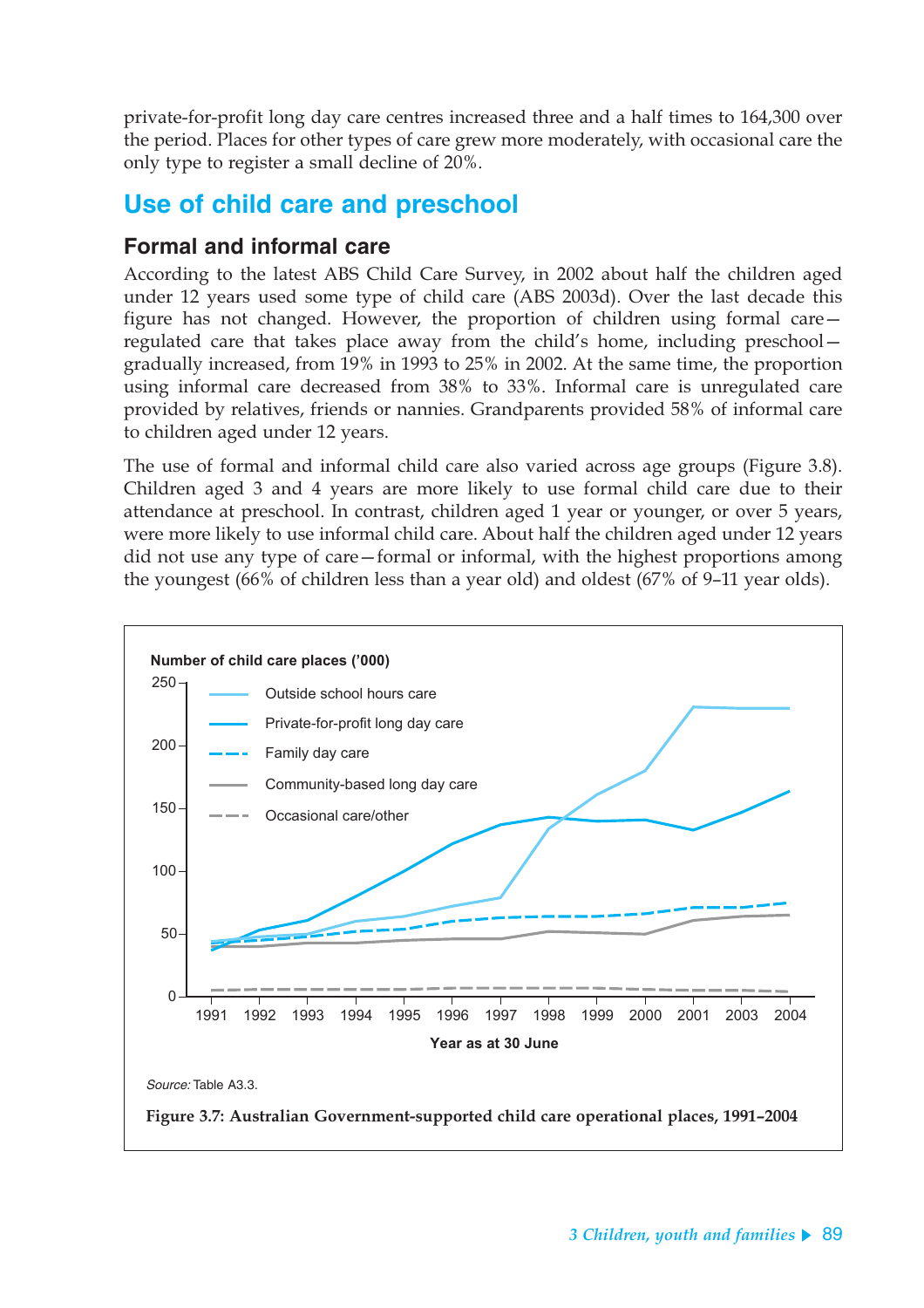

Patterns of use for informal and formal care vary by household type and employment status of parents. Research based on the Household Income and Labour Dynamics of Australia (HILDA) survey has shown that one-parent families were more likely to use formal care, or a combination of formal and informal care, than other family types (NATSEM 2005). Another analysis of HILDA data showed that of families who worked either full or part-time, 15% did not use any formal child care (Mance 2005). Those families who were employed part-time used more informal care than those employed full-time, while those families who were employed full-time most often used a mixture of formal and informal care. Single working mothers used twice the amount of formal child care than the number of hours worked. For example, a single mother working approximately 16 hours per week used 31 hours of formal child care, compared to mothers in couple families, who worked 22 hours per week and used 28 hours of formal child care. This suggests that single mothers use formal care for non-work-related reasons such as study, shopping, appointments and personal time, whereas a couple can share the care of children in these circumstances.

Although most of this section focuses on formal child care services, the above discussion highlights the importance of informal child care in Australia. Many state, territory and Australian Government agencies are currently working on projects to improve the collection of data on the use of informal care to assess its contribution to the Australian community.

#### **Australian Government-supported child care**

The number of children using Australian Government-supported child care services more than doubled between 1991 and 2004, from 262,200 to 646,800 (Table 3.16).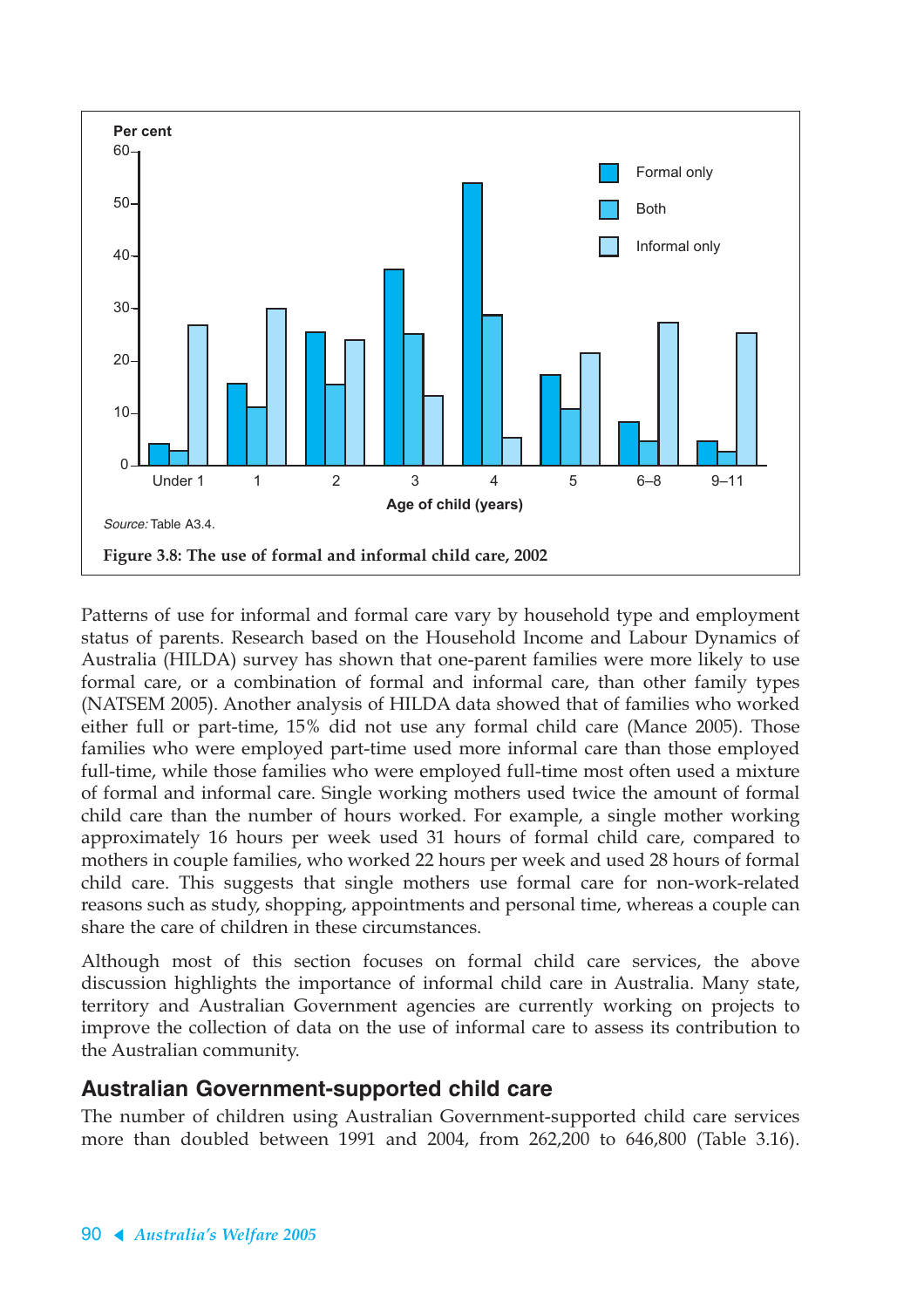Over this period, the number of children attending long day care centres almost tripled, to 383,000, while the number attending outside school hours care more than tripled to 160,800. Parallelling this trend, the use of vacation care services has also increased markedly.

Of the children who used formal child care during 2004, 59% attended long day care centres; 14% family day care. Children who attended outside school hours care (18%) are likely to overlap with those who attended vacation care (16%).

It is important to note that the data from the FaCS Census of Child Care Services may not be strictly comparable from year to year. For example, the large increase in outside school hours care places between 1997 and 1998 was mainly due to the inclusion of some Australian Government-supported places not previously recorded in the database, and to changes in the counting methodology.

As noted above, age is a key factor in the use of informal and formal care. It is equally important in the type of care that children use (Table 3.17). The most common type of Australian Government-supported child care used children under 4 years of age was long day care. However, only 8% of the 253,000 children aged under 1 year in 2004 used an Australian Government-supported formal care service, mainly long day care. Three year olds were the largest group using long day care, but these centres continued to care for many 4 year olds, as they provide preschool services within the centre. Once attending full-time school, children most commonly used outside school hours care and vacation care.

The Australian Government provides specific funding to assist parents and children with special needs to access services (see the section on policy context). The groups eligible for this support are children from one-parent families, children and/or parents with a disability, children of Aboriginal or Torres Strait Islander descent, children from culturally diverse backgrounds and children at risk of abuse or neglect (FaCS 2004d) (Table 3.18). During 2004 children from one-parent families accounted for the majority of special needs children using Australian Government-supported child care services. The next largest group were children from culturally diverse backgrounds.

Some caution should be used in interpreting these data. For example, multifunctional children's services are mostly located in rural and remote areas where the population is too small to support specialised services (FaCS 2002). Recent data on disability in children indicate that there is a higher rate of disability in areas outside of capital cities (AIHW 2004b), which may partially account for the high rate of special needs children in this type of service.

#### **Preschool services**

At present the ABS Child Care Survey is the most reliable source of information about the use of preschool services across Australia. Its drawbacks are that it is only collected every 3 years, has a high relative standard error for the smaller states, cannot provide information about rural and remote areas, and does not identify preschool programs run within long day care centres.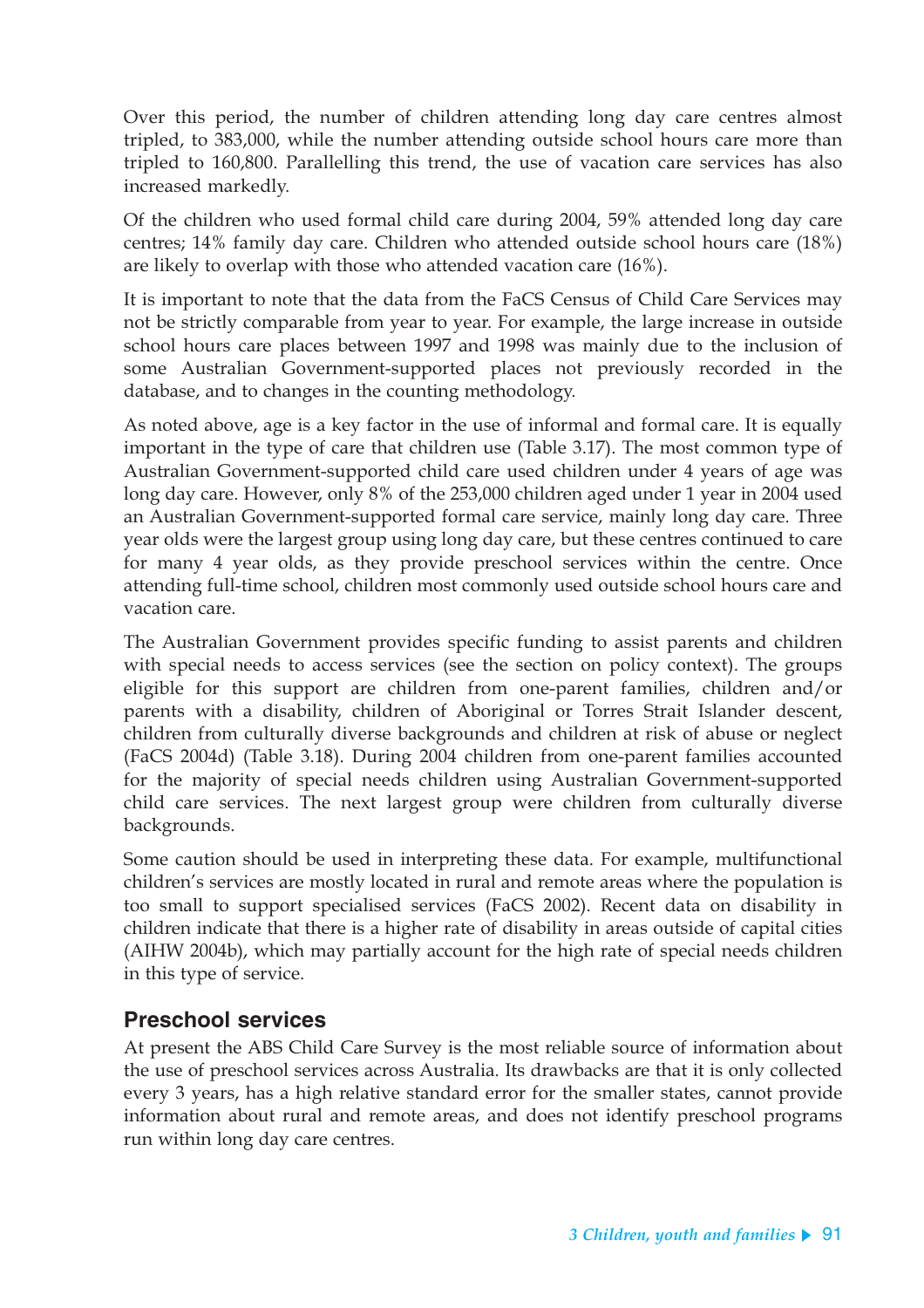|      |               | <b>Family day</b> | <b>Outside school</b> |                      | <b>Other formal</b> |                      |
|------|---------------|-------------------|-----------------------|----------------------|---------------------|----------------------|
|      | Long day care | care              | hours care            | <b>Vacation care</b> | care <sup>(a)</sup> | Total <sup>(b)</sup> |
| 1991 | 135,400       | 61,000            | 46,800                | $\ddotsc$            | 19,000              | 262,200              |
| 1992 | 158,400       | 66,100            | 50,700                | . .                  | 26,500              | 301,700              |
| 1993 | 190,600       | 78,800            | 53,500                | $\ddot{\phantom{1}}$ | 20,900              | 343,800              |
| 1994 | 227,300       | 88,700            | 63,900                | n.a.                 | 16,800              | 396,700              |
| 1995 | 251,000       | 85,600            | n.a.                  | n.a.                 | n.a.                | n.a.                 |
| 1996 | n.a.          | n.a.              | 96,400                | 24,300               | 19,100              | n.a.                 |
| 1997 | 294,700       | 85,000            | 99,500                | 31,000               | n.a.                | n.a.                 |
| 1999 | 301,500       | 83,100            | 107,400               | 69,300               | 16,100              | 508,200              |
| 2000 | n.a.          | n.a.              | n.a.                  | n.a.                 | n.a.                | n.a.                 |
| 2001 | n.a.          | 95,800            | n.a.                  | n.a.                 | n.a.                | n.a.                 |
| 2002 | 367,100       | $97,100^{(c)}$    | 148,000               | 103,600              | 11,600              | 623,900              |
| 2003 | n.a.          | n.a.              | n.a.                  | n.a.                 | n.a.                | n.a.                 |
| 2004 | 383,000       | 92,500            | 160,800               | 101,700              | 10,400              | 646,800              |

**Table 3.16: Number of children in Australian Government-supported child care services, 1991–2004**

(a) Includes occasional care centres, multifunctional Aboriginal children's services (MACS) and other multifunctional services.

(b) Components may not add to totals due to rounding to the nearest 100. Vacation care places are not included in the total to reduce the amount of double-counting.

(c) Includes in-home care.

**Notes** 

- 1. These data measure occurrences of care and include some double-counting where children attend more than one service. Totals for 1999 and 2002 exclude children in vacation care, since many of these children would also have been attending before/after school care.
- 2. Figures for 1991–94 are estimates based on previous years Census data. Figures for 1995–97 are from the CP Census conducted in August of each year and are weighted for non-response. However, not all service types were surveyed in each of these years. Figures for 1999 and 2002 are from the Census conducted in May in each of those years and are weighted for non-response.

Sources: AIHW 1999; FaCS unpublished data.

#### **Table 3.17: Age distribution of children using Australian Government-supported child care services, 2004**

|                                      | Age of children (years) |        |              |         |         |        |         |              |
|--------------------------------------|-------------------------|--------|--------------|---------|---------|--------|---------|--------------|
| Type of service                      | $\leq$ 1                |        | $\mathbf{2}$ | 3       | 4       | 5      | $6+$    | <b>Total</b> |
| Long day care centres                | 14,463                  | 50,921 | 88,205       | 108.865 | 88,498  | 16,130 | 15,937  | 383,021      |
| Family day care                      | 4,664                   | 14.664 | 18.445       | 16.891  | 12,505  | 4.942  | 17.187  | 89,300       |
| Before/after school care             |                         | 2      |              | 85      | 3,353   | 20,724 | 136,626 | 160,791      |
| Vacation care                        |                         |        |              | 38      | 1,148   | 11,078 | 89,432  | 101,710      |
| Occasional care/other <sup>(a)</sup> | 772                     | 2,253  | 3.363        | 3.440   | 2,012   | 493    | 1.311   | 13,642       |
| Total                                | 19,899                  | 67.847 | 110.021      | 129.319 | 107.515 | 53,367 | 260,495 | 748,464      |

(a) Includes occasional care centres, multifunctional Aboriginal children's services, multifunctional children's services and inhome care services.

Source: FaCS 2005.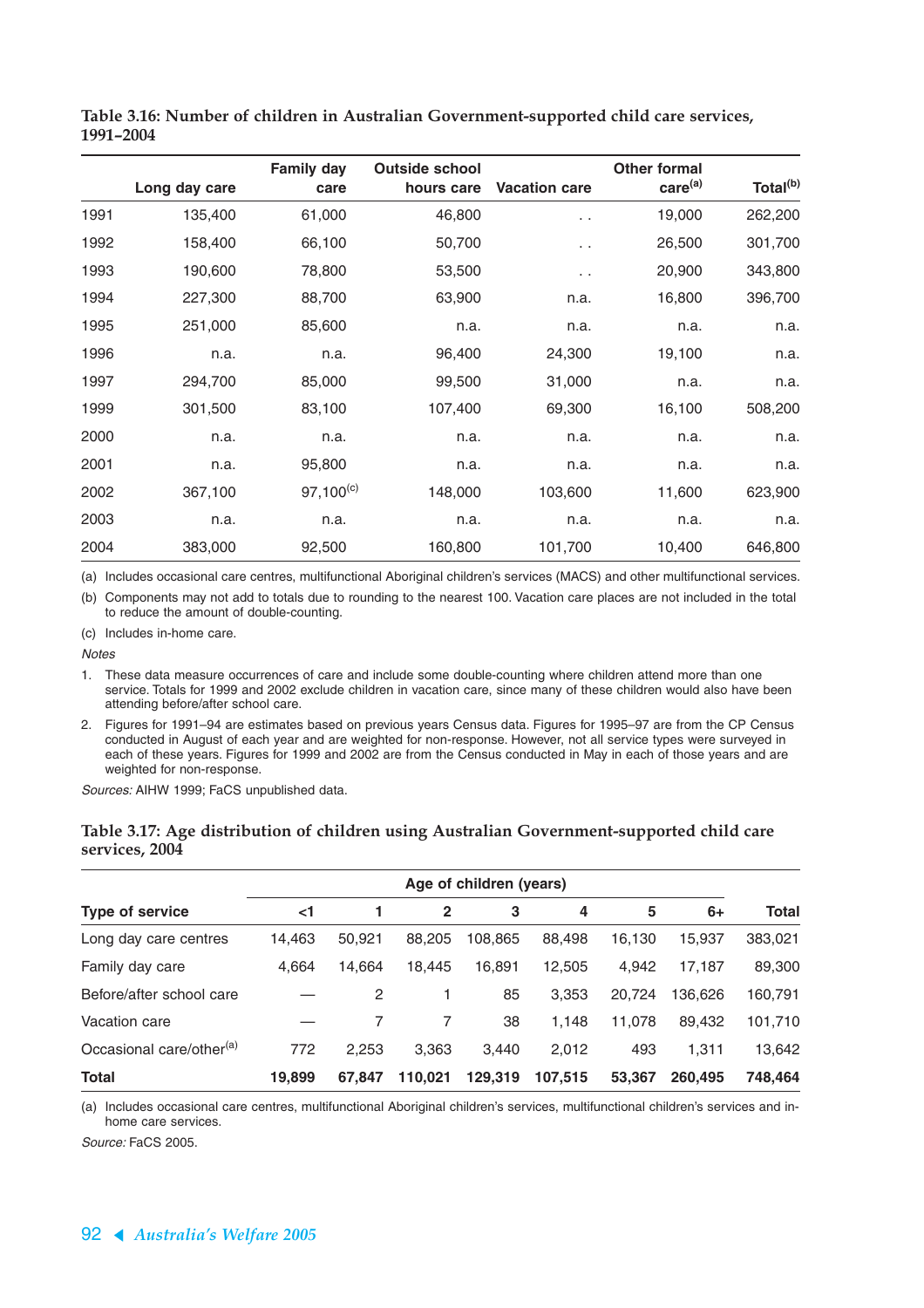|                                                   |              |        |                              | Multi-<br>functionals, | Before/<br>after |                 |                         |
|---------------------------------------------------|--------------|--------|------------------------------|------------------------|------------------|-----------------|-------------------------|
| Type of special                                   | Long day     |        | <b>Family day Occasional</b> | MACS, in-              | school           | <b>Vacation</b> | All                     |
| need                                              | care centres | care   | care                         | home care              | care             | care            | services <sup>(a)</sup> |
| Children from one-<br>parent families             | 18           | 25     | 13                           | 30                     | 27               | n.a.            | 21                      |
| Child with disability                             | 1            | 3      | 2                            | 10                     | 2                | $\overline{4}$  | $\mathbf{2}$            |
| Parent with<br>disability                         |              | $<$ 1  | 1                            | 3                      | $<$ 1            | $<$ 1           | $<$ 1                   |
| Child at risk of<br>abuse/neglect                 | $<$ 1        | 1      | 1                            | 3                      | $<$ 1            | $<$ 1           | <1                      |
| Aboriginal or<br><b>Torres Strait</b><br>Islander | 2            | 1      | 2                            | 24                     | 1                | 1               | $\mathbf{2}$            |
| Culturally diverse<br>background                  | 13           | 9      | 11                           | 3                      | 11               | 10              | 12                      |
| <b>Total number of</b><br>children in care        | 383,021      | 89,300 | 7,586                        | 6,056                  | 160,791          | 101,710         | 646,754                 |

**Table 3.18: Children with special needs as a proportion of all children using Australian Government-supported child care services, 2004 (per cent)**

(a) Total excludes children in vacation care, since many of these children would also have been attending before/after school care.

**Notes** 

1. Data on family type were not collected for vacation care services.

2. Some children may be included in more than one special needs category.

3. These data are weighted for agency non-response.

Source: FaCS 2005.

In June 2002, 239,100 children in Australia were attending preschool. Of these, 62% (148,000) were aged 4 years. Almost 20% of children attending preschool were aged 3 years, with another 18% aged 5 years. The median amount of time per week spent at preschool was 10 hours; 54% of those attending preschool spent between 10 and 19 hours per week there. Two-thirds of children attended 2 or 3 days per week; 18% went 1 day per week.

### **Outcomes**

The aims and objectives of government support for child care are to provide services that are accessible, affordable and of high quality, and that allow parents to participate in the labour force and undertake other activities. As a condition of government funding and regulation, these services must promote and enhance children's emotional, intellectual, social and physical development (see Box 3.7).

The discussion in this section, however, focuses on service rather than client outcomes, in terms of accessibility, affordability and quality.

#### **Accessibility**

The accessibility of child care services is a major concern for both parents and governments. Unmet demand is an important indicator of accessibility. One direct measure of unmet demand comes from the 2002 ABS Child Care Survey, which asked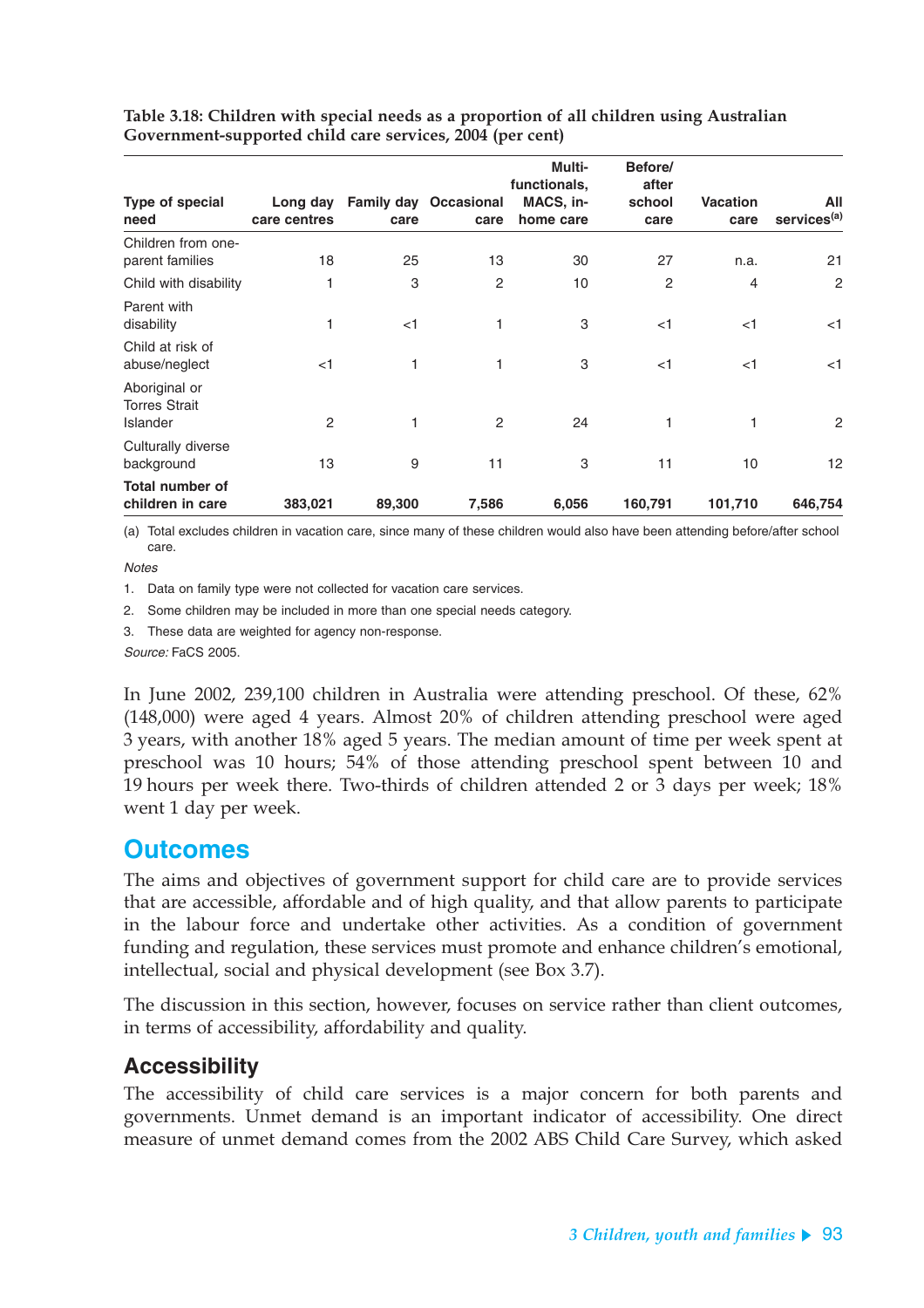parents whether they wanted to use either some formal child care or additional formal care, but did not do so (ABS 2003d:30). In these terms, about 6% of children aged under 12 years needed additional formal care, well below the level of 16% in 1993. Unmet demand decreased the most for preschool services (83%) and occasional care (80%) (Table 3.19).

Even so, this amounted to 174,500 children requiring additional formal care in 2002. Of this group, 27% required after school hours care, 27% required long day care and 22% occasional care. Unmet need was higher among children aged 0–4 years (9%) than those age 5–11 years (4%).

|                            |  | Table 3.19: Children under 12 years of age for whom parents required some or more formal care, |
|----------------------------|--|------------------------------------------------------------------------------------------------|
| 1993, 1999 and 2002 ('000) |  |                                                                                                |

| Main type of (additional) formal care required | 1993  | 1999  | 2002   |
|------------------------------------------------|-------|-------|--------|
| Before/after school care                       | 125.1 | 62.6  | 47.8   |
| Long day care centres                          | 63.8  | 45.4  | 46.3   |
| Family day care                                | 60.2  | 24.5  | 29.1   |
| Occasional care                                | 191.8 | 43.7  | 37.6   |
| Preschool                                      | 30.0  | 11.2  | $*5.1$ |
| Other formal care                              | 18.3  | 13.7  | 8.6    |
| Total children who required (additional)       |       |       |        |
| formal care                                    | 489.2 | 201.1 | 174.5  |

Note: Although some changes were made to the survey between 1999 and 2002, they do not affect the questions on unmet need. Source: ABS 2003d.

#### **Table 3.20: Carers reporting difficulties in accessing child care during the last 12 months, 2001 (per cent)**

|                                                     | Carers reporting no | <b>Carers reporting</b> |
|-----------------------------------------------------|---------------------|-------------------------|
| <b>Type of difficulty</b>                           | difficulties        | difficulties            |
| Finding care for a sick child                       | 63.7                | 36.3                    |
| The cost of child care                              | 73.6                | 26.4                    |
| Finding the right person to take care of child      | 76.5                | 23.5                    |
| Getting care for the hours needed                   | 77.4                | 22.6                    |
| Finding good quality care                           | 78.9                | 21.1                    |
| Finding a place at the child care centre of choice  | 77.0                | 23.0                    |
| Finding a child care centre in the right location   | 81.0                | 19.0                    |
| Juggling multiple child care arrangements           | 80.5                | 19.5                    |
| Finding care during the holidays                    | 82.0                | 18.0                    |
| Finding care the child/ren are happy with           | 85.7                | 14.3                    |
| Finding care for a difficult or special needs child | 88.8                | 11.2                    |

**Notes** 

1. Proportions exclude those who did not answer the question. The proportion of those who did not answer the question varies from item to item.

2. Items are considered a problem if the carer rated them 7 or above on a 10 point scale where 0 meant 'not a problem at all' and 10 meant 'very much a problem'.

Source: AIHW analysis of Wave 2 HILDA data.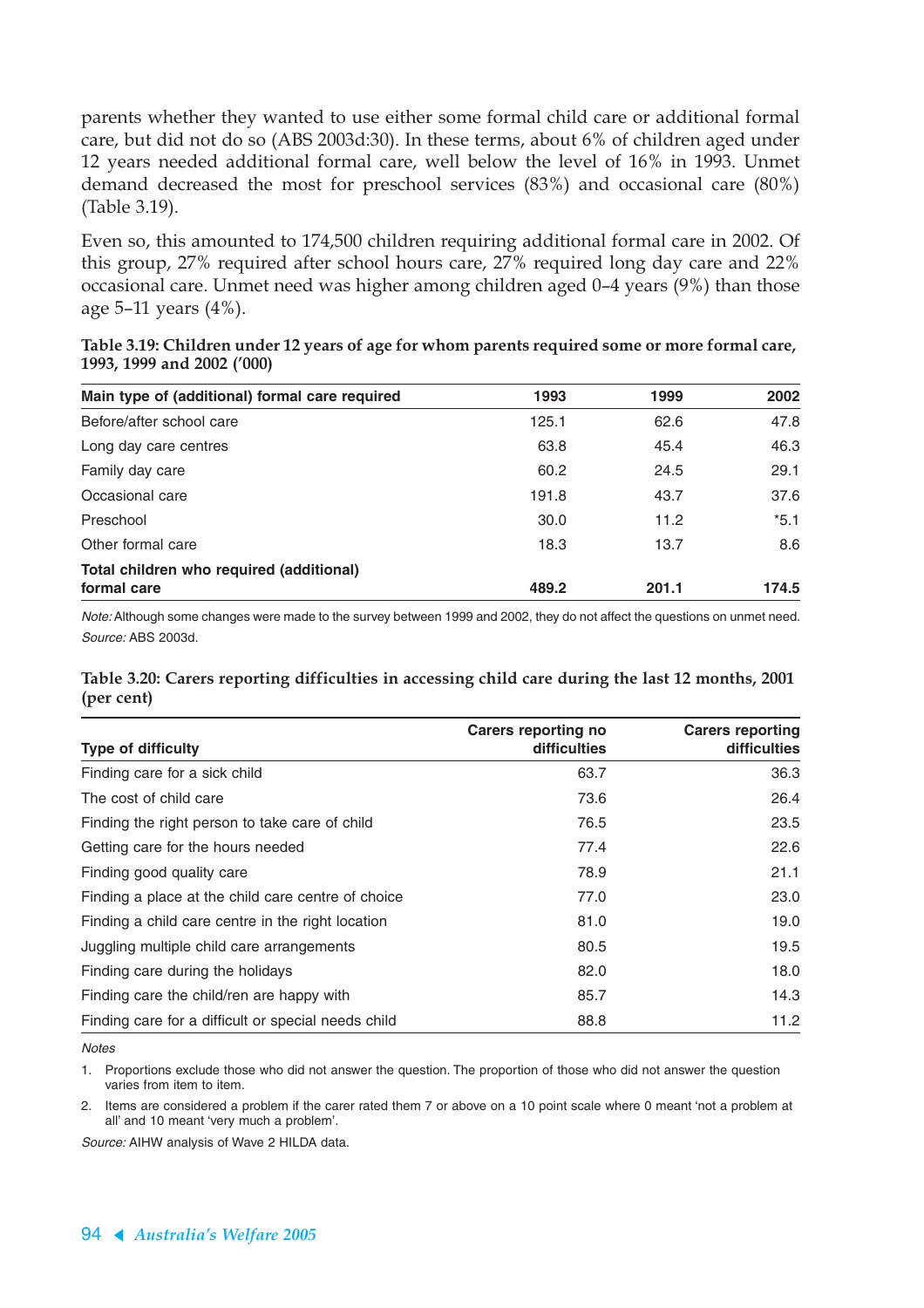Many of the reasons given for not using the required formal care related to access. Over 61,000 children could not access services because all the places at the service were booked; 30,000 children could not access services because of the expense of these services; and 22,000 children could not access child care services because there were no services available in the area (ABS 2003d).

A more specific barrier was finding care for a sick child (NATSEM 2005). Over one-third of carers reported that this was an issue for them in accessing child care, making this the most common difficulty reported. Supporting the findings of the ABS Child Care Survey, the second most common difficulty was the cost of child care, identified as an issue by 26% of carers. Although finding care for a difficult or special needs child was the least problematic of the 11 items, 11% of carers reported difficulties in this area.

Both surveys point to a number of areas where carers are encountering barriers to accessing child care and preschool services. Even though accessibility is increasing, there are still many obstacles to overcome before all carers can access services to their satisfaction. The Australian Government has gone some way towards addressing these needs by providing extra places in outside school hours care and family day care (FaCS 2004a).

### **Affordability**

The cost of children's services is an issue that can affect access to and use of children's services. If the Child Care Benefit (Box 3.6) does not keep up with rising costs in child care, parents will be faced with an increasing cost burden. Recent wage rises awarded to some child care staff may result in higher child care costs if they are passed on to parents.

Trends in the affordability of selected child care services have been monitored since 1991, by calculating the cost of child care services as a proportion of the disposable income of five different family types (ABS 2002; AIHW 2001; AIHW analysis of 2002 data) (Table 3.21). Since 2000, the cost of child care as a proportion of disposable income has increased for all family types except couple families with high incomes. Although the cost decreased between 1998 and 2000, it has risen again in more recent years to a level similar to that of 1998 (Figure 3.9).

Over the last 15 years, policy changes have had a clear impact on trends in affordability of child care. Most recently, the Australian Government Child Care Benefit (CCB), introduced in 2000, resulted in greater affordability of child care services for many families. This is evidenced by the 'dip' in the trend graph for 2000. Other policies which have had an impact on affordability include the availability of the Child Care Cash Rebate (as it was known then) to high-income families after 1994, and the subsequent reduction of this rebate in 1997 (AIHW 2001).

Figure 3.9 shows the impact of these policy changes on affordability of child care for three family types using private long day care. Sole parents who were not working, but who were receiving the Parenting Payment, spent the highest proportion of their disposable income on child care of all the family types examined. In 2004, the cost of child care was 15.1% of disposable income for this group. Since 1991, the proportion of disposable income spent on child care by couple families with two incomes earning 1.75 the national average weekly earnings has been higher than that spent by working sole parents.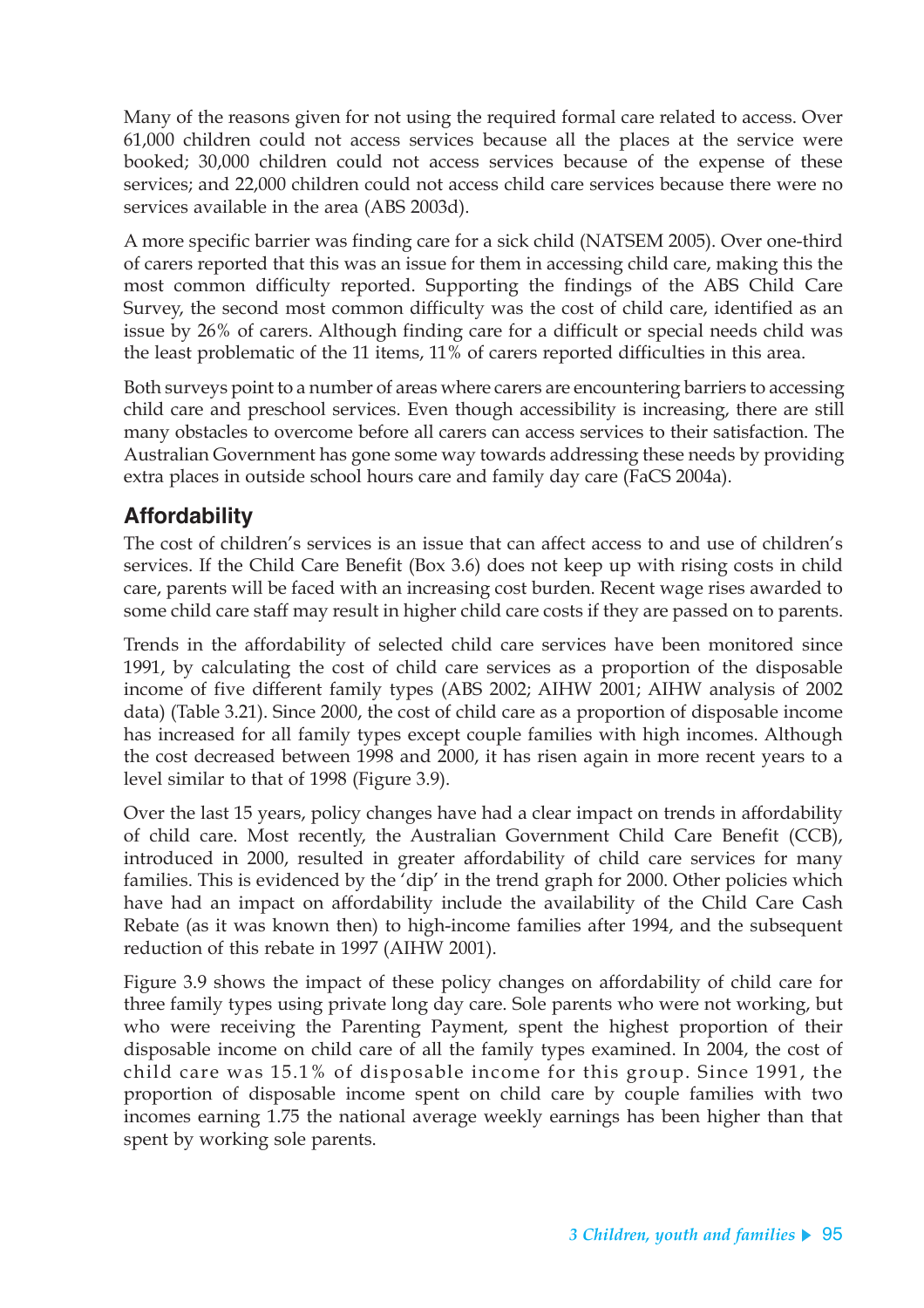### **Box 3.6: Australian Government Child Care Benefit (CCB)**

*For children who are using approved care, the Australian Government funds the Child Care Benefit (CCB) which entitles the families of children to a reduced cost of care, dependent on income. For families with incomes of \$31,755 or less, the maximum rate of CCB (\$137 per week) is applied. This rate is for one child who is not at school, and who is in care for 50 hours per week. The rate under these conditions is equivalent to \$2.74 per hour. If families earn more than \$31,755, the CCB tapers down to a minimum rate of \$23.00 per child for 50 hours of care per week—or \$0.46 per hour. If a family has an income greater than \$91,035, they are eligible for only the minimum rate. The rate of CCB for children at school is 85% of that payable for children not at school. Families with more than one child in care are paid a loaded (additional) rate of CCB.*

*In addition to this, families can also claim the minimum rate of CCB if their child is attending registered care. Registered care may be provided by grandparents, relatives and friends as well as some private preschools, kindergartens, outside school hours care services and occasional care centres as long as they have been registered through the Family Assistance Office (FAO).*

*Families using approved care can choose to have their CCB paid to the child care services (i.e. directly reduce the fees that they pay) or can receive it in the form of a lump sum from the FAO at the end of the financial year. Families using registered care can claim CCB from the FAO during the year by submitting the child care receipts within 12 months of having the care provided.*

*The amount of CCB for the standard hourly rate for approved care rose by \$0.30 between 2000–01 and 2003–04, while the amount for registered care rose by \$0.05.*

*In January 2005, a Grandparent Child Care Benefit was introduced. Under this benefit, the normal work, training and study test is waived. This means that grandparents who are primary carers of their grandchildren can receive CCB for up to 50 hours a week, regardless of whether or not they are working or studying.*

Sources: Centrelink 2001, 2004.

Policy changes have also affected child care affordability for other family types. Couple families with two incomes who earn 2.5 times the national average weekly earnings (i.e. high-income earners) were the only group to have experienced an increase in the affordability of child care over the 1991–2004 period (see Table 3.21 and AIHW 2001). The cost of child care was similar for working sole parents, couple families with one income and couple families with two incomes (1.75 AWE).

Data from more recent years show a steady decline in the affordability of child care services in four out of the five family types (Table 3.21). As noted earlier, 20 hours is the average number of hours per week that a child is in centre-based long day care or family day care services.

Between 2000 and 2004 the affordability of community-based and private long day care centres declined for all family types except couple families earning 2.5 times AWE.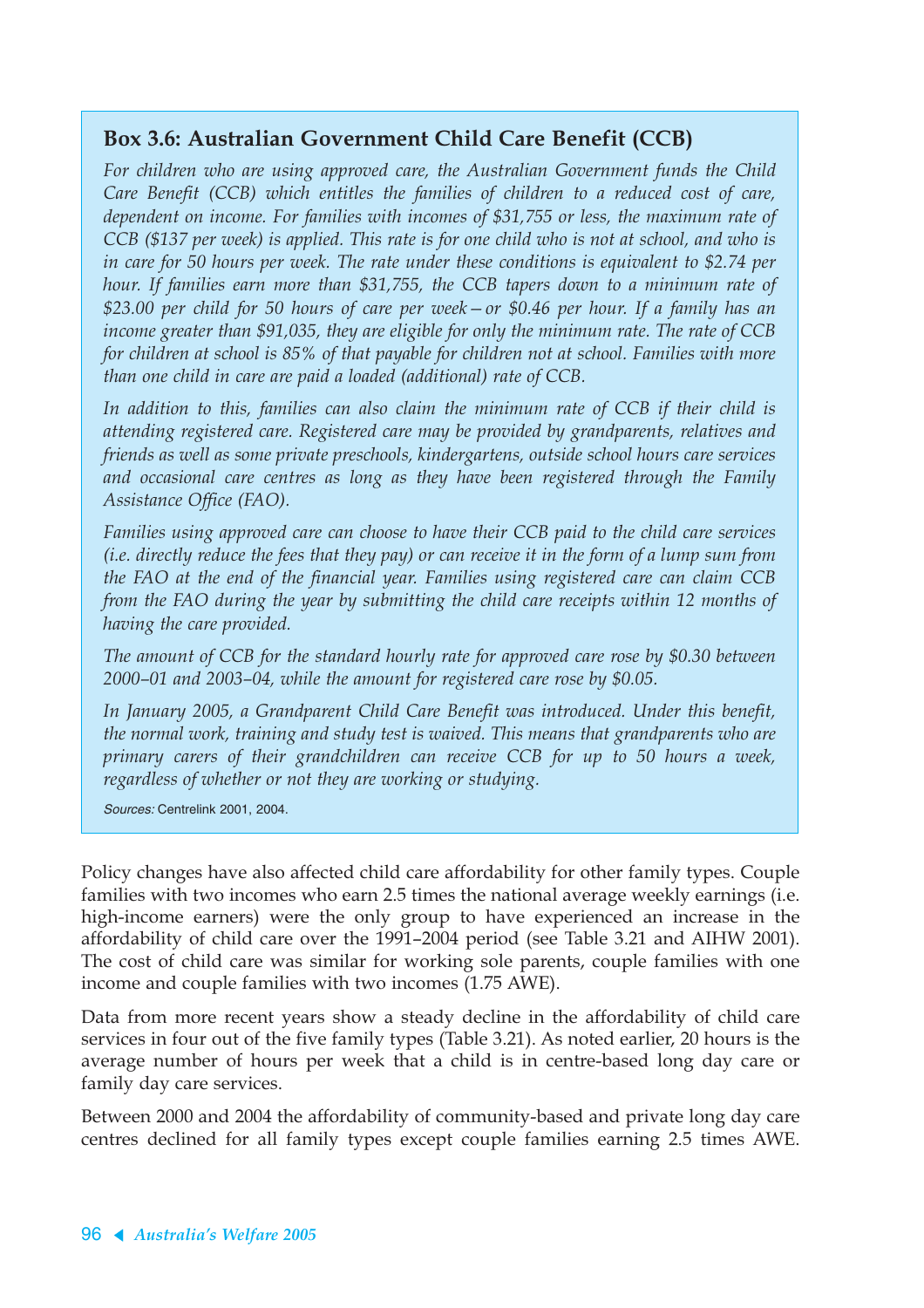Sole-parent families receiving the Parenting Payment pay a higher proportion of their disposable income on long day care services than other family types. Over the same period, the affordability of family day care services declined for all family types. These services were previously free for sole-parent families, but in 2004 were still more affordable than long day care for this group.

Although these data are helpful as an indicator of the affordability of child care services, they do not fully show the impact of the costs of child care on different families. In particular, sole-parent families on the Parenting Payment have very low disposable incomes. Once child care is paid for, less money is available for other necessities such as food, shelter and clothes than for families with higher disposable incomes. Note that the figures are based on the cost of child care for a single child. Many families have more than one child using child care services and each child may attend different types of service depending on their age and parental employment status (Bowes et al. 2003; Qu & Wise 2004). This would increase the cost of child care for a family.

A further limitation of these data is that they assume that families receive every possible government or tax benefit available to them. The systems for obtaining these benefits can be complex and confusing, so not all families may be accessing all the payments they are entitled to. Affordability in these cases may be even more of an obstacle to obtaining care.



*Note:* AWE is a measure of the national average weekly earnings of Australians. 1.75 AWE represents a couple family with one member working full-time and the other part-time. *Source:* Table 3.21.

**Figure 3.9: Cost of child care as a proportion of disposable income, for one child using private long day care for 40 hours per week, 1991–2004**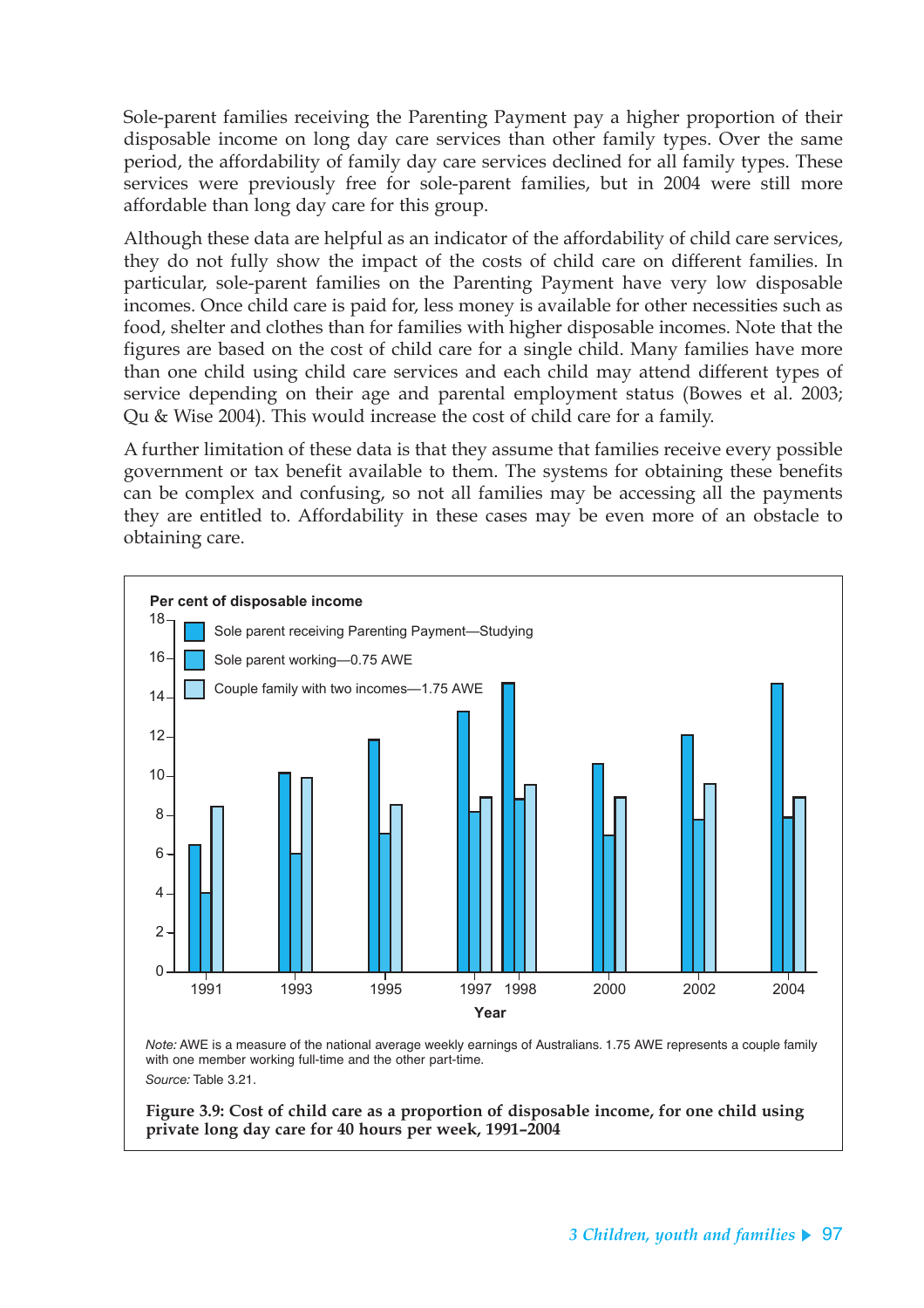|                                                  |      | 20 hours |      |      | 40 hours |      |
|--------------------------------------------------|------|----------|------|------|----------|------|
| Type of service, family type and income level    | 2000 | 2002     | 2004 | 2000 | 2002     | 2004 |
| Community-based long day care centres            |      |          |      |      |          |      |
| Sole parent receiving Parenting Payment-Studying | 4.8  | 5.1      | 6.1  | 12.5 | 13.0     | 15.1 |
| Sole parent working-0.75 AWE                     | 3.2  | 3.3      | 3.3  | 8.3  | 8.4      | 8.1  |
| Couple family with one income-AWE                | 3.6  | 3.8      | 4.0  | 8.6  | 9.0      | 9.1  |
| Couple family with two incomes-1.75 AWE          | 4.5  | 4.7      | 4.4  | 9.6  | 10.0     | 9.0  |
| Couple family with two incomes-2.5 AWE           | 4.9  | 5.0      | 4.1  | 9.9  | 10.2     | 8.3  |
| Private long day care centres                    |      |          |      |      |          |      |
| Sole parent receiving Parenting Payment-Studying | 3.9  | 4.6      | 5.9  | 10.6 | 12.1     | 14.7 |
| Sole parent working-0.75 AWE                     | 2.6  | 3.0      | 3.2  | 7.0  | 7.8      | 7.9  |
| Couple family with one income-AWE                | 3.0  | 3.5      | 3.9  | 7.5  | 8.5      | 9.0  |
| Couple family with two incomes-1.75 AWE          | 4.2  | 4.6      | 4.3  | 8.9  | 9.6      | 8.9  |
| Couple family with two incomes-2.5 AWE           | 4.6  | 4.9      | 4.0  | 9.4  | 9.9      | 8.2  |
| Family day care services                         |      |          |      |      |          |      |
| Sole parent receiving Parenting Payment-Studying |      |          | 0.3  |      |          | 2.8  |
| Sole parent working-0.75 AWE                     |      |          | 0.1  | —    |          | 1.5  |
| Couple family with one income-AWE                | 0.8  | 0.9      | 1.6  | 1.7  | 2.1      | 4.0  |
| Couple family with two incomes - 1.75 AWE        | 3.0  | 3.3      | 3.3  | 6.0  | 6.6      | 6.8  |
| Couple family with two incomes-2.5 AWE           | 3.9  | 4.1      | 3.6  | 7.4  | 8.4      | 7.2  |

Table 3.21: Cost of child care as a proportion of disposable income, July 2000 to May 2004 (per cent)

*Notes*

1. Taxable income includes any earned income and Centrelink payments and allowances which are considered taxable (e.g. Parenting Payment). Gross income includes income, payments and allowances (including non-taxable items). Net income is gross income minus tax and Medicare levy, taking into account any tax offsets such as low-income earners rebate.

2. In couple families with one income, one parent is working, the other studying. In other couple families, both parents are working.

- 3. For couple families with two incomes, the taxable income split is assumed to be 1:0.75.
- 4. Average weekly earnings (AWE) at July 2000 were \$646.90.
- 5. Average weekly earnings (AWE) at November 2002 were \$688.40.
- 6. Average weekly earnings (AWE) at May 2004 were \$952.50.

*Sources:* ABS 2002; AIHW 2001; AIHW analysis of 2004 data.

## **Quality**

Legislative regulations and accreditation systems are the two mechanisms for ensuring quality in the child care sector. The regulations specify the minimum standards which must be met in order for the service to operate. Accreditation processes, on the other hand, focus on measuring the quality aspects of the services that are delivered (NCAC 2003).

All states and territories license and regulate centre-based long day care and occasional care services. Family day care schemes and/or providers are licensed and regulated in New South Wales, Queensland, Western Australia and the Australian Capital Territory, while outside school hours care services are licensed and regulated in Queensland, Western Australia and the Australian Capital Territory. Since child care licensing regulations vary across jurisdictions, in the early 1990s sets of national standards for long day care centres, family day care and outside school hours care services were developed by the Australian Government and state and territory governments and endorsed by the (then) Community Services Ministers Conference.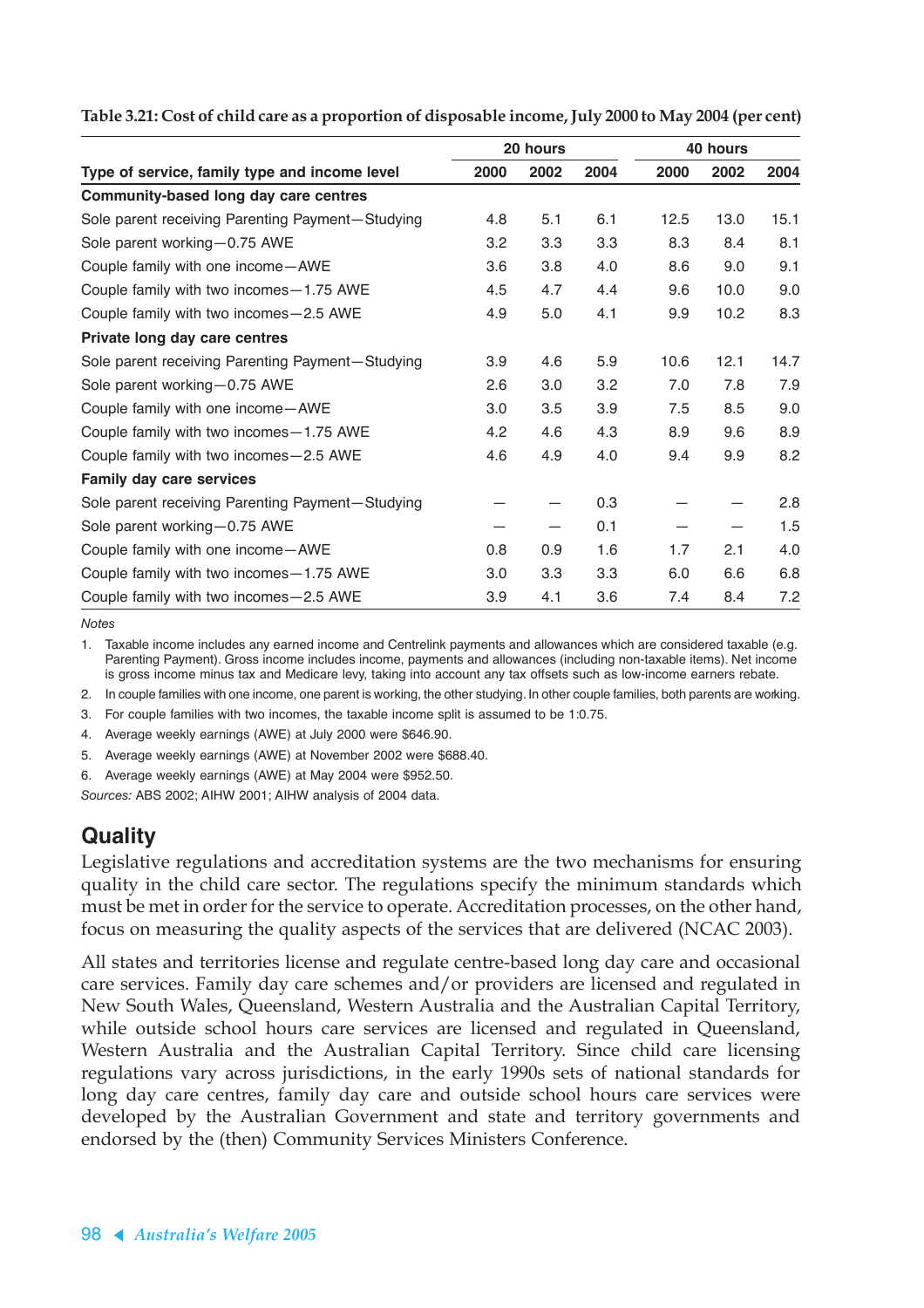The Australian Government is responsible for accrediting all Australian Governmentsupported long day care centres, family day care schemes and outside school hours care services. It does this through the Quality Improvement and Accreditation System (QAIS) administered by the National Child Care Accreditation Council (NCAC) (Box 3.7). All of the above-mentioned services must participate in the QAIS in order to be approved for the Child Care Benefit funding through the CCSP as well as any other Australian Government funding (NCAC 2003).

The NCAC regularly publishes statistics on the accreditation status of long day care, family day care and outside school hours care services. Although the total number of accredited long day care services increased from 3,683 in June 2003 to 3,819 in June 2004, the proportion that were accredited declined slightly (Table 3.22). The proportion not accredited remained stable, while the proportion undergoing the process of accreditation increased slightly throughout the 2001 to 2004 period.

#### **Box 3.7: Quality improvement systems**

*The Quality Improvement and Accreditation System (QAIS) began in 1994 as a way to provide accreditation to long day care centres that meet certain quality standards, and to indicate areas for potential improvement in these services. Since 1998, the QAIS has used 10 quality areas to form its underlying structure. Each quality area contains several principles. The quality areas and principles are intended both as a guide for long day care centres in improving their performance, and as a measurement tool for assessing centres for their accreditation status.*

*The 10 quality areas are: relationships with children; respect for children; partnerships with families; staff interactions; planning and evaluation; learning and development; protective care; health; safety; and managing to support quality. The principles within these areas cover such items as the equitable treatment of children, good teamwork of staff, the maintenance of records of children's learning and wellbeing, and the maintenance of appropriate health and safety standards. Contained within the areas and principles of the QAIS are the minimum standards required for state and territory government licensing of centres.*

*In order to gain accreditation through the QAIS, a centre must progress through five steps—registration, self-study, validation, moderation and accreditation. Accreditation currently lasts for two and a half years, at which time a service will be reassessed against the relevant criteria.*

Source: NCAC 2003.

#### **Workforce issues**

The lack of qualified staff is part of a larger concern regarding the child care services workforce and quality of care issues. Many sources cite critical shortages and lack of retention of staff in the child care workforce as major problems facing the sector (CCCAC 2002; NSWCCYP 2002; SPRC 2004a). Child care workers are generally poorly paid and their jobs undervalued. The sector is characterised by limited career paths, poor working conditions and high workloads. As a result, many skilled workers move to other occupations (Tasman Economics 2001). Although it has been recognised that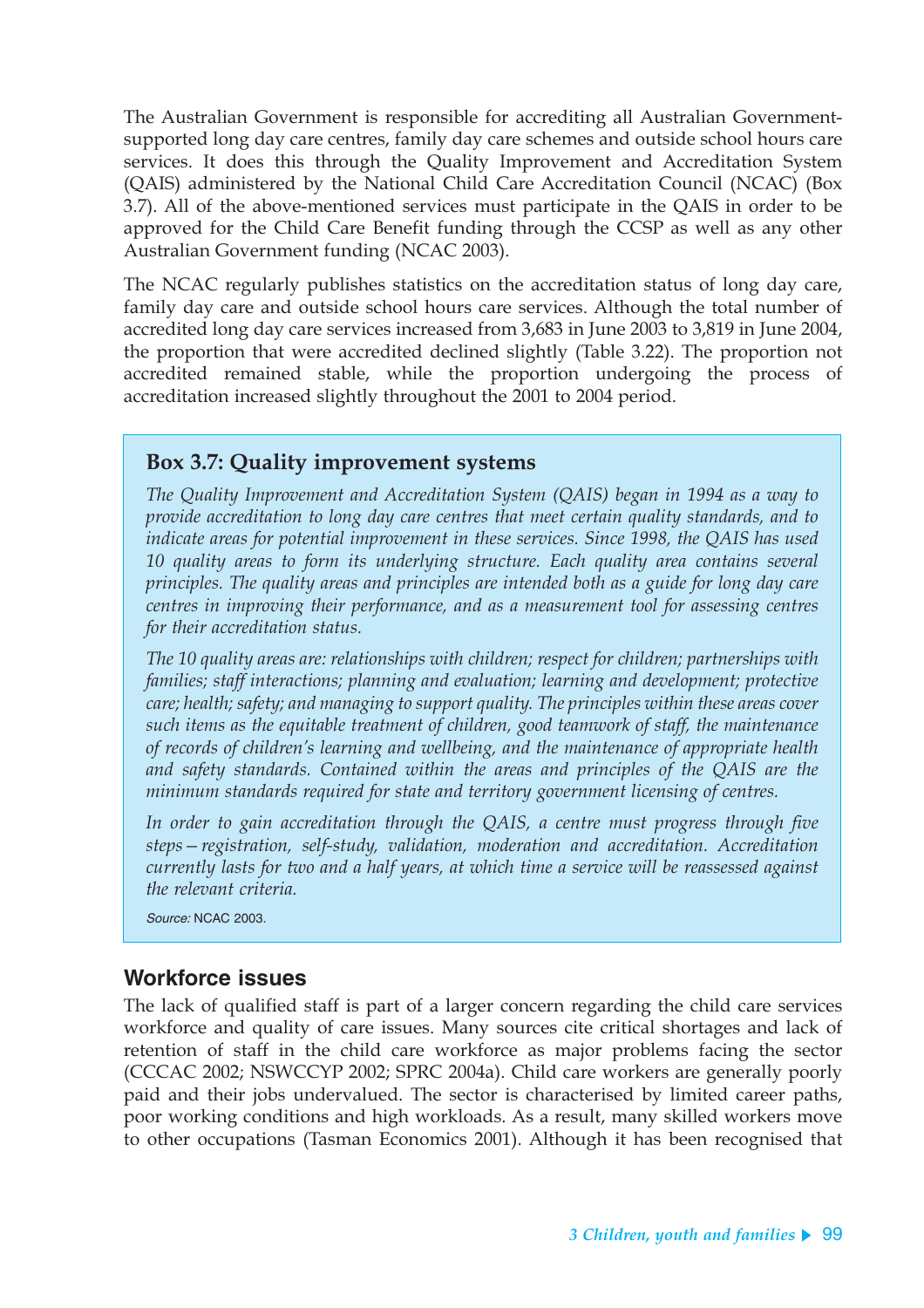higher pay would be beneficial, many services feel that they cannot offer increases as this would result in a similar increase in the cost of providing the service, which would then be passed on to parents (NSWCCYP 2002).

Associated with these workforce issues is the recognition that quality of child care service is strongly related to the training and experience of staff (Brennan 1998 cited in SPRC 2004b; Fleer 2002:39). In 2004, the proportion of staff with qualifications varied greatly depending on the type of service (FaCS 2005). During 2004, about 60% of the staff at long day care centres were appropriately qualified. This compared with 25% of family day care providers, 40% of outside school hours care and vacation care workers, and 47% of occasional care workers. In all service types, except family day care, less than 25% of staff had 3 or more years of experience in the child care sector (see Appendix Table A3.5).

In-service training is offered by many services as part of licensing requirements, with a high proportion of staff participating in such training during the 12 months prior to the census. The number of qualified workers in the child care sector may be bolstered due to legal requirements as to the ratio of qualified workers to children.

Many services rely on unpaid workers such as volunteers, work experience students, parents and trainees (Table 3.23). Although the proportion of unpaid workers in Australian Government-supported services is relatively small, this group plays an important role in the provision of services. However, little is known about unpaid workers, since most reports on the child care workforce have focused solely on its paid sector.

The information available on unpaid workers shows that they are present in all child care services types. The number of workers has fluctuated over time, ranging from 3,721 in 1997 (5% of the workforce) to 2,492 in 2004 (3%). Since 1999 the number of unpaid workers has declined. In 2004, unpaid workers were most highly represented in occasional care and other care services, with 7% of all staff being unpaid.

The second ABS survey of community services (ABS 2001) found that there were approximately 4,000 volunteers working in direct provision of child care services in 1999–2000. The number of volunteers has declined by 28% since 1995–96. This could be attributed to the increasing difficulty and expense of obtaining police checks and personal accident and/or public liability insurance for volunteers (Volunteering Queensland 2004), as well as the need to closely supervise volunteers.

|           |  | Table 3.22: Accreditation status of Australian Government-supported long day care centres |  |
|-----------|--|-------------------------------------------------------------------------------------------|--|
| 1997-2004 |  |                                                                                           |  |

|                                   | <b>June 1997</b> |      | <b>July 1999</b> |      | <b>April 2001</b> |     | <b>June 2003</b> |      | <b>June 2004</b> |      |
|-----------------------------------|------------------|------|------------------|------|-------------------|-----|------------------|------|------------------|------|
| <b>Accreditation status</b>       | No.              | $\%$ | No.              | $\%$ | No.               | %   | No.              | $\%$ | No.              | $\%$ |
| Accredited                        | 2.799            | 68   | 3.584            | 87   | 3.669             | 91  | 3.683            | 87   | 3.819            | 85   |
| Plan of action-not accredited     | 283              |      | 269              | 6    | 205               | 5   | 270              | 6    | 216              | 5    |
| Undergoing process <sup>(a)</sup> | 1.052            | 25   | 289              |      | 149               | 4   | 300              |      | 430              | 10   |
| <b>Total</b>                      | 4.134            | 100  | 4.142            | 100  | 4.023             | 100 | 4,253            | 100  | 4.465            | 100  |

(a) Includes in self-study, in review and in moderation or awaiting council decision.

Source: NCAC various years.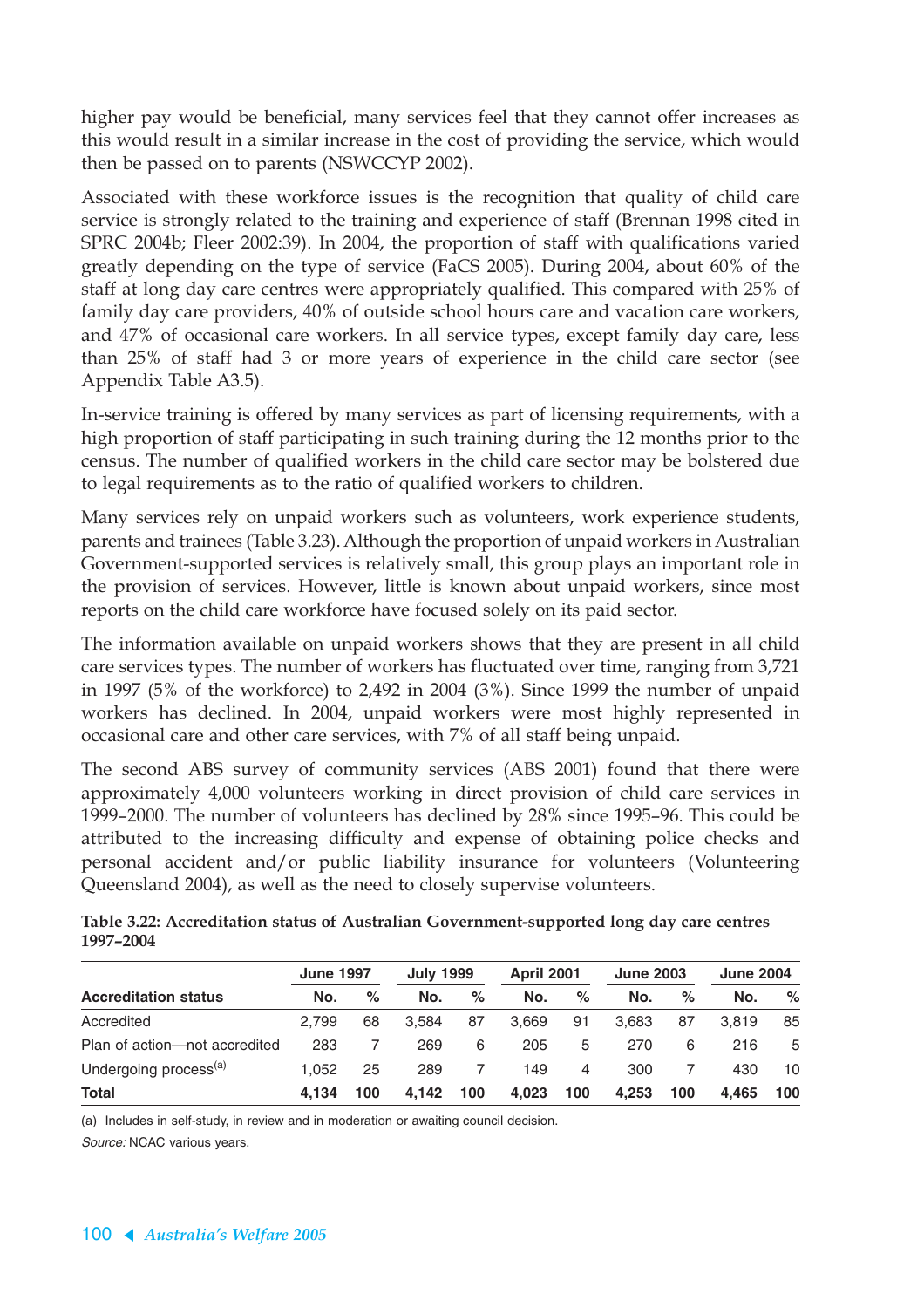|                                            | 1997   |                      | 1999   |                    | 2002   |                    | 2004   |               |
|--------------------------------------------|--------|----------------------|--------|--------------------|--------|--------------------|--------|---------------|
| <b>Type of service</b>                     |        | Paid Unpaid          |        | <b>Paid Unpaid</b> |        | <b>Paid Unpaid</b> |        | Paid Unpaid   |
| Long day care centres                      | 36,779 | 2,675                | 35,722 | 3,113              | 40,787 | 2,549              | 46,471 | 1,622         |
| Community-based                            | 13,703 | 841                  | 12,173 | 1,009              | 17,069 | 1,162              | 18,124 | 669           |
| Private-for-profit                         | 23,076 | 1,834                | 23,549 | 2,104              | 23,718 | 1,387              | 28,347 | 953           |
| Family day care coordination<br>unit staff | 1,663  | 53                   | 1,580  | 31                 | 1,693  | 36                 | 1,770  | 33            |
| Family day care providers <sup>(a)</sup>   | 14,039 | $\ddot{\phantom{0}}$ | 12,691 | $\sim$ $\sim$      | 13,047 | $\sim$             | 12,018 | $\sim$ $\sim$ |
| Before/after school care                   | 7,633  | 452                  | 7,746  | 323                | 10,457 | 411                | 11,531 | 291           |
| Vacation care                              | 3.514  | 320                  | 6,732  | 499                | 9,950  | 445                | 10,998 | 459           |
| Occasional /other care <sup>(b)</sup>      | 1.494  | 221                  | 1,296  | 185                | 1,581  | 129                | 1.105  | 87            |
| Total <sup>(c)</sup>                       | 65.122 | 3.721                | 65,767 | 4.151              | 77.515 | 3.570              | 83,893 | 2.492         |

**Table 3.23: Estimated number of paid and unpaid child care workers, 1997–2004**

(a) Family day care providers are not categorised as paid/unpaid.

(b) Includes occasional care centres, multifunctional Aboriginal children's services, multifunctional children's services and also in-home care services in 2002.

(c) Totals do not include workers in vacation care, since many of these would have also been working in before/after school care services.

Note: Data are from the FaCS Census of Child Care Services and are adjusted for service provider non-response (weighted). Source: FaCS Census of Child Care Services, various years.

# **3.6 Pathways from education to employment**

The pathways that young people take from school to further education to employment, from family life to independent living and adulthood, have changed significantly since the 1980s, when less than half of school students went on to higher education. Typical pathways of those who were in Year 10 between 1986 and 1988, and who did not go on to higher education, were to take up full-time work immediately (20%), or after a brief interruption (24%), complete training such as an apprenticeship and then enter full-time work (13%), or undertake full-time study and then gain employment (12%). Almost onethird spent a considerable portion of their post-school years unemployed, working parttime or out of the labour force (ABS 2003c:96). Although many pathways were possible, they tended to be simple and linear in that people moved directly from education to work.

Since then the proportion of young people who complete Year 12 has more than doubled and the transition from education to employment is generally longer and may involve several steps. Of students who were in Year 9 in 1995, 79% completed Year 12. Almost half of these went on to higher education. For those who did not, the transition from school to full-time work took many forms, including intermittent casual or parttime employment, further study, periods of job searching and unemployment. Of those who did not complete Year 12, 11% were unemployed in 2000, while the most common experience was working full-time in 2000. For both those who completed Year 12 and those who did not, combining part-time study with full-time work was relatively common (22% and 28% respectively) (ABS 2003c:96). Australia's open education system means that young people have many options available to them in terms of combining work and study, and moving from work back to study. This section examines the trends in educational retention, participation and employment of young people.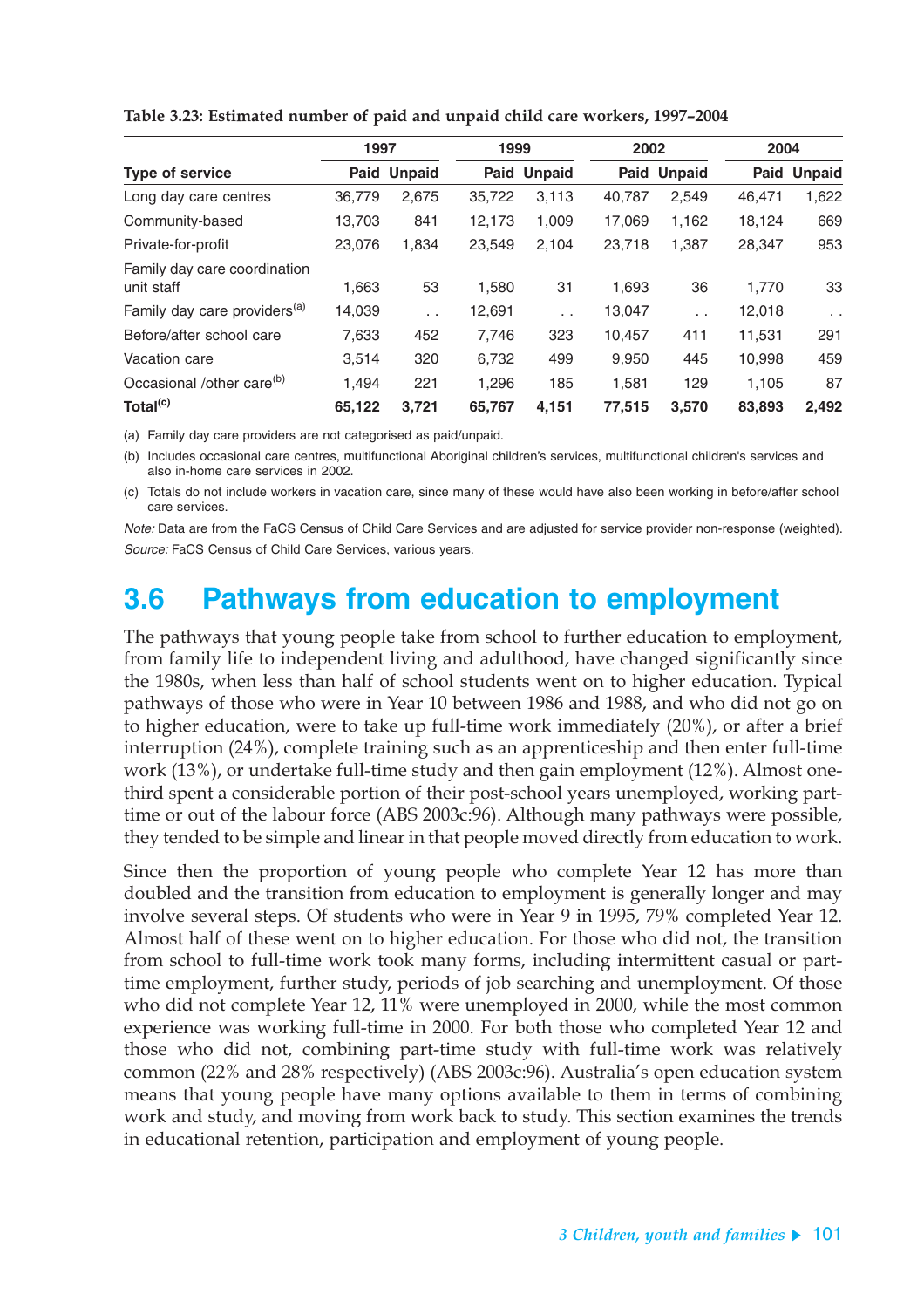## **Education**

Education is important for the overall wellbeing of young people as well as the productive capacity of society. An educated workforce contributes to a prosperous society. Education and training increase young people's chances of making a successful transition into the workforce. More broadly, all educational institutions including schools, technical and further education colleges and universities provide opportunities for social interaction. Participating in education promotes feelings of connectedness to the school community and has flow-on effects to the academic side of schooling as well (Fullarton 2002). This section presents an overview of student achievement at different points in their education, retention rates and participation rates of children and young people in school and post-secondary settings.

### **Literacy and numeracy**

Proficiency in literacy and numeracy is regarded as essential to being able to participate in the daily routines of life and successfully undertake further education, development or training. In Australia, the Ministerial Council on Education, Employment, Training and Youth Affairs (MCEETYA) has established national benchmarks for reading, writing and numeracy (Table 3.24), which represent minimum standards of performance below which students will have difficulty progressing satisfactorily at school.

One use of these benchmarks is to identify children who are at risk and target intervention strategies to improve their chances of educational success. The data show that most children in Australia are achieving the minimum standard. (See also Chapter 2, Section 2.3.)

|              |      | Reading |      |      |      | Writing         |      |      |      | <b>Numeracy</b> |      |      |  |
|--------------|------|---------|------|------|------|-----------------|------|------|------|-----------------|------|------|--|
|              | 1999 | 2000    | 2001 | 2002 | 1999 | 2000            | 2001 | 2002 | 1999 | 2000            | 2001 | 2002 |  |
|              |      |         |      |      |      | Year 3 students |      |      |      |                 |      |      |  |
| <b>Males</b> | 87.9 | 90.9    | 88.4 | 90.6 | 90.0 | 87.4            | 86.4 | 91.8 | n.a. | 92.7            | 93.7 | 92.5 |  |
| Females      | 92.0 | 94.3    | 92.3 | 94.1 | 93.9 | 92.6            | 92.7 | 95.5 | n.a. | 92.8            | 94.3 | 93.1 |  |
|              |      |         |      |      |      | Year 5 students |      |      |      |                 |      |      |  |
| <b>Males</b> | 83.4 | 85.2    | 87.8 | 87.2 | 91.4 | 90.2            | 91.9 | 91.5 | n.a. | 89.4            | 89.5 | 89.9 |  |
| Females      | 88.4 | 89.6    | 92.0 | 91.5 | 95.4 | 94.9            | 96.2 | 95.7 | n.a. | 89.5            | 89.8 | 90.2 |  |

**Table 3.24: Students in Years 3 and 5 meeting national benchmarks, 1999–2002 (per cent)**

Source: MCEETYA 2002b.

In addition to national benchmarking, Australia participates in the OECD's Programme for International Student Assessment (PISA), which measures students' reading, mathematics and science literacy across OECD countries. It aims to assess the extent to which students, who are generally in their final year of compulsory schooling, have acquired some of the knowledge and skills that are essential for full participation in society, to reveal factors that influence the development of these skills at home and at school, and to examine what the implications are for policy development (DEST 2004).

Australian students did very well in both the 2000 and 2002 testing. In 2002, only Korea and Japan performed significantly better. Australian students did as well as or better than the OECD average on all but one of the items on the test. The very best of the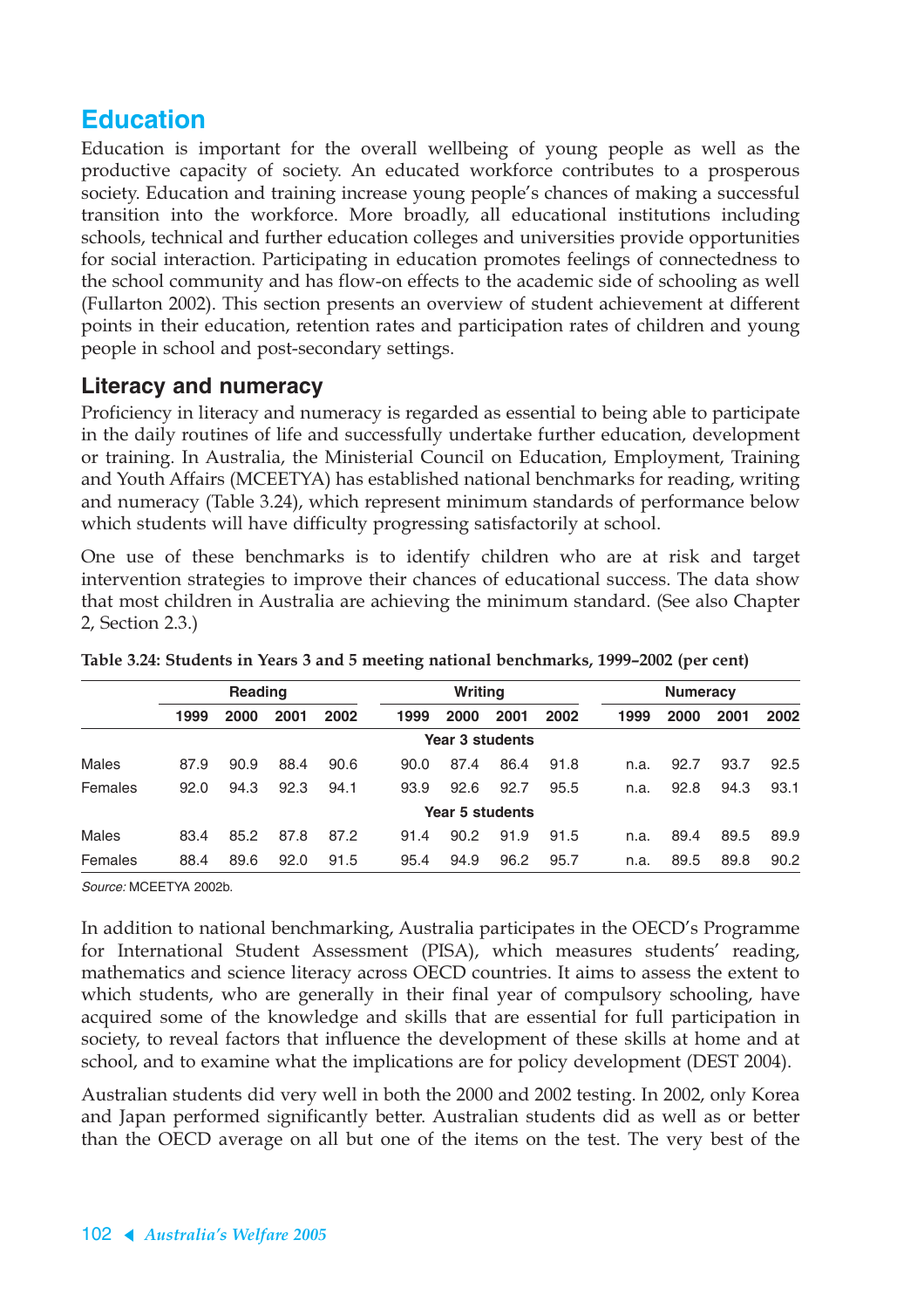Australian students did as well as the very best from other countries and the spread of scores for the top 75% of Australian students was less than the OECD average. However, for the lowest achieving 25% of students the range of scores was similar to the range across the OECD for these lower achieving students.

The PISA results highlighted a number of areas of concern for Australia: Indigenous students performed poorly in all three areas of testing; boys did not perform as well as girls; and children from lower socioeconomic backgrounds did not perform as well as those from higher socioeconomic backgrounds. In contrast, countries such as Finland, Korea and Canada have both a high average performance and a narrow range of scores. Further, the correlation between student social background and student performance was much lower in Korea and Finland. Both these findings suggest that it is possible to achieve both quality and equity in educational outcomes (McGaw 2002).

#### **Retention rates**

It is becoming increasingly important for young people to complete Year 12. Those who leave school before completing Year 10 or Year 12 limit their chances of getting a job as employers increasingly require post-secondary qualifications (DSF 2002). Even so, other options exist for young people who do not complete Year 12, such as post-school training or apprenticeships.

The apparent retention rate measures the proportion of students who remain in secondary school from the start of Year 7 until the completion of Year 12 (see Section 2.3 in Chapter 2). Nationally, apparent retention rates increased rapidly during the 1980s, and more gradually from the mid-1990s (Figure 3.10). In 1980, 32% of males and 37% of females completed Year 12, compared to 70% of males and 81% of females in 2004.

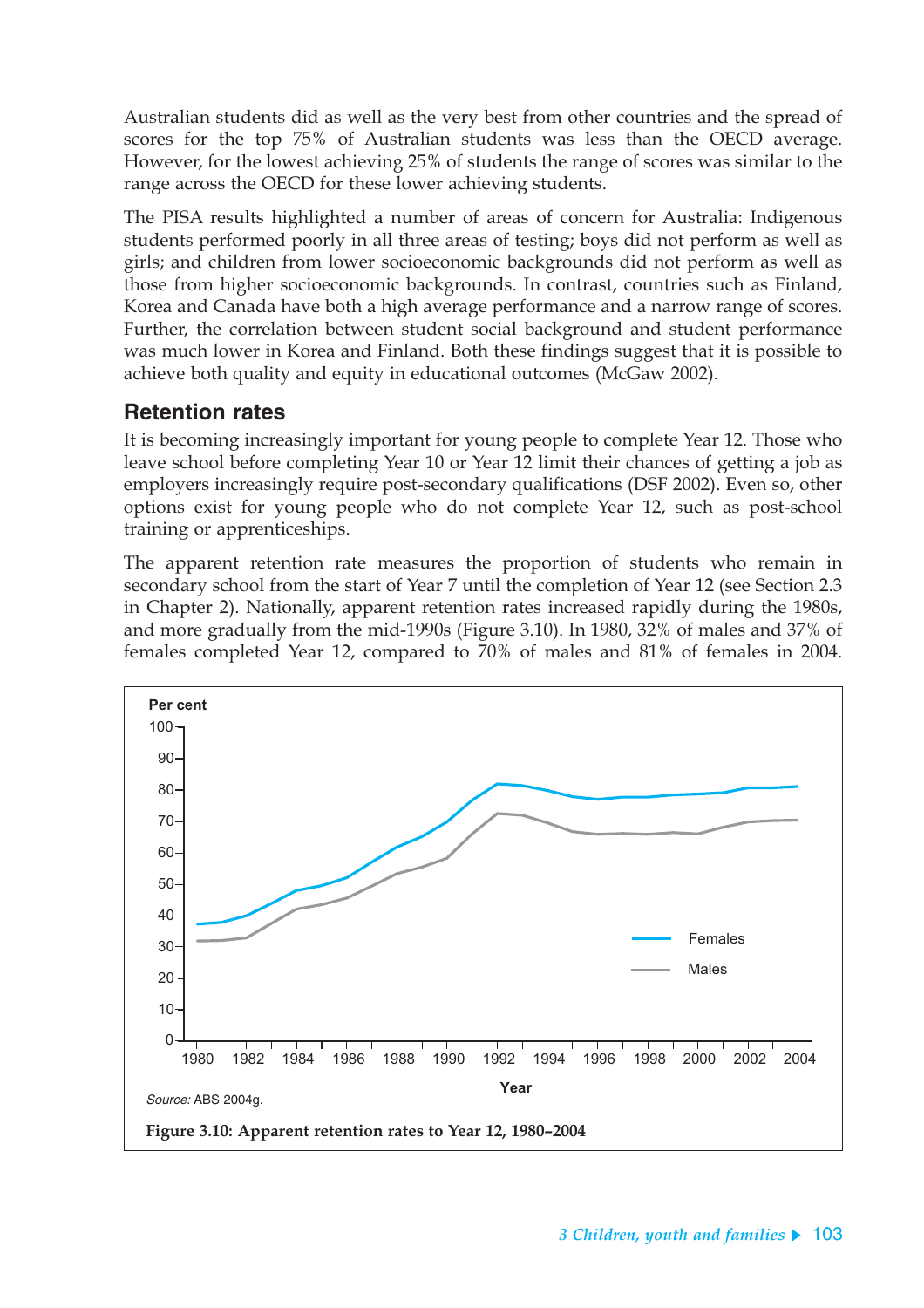The trend was interrupted by a period of high unemployment and fewer job opportunities in the early 1990s which led to a peak in the proportion of young people remaining at school. Throughout the period retention rates remained higher for females than males. The difference between their rates was 5% in 1980. This gender gap has since widened to 11% in 2004.

### **Participation rates**

The shift in Australia to a greater emphasis on lifelong learning means that it is useful to examine participation in education beyond compulsory schooling. Education participation rates of young people have been steadily increasing over the last decade (Table 3.25). These rates measure participation in school and post-secondary school studies for young people aged 15–24 years. They include full and part-time studies at school, TAFE, colleges and tertiary institutions.

The education participation rates of 15–19 year olds increased from 73.1% in 1994 to a peak of 77.3% in 2000. Since then they have fallen slightly to 75.2% in 2004. Over the same period, education participation rates for the 20–24 age group followed a similar trend, with a peak of 37.8% in 2002. Overall, participation was 10% higher in 2004 than in 1994.

| Age             | 1994 | 1996 | 1998 | 2000 | 2001 | 2002 | 2003 | 2004 |
|-----------------|------|------|------|------|------|------|------|------|
| $15 - 19$ years | 73.1 | 72.8 | 77.0 | 77.3 | 76.7 | 76.0 | 76.9 | 75.2 |
| $20 - 24$ years | 26.8 | 30.2 | 31.7 | 34.3 | 35.1 | 37.8 | 37.6 | 36.4 |

**Table 3.25: Education participation rates for young people, 1994–2004 (per cent)**

Source: ABS 2004h.

It is becoming increasingly common for young people to combine work and study, starting from their schooldays. Overall, 29% of young people aged 15–24 combined work and study in some way in 2004 (Figure 3.11). However, the combination of parttime work with part-time study was uncommon, suggesting that either work or study takes precedence. In 2004, one-third of 15–19 year olds combined work and study. Between 1998 and 2004 the proportion who were studying full-time and working parttime increased from 24% to 27%. Although the most common experience of this group was full-time study alone, the proportion choosing this option fell from 44% to 41%.

The patterns changed quite markedly as people left school and moved into their early twenties. One-quarter of people aged 20–24 years combined work and study in 2004, increasing from 20% in 1998. Those working full-time were still the largest group (45%) but the size of this group had declined. This suggests that many young people are extending the period spent in study of some kind, either full- or part-time, and delaying taking up full-time work.

## **Participation in employment**

The patterns described above are consistent with longer term trends in the youth labour market. The most notable change has been an increase in participation in education and a consequent deferral of entry into the full-time, long-term labour market. Associated with this has been an increased participation in part-time work.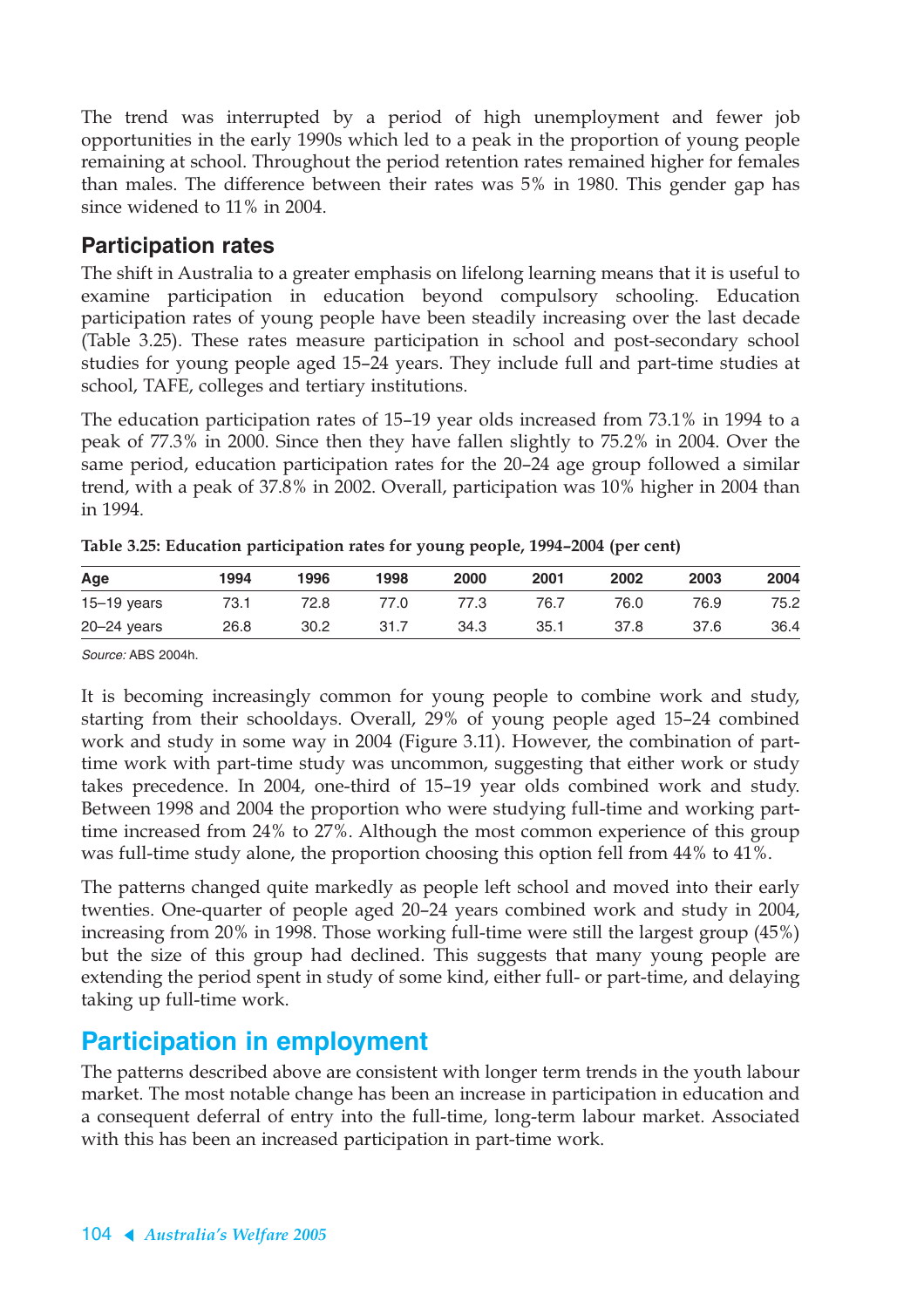

Young people are more likely to be employed than 20 years ago. Between 1983–84 and 2003–04, the proportion of young people aged 15–24 years who were employed increased from 59% to 62% (Figure 3.12). However, the most notable change was in the hours that young people worked. Between 1983–84 and 2003–04, the proportion of young people in full-time employment declined, halving for those aged 15–19 years, from 33% to 17%, and falling from 63% to 51% for young people aged 20–24 years. Over the same period, the proportion employed part-time increased from 13% to 34% for 15–19 year olds, and from 8% to 23% for 20–24 year olds. Over the 10 year period, the proportion of young people who were unemployed also fell slightly, from 14% to 9% for those aged 15–19 years, and from 11% to 7% for those aged 20–24 years.

In the face of these quite substantial changes, the proportion of young people not in the labour force has remained virtually the same—about 40% of 15–19 year olds and 19% of 20–24 year olds. Many of those not in the labour force were in full-time education or, for young women aged 20–24 years, looking after their own children.

# **3.7 Risks associated with childhood and youth**

There is much evidence that the health and wellbeing of children can be dependent on the environment they grow up in. A child who is raised in a supportive, nurturing environment will more likely have better social, behavioural and health outcomes. The reverse is true as well (Tennant et al. 2003).

Child protection services in each jurisdiction provide assistance for some of the more vulnerable children in society. This may be due to child abuse or neglect, or the parent's inability to care for the child. The services range from advice to family support to outof-home care.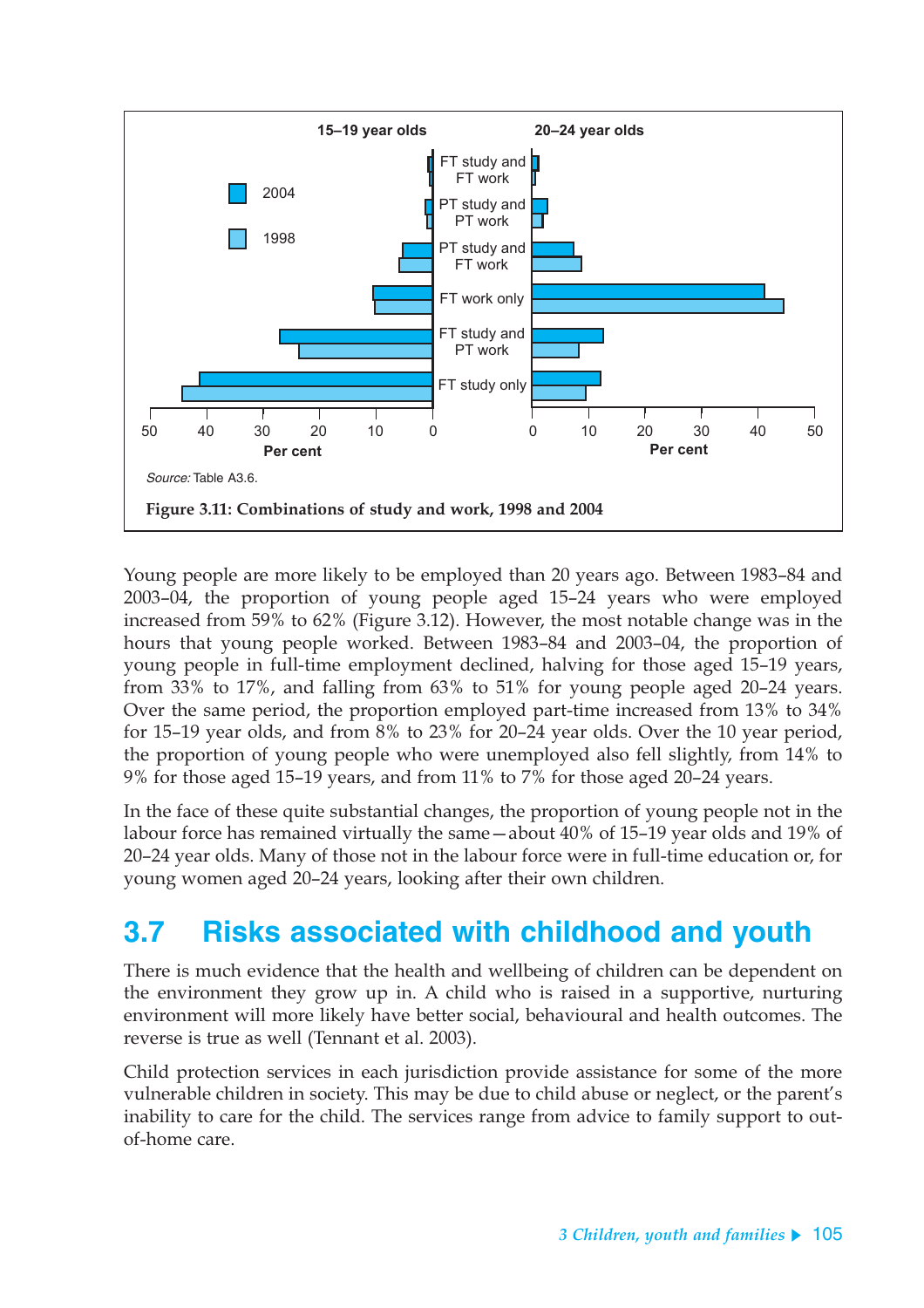

There are well-developed relationships between the welfare of a child and criminal offending later in life. In fact, neglect is considered to be one of the strongest predictors of later youth offending (Weatherburn & Lind 1997).

This section discusses children and young people in the child protection system and also young people in the juvenile justice system. Children and young people as victims of crime are also discussed.

## **Child protection and out-of-home care services**

Child protection is the responsibility of the community services department in each state and territory. Children who come into contact with the department for protective reasons include those:

- who have been, or are being, abused or neglected or otherwise harmed; and
- whose parents cannot provide adequate care or protection.

The aim of child protection services is to protect children and young people who are at risk of harm within their families, or whose families do not have the capacity to protect them. The services include:

- receiving and responding to reports of concern about children and young people, including investigation and assessment where appropriate;
- providing support services (directly or through referral) where harm or a risk of significant harm is identified, to strengthen the capacity of families to care safely for their children;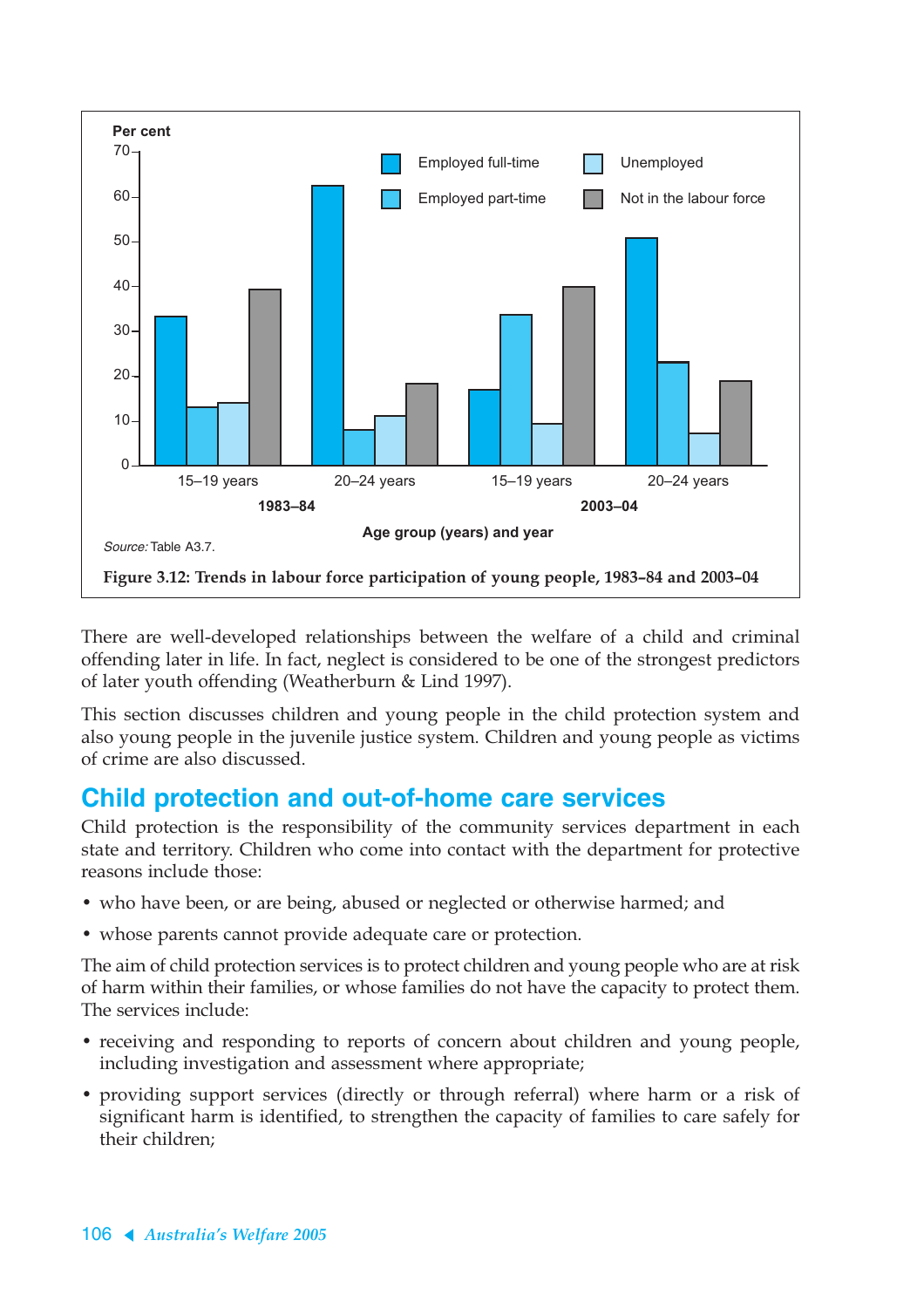- initiating intervention where necessary, including applying for a care and protection order through a court and, in some situations, placing children or young people in out-of-home care to secure their safety;
- ensuring the ongoing safety of children and young people by working with families to resolve protective concerns;
- working with families to reunite children (who were removed for safety reasons) with their parents as soon as possible; and
- securing permanent out-of-home/alternative care when it is determined that a child is unable to be returned to the care of his or her parents, and working with young people to identify alternative supported living arrangements where family reunification is not possible (SCRCSSP 2005:15.2–15.3).

This section examines trends in these services over the last 5 years. Some data on trends for Indigenous children are also provided.

## **Data sources**

The Australian Institute of Health and Welfare has collected the national child protection data since the early 1990s. The data cover four main areas of child protection, namely:

- child protection notifications, investigations and substantiations (formerly referred to as child abuse and neglect);
- children on care and protection orders;
- children in out-of-home care; and
- Intensive Family Support Services.

The national child protection data were extracted from the administrative systems of the state and territory community services departments according to definitions and counting rules agreed to by the departments and the Institute. For more information about child protection processes, see *Child Protection Australia 2003–04* (AIHW 2005b).

## **Children who are in need of protection**

The purpose of child protection services is to respond to reports of concerns about children and to identify those who are in need of protection from abuse, neglect or harm. Concerns about children can be brought to the attention of the community services departments by parents, other relatives, children themselves, by people outside the family or by professionals who have contact with children and families.

Many families involved with community services departments have complex needs and experience a range of problems. These may include financial difficulties, limited social support networks, domestic violence, emotional health problems, health issues and problems with unsafe, unsanitary or uninhabitable housing (Layton 2003).

For example, a 2002 Victorian study examined the characteristics of parents of children in substantiated cases of abuse or neglect. It found that 73% of these parents had at least one issue or problem in addition to the child protection concern. Of these, 52%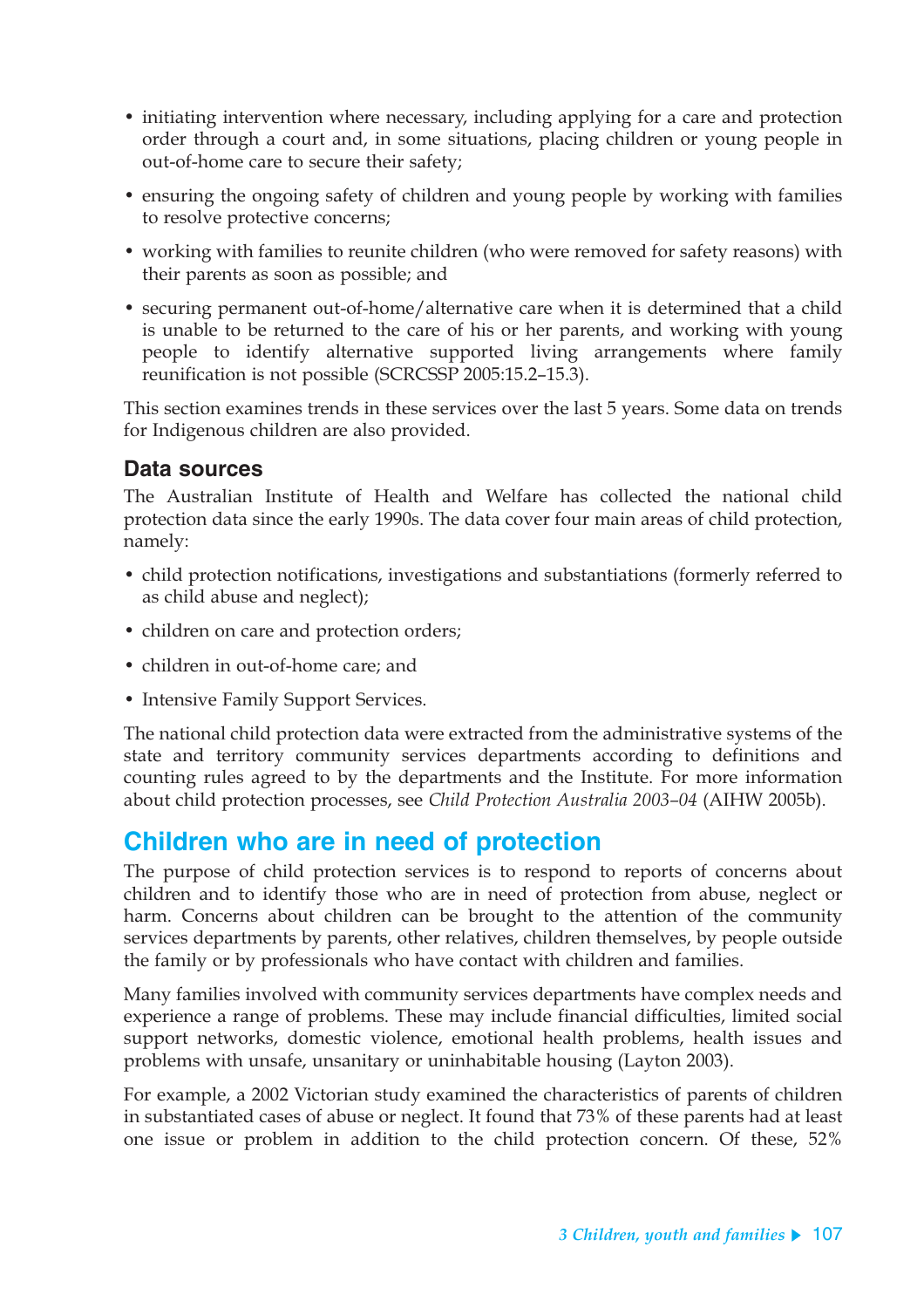experienced domestic violence, 33% substance abuse, 31% alcohol abuse, 19% had a psychiatric disability, 4% a physical disability and 3% an intellectual disability. Two or more of these problems were experienced by 44% of the parents (VicDHS 2002).

The findings above are similar to those of an audit of 150 children under the guardianship of the Minister in the Australian Capital Territory. The audit found that 56% of parents used drugs and/or alcohol excessively; 49% had repeated incidences of domestic violence; 38% had a parent with diagnosed mental illness or personality disorder; and 15% of families had a parent with a criminal history or a parent currently in gaol (Murray 2004).

Socioeconomic status is another important factor related to child abuse and neglect. Available data indicate that children in the child protection system are most likely to be from families with low socioeconomic status. While data are not available on this at the national level, studies in a number of jurisdictions demonstrate the link between child protection and economic disadvantage.

For example, the Social Health Atlas of Young South Australians (Tennant et al. 2003) investigated the correlation of substantiated child protection cases with a number of social indicators. The study found a strong relationship between substantiations and children living in dwellings with no motor vehicles, dwellings rented from SA Housing Trust, low-income families and single-parent families.

The high rates of Indigenous children in the child protection system are consistent with these findings. The national child protection data show that Aboriginal and Torres Strait Islander children are nearly 10 times more likely than other Australian children to be the subject of a child protection substantiation, and are over six times more likely to be in out-of-home care (AIHW 2005b). The generally lower socioeconomic status of Aboriginal and Torres Strait Islander families is likely to be a key reason for this overrepresentation.

Family disruption appears to be another important factor associated with involvement in the child protection system. The national child protection data show that children from one-parent families and from step or blended families form a higher proportion of substantiated cases than the children in other family types (AIHW 2005b).

## **Use of child protection services**

This section provides information on notifications, investigations and substantiations (Box 3.9).

#### **Notifications, investigations and substantiations**

Table 3.26 shows rates of notifications, investigations and substantiations by state and territory over the 5 years from 1999–00 to 2003–04. Trends in these rates are not simple to present or interpret. The data are a measure of the activity of the community services departments, so are influenced by legislation, policies, practices and data systems. The area is constantly evolving, so even comparing one year's data to the next within a jurisdiction can be very misleading.

Increases in notifications may be due to more children requiring a child protection response, for example, due to an increase in the incidence of child abuse and neglect or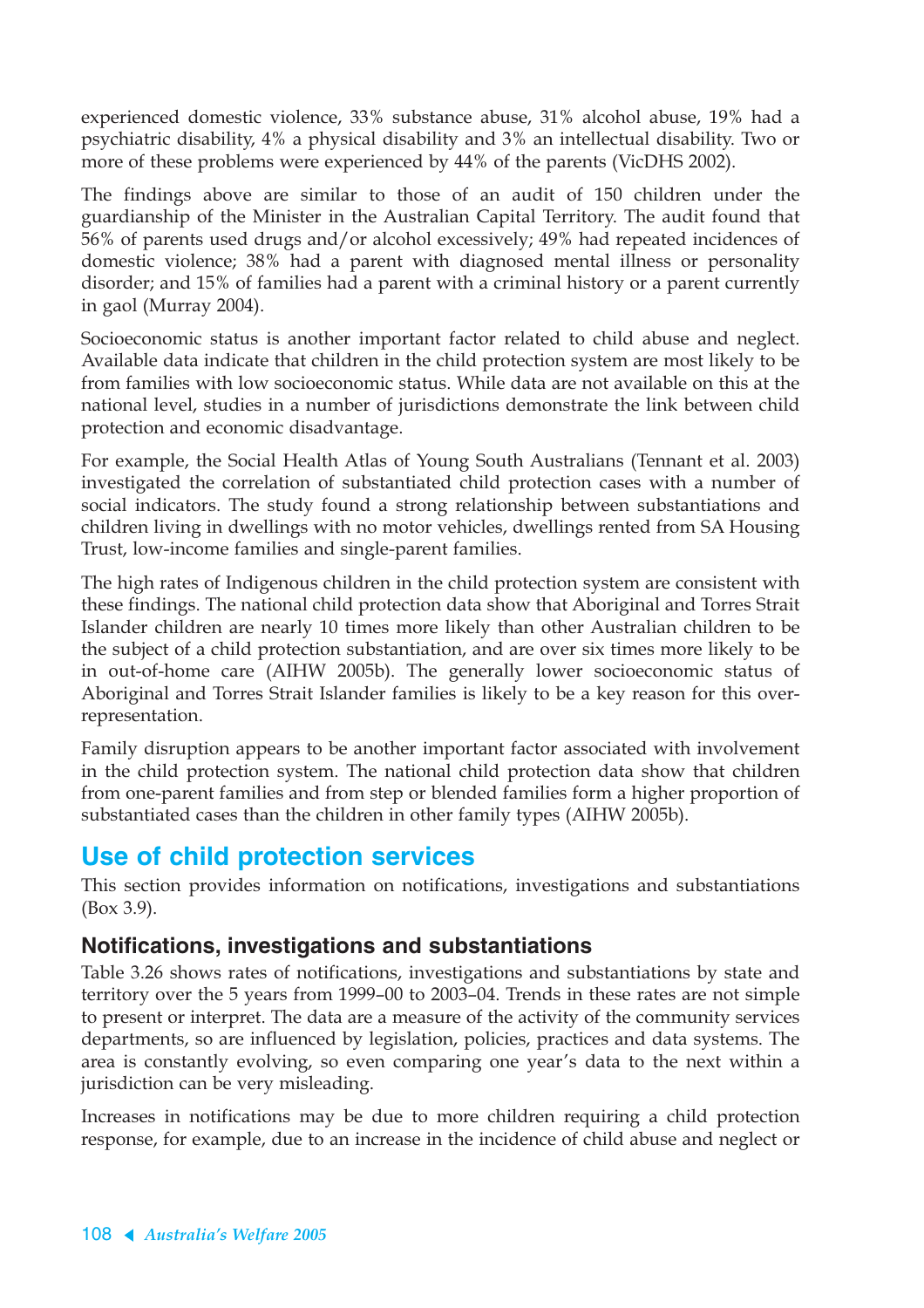inadequate parenting causing harm to a child. However, changes in the data from year to year are more likely to be a result of:

- increased reporting by professionals as a result of the mandatory reporting provisions in most jurisdictions;
- increased community awareness due to media and departmental campaigns about child abuse and neglect and the role of community service departments in this area; or
- changes to policies, practices and data reporting methods.

### **Box 3.9: Definitions for notifications, investigations and substantiations**

*Notification—a contact made to the authorised department by persons or other bodies making allegations of child abuse and neglect, child maltreatment or harm to a child. The data on child protection notifications, investigations and substantiations in the national data collection relate to those notifications received by community services departments between 1 July and 30 June of the relevant financial year.*

*Investigation—the process whereby the community services department obtains more detailed information about a child who is the subject of a notification and makes an assessment of the degree of harm or risk of harm for the child. After an investigation is completed, a notification will either be 'substantiated' or 'not substantiated'.*

*Substantiation—a notification will be substantiated where it is concluded after investigation that the child has been, is being or is likely to be abused or neglected or otherwise harmed.*

Not all notifications are investigated. Some do not warrant investigation. Some are dealt with by other means, such as family support or referral to another service, and some are unable to be investigated as the information is incomplete or the child is unable to be located.

Examination of national data indicates that the rate per 1,000 children who were the subject of a notification, investigation or substantiation has steadily increased over the past 5 years. National trends, however, mask the different trends that have occurred in each state and territory. Increases in numbers of children in the child protection system in one jurisdiction can cancel out decreases in another, so that what has occurred in each jurisdiction can vary significantly from the national patterns.

In particular, policy changes within jurisdictions can have a major impact on the number of children in the child protection system. For example, between 1999–00 and 2003–04 the rate per 1,000 children of child protection notifications in New South Wales increased considerably, from 16.4 to 46.7. However, this increase is not necessarily due to increases in the level of child abuse and neglect in New South Wales. In December 2000, the *Children and Young Persons (Care and Protection) Act 1998* was proclaimed. This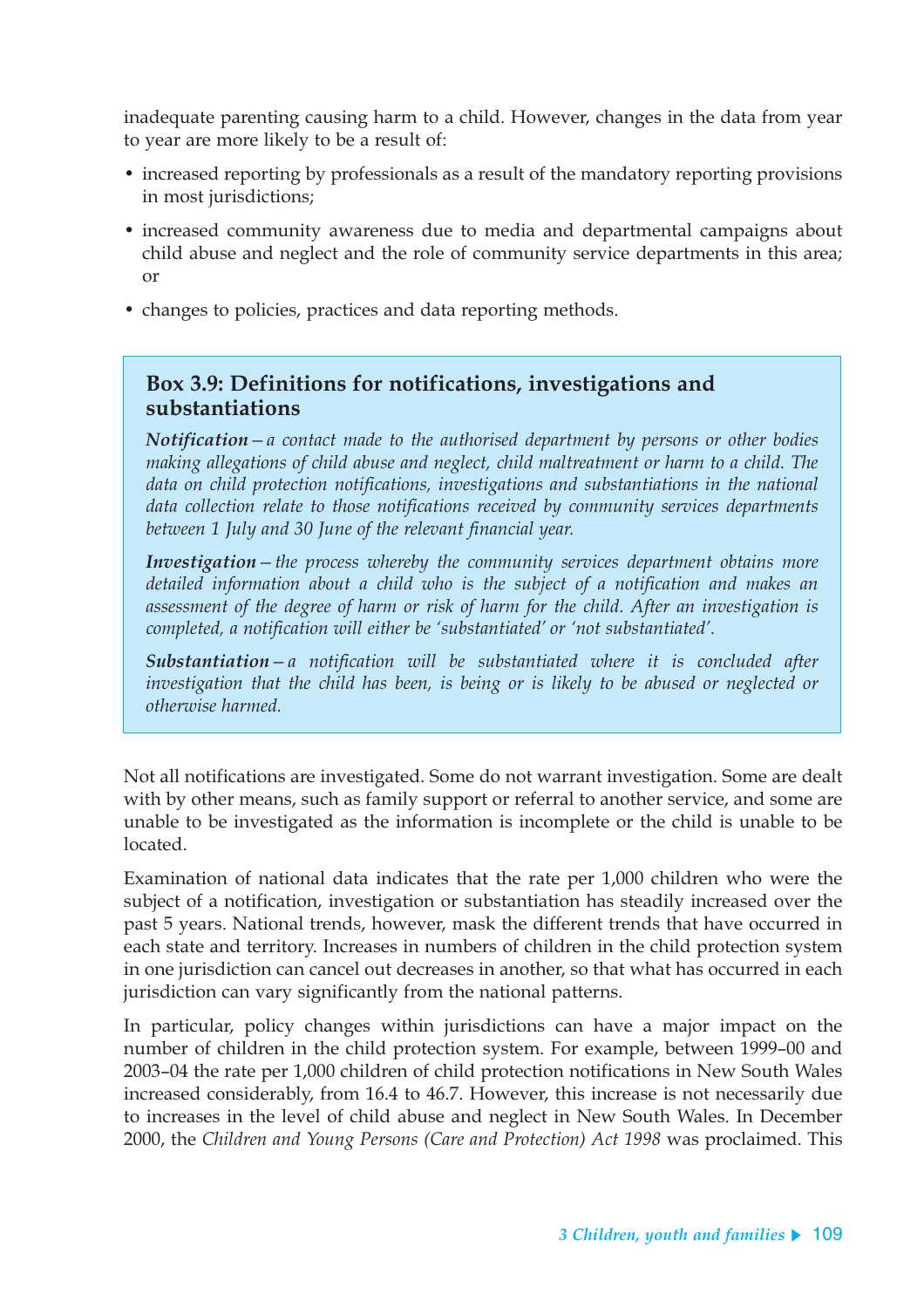Act introduced a central intake system and also broadened mandatory reporting requirements in New South Wales. While the rate of notifications did increase during the period 2000 to 2002, the department's data system did not have the capacity to record the new policies and practices correctly. This changed in 2002–03, when the KiDS system was implemented. The new system recorded the activity of the department more accurately, making notifications appear to have doubled, when in fact this simply reflected more accurate reporting.

Over the same period, substantiations did not increase to the same extent as notifications, but this is mainly because a new category—carer/family concerns—was introduced for those years. About 5,000 cases were included in this category in both years. This category was removed in 2002–03, and those cases are again recorded as substantiations. This example illustrates how changes to the administrative recording systems impact on the quality and reliability of the time series, with New South Wales being an obvious case in point. These types of issues should be taken into consideration when interpreting trend data for each state. Such changes in recording practices and policies make comparison of data within states from year to year very difficult and comparison of differences among states almost impossible.

Another interesting example is in Tasmania. Prior to 2003–04, notifications were made to individual area offices and further examination was conducted before the call was recorded on the system as a notification. This changed in 2003–04 when a central intake system was introduced. Now all calls relevant to child protection concerns are recorded as a notification and as a result it falsely appears that notifications have increased 10-fold (from 4.8 to 47 per 1,000).

It is also not possible to compare across the states and territories, given the differences in policies and practices. The wide range in the rates per 1,000 of children in each category is more an indication of how each jurisdiction defines these practices, rather than a true variation in the levels of abuse and neglect in each jurisdiction. For more information on these differences, see Bromfield 2005.

## **Care and protection orders and out-of-home care**

#### **Children on care and protection orders**

At any point in the child protection process (from notification, through investigation to substantiation), the community services department can apply to the relevant court to place the child on a care and protection order. Such action is usually taken only as a last resort in situations where the department believes that continued involvement with the child is warranted. This may occur in situations where supervision and counselling are resisted by the family, where other avenues for resolution of the situation have been exhausted, or where removal of a child into out- of-home care requires legal authorisation.

There was a 15% increase in the number of children on care and protection orders across Australia between 30 June 2000 and June 2003—from 19,262 to 22,130 (Figure 3.13). The number continued to rise between 2002–03 and 2003–04 in all of the states and territories that provided data (AIHW 2005b). Increases were particularly large in the Northern Territory, where the number increased by 26%, in the Australian Capital Territory (25%), and in Queensland (19%) (AIHW 2005b:33).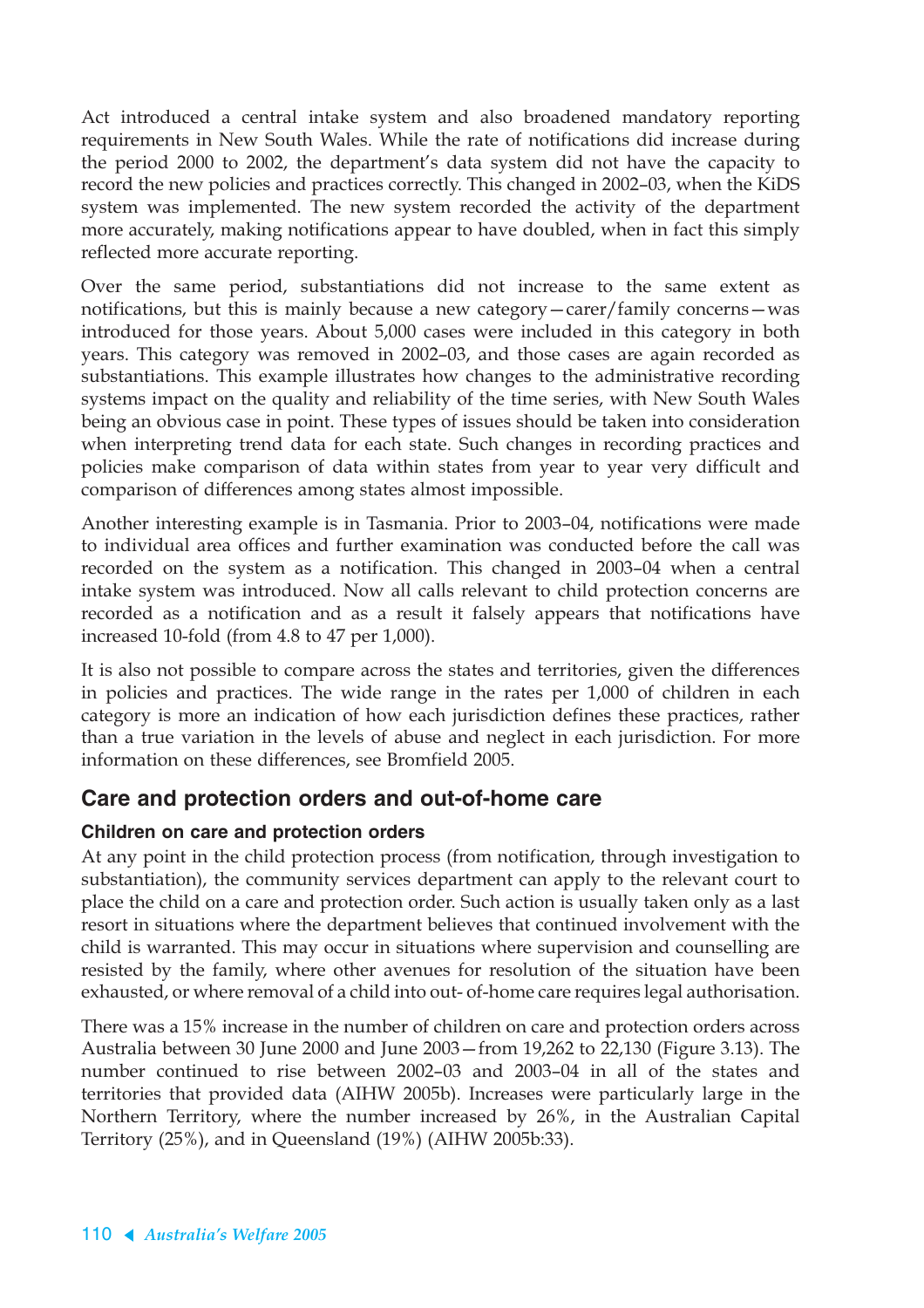| Year        | $NSW^{(a)}$ | Vic  | Qld  | <b>WA</b> | SA   | <b>Tas</b>                                                       | <b>ACT</b> | NT   | <b>Total</b> |
|-------------|-------------|------|------|-----------|------|------------------------------------------------------------------|------------|------|--------------|
|             |             |      |      |           |      | Rate per 1,000 children who were the subject of a notification   |            |      |              |
| 1999-00     | 16.4        | 24.9 | 16.9 | 5.2       | 28.5 | 2.1                                                              | 13.0       | 20.3 | 17.9         |
| 2000-01     | 20.7        | 25.7 | 18.8 | 5.7       | 21.4 | 2.7                                                              | 9.2        | 20.9 | 19.5         |
| $2001 - 02$ | 25.3        | 25.9 | 21.9 | 5.9       | 23.3 | 4.0                                                              | 9.2        | 23.5 | 21.9         |
| $2002 - 03$ | 43.3        | 26.0 | 24.4 | 4.7       | 27.0 | 4.8                                                              | 20.2       | 24.6 | 28.8         |
| 2003-04     | 46.7        | 25.6 | 27.5 | 4.9       | 29.9 | $47.0^{(b)}$                                                     | 37.5       | 29.6 | 32.0         |
|             |             |      |      |           |      | Rate per 1,000 children who were the subject of an investigation |            |      |              |
| 1999-00     | 8.0         | 10.2 | 9.3  | 4.7       | 11.4 | 1.9                                                              | 10.4       | 10.0 | 8.6          |
| 2000-01     | 10.8        | 10.7 | 11.0 | 4.8       | 11.9 | 2.0                                                              | 7.0        | 11.7 | 10.0         |
| $2001 - 02$ | 13.3        | 10.4 | 12.3 | 4.8       | 12.7 | 3.3                                                              | 6.2        | 13.4 | 11.1         |
| $2002 - 03$ | 11.8        | 10.2 | 14.7 | 3.9       | 13.8 | 3.8                                                              | 9.0        | 12.3 | 11.1         |
| 2003-04     | n.a.        | 9.9  | 19.3 | 4.2       | 14.2 | 6.2                                                              | 11.6       | 16.5 | n.a.         |
|             |             |      |      |           |      | Rate per 1,000 children who were the subject of a substantiation |            |      |              |
| 1999-00     | 3.9         | 6.3  | 5.6  | 2.3       | 5.1  | 0.7                                                              | 2.6        | 6.2  | 4.7          |
| 2000-01     | 4.4         | 6.3  | 7.4  | $2.5\,$   | 5.0  | 1.9                                                              | 2.8        | 5.8  | 5.3          |
| $2001 - 02$ | 4.8         | 6.5  | 8.3  | 2.4       | 5.3  | 1.4                                                              | 2.7        | 5.8  | 5.6          |
| $2002 - 03$ | 7.5         | 6.3  | 10.1 | 1.9       | 5.8  | 1.8                                                              | 3.6        | 5.7  | 6.8          |
| 2003-04     | n.a.        | 6.4  | 14.0 | 2.0       | 5.9  | 3.0                                                              | 6.7        | 8.7  | n.a.         |

**Table 3.26: Children aged 0–16 years who were the subject of a substantiation, investigation or notification, 1999–00 to 2003–04**

(a) NSW was unable to provide data on investigations and substantiations for 2003–04 due to ongoing implementation of a new data system.

(b) Data for 2003–04 and previous years should not be compared because of a change in recording practices due to the centralisation of the intake service, known as the Child Protection Advice and Referral Service.

Sources: AIHW 2005b; AIHW unpublished data.

#### **Children in out-of-home care**

While children may be placed in out-of-home care as well as on a care and protection order, the two data collections are separate (see Box 3.10 for definitions). The trend in out-of-home care was of increasing numbers of children using the services. Between June 2000 and June 2004 the number of children in out-of-home care increased from 16,923 to 21,795, an increase of 29% (Table 3.27; Figure 3.13). The rate rose from 3.6 children per 1,000 in 2000 to 4.5 per 1,000 in 2004 (AIHW 2003). Growth in the use of out-of-home care occurred in all jurisdictions over the period (Table 3.27). There were particularly large increases in Queensland (68%), and New South Wales and the Northern Territory (30% and 47%, respectively).

There are several reasons for the rise in the number of children on care and protection orders and in out-of-home care from 2000 onwards. At the broad level, it indicates an increasing number of children in families who are considered unable to adequately care for them. This may be due to growing pressures on families through, for example, increases in joblessness, family disruption, substance abuse or family violence. It may also reflect changing community standards in relation to child safety. The increase corresponds to the growing number of child protection notifications that occurred in most jurisdictions during the same period.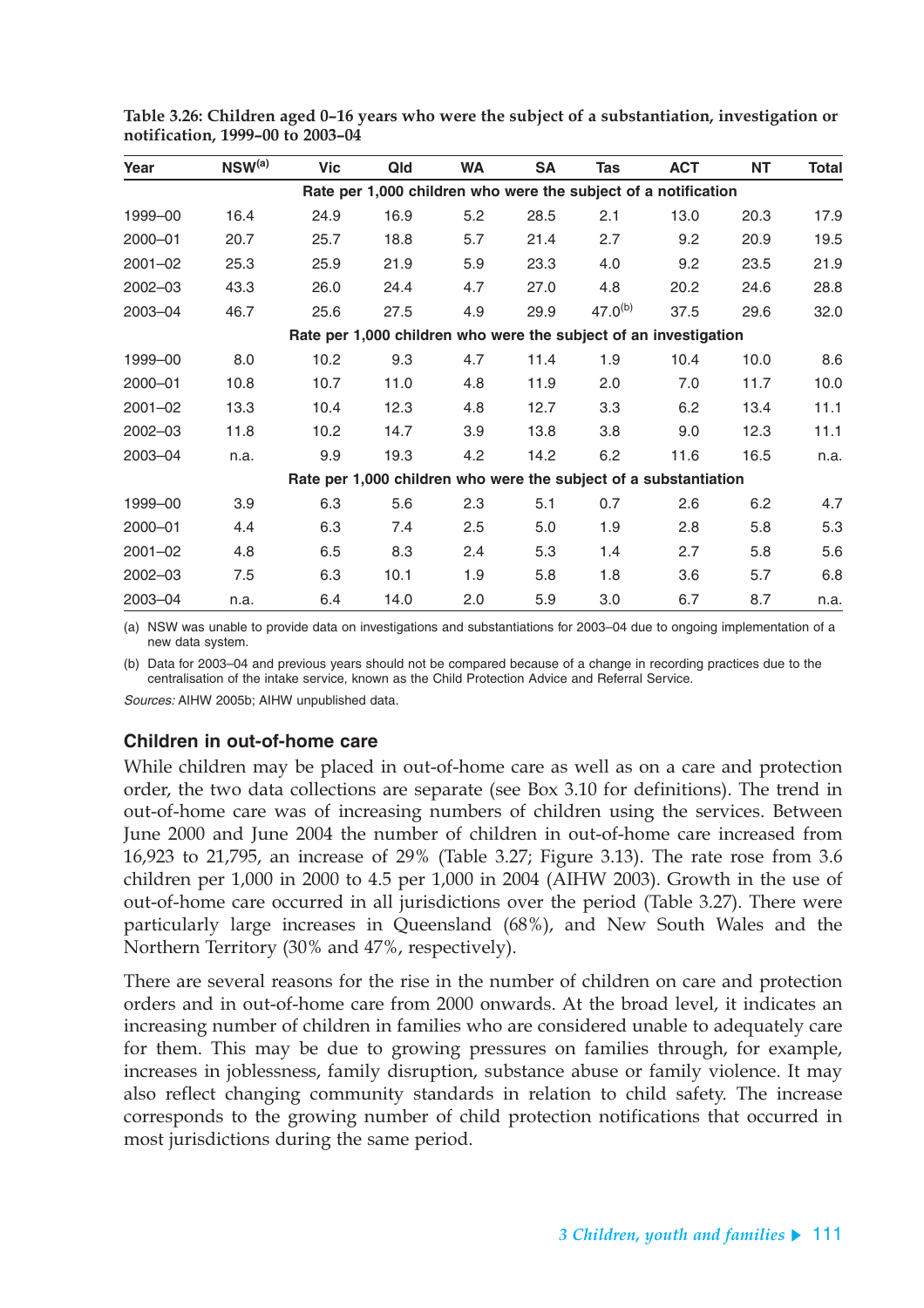|      | <b>NSW</b> | <b>Vic</b> | Qld   | <b>WA</b> | SΑ    | Tas | <b>ACT</b> | <b>NT</b> | <b>Australia</b> |
|------|------------|------------|-------|-----------|-------|-----|------------|-----------|------------------|
| 2000 | 7.041      | 3,867      | 2.634 | 1.326     | 1,131 | 548 | 200        | 176       | 16,923           |
| 2001 | 7.786      | 3,882      | 3.011 | 1.436     | 1.175 | 572 | 215        | 164       | 18.241           |
| 2002 | 8.084      | 3.918      | 3.257 | 1.494     | 1.196 | 544 | 224        | 163       | 18,880           |
| 2003 | 8.636      | 4.046      | 3.787 | 1.615     | 1.245 | 468 | 277        | 223       | 20,297           |
| 2004 | 9.145      | 4,309      | 4,413 | 1,681     | 1,204 | 487 | 298        | 258       | 21,795           |

**Table 3.27: Number of children aged 0–17 years in out-of-home care, at 30 June 2000–04**

Source: AIHW 2005b.

#### **Box 3.10: Care and protection orders and out-of-home care**

*Care and protection orders are legal or administrative orders or arrangements which give community services departments some responsibility for a child's welfare. The level of responsibility varies with the type of order or arrangement. These orders include guardianship and custody orders; supervision and other finalised orders; and interim and temporary orders.*

*Out-of-home care is defined as out-of-home overnight care for children and young people under 18 years of age where the state or territory makes a financial payment. It includes residential care, foster care and relative/kinship care. Children in out-of-home care can be placed in a variety of living arrangements or placement types. The following categories are used in the national data collection:*

*Home-based care—where placement is in the home of a carer who is reimbursed for expenses incurred in caring for the child. This category is further divided into:*

- *relative/kinship care—where the caregiver is a family member or a person with a preexisting relationship to the child;*
- *foster care—where care is provided in the private home of a substitute family which receives a payment which is intended to cover the child's living expenses;*
- *other home-based care—care in private homes that does not fit into the above categories.*

*Residential care—where placement is in a residential building whose purpose is to provide placements for children and where there are paid staff.*

*Family group homes—these provide short-term care in departmentally-owned homes. These homes do not have salaried staff but are available rent free to approved carers, who receive board payments to reimburse them for the cost of looking after the children in their care.*

*Independent living—where young people are living independently, such as those in private boarding arrangements and lead-tenant households.*

*In the national data, the number of children on orders and the number of children in outof-home care are counted at 30 June of the relevant year and are therefore a prevalence measure.*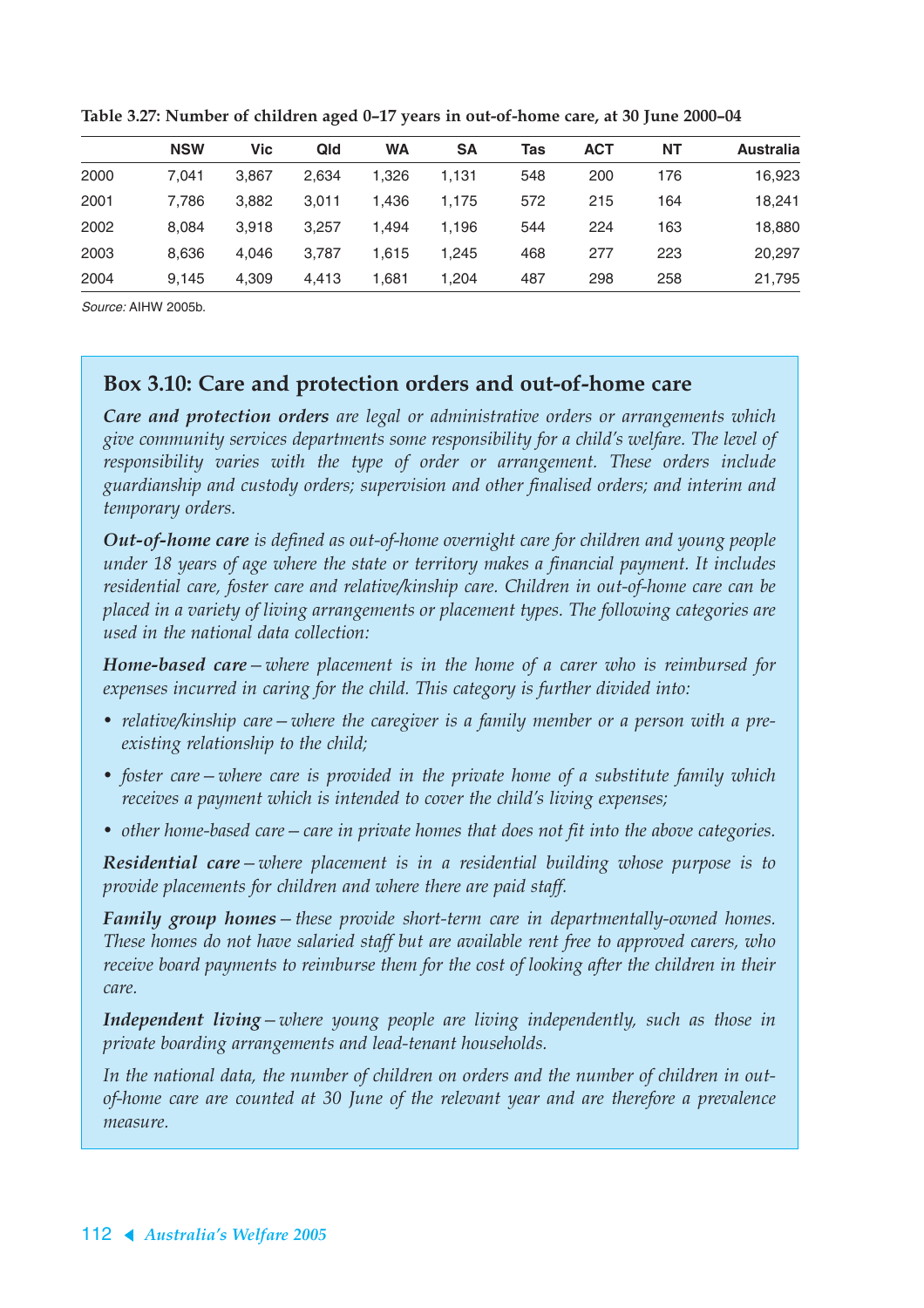

#### **Types of out-of-home care**

Between 2000 and 2004 a number of changes occurred in the proportion of children placed in different types of out-of-home care. The number of children in residential care decreased over the period, falling from 1,222 to 1,037 (this number includes children in family group homes) (Table 3.28). This decrease continues the longer term trend towards the deinstitutionalisation of children that began in the late 1960s (Johnstone 2001). Residential facilities nowadays are generally small, with less than 10 children living together. They can enable large sibling groups to be placed together and cater for children with complex needs. The children in residential care also tend to be older. This is a far cry from the institutions used in the past. A parliamentary inquiry was held during 2004 to examine the use of these institutions and the outcomes for people who accessed these services during the early part of the 20th century (Box 3.11 on page 115).

Over the same period, there was an increase in the number of children who were in home-based care arrangements. The proportion of children living in home-based care increased from 90% in 2000 to 94% in 2004 (Table 3.28). The trend towards more homebased care reflects policies of placing children, particularly young children, in a homebased rather than residential environment where possible.

In the last 5 years, the proportion of children in different types of home-based care has changed. Foster care is still the main type of out-of-home care, with the proportion of children placed in it relatively stable at just over 50%. The proportion of children living with relatives/kin on the other hand has increased—from 38% at 30 June 2001 to 40% at 30 June 2004.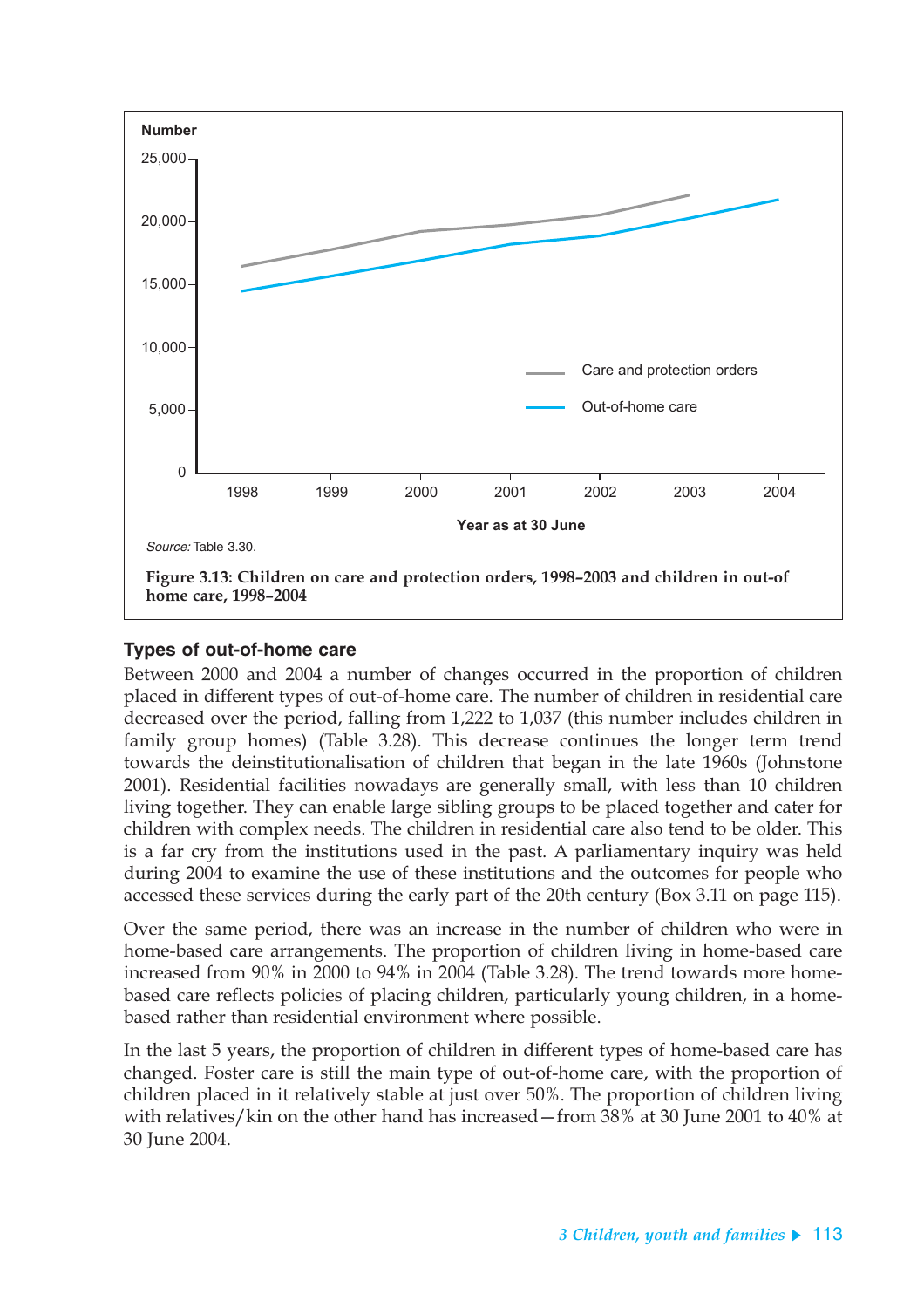| Type of care                         | 2000                 | 2001                 | 2002           | 2003                 | 2004   |
|--------------------------------------|----------------------|----------------------|----------------|----------------------|--------|
|                                      |                      |                      | <b>Number</b>  |                      |        |
| Foster care                          | n.a.                 | 9,429                | 9,668          | 10,348               | 11,589 |
| Relative/kinship care                | n.a.                 | 6,940                | 7,439          | 8,069                | 8,618  |
| Other home-based care                | n.a.                 | 192                  | 164            | 217                  | 268    |
| Total home-based care <sup>(a)</sup> | 15,169               | 16,561               | 17,271         | 18,634               | 20,475 |
| Family group homes <sup>(b)</sup>    | $\sim$ $\sim$        | $\ddotsc$            | $\sim$ $\sim$  | $\ddot{\phantom{0}}$ | 67     |
| Residential care                     | 1,222                | 1,177                | 1,057          | 1,063                | 970    |
| Independent living <sup>(b)</sup>    | 208                  | 203                  | 221            | 210                  | 221    |
| Other <sup>(c)</sup>                 | 324                  | 300                  | 331            | 390                  | 62     |
| <b>Total</b>                         | 16,923               | 18,241               | 18,880         | 20,297               | 21,795 |
|                                      |                      |                      | Per cent       |                      |        |
| Foster care                          | n.a.                 | 52                   | 51             | 51                   | 53     |
| Relative/kinship care                | n.a.                 | 38                   | 39             | 40                   | 40     |
| Other home-based care                | n.a.                 | 1                    | 1              | 1                    | 1      |
| Total home-based care                | 90                   | 91                   | 91             | 92                   | 94     |
| Family group homes <sup>(b)</sup>    | $\ddot{\phantom{0}}$ | $\ddot{\phantom{0}}$ | . .            | $\ddot{\phantom{0}}$ |        |
| Residential care                     | 7                    | 6                    | 6              | 5                    | 5      |
| Independent living <sup>(b)</sup>    | 1                    | 1                    | 1              | 1                    | 1.0    |
| Other <sup>(c)</sup>                 | $\overline{c}$       | $\overline{2}$       | $\overline{c}$ | 2                    | 0.3    |
| <b>Total</b>                         | 100                  | 100                  | 100            | 100                  | 100    |

**Table 3.28: Children in out-of-home care, 30 June 2000–04**

(a) Data on type of home-based care could not be provided by all jurisdictions in 2000.

(b) Included with 'Residential care' prior to 2003–04.

(c) Includes unknown living arrangements.

Source: AIHW Child Protection Australia, various years.

#### **National Plan for Foster Children, Young People and their Carers 2004–06**

The National Plan for Foster Children, Young People and their Carers was developed for the Community and Disability Services Ministers' Conference (CDSMC) by the Australian and state and territory governments. This plan was developed in recognition of the importance of foster carers and the impact they have on the lives of children in the out-of-home care system. The plan centres on children in foster care and on improving their wellbeing and life chances (CDSMC 2003). There are four main areas of focus: training, research, uniform data collection, and support. National standards for foster care are being developed, and the intention is to incorporate these into the jurisdictions' own guidelines. Also, the AIHW has been invited by the states and territories to aid in the development of a data collection on foster carers and relative/ kin care.

#### **Trends for Aboriginal and Torres Strait Islander children**

The over-representation of Aboriginal and Torres Strait Islander children in the child protection system is well documented. For example, in 2003–04 the rate of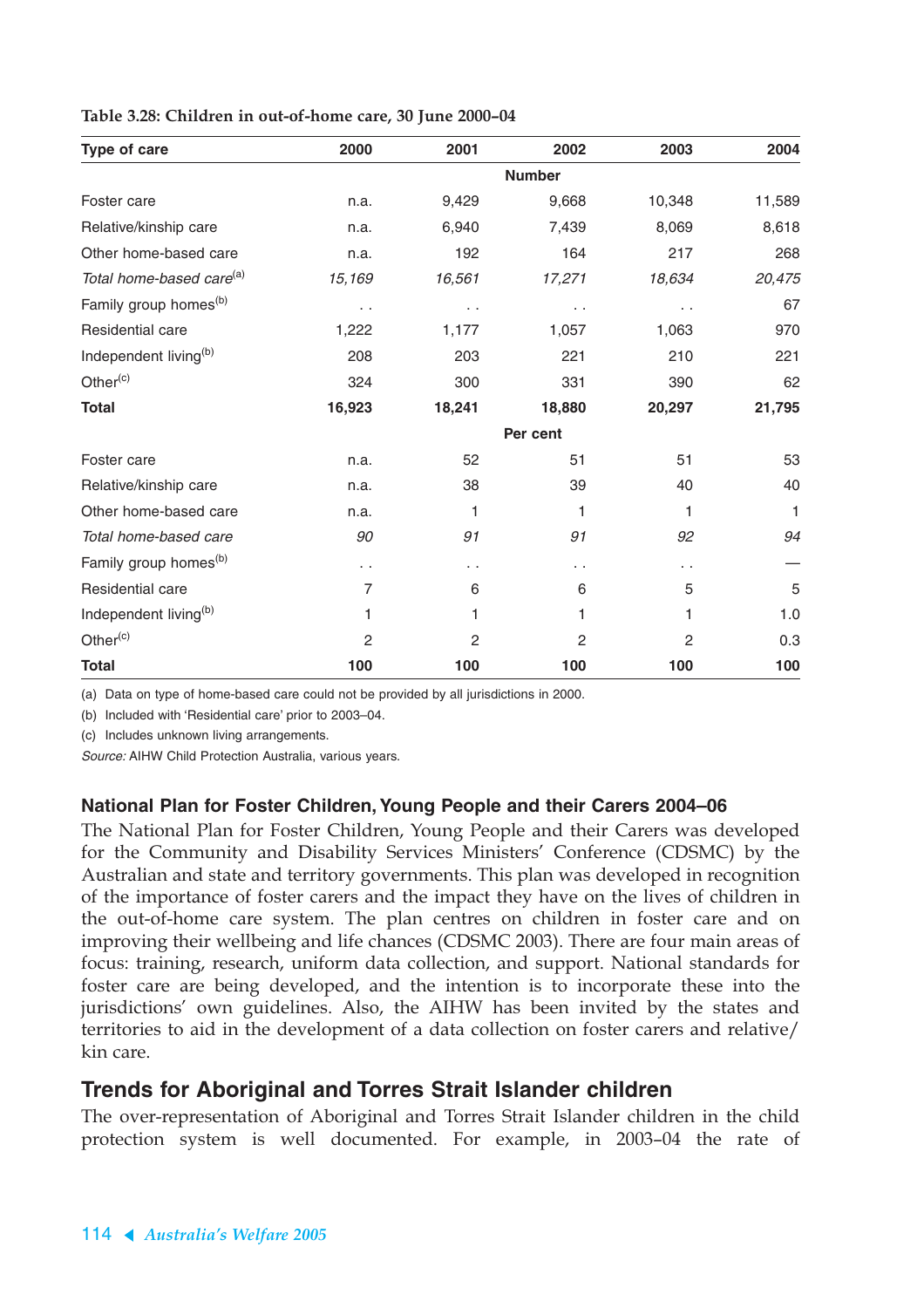substantiations in Indigenous families was 10 times higher than for other families in Victoria and around 8 times higher in Western Australia and South Australia (AIHW 2005b). This section includes trends of Indigenous children subject to child protection substantiations, on care and protection orders and in out-of-home care.

The quality of the data on Indigenous status is one of the major issues to be considered when analysing trends for Aboriginal and Torres Strait Islander children since data quality varies across jurisdictions and over time. Increases in the recorded number of Indigenous children in the child protection system over time may therefore be due to improvements in the quality of the data.

#### **Substantiations**

The available data indicate that the rate per 1,000 Indigenous children aged 0–16 years who were the subject of a substantiation increased in all jurisdictions except Western Australia between 1999–00 and 2003–04 (Table 3.29).

#### **Care and protection orders and out-of-home care**

The number of Aboriginal and Torres Strait Islander children on care and protection orders increased considerably between June 2000 and June 2003, from 3,861 to 4,803 (24%). The number of other children on care and protection orders rose by only 13% over the same period (Table 3.30).The number of Indigenous children in out-of-home care also increased, from 3,496 in 2000 to 5,059 in 2004 (a 45% rise). In comparison, the number of other children in out-of-home care increased by 25%.

### **Box 3.11: Forgotten Australians—a report on Australians who experienced institutional or out-of-home care as children**

*On 30 August 2004 the Senate Community Affairs Committee tabled the report,* Forgotten Australians*. The report focused on children who were in institutional and outof-home care, mainly from the 1920s, until deinstitutionalisation in the 1970s began to see large institutions replaced by smaller residential homes, foster care or other out-of-home care options. Upwards of, and possibly more than, 500,000 Australians experienced care in an orphanage, home or other form of out-of-home care during this period. The report included information on the role of governments and churches in placing children in care, the treatment of children in care and the long-term effects of experiences while in care. The issues of responsibility, acknowledgement and reparation were also canvassed, as were issues relating to the accessing of records and information, and the provision of wideranging services for care leavers, which are critical to ensuring that they and their families can improve their quality of life.* 

*A second report,* Protecting Vulnerable Children: A National Challenge*, was tabled on 17 March 2005. This report focused on contemporary foster case issues, children in care with disabilities and the contemporary government and legal framework in which child welfare and protection issues operate.* 

*The processes for preparing a response to the recommendations in both reports are currently underway.*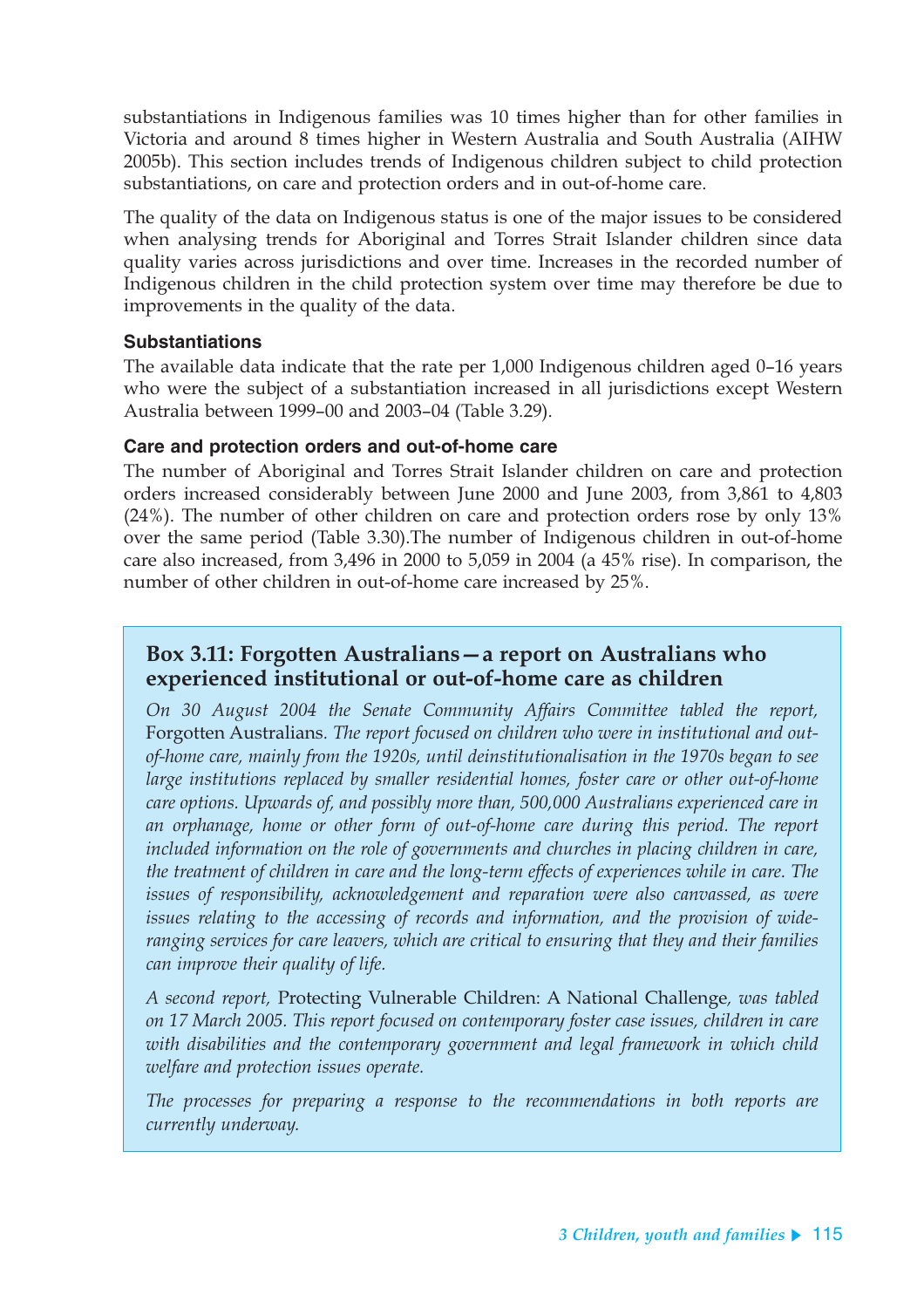#### **The Aboriginal Child Placement Principle**

The Aboriginal Child Placement Principle outlines preferences for the placement of Aboriginal and Torres Strait Islander children when they are placed outside their immediate family (Lock 1997:50):

- with the child's extended family;
- within the child's Indigenous community; then
- with other Indigenous people.

All jurisdictions have adopted the Aboriginal Child Placement Principle either in legislation or policy. The impact of the Principle is reflected in the relatively high proportions of Indigenous children who were placed either with Indigenous caregivers or with relatives in many jurisdictions (Figure 3.14).

At 30 June 2004, the proportion of Indigenous children who were placed in accordance with the Principle ranged from 81% in Western Australia to 40% in Tasmania. The relatively low proportion of children who were placed with an Indigenous carer or relative/kin in Tasmania and the Australian Capital Territory is probably related to the small size of the Indigenous population as well as issues related to the identification of Indigenous status in that state (AIHW 2003).

**Table 3.29: Aboriginal and Torres Strait Islander children aged 0–16 years who were the subject of a substantiation, 1999–00 to 2003–04 (per 1,000 children)**

| Year        | <b>NSW</b>          | <b>Vic</b> | Qld  | <b>WA</b>          | SΑ   | $\textsf{ Tas}^{\textsf{(a)}}$ | ACT <sup>(a)</sup> | <b>NT</b> |
|-------------|---------------------|------------|------|--------------------|------|--------------------------------|--------------------|-----------|
| 1999-00     | 13.2                | 48.5       | 9.3  | 11.9               | 31.6 | 0.5                            | 3.7                | 7.7       |
| $2000 - 01$ | 14.9                | 50.9       | 12.4 | 12.6               | 29.4 | 0.3                            | 12.1               | 6.8       |
| $2001 - 02$ | 15.4                | 48.4       | 14.3 | 13.6               | 31.8 | 0.3                            | 6.6                | 9.7       |
| $2002 - 03$ | $31.9^{(b)}$        | 55.3       | 15.6 | 9.6 <sup>(c)</sup> | 32.0 | 2.5                            | 19.4               | 8.6       |
| $2003 - 04$ | n.a. <sup>(d)</sup> | 57.7       | 20.8 | 11.2               | 39.9 | 1.6                            | 25.3               | 16.2      |

(a) Rates from Tas and ACT should be interpreted with care due to small numbers. Any fluctuation in numbers of children has a large impact on rates.

(b) The data for 2002–03 and previous years should not be compared. NSW implemented a modification to the data system to support legislation and practice changes during 2002–03 which would make any comparison inaccurate.

(c) The decline in number of substantiations is due to decreased number of notifications.

(d) NSW were unable to provide data due to ongoing implementation of the data system.

Source: AIHW 2005b.

**Table 3.30: Children on care and protection orders and children in out-of-home care, June 2000 to June 2004**

|      |                     | Children on care and protection orders |                     | Children in out-of-home care |                           |        |  |  |  |
|------|---------------------|----------------------------------------|---------------------|------------------------------|---------------------------|--------|--|--|--|
|      | <b>Indigenous</b>   | <b>Other children</b>                  | <b>Total</b>        |                              | Indigenous Other children | Total  |  |  |  |
| 2000 | 3,861               | 15.401                                 | 19,262              | 3.496                        | 13.427                    | 16,923 |  |  |  |
| 2001 | 4.146               | 15.637                                 | 19.783              | 4.037                        | 14.168                    | 18,205 |  |  |  |
| 2002 | 4.264               | 16.293                                 | 20,557              | 4,199                        | 14.681                    | 18,880 |  |  |  |
| 2003 | 4,803               | 17.327                                 | 22.130              | 4.750                        | 15.547                    | 20,297 |  |  |  |
| 2004 | n.a. <sup>(a)</sup> | n.a. <sup>(a)</sup>                    | n.a. <sup>(a)</sup> | 5.059                        | 16,736                    | 21.795 |  |  |  |

(a) National totals could not be calculated because data were not available from NSW in 2003–04 due to ongoing implementation of the data system.

Source: AIHW 2005b.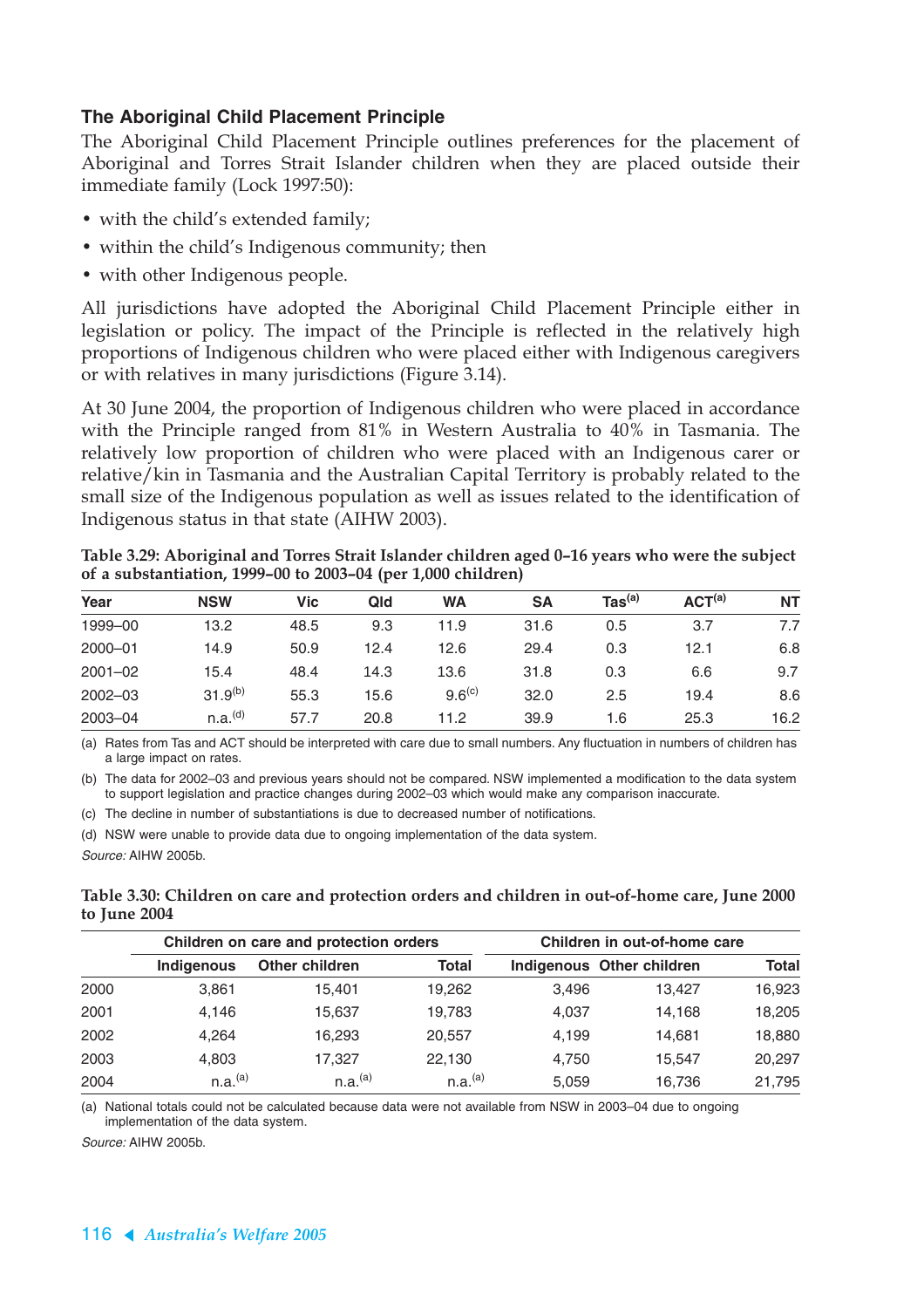

## **Data developments**

There are significant gaps in the current national data on child protection. Apart from the intensive family support services data, there are no other data at the national level on the support services used by children in need of protection and their families. Work is currently being undertaken by National Child Protection and Support Services (NCPASS) to broaden the scope of the national data collection and to improve comparability. A new national framework has been developed to count responses to calls received by community services departments in relation to the safety and wellbeing of children, including responses that occur outside the formal child protection system. Data elements such as the provision of advice and information, and assessment of needs, as well as general and intensive family support services, are incorporated into the new framework. National reporting will be aligned to this framework over the next few years.

## **Juvenile justice**

The responsibility for juvenile justice in Australia rests within the community services sector, rather than the correctional sector. There are well-established connections between the welfare of young people and their involvement in juvenile offending. Several welfare issues are consistently related to youth offending, including:

• poor parental supervision of the child, parental rejection of the child, child's rejection of the parent, low parent–child involvement, harsh and authoritarian discipline, parental conflict (Farrington 1995; Loeber & Stouthamer-Loeber 1986);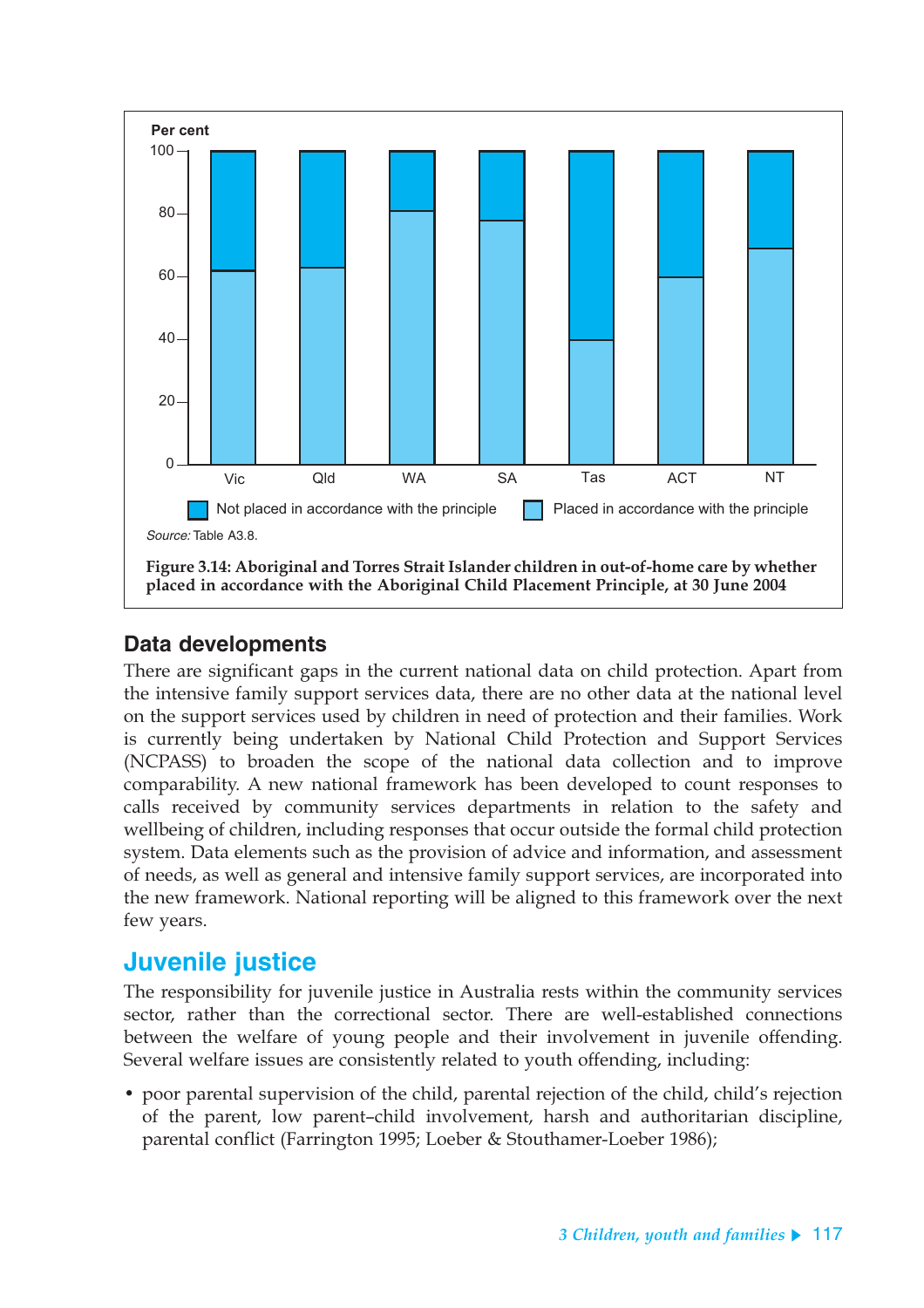- physical abuse and neglect (Stewart et al. 2002; Weatherburn & Lind 1997);
- high levels of socioeconomic disadvantage (Lynch et al. 2003); and
- substantiated child protection notifications (Lynch et al. 2003).

Neglect is considered to be one of the strongest predictors of later youth offending (Weatherburn & Lind 1997). Factors leading to child neglect include economic hardship, housing inadequacy, poor social support networks, poor family functioning, and parental and child characteristics (Salmelainen 1996).

A survey of young people in detention in New South Wales found that they experienced a range of health problems, including alcohol consumption in the hazardous/harmful range, injecting drug use, intellectual disability, symptoms of psychiatric disorders, symptoms of personality disorders, psychosocial problems, suicide and self-harm. These factors combine with low levels of accessing health care outside the juvenile justice system (Allerton & Champion 2003).

The juvenile justice system seeks to reduce youth offending. A major part of this process is to address the risk factors associated with offending. Many of these risk factors are welfare related, and as such, the juvenile justice system becomes an important vehicle for the provision of welfare services to young offenders.

During childhood, some young people will have an encounter with the criminal justice system. Most episodes of juvenile offending behaviour are relatively minor and transient in nature, confined to one-off events (Carcach & Leverett 1999). A very small proportion of children have more serious interaction with the juvenile justice system leading to outcomes such as community service orders or sentences involving detention in custody. It is these children who are most vulnerable to continued and more serious offending later in life (Makkai & Payne 2003).

#### **How the juvenile justice system operates**

The juvenile justice system is responsible for dealing with young people who have committed or allegedly committed an offence while considered to be a 'juvenile'. Juvenile justice is a state and territory responsibility and each has its own legislation that dictates the policies and practices of juvenile justice within its jurisdiction. While this varies in detail, the intent of the legislation is very similar across Australia. For example, key principles of juvenile justice in all jurisdictions include: diversion of young people from court where appropriate; incarceration as a last resort; victim's rights; the acceptance of responsibility by the offender for his or her behaviour; and community safety.

One of the ways in which the legislation varies across states and territories is in the definition of a 'juvenile'. In Queensland, juvenile justice legislation applies to those people aged 10–16 years at the time of offence. However, in most other jurisdictions those who were aged 10–17 years are included as juveniles. Victoria's legislation was previously similar to Queensland's, but from July 2005, it applies to juveniles aged 10–17 years. Victoria also has a sentencing option for adult courts which allows 17–20 year olds to be sentenced to detention in juvenile justice facilities where appropriate.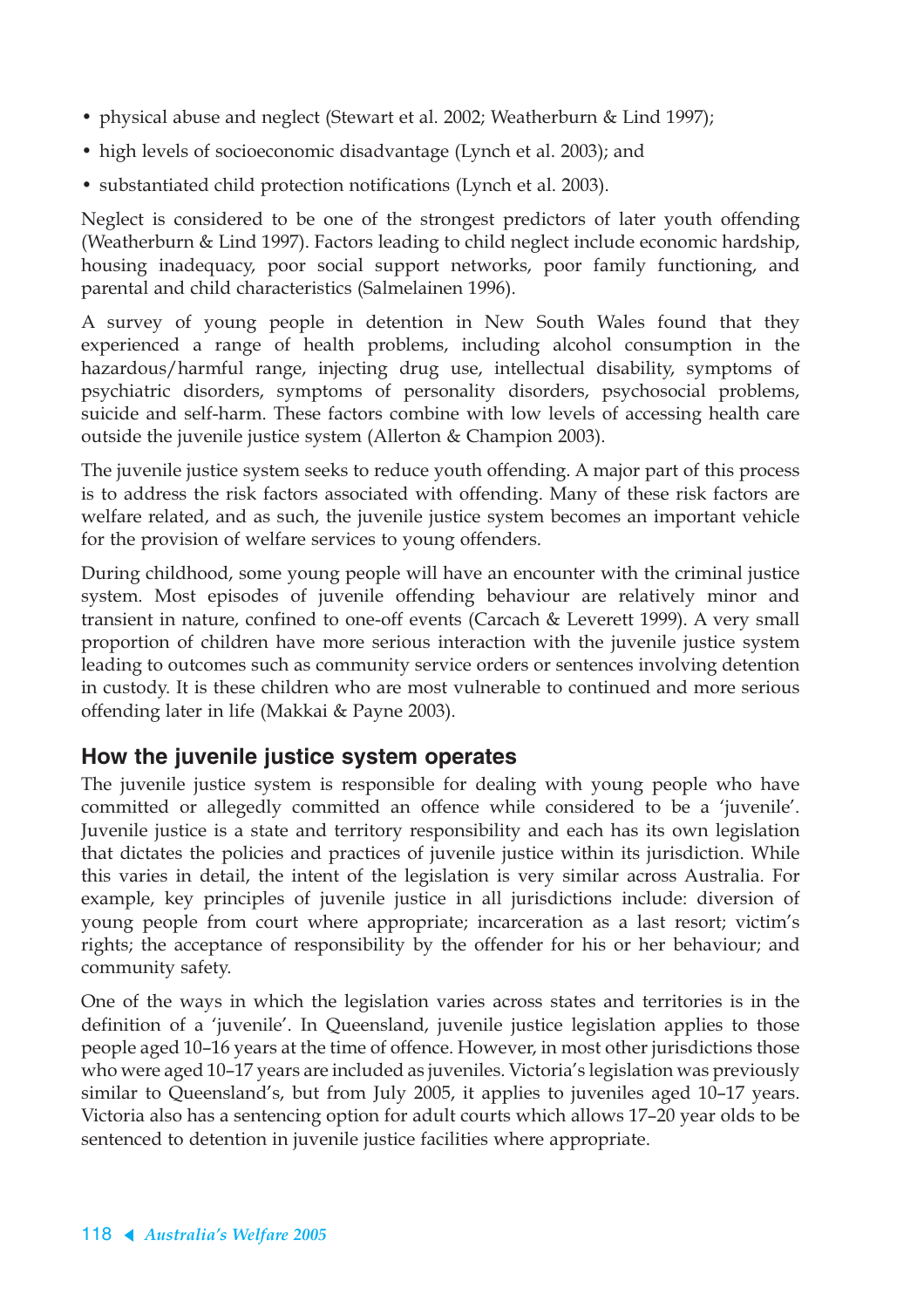The juvenile justice system in each state and territory comprises several organisations, each having a different primary role and responsibility in dealing with young offenders:

- the police, who are usually the young person's first point of contact with the justice system;
- the courts (usually a special children's or youth court), where matters regarding the charges against the young person are heard. The courts are largely responsible for decisions regarding bail (and remand) and sentencing options if the young person admits guilt or is found guilty by the court; and
- the juvenile justice departments, which are responsible for the supervision of juveniles on a range of community-based orders and supervised bail. They are also responsible for the administration of juvenile detention centres.

#### **Police**

Police may administer cautions and warnings to juveniles, which may be either formally recorded or informal. Cautions are used in all jurisdictions in Australia, and may have voluntary or mandatory conditions attached, such as attendance at a program or community service. Currently there are no national data available on the use of, or outcomes associated with, police cautions. In some jurisdictions, the police may use conferencing to divert juveniles from proceeding to court.

In 2001–02, juveniles accounted for one-fifth of the total offender population as measured by police apprehensions in Victoria, South Australia and Queensland (AIC 2003). Offending rates for juveniles are almost twice as high as those for adults. The disparity has lessened in recent years, with a trend to declining rates for juveniles. Between 1995–96 and 2001–02, the rate of juvenile police apprehensions declined from 4,664 to 3,003 per 100,000 juveniles. During this period, the rate of adult apprehensions declined slightly.

Juvenile offenders are most commonly apprehended for property-related offences such as theft. Following the trend of declining rates of juvenile apprehension by police, the rates of property-related offences (motor vehicle theft, unlawful entry with intent, other theft) by juveniles decreased between 1995–96 and 2001–02 (Figure 3.15). The most substantial decline was in the rate of other theft, which fell by 47% over this period (AIC 2003).

## **Diversions**

In recent years, several jurisdictions have reported high levels of young people on remand (being held in custodial facilities prior to sentencing), with many of them afterwards receiving non-custodial sentences (Polk et al. 2003). In response to this, programs have been established which seek to provide alternatives to remand. These have included bail programs with intensive supervision, and hostels for those with accommodation difficulties.

A range of other diversionary programs exist throughout the juvenile justice system, which include both voluntary and involuntary participation, and programs focusing on rural areas and Indigenous young people. These programs target family relationships, employment and skills, arts and drug rehabilitation.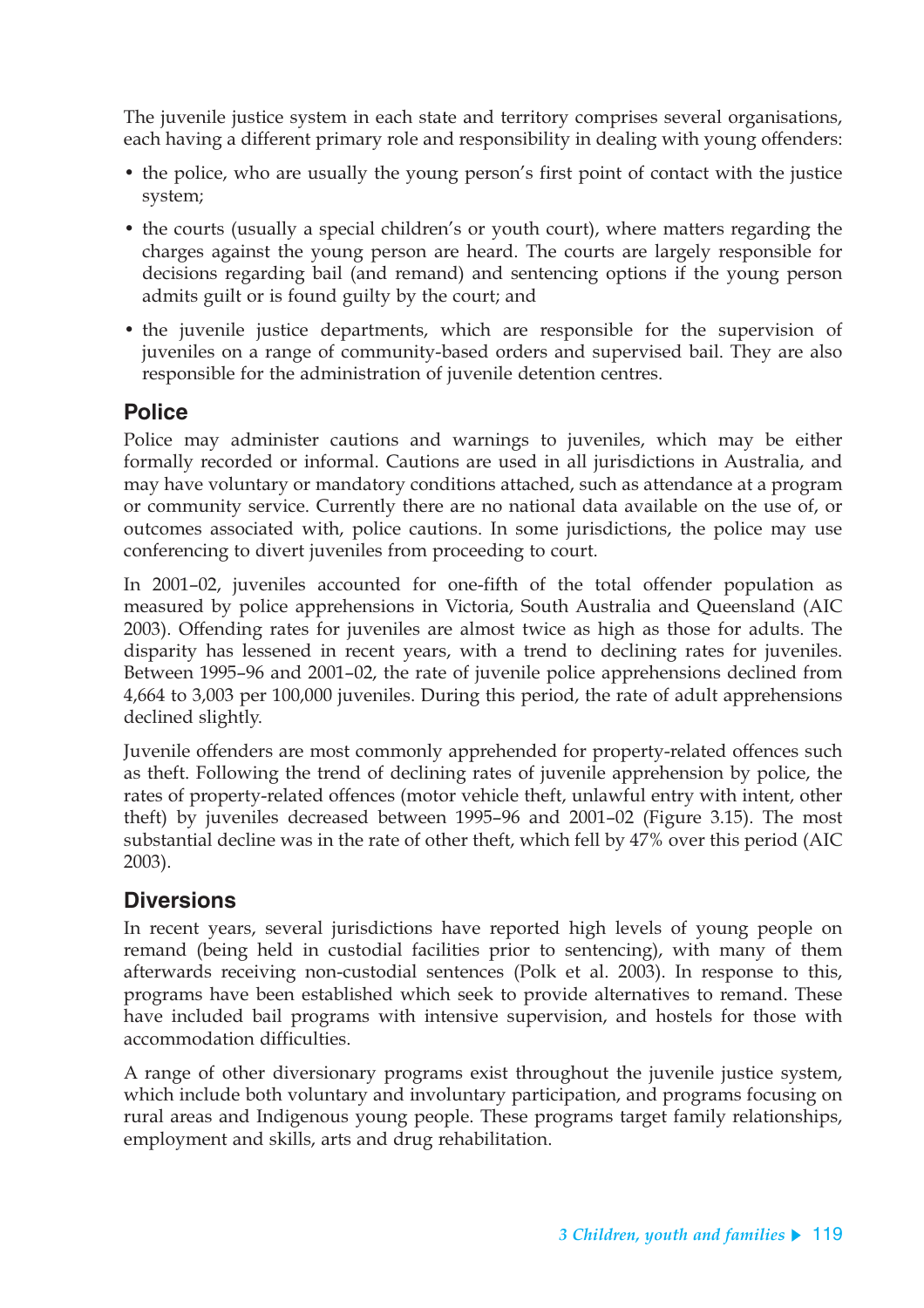

## **Conferencing**

All Australian jurisdictions now include conferencing in their juvenile justice systems. Conferencing may occur at various stages of the criminal justice system, and be the responsibility of police, courts or the juvenile justice department. The restorative justice principles on which many conferencing models are based focus on a group of people coming together to discuss an offence and its impact, and to agree on sanctions or reparations. The attendees are the young offender (who must have admitted the offence) and their supporters (often including parents or guardians), the victim/s and their supporters, a police officer, and the conference convenor. Conferencing is designed to be less stigmatising and adversarial than the court system and to provide better opportunities for both the offender and the victim to discuss the offence and its impacts.

The increasing popularity of conferencing and restorative justice practices has been accompanied by outcome research in a number of Australian jurisdictions. These studies have focused on results from the point of view of both the offender and the victim, with mixed results. Studies on re-offending and re-conviction rates for conferenced offenders versus those going on to court have ranged from moderate reductions following conferences (Luke & Lind 2002), to no difference. Victims have been found to have high levels of satisfaction with the conferencing process (Polk et al. 2003).

## **Formal sanctions**

The vast majority of young offenders who are not diverted from the formal juvenile justice system are supervised within the community rather than in detention centres (Figure 3.16). At 30 June 2004, between 83% and 95% of juvenile justice clients were in the community.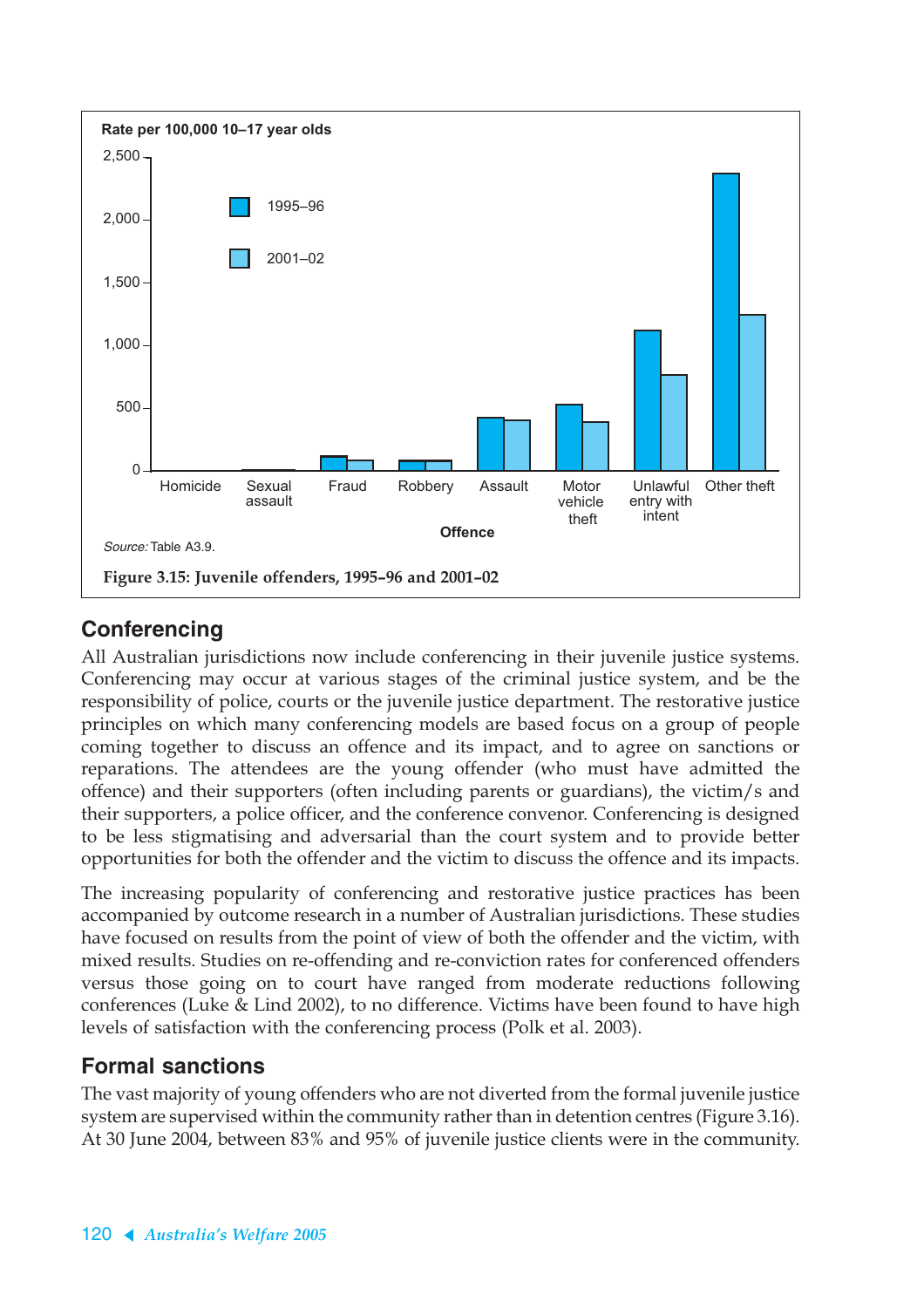As these data are collected at a point in time, care should be taken in interpreting them, particularly for jurisdictions with smaller populations where a small change to the number of young people in detention can make a significant difference to the proportion of the population. Additionally, it is important to note that the proportion of juvenile justice clients who are 18 years and over varies between jurisdictions, and that the data presented in the following figures do not include these clients.

The number of young people being held in detention throughout Australia has decreased over the last 22 years (AIC 2004). Since 1981, the Australian Institute of Criminology has collected data on young people in detention on the last day of each quarter. Between June 1981 and June 1989, the number of young people in detention declined by 44%, from 1,352 to 759. Since then the number has fluctuated while showing a general decline, with a low of 545 on 30 June 2002. There were 640 young people in detention in Australia on 30 June 2003.

As with the adult criminal justice system, Indigenous persons are over-represented in the juvenile justice system. Over the last 10 years, the rate per 100,000 of juveniles being detained has fallen for Indigenous persons by 22% and for other Australian persons by 34%. However, the level of over-representation of Indigenous persons has not improved (Figure 3.17). During the last 10 years, Indigenous young people have remained approximately 15–20 times more likely than other Australian young people to be in juvenile detention (AIC 2003).

### **Data developments**

In 2000 the AIHW began development of a Juvenile Justice National Minimum Data Set (JJ NMDS) on behalf of the NCSIMG and the Australasian Juvenile Justice Administrators (AJJA). Each state and territory department responsible for the management of juvenile justice in their jurisdiction contributed to the development, along with the Australian Bureau of Statistics, the Australian Institute of Criminology and the Queensland Criminal Justice Commission (now the Crime and Misconduct Commission).

Comprehensive field and pilot testing concluded in 2003. With the agreement of the AJJA, the JJ NMDS has been implemented as an ongoing data collection, with the AIHW as the data custodian. The NMDS provides a unique source of information on the flow of young offenders through juvenile justice supervision over time, and from one form of 'intervention' to another, including both community- and custody-based supervision. The foundation of this is the concept of the 'juvenile justice episode'. Each client can have multiple episodes in any one supervision period. The first report of the JJ NMDS, with data from 2000–01 to 2003–04, is due for publication in early 2006.

## **Children and young people as victims**

Victims of violence are often reluctant to report crimes to the police and therefore the actual level of crime experienced by children is likely to be underestimated. The reasons victims have given for not reporting crimes include their belief that the police cannot do anything, or that the violence they have experienced is too trivial to be reported (Carcach 1997; Williams & Bryant 2000). Children and young people, in particular, may feel intimidated and reluctant to report personal crimes if the perpetrator is known to them or is in a position of power (perhaps because the perpetrator is older or is an authority figure).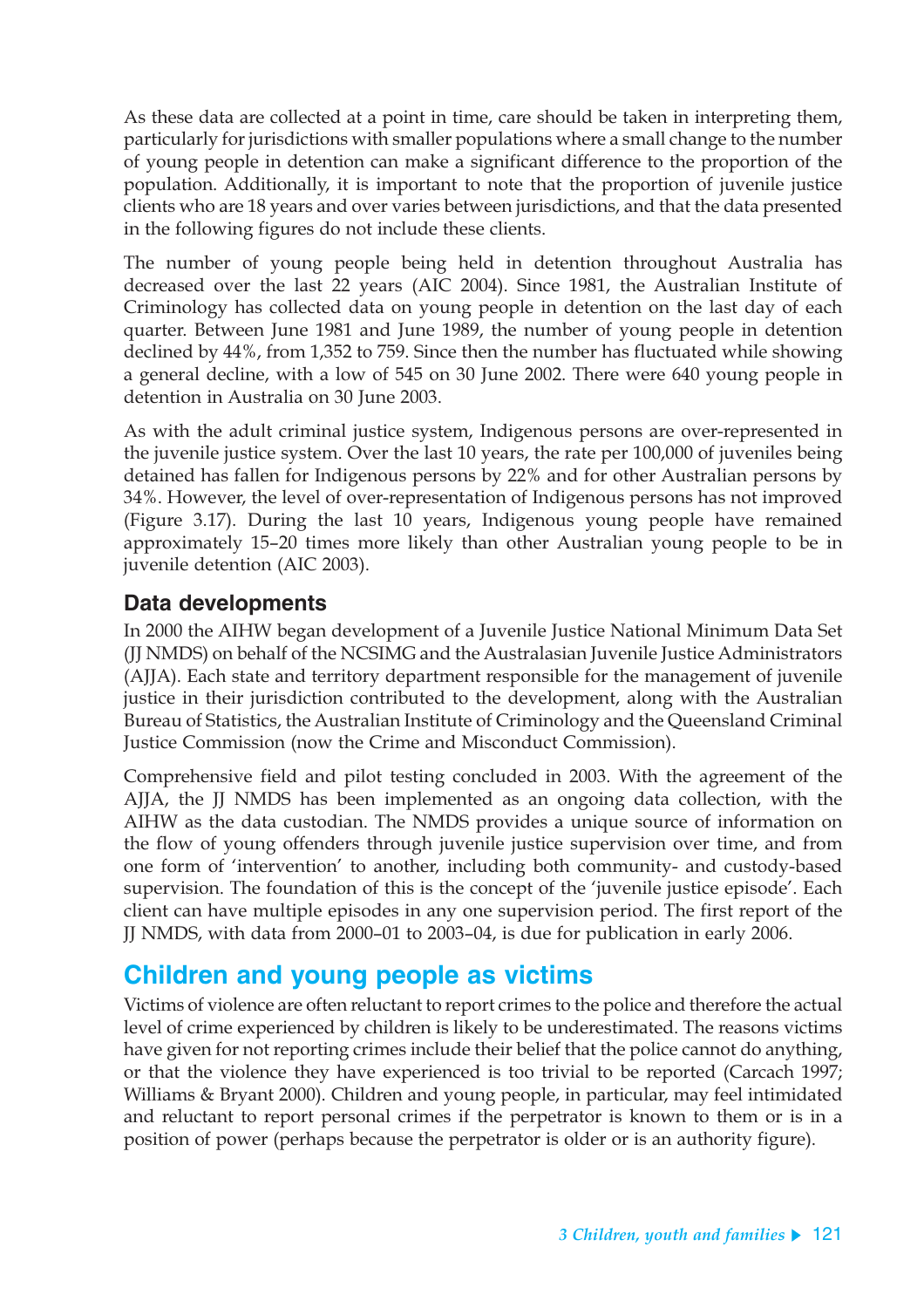

**Figure 3.16: Juvenile justice clients aged 10–17 years, supervised in the community and in detention centres, at 30 June 2004**



**detention, 1994–2003**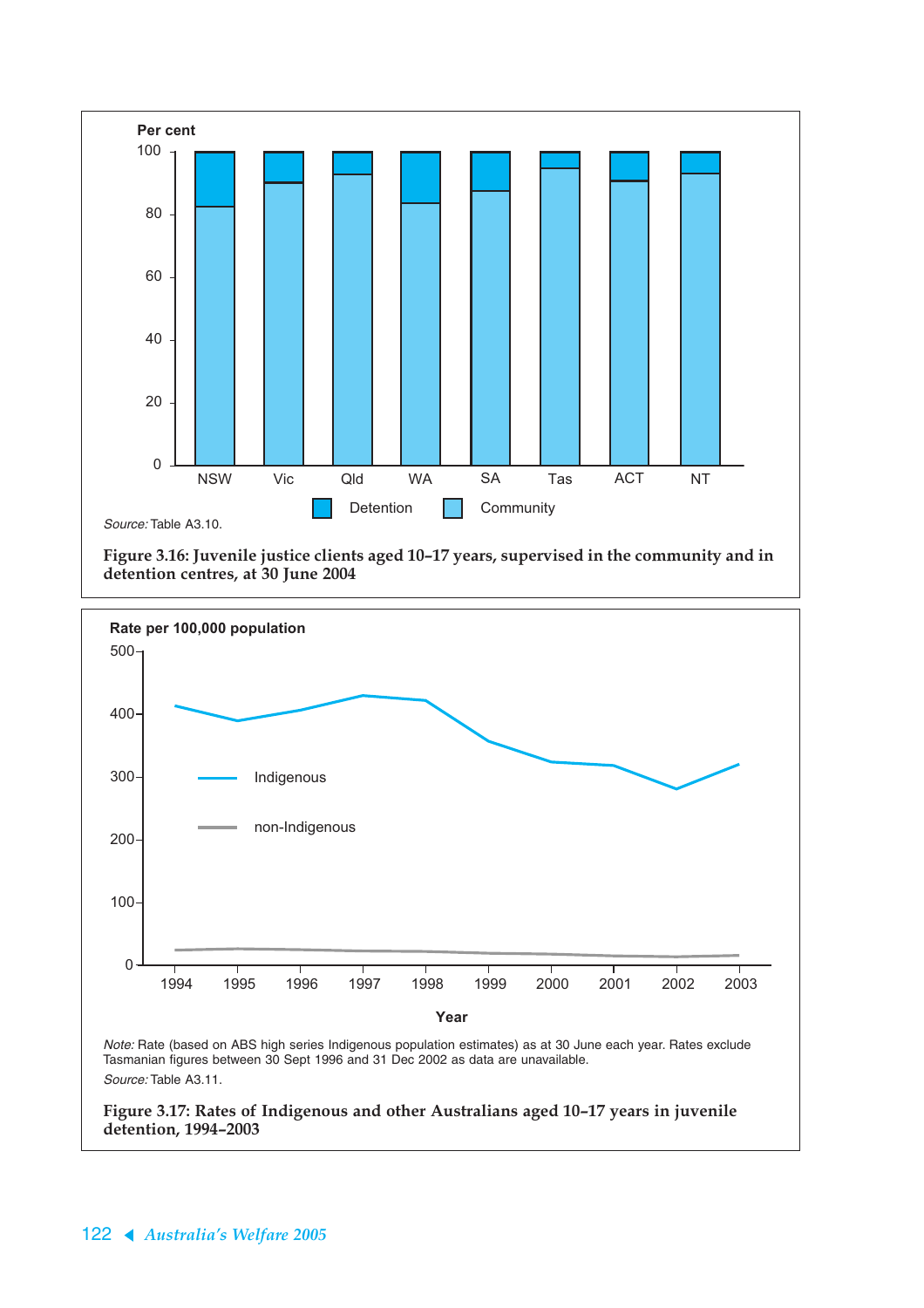While crime victim surveys are used to measure the extent of unreported or hidden victimisation, no Australian surveys currently include children aged under 15 years in their sample (ABS 2004i). The two main sources of information about criminal victimisation of children are administrative data sets: recorded crime statistics and substantiations of child abuse. Since 1993, the ABS has published an annual report of recorded crime statistics collected by the police in each state and territory, according to standard offence classifications. These data are used below to present a picture of child and youth victimisation.

Children and young people are more vulnerable than adults to being victims of crimes of violence, although there are notable differences between males and females (Table 3.31). Young people are more likely than adults to be victims of sexual assault and kidnapping/abduction, with females at a higher risk than males.

|                       |                |                  | <b>Driving</b> |                          |               |                               |        |                  |
|-----------------------|----------------|------------------|----------------|--------------------------|---------------|-------------------------------|--------|------------------|
|                       |                | <b>Attempted</b> | causing        |                          | <b>Sexual</b> | Kidnapping                    |        | <b>Blackmail</b> |
| Age group (years)     | <b>Murder</b>  | murder           |                | death Assault assault    |               | /abduction Robbery /extortion |        |                  |
|                       |                |                  |                |                          | <b>Number</b> |                               |        |                  |
| <b>Males</b>          |                |                  |                |                          |               |                               |        |                  |
| $0 - 9$               | 10             | 11               | 2              | 2,161                    | 1,200         | 50                            | 60     | 4                |
| $10 - 14$             | $\overline{2}$ | $\,3$            | $\overline{c}$ | 5,369                    | 621           | 47                            | 806    | $\mathbf{1}$     |
| $15 - 19$             | 17             | 15               | 23             | 12,848                   | 457           | 40                            | 3,293  | 31               |
| $20 - 24$             | 15             | 42               | $\mathbf{1}$   | 12,976                   | 173           | 40                            | 2,177  | 21               |
| All males $(0-75+)$   | 201            | 235              | $111$          | 90,688                   | 3,255         | 260                           | 11,429 | 229              |
| <b>Females</b>        |                |                  |                |                          |               |                               |        |                  |
| $0 - 9$               | 13             | 13               | 3              | 1,326                    | 2,480         | 79                            | 22     | $\mathbf{1}$     |
| $10 - 14$             | $\overline{4}$ | $\overline{c}$   | 1              | 3,431                    | 3,189         | 78                            | 123    |                  |
| $15 - 19$             | 6              | $\boldsymbol{9}$ | 13             | 9,592                    | 3,496         | 111                           | 749    | 11               |
| $20 - 24$             | 14             | 12               | 6              | 9,574                    | 1,445         | 58                            | 791    | 15               |
| All females $(0-75+)$ | 94             | 114              | 59             | 66,445                   | 14,892        | 447                           | 4,988  | 103              |
|                       |                |                  |                | Rate per 100,000 persons |               |                               |        |                  |
| <b>Males</b>          |                |                  |                |                          |               |                               |        |                  |
| $0 - 9$               | 0.7            | 0.8              |                | 162                      | 89.9          | 3.7                           | 4.5    |                  |
| $10 - 14$             |                |                  |                | 760.1                    | 87.9          | 6.7                           | 114.1  |                  |
| $15 - 19$             | 2.4            | 2.1              | 3.3            | 1,825.6                  | 64.9          | 5.7                           | 467.9  | 4.4              |
| $20 - 24$             | 2.1            | 6.0              | 1.6            | 1,852.8                  | 24.7          | 5.7                           | 310.9  | 3.0              |
| All males $(0-75+)$   | $\mathfrak{2}$ | 2.4              | 1.1            | 918.8                    | 33            | 2.6                           | 115.8  | 2.3              |
| <b>Females</b>        |                |                  |                |                          |               |                               |        |                  |
| $0 - 9$               | 1.0            | 1.0              |                | 104.7                    | 195.8         | 6.2                           | 1.7    |                  |
| $10 - 14$             |                |                  |                | 510.7                    | 474.7         | 11.6                          | 18.3   |                  |
| $15 - 19$             |                |                  | 1.9            | 1,425.6                  | 519.6         | 16.5                          | 111.3  | 1.6              |
| $20 - 24$             | 2.1            | 1.8              | n.p.           | 1,415.5                  | 213.6         | 8.6                           | 117    | 2.2              |
| All females $(0-75+)$ | 0.9            | 1.1              | 0.6            | 663.9                    | 148.8         | 4.5                           | 49.8   | 1.0              |

#### **Table 3.31: Victims of violent crime, 2003**

Source: ABS 2004j.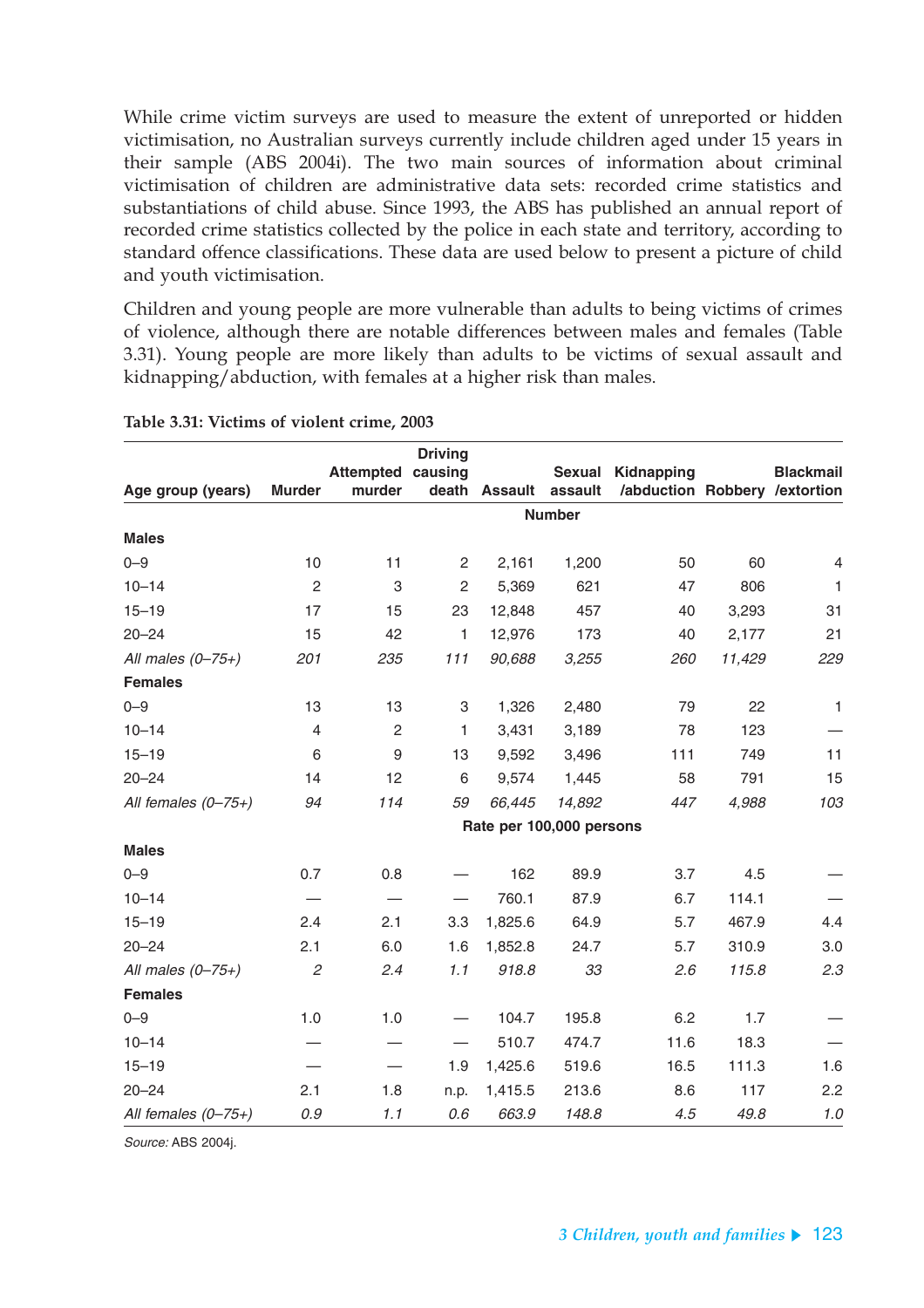Assault is the most commonly reported crime for both men and women. The 15–19 year age range begins a time of increased vulnerability to assault, with males at higher risk than females (Figure 3.18). The likelihood of being assaulted is highest for those aged 15–24 years, but the risk period continues until 44 years of age. Overall, just over 70% of assaults occur during the 15–44 year age range for both males and females (ABS 2004j).

Reported sexual assault is much less common than assault. However, in 2003, eight out of ten victims were girls and women and seven out of ten victims were young aged under 25 years (Figure 3.19). Children aged 10–14 years and young people aged 15–19 years were three times more likely to be a victim of sexual assault than the rest of the population (ABS 2004j:5).

## **Outcomes of victimisation**

Victims of assault and sexual assault not only experience harm in the short term, but are at risk of further harm or harming others later in life. A key concern is that children who are victimised are at a greater risk of later victimising others (Lauritsen et al. 1991; Weatherburn & Lind 1997). Other research suggests that victimisation can lead to diminished educational attainment and wide-ranging effects on socioeconomic attainment in early adulthood (Macmillan & Hagan 2004). Adverse outcomes for young victims of violent crime can range from injuries to suicidal ideation and behaviour (Simon et al. 2002), and depression (Arboleda-Florez & Wade 2001). A large body of international research suggests that physical and sexual abuse have multi-faceted shortand long-term negative effects on childhood development (Paolucci et al. 2001). The overlap between victim and offender populations, and instances of intergenerational family violence, are cited as evidence of the cycle of violence, and of the need to break that cycle through the prevention of child abuse (Regoeczi 2000:494).

## **Children in homeless families**

Children may experience adverse educational, social and health consequences as a result of being homeless. Homeless children spend less time in school have lower immunisation rates, and experience psychological problems such as depression and low self-esteem (Efron et al. 1996; Molner et al. 1990). Parents in homeless families are also likely to be suffering from depression or stress, which may mean they are unable to give their children adequate attention or affection. A high proportion of homeless children may also have witnessed or experienced domestic violence and are at a greater risk of becoming a victim of crime or involved in criminal activities themselves (AIHW 2004c; NCP 1999). Indeed, domestic violence was the most common reason (two-thirds of all support periods) for client groups with children seeking assistance from SAAP services (AIHW 2004c).

A high rate of family homelessness has meant a significant proportion of Australia's homeless population are now children. In 2003–04, 52,500 children aged 0–17 years accompanied a parent or guardian who sought assistance through the Supported Accommodation Assistance Program (SAAP). This equates to a rate of nearly 11 children per 1,000 in the general population (Table 3.32). Of these children, 45% were aged under 5 years, a rate of 18.6 per 1,000. In comparison, the rate for 10–14 year olds was 5.9 per 1,000. Clients with children made up 27% of SAAP support periods in 2003–04 (AIHW 2005c).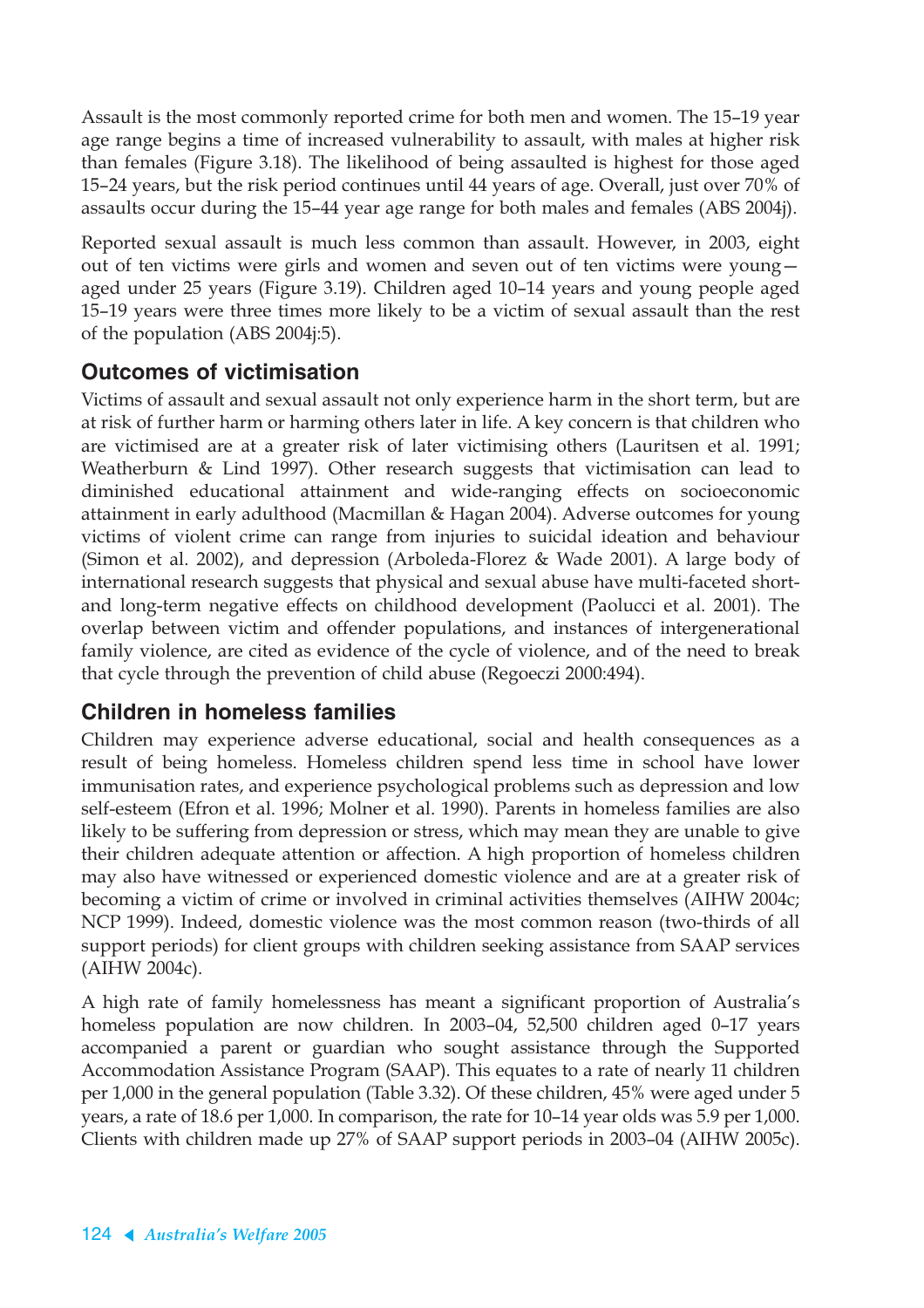The majority (81%) of these clients were single women with children, 13% were couples with children and 6% were single men with children.



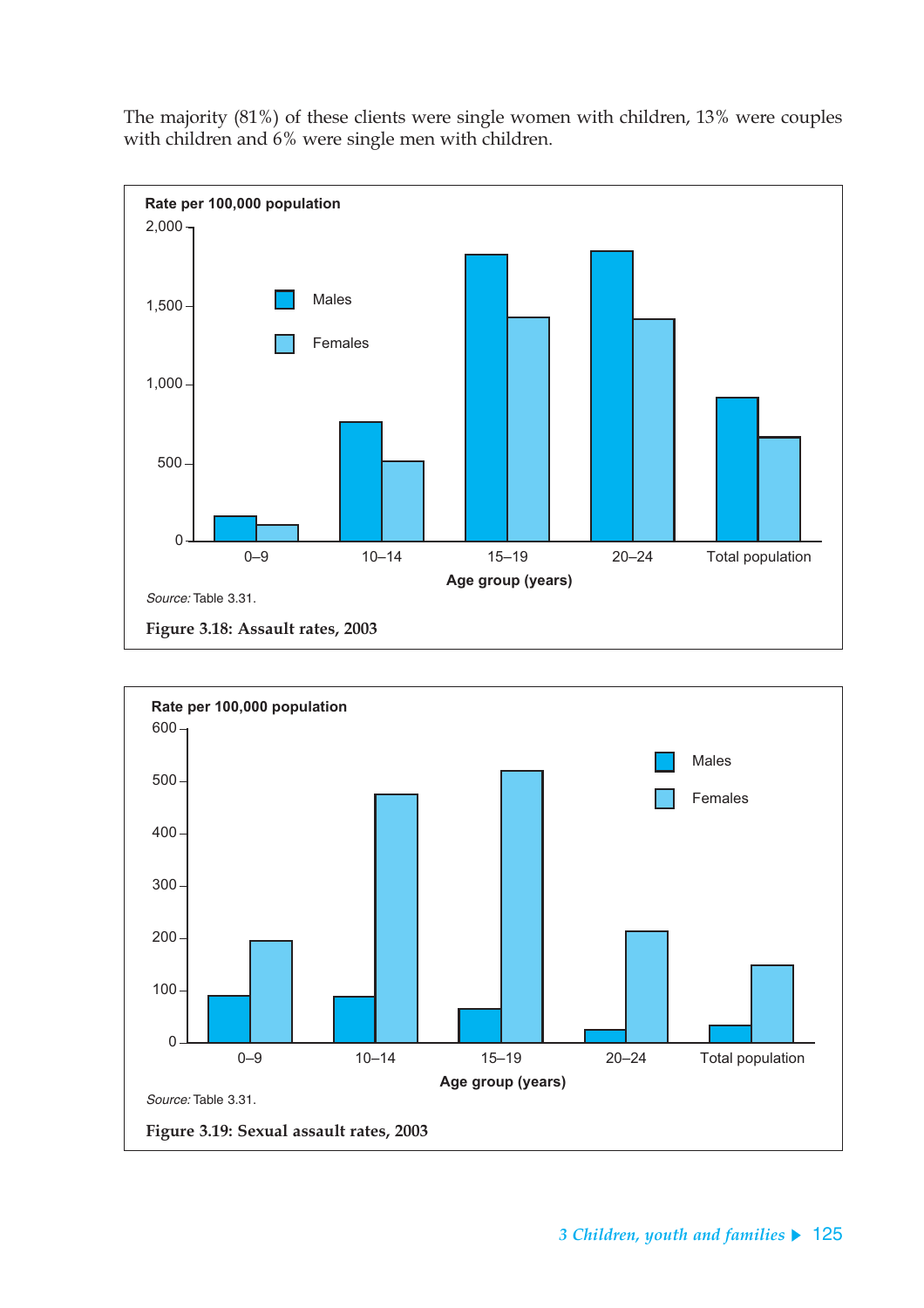|  |  |  | Table 3.32: SAAP accompanying children, 2003-04 |
|--|--|--|-------------------------------------------------|
|--|--|--|-------------------------------------------------|

| Age group       | <b>Number</b> | Rate per 1,000 children |
|-----------------|---------------|-------------------------|
| $0-4$ years     | 23,500        | 18.6                    |
| 5-9 years       | 22,600        | 10.4                    |
| $10-14$ years   | 4,800         | 5.9                     |
| $15 - 17$ years | 1,700         | 3.1                     |
| <b>Total</b>    | 52,500        | 10.6                    |

**Notes** 

1. Number excluded due to errors and omissions (weighted): 226.

2. The numbers do not add to the total due to rounding.

3. Table excludes high-volume records because not all items were included on the high-volume form.

4. 'Per 1,000 population' shows how many children out of every 1,000 in the general population aged 17 years and under accompany SAAP clients. The rate is estimated by comparing the number of SAAP clients with the estimated resident population in the designated age group as at 30 June 2003 (final estimates).

5. Figures have been weighted to adjust for agency non-participation and client non-consent. Source: AIHW 2004c.

### **Measuring homelessness**

Obtaining an accurate count of homeless people is difficult for practical reasons. People often move in and out of homelessness and may never be counted. One method of estimation is to count the number of people seeking assistance from a SAAP agency. As SAAP services are provided not only to clients but also to the children who accompany them, these data are valuable in attempting to measure childhood homelessness (Table 3.32). However, a major limitation in using SAAP data as a measure of homelessness is that they do not include homeless people who do not seek SAAP assistance or those who are turned away from SAAP. For example, in 2003–04 the chance of a child receiving accommodation requested was just over one in three, or 37% (AIHW 2004d).

In an attempt to better count homeless people, changes were made to the ABS Australian Census of Population and Housing, making it possible to count homeless people staying temporarily with others and those in improvised dwellings or sleeping on the street. In a recent analysis of 2001 Census data combined with SAAP data, it was estimated that on census night 9% of homeless households were families, and homeless families made up one-quarter of the homeless population. There were 9,941 homeless children under 12 years, making up 10% of the homeless population and 0.3% of the Australian population under 12 years of age (ABS 2003e). See Chapter 7 for more information on homelessness.

# **3.8 Conclusion**

Families continue to be the cornerstone of Australian society. They provide the environment in which children learn and develop and young people are supported as they move into adulthood. All the indications are that families are continuing to do well in fulfilling these responsibilities. Across early childhood, school, later education and employment most children and young people are making successful transitions. However, families are inevitably affected by the many changes occurring within Australian society.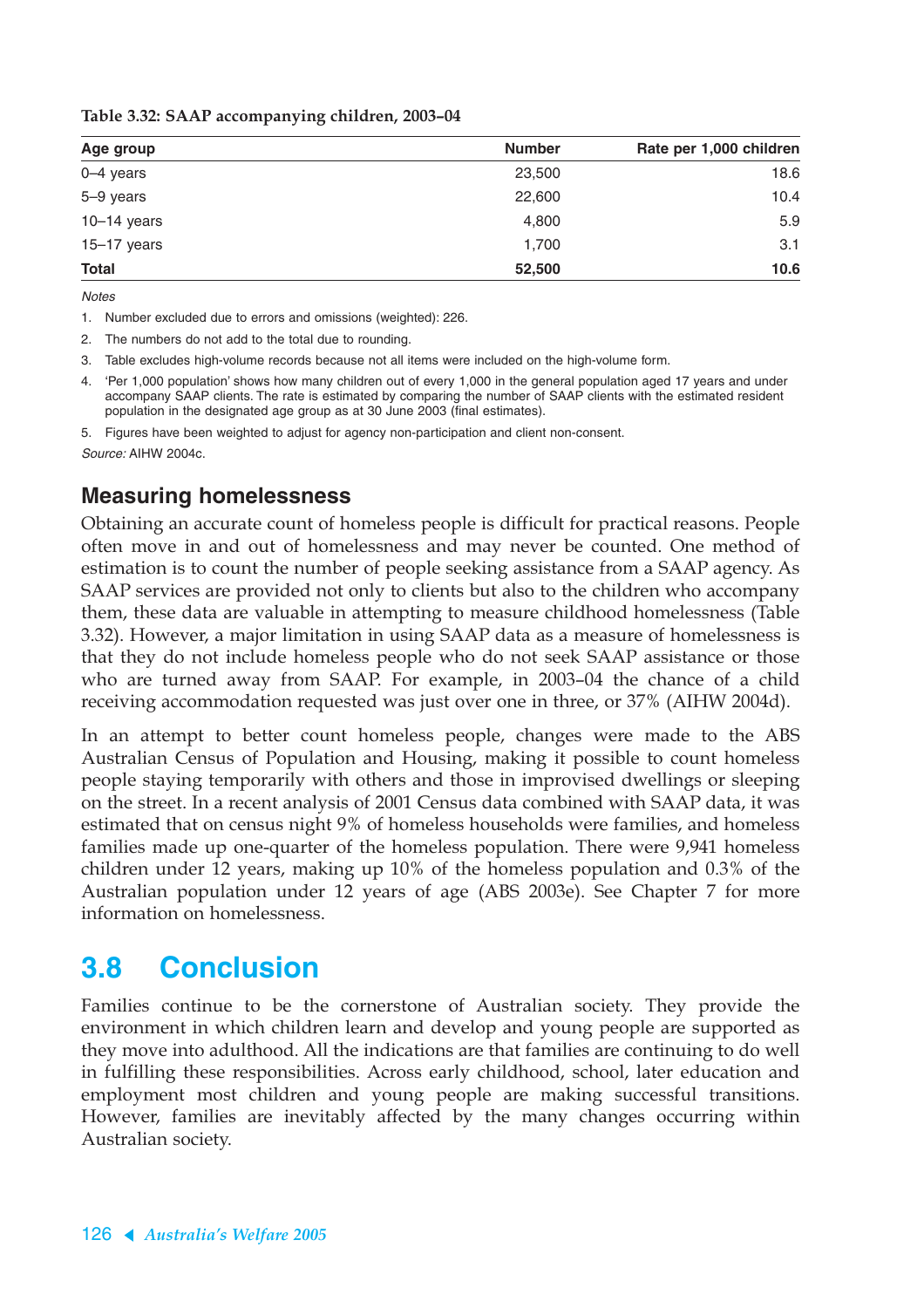In June 2004 there were about 4 million children aged 0–14 years and 2.8 million young people aged 15–24 years. Although the proportion of children in the population has been gradually declining as the population ages, the number of children has been increasing slowly over the last decade. Trends in family formation and dissolution mean that children today are growing up in a wider variety of family types than 30 years ago. Even so, seven out of ten children still live in intact families with their natural parents. About two out of ten children live in a lone-parent family and the rest in step or blended families. The number of dependent and independent young people living in the family home has grown substantially, although the increase has been greater in couple families.

The role that grandparents play in caring for grandchildren is of growing importance. Many grandparents provide informal care for young grandchildren whose parents are working. There are also a small number of grandparent families raising grandchildren whose parents are unable to care for them.

Changes in patterns of participation in employment continue to affect families. Over the last decade the number of couple families where both parents were employed has increased while the traditional male wage-earner family type has declined. The picture is somewhat different for lone-parent families with over half of mothers in lone-parent families, and 43% of fathers, not employed.

The majority of families in the community undoubtedly continue to function well in the face of these macro-level changes in family structures and employment patterns. However, these changes do have implications for the wellbeing of some families and children. In 2002–03, 854,000 children lived in households with incomes in the lowest quintile, placing them in a position of risk in terms of both current wellbeing and future successful outcomes. The Australian Government provides support for families, as family assistance payments and income support payments, mainly aimed at middle and lower income families.

There has been a gradual shift from informal to formal child care over the last 10 years and about half of children aged under 12 years currently use some form of formal care, including preschool. The biggest increases in formal care have been in long day care and outside school hours care, as the Australian Government has increased the number of places available. The affordability of child care services remains an issue, particularly for sole parents who are not working. Overall, the cost of child care as a proportion of disposable income has increased for almost all family types since 2000, in spite of the initial improvement when the Child Care Benefit was introduced.

Across the years of compulsory schooling there is strong evidence that the majority of children and young people fare well both in the national and international arenas. About eight out of ten young people complete Year 12 and half of these go on to higher education. However, the pathways that young people take in the transition from education to work are more varied and complex than in the past and often extend over longer periods. It is increasingly common to combine work and study through this period. Associated with this trend is the growing number of young people who work part-time.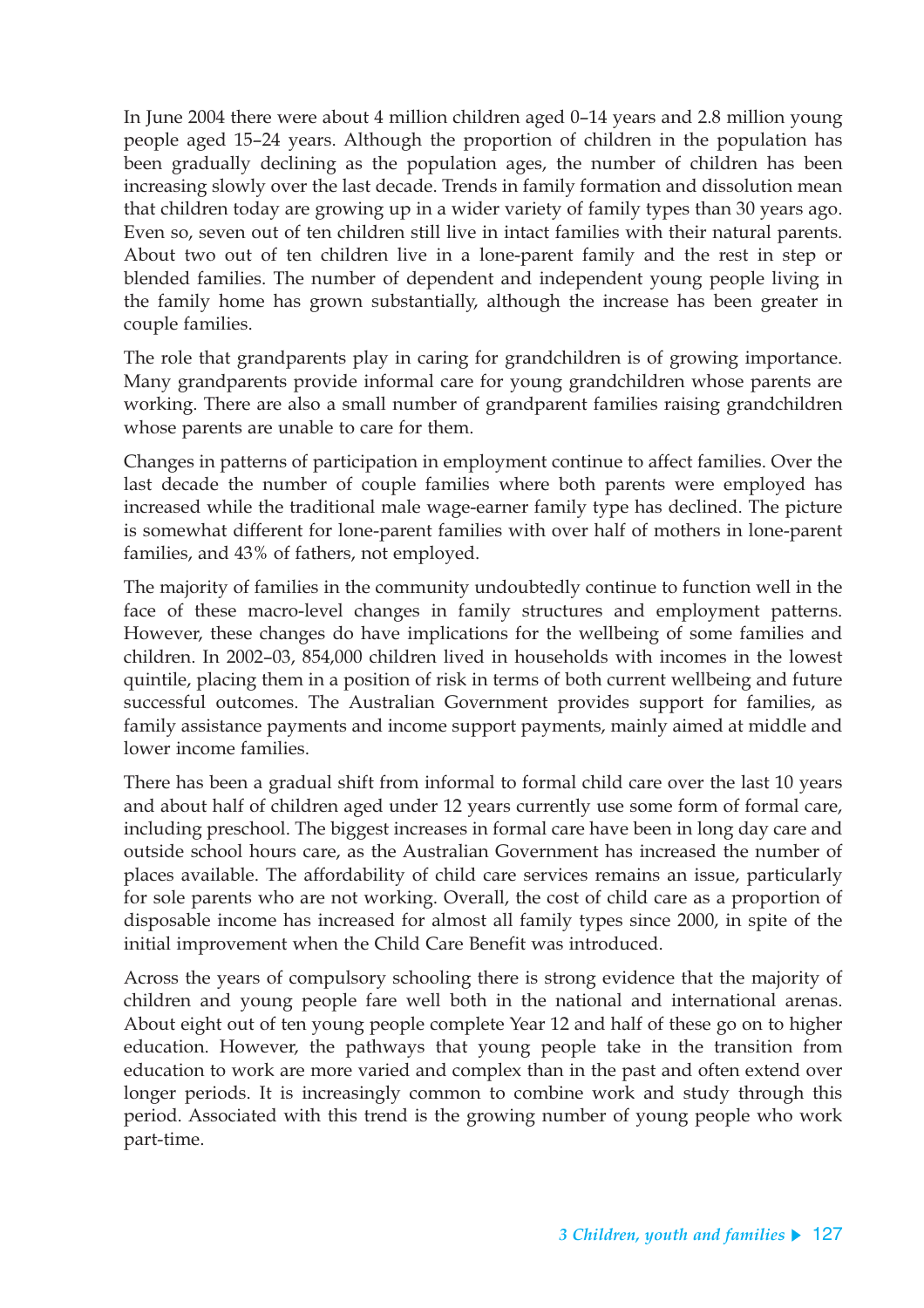While most young Australians are doing well, a small group are in greater need of help and support. Difficulties that arise are often associated with circumstances such as poverty, unemployment, discrimination, a shortage of adequate and affordable housing in the community, and personal problems such as domestic violence, drug and alcohol abuse, and relationship and family breakdown. Child protection services provide assistance for the more vulnerable children—those who are abused or neglected, or whose parents are unable to care for them. In the past 5 years, there have been inquiries into the child protection departments in a number of jurisdictions which have initiated improvements in service delivery. This is a dynamic area where the constant changes in policies and procedures make it difficult to interpret long-term trends in the data. However, it is clear that the number of children in the child protection system is increasing.

During childhood and adolescence, some young people have an encounter with the criminal justice system. For most, this is usually for relatively minor and transient offences, confined to one-off events, but a very small proportion of young people have repeated or more serious offending which results in supervision by a juvenile justice department such as community service orders or detention in custody. Although juvenile offending rates are almost twice as high as for adults, they have declined over recent years and offending often decreases or ceases entirely after early adulthood. Of serious concern is the continuing over-representation of Indigenous people in the juvenile justice system.

Homelessness can affect educational, social and health outcomes of children and young people. In 2002–03, 52,000 children under 16 years of age accompanied a parent or guardian in seeking support from the Supported Accommodation Assistance Program (SAAP). Forty-six percent of these children were under 5 years of age.

## **References**

- ABS (Australian Bureau of Statistics) 1993. Labour force status and other characteristics of families, Australia. Cat. no. 6224.0. Canberra: ABS.
- ABS 1998. Marriages and divorces. Cat. no. 3310.0. Canberra: ABS.
- ABS 2001. Community services, Australia, 1999–2000. Cat. no. 8696.0. Canberra: ABS.
- ABS 2002. Average weekly earnings, Australia. Cat. no. 6203.0. Canberra: ABS.
- ABS 2003a. Population projections, Australia, 2002–2101. Cat. no. 3222.0. Canberra: ABS.
- ABS 2003b. Population characteristics—Aboriginal and Torres Strait Islander Australians 2001. Cat. no. 4713.0. Canberra: ABS.
- ABS 2003c. Australian social trends 2003. Cat. no. 4102.0. Canberra: ABS.
- ABS 2003d. Child care Australia, June 2002. Cat. no. 4402.0. Canberra: ABS.
- ABS (Australian Bureau of Statistics) 2003e. Counting the homeless 2001. Cat. no. 2050.0. Canberra: ABS.
- ABS 2004a. Australian demographic statistics, June quarter 2004. Cat. no. 3101.0. Canberra: ABS.
- ABS 2004b. Australian social trends 2004. Cat. no. 4102.0. Canberra: ABS.
- ABS 2004c. Migration 2002–03. Cat. no. 3412.0. Canberra: ABS.
- ABS 2004d. Divorces, Australia. Cat. no. 3307.0.55.001. Canberra: ABS.
- ABS 2004e. Marriages, Australia. Cat. no. 3306.0.55.001. Canberra: ABS.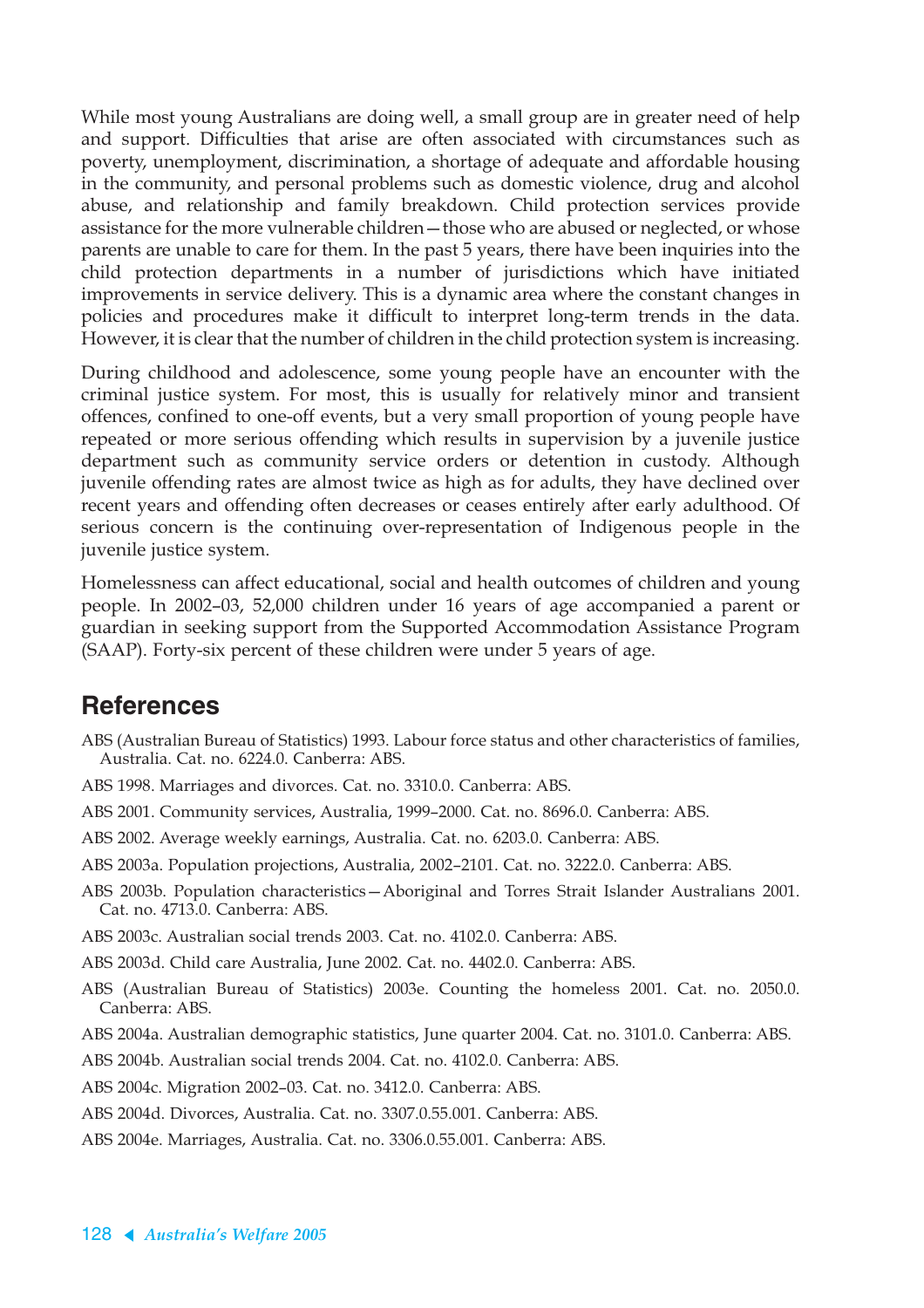ABS 2004f. Family characteristics, Australia. Cat. no. 4442.0. Canberra: ABS.

- ABS 2004g. Schools, Australia. Cat. no. 4221.0. Canberra: ABS.
- ABS 2004h. Education and work, Australia. Cat. no. 6227.0. Canberra: ABS.
- ABS 2004i. Crime victimisation, Australia: the impact of different collection methodologies. Cat. no. 5422.0.55.001. Canberra: ABS.
- ABS 2004j. Recorded crime—victims, Australia 2003. Cat. no. 4510.0. Canberra: ABS.
- ABS 2005a. Divorces, Australia, 2003. Cat. no. 3307.0.55.001. Canberra: ABS.
- ABS 2005b. Year book Australia. Cat. no. 1301.0. Canberra: ABS.
- ACCAP (Australian Council for Children and Parenting) 2004. 'A Picture of Australia's Children' national workshop report. Melbourne: Reckon Community and Organisational Development.
- ACT Department of Treasury 2004. ACT rejoinder submission to the 2004 review. Canberra: ACT Treasury.
- ACT DHCS (ACT Department of Health and Community Services) 2004. The ACT children's plan. Canberra: ACT DHCS.
- AEU (Australian Education Union) 2001. AUE national preschool education campaign fact sheet no. 1, July 2001. Melbourne: AUE.
- AIC (Australian Institute of Criminology) 2003. Australian crime facts & figures. Canberra: AIC.
- AIC 2004. Statistics on juveniles in detention 1981–2003. Canberra: AIC.
- AIHW (Australian Institute of Health and Welfare) 1999. Australia's welfare 1999: services and assistance. Canberra: AIHW.
- AIHW 2001. Trends in the affordability of child care services. Canberra: AIHW (Welfare Division Paper no. 29).
- AIHW 2003. Australia's welfare 2003. Canberra: AIHW.
- AIHW 2004a. Adoptions Australia 2003–04. Cat. no. CWS 23. Canberra: AIHW.
- AIHW 2004b. Children with disabilities in Australia. Cat. no. DIS 38. Canberra: AIHW.
- AIHW 2004c. Accompanying children in SAAP 2002–03. Cat. no. HOU 106. Canberra: AIHW (SAAP NDCA report).
- AIHW 2004d. Demand for SAAP assistance by homeless people 2002–03: a report from the SAAP national data collection. Cat. no. HOU 110. Canberra: AIHW (SAAP NDCA Report Series 8).
- AIHW 2005a. A Picture of Australia's children. Cat. no. PHE 58. Canberra: AIHW.
- AIHW 2005b. Child protection Australia 2003–04. Cat. no. CWS 24. Canberra: AIHW (Child Welfare Series no. 36).
- AIHW 2005c. Homeless people in SAAP: SAAP national data collection annual report 2003–04 Australia. Cat. no. HOU 126. Canberra: AIHW (SAAP NDCA Report Series 9).
- Allerton M & Champion U 2003. NSW young people in custody health survey. Sydney: NSW Department of Juvenile Justice.
- Arboleda-Florez J & Wade TJ 2001. Childhood and adult victimization as risk factor for major depression. International Journal of Law and Psychiatry 24(2.5):357–70.
- Bittman M & Pixley J 1997. The double life of the family. Sydney: Allen & Unwin.
- Bowes J, Wise S, Harrison L, Sanson A, Ungerer J, Watson J, et al. 2003. Continuity of care in the early years? Multiple and changeable child care arrangements in Australia. Family Matters 64:30–5.
- Bracks S 2002. Children first—Labor's plan to give our children the best start in life. Melbourne: Labor Party of Victoria.
- Bradbury B 2003. Child poverty: a review. Report no. 3/03. Sydney: Social Policy Research Centre.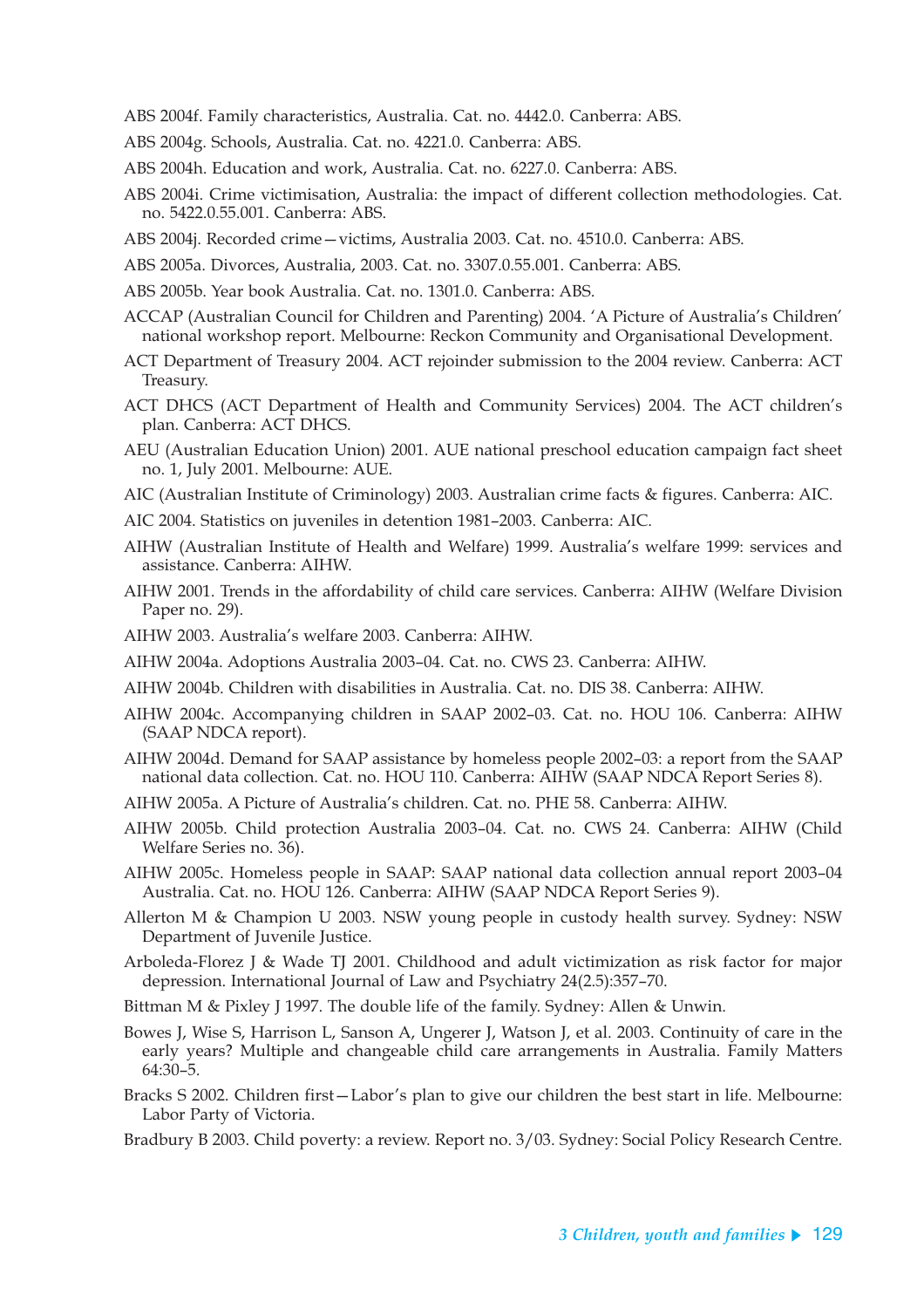- Brennan D 1998. The politics of Australia child care: philanthropy to feminism and beyond. Rev. edn. Melbourne: Cambridge University Press.
- Bromfield L and Higgins D 2005. National comparisons of child protection systems. Australian Institute of Family Studies.
- Carcach C 1997. Reporting crime to the police. Trends in crime and criminal justice, no. 68. Canberra: Australian Institute of Criminology.
- Carcach C & Leverett S 1999. Juvenile offending: specialisation or versatility. Trends & issues in crime and criminal justice no. 108. Canberra: Australian Institute of Criminology.
- CCCAC (Commonwealth Child Care Advisory Council) 2002. Child care: beyond 2001. Status and standing of children and child care. Discussion paper. Canberra: CCCAC.
- CDSMC (Community and Disability Services Ministers' Conference) 2003. National plan for foster children, young people and their carers—2004–2006. Canberra: Office for Children, Youth and Family Support.
- Centre for Epidemiology and Research 2002. New South Wales child health survey 2001. NSW: Department of Health.
- Centrelink 2001. A guide to Australian Government payments—1 January to 19 March 2001. Canberra: Centrelink.
- Centrelink 2004. A guide to Australian Government payments 20 March–30 June 2004. Canberra: Centrelink.
- Commonwealth Task Force on Child Development, Health and Wellbeing 2003. Towards the development of a National Agenda for Early Childhood. Consultation paper. Canberra: Australian Government Department of Family and Community Services.
- COTA National Seniors Partnership 2003. Grandparents raising grandchildren. A report of the project commissioned by the Hon. Larry Anthony and carried out by COTA National Seniors Partnership. Melbourne: COTA National Seniors Partnership.
- CSMAC (Community Services Ministers' Advisory Council) 2004. National children's services workforce project 2004. Melbourne: Department of Human Services.
- De Vaus D & Gray M 2003. Family transitions among Australia's children. Family Matters 65:10–17.
- Deater-Deckard K & Dunn J 1999. Multiple risks and adjustment of young children growing up in different family settings. In: Hetherington M (ed.). Coping with divorce, single parenting and remarriage. NJ: Lawrence Erlbaum.
- DEST (Department of Education, Science and Training) 2004. Schooling issues digest 2004/2. Canberra: DEST.
- DSF (Dusseldorp Skills Forum) 2002. How young people are faring: key indicators 2000. An update about the learning and work situation of young Australians. Ultimo: DSF.
- DVC (Department for Victorian Communities) 2002. Respect: the government's vision for young people. Viewed 28 July 2005, <http://www.youth.vic.gov.au/framework/default.htm>.
- Efron D, Sewell J, Horn M & Jewell F 1996. Can we stay here? A study of the impact of family homelessness on children's health and well-being. Melbourne: Hanover Welfare Services and Royal Children's Hospital.
- FaCS (Australian Government Department of Family and Community Services) 2001. Annual report 2000–01. Canberra: FaCS.
- FaCS 2002. Multifunctional children's services. Viewed 22 April 2005, <http://www.facs.gov.au/ internet/facsinternet.nsf/childcare/families-multifunctional\_children.htm>.
- FaCS 2003. Living choices: the Australian Government's commitment to young people. Viewed 28 July 2005, <http://www.thesource.gov.au/livingchoices/pdfs/complete\_guide.pdf>.
- FaCS 2004a. Annual report 2003–04. Volume 2. Canberra: FaCS.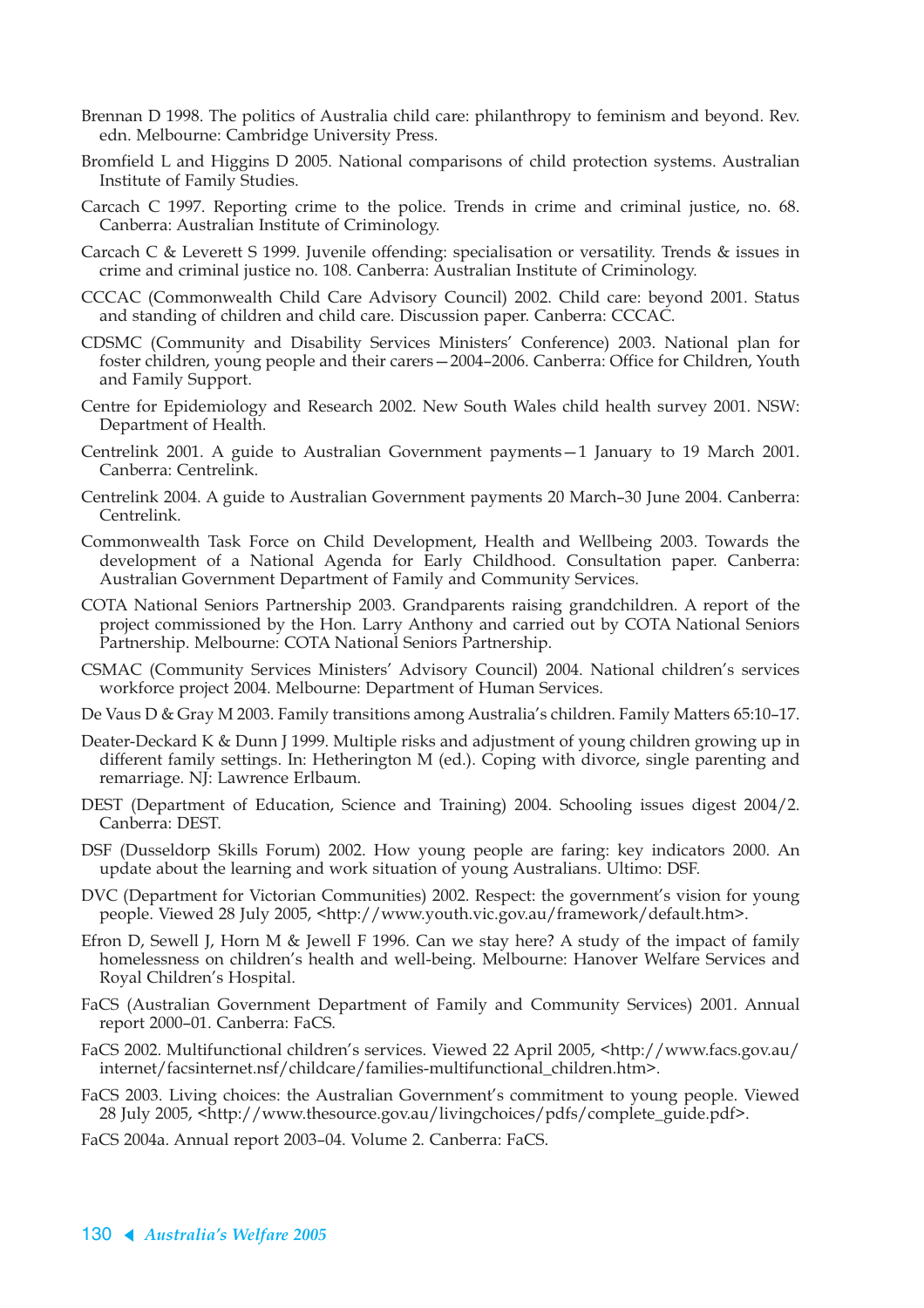- FaCS 2004b. The child care support program background fact sheet. Viewed 11 March 2005, <http://www.facs.gov.au/internet/facsinternet.nsf/vIA/cc\_support\_program/\$file/ background.pdf>.
- FaCS 2004c. A new child care support program fact sheet. Viewed 11 March 2005, <http:// www.facs.gov.au/internet/facsinternet.nsf/vIA/cc\_support\_program/\$file/at\_a\_glance.pdf>.
- FaCS 2004d. The right child care support for children with special needs. Viewed 16 May 2005, <http://www.facs.gov.au/internet/facsinternet.nsf/via/sups\_snss\_brochure/\$File/SUPS\_ SNSSBrochure.pdf>.
- FaCS 2005. 2004 census of child care services. Canberra: FaCS.
- Families First 2003. A support network for families raising children. Sydney: Office of Children and Young People.
- FAO (Family Assistance Office) 2005. Family Assistance Office. Viewed 16 June 2005, <http:// www.familyassist.gov.au/>.
- Farrington D 1995. The development of offending and antisocial behaviour from childhood: key findings from the Cambridge study in delinquent development. Journal of Child Psychology and Psychiatry 36(6):929–64.
- Fleer M 2002. An early childhood research agenda. Voices from the field. Canberra: Department of Education, Training and Youth Affairs.
- Fullarton S 2002. Student engagement with school: individual and school level influences. Melbourne: Australian Council for Educational Research.
- Gilding M 1997. Australian families: a comparative perspective. Sydney: Longman.
- Hague Conference on Private International Law 2005. The Hague conventions: signatures, ratifications and accessions. Viewed 2 May 2005, <http://hcch.e-vision.nl/upload/statmtrx\_e.pdf>.
- Johnstone H 2001. The demise of the institution—national trends in substitute care for children and young people from 1970 to 2000. Paper presented at 8th Australasian Conference on Child Abuse and Neglect 2001, Melbourne, November.
- Lauritsen JL, Sampson RJ & Laub JH 1991. The link between offending and victimization among adolescents. Criminology 29(2):265–92.
- Layton R 2003. Our best investment: a state plan to protect and advance the interests of children. Adelaide: Government of South Australia.
- Lock JA 1997. The Aboriginal child placement principle: research project no. 7. Sydney: NSW Law Reform Commission.
- Loeber R & Stouthamer-Loeber M 1986. Family factors as correlates and predictors of juvenile conduct problems and delinquency. Crime and Justice: An Annual Review of Research 7:29–149.
- Luke G & Lind B 2002. Reducing juvenile crime: conferencing versus court. Sydney: NSW Bureau of Crime Statistics and Research.
- Lynch M, Buckman J & Krenske L 2003. Youth justice: criminal trajectories. Canberra: Australian Institute of Criminology.
- Macmillan R & Hagan J 2004. Violence in the transition to adulthood: the socioeconomic consequences of adolescent victimization. Journal of Research on Adolescence 14:127–58.
- Macnamara J, Lloyd R, Toohey M & Harding A 2004. Prosperity for all? How low income families have fared in the boom times. Canberra: National Centre for Social and Economic Modelling.
- Makkai T & Payne J 2003. Drugs and crime: a study of incarcerated male offenders. Canberra: Australian Institute of Criminology (Research and Public Policy Series no. 52).
- Mance P 2005. To what extent do family characteristics explain child care use in Australia for children under school age? Canberra: Australian Government Department of Family and Community Services.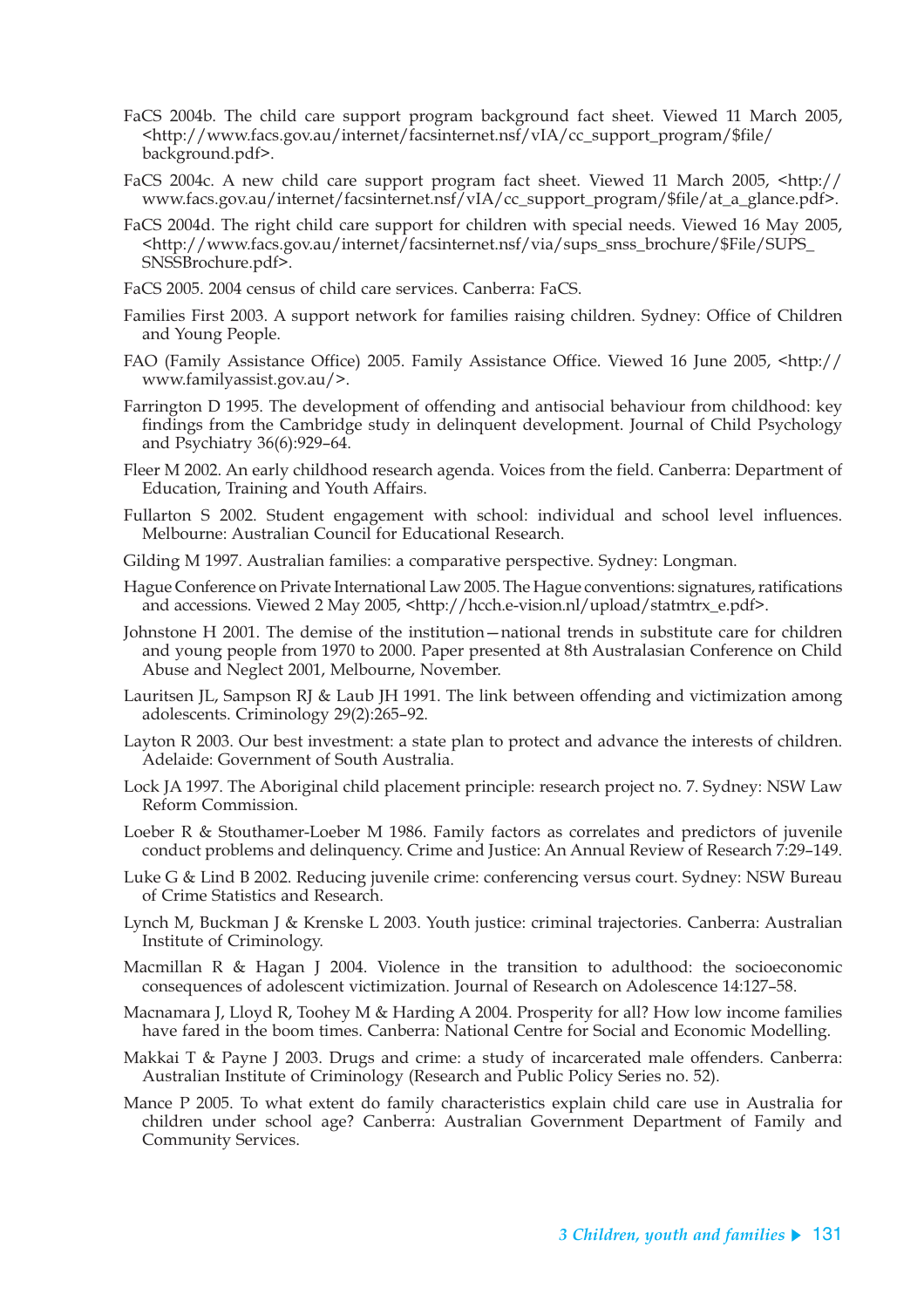- Mayer SE 2002. The influence of parental income on children's outcomes. Wellington, New Zealand: Ministry of Social Development.
- MCEETYA (Ministerial Council on Education, Employment, Training and Youth Affairs) 2002a. Stepping forward: improving pathways for all young people. Viewed 10 June 2005, <http:// www.mceetya.edu.au/forward/ourdec.htm>.
- MCEETYA 2002b. National report on schooling in Australia. Preliminary paper. Melbourne: MCEETYA.
- McGaw B 2002. Raising the bar and reducing failures: a possible dream. Paper presented at ACER conference, Providing World-class Education: What can Australia Learn from International Achievement Studies? Sydney, October.
- McIntosh G & Phillips J 2002. Commonwealth support for childcare. Viewed 1 November 2004, <http://www/aph.gov.au/library/intguide/sp/childcare\_support.htm>.
- Molner J, Rath W & Klein T 1990. Constantly compromised: the impact of homelessness on children. Journal of Social Issues 46(4):109–24.
- Murray G 2004. The Territory's children: ensuring safety and quality care for children and young people. Canberra: Commissioner for Public Administration.
- NATSEM (National Centre for Social and Economic Modelling) 2005. Perceptions of child care affordability and availability in Australia: what the HILDA Survey tells us. Paper presented at 9th Australian Institute of Family Studies Conference, Melbourne, 10 February 2005.
- NCAC (National Childcare Accreditation Council) 2003. National Child Care Accreditation Council. Viewed 8 May 2005, <www.ncac.gov.au/quality>.
- NCP (National Crime Prevention) 1999. Living rough: preventing crime and victimisation among homeless young people. Canberra: Attorney-General's Department.
- NSW and Queensland Commissions for Children and Young People 2004. A head start for Australia: an early years framework. Government Printers.
- NSWCCYP (NSW Commission for Children and Young People) 2002. A report of an inquiry into the best means of assisting children and young people with no-one to turn to. Sydney: NSWCCYP.
- NT Office of Youth Affairs 2004. Building a better future for young Territorians—a new youth policy framework for the Northern Territory. Darwin: Office of Youth Affairs.
- OCYFS (Office for Children Youth and Family Support) 2004. The ACT Young People's Plan 2004– 2008. Viewed 19 Sept 2005, <http://www.youth.act.gov.au/downloads/ACT\_YPP\_p1\_p6.pdf>.
- Office for Youth 2004. Youth action plan, part 1. South Australia's policy framework for young people. Adelaide: Department for Families and Communities.
- Office of Children and Young People 2002. Working together—working for young people. NSW youth policy 2002–2006. Sydney: Office of Children and Young People.
- Paolucci E, Genuis M & Violato C 2001. A meta-analysis of the published research on the effects of child sexual abuse. The Journal of Psychology 135:17–36.
- Polk K, Adler C, Muller D & Rechtman K 2003. Early intervention: diversion and youth conferencing. Canberra: National Crime Prevention and Commonwealth Attorney-General's Department.
- Qu L & Wise S 2004. Multiple child care arrangements in Australia. Family Matters 69:56–61.
- Regoeczi W 2000. Adolescent violent victimization and offending: assessing the extent of the link. Canadian Journal of Criminology and Criminal Justice 42(4):493–505.
- Salmelainen P 1996. Child neglect: its causes and its role in delinquency. Sydney: NSW Bureau of Crime Statistics and Research.
- Sawyer M, Arney F, Baghurst P, Clark JJ, Graetz BW, Kosky RJ, et al. 2000. The mental health of young people in Australia. Canberra: Commonwealth Department of Health and Aged Care.